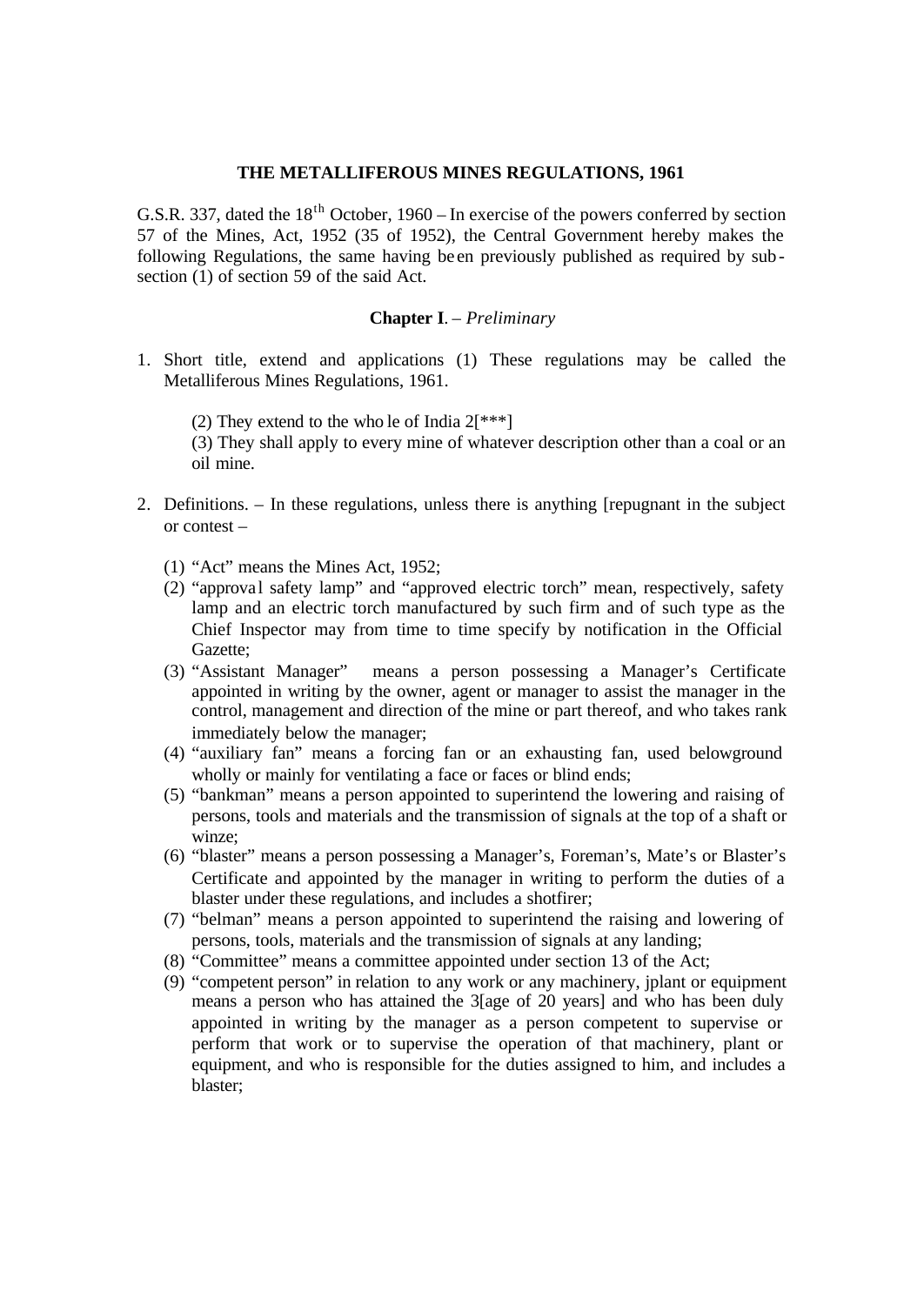(10) "District Magistrate" in relation to any mine, means the District Magistrate or the Deputy Commissioner, as the case may be, who is vested with the executive powers of maintaining law and order in the revenue district in which the mine is situated;

 Provided that in the case of a mine which is situated partly in one district and partly in another, the District Magistrate for the purposes of these regulations shall be the District Magistrate authorised in this behalf by the Central Government;

- (11) "explosive" shall have the same meaning as is assigned to that term in the Indian Explosive;
- (12) "face" means the moving front of any working place or the inbye end of any drive, level, crosscut, raise or winz;
- (13) "gas" includes fume or vapour;
- (14) "landing" means any floor or platform in a winze, which is an authorised stopping place of the cage or other means of conveyance, and includes a 'plate';
- $(15)$  "machinery" means
	- (i) any locomotive or any stationary or portable engine, air compressor, boiler or steam apparatus which is, or
	- (ii) any such apparatus, appliance or combination of appliances intended for developing, storing transmitting, converting or utilising energy, which is, or
	- (iii) any such apparatus, appliance or combination of appliances if any power developed, stored transmitted, converted or utilised threby is,

used or intended for use in connection with mining operations;

- (16) "Manager" means a person possessing the prescribed qualifications and appointed in writing by the owner or agent to be in charge of a mine under the Act, and includes Mine Superintendent if appointed under section 17 of the Act;
- (17) "material". Includes rock, debris, stone, mineral, ore or any other material;
- (18) "Metalliferous mine" includes every mine other than a coal or an oil mine;
- (19) "mine foreman" means a person possessing a Manager's or Foreman's Certificate and and appointed by the manager in writing, under the designation whatsoever, to perform the duties of supervision or control in a mine or part thereof and includes a Shift Boss;
- (20) "mining mate" means a person possessing a Manager's, Foreman's or Mate's Certificate and appointed by the Manager in writing, under any designation whatsoever, to perform the duties of a mining mate under these regulations, and includes an Overseer or Head Mestri;
- (21) "misfire" means the failure to explode of an entire charge of explosives in a shot-hole;
- (22) "month" means a calendar month;
- (23) "Official" means a person appointed in writing by the owner, agent or manager to perform duties of supervision in a mine or part thereof and includes an assistant manager, an underground manager, a mine foreman, a mining mate, an engineer and a surveyor;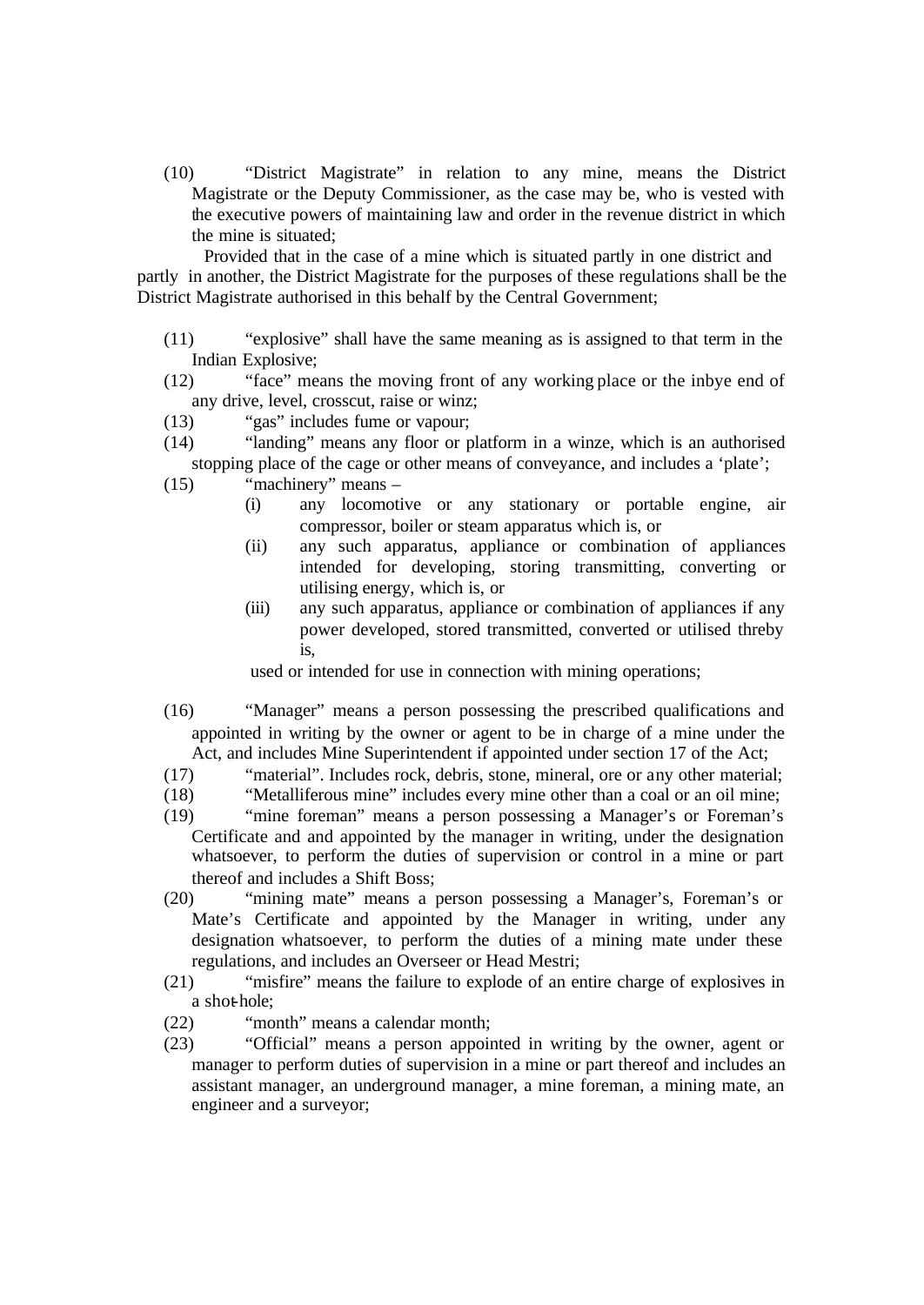- (24) "permitted explosive" means an explosive manufactured by such firm and of such type as the Chief Inspector may from time to time specify by notification in the Official Gazette;
- (25) "public road" means a road maintained for pblic use an under the jurisdiction of any Government or local authority;
- (26) ""quarter" means a period of three months ending on the  $31<sup>st</sup>$  March,  $30<sup>th</sup>$ June,  $30<sup>th</sup>$  September or  $31<sup>st</sup>$  December;
- (27) "railway" means a railway as defined in the Indian Railways Act, 1890;
- (28) "Regional Inspector" means the Inspector of Mines in charge of the region or local area or areas in which the mine is situated or the group or class of mines to which the mine belongs, over which he exercises his powers under the Act;
- (29) "river" means any stream or current of water, whether seasonal or perennial, and includes its banks extending up to the highest known flood level;
- (30) "roadway" means any part of a passage or gallery belowground which is maintained in connection with the working of a mine;
- (31) "Schedule" means a schedule appended to these regulations;
- (32) "shaft" means a vertical or inclined way or opening leading from the surface to workings belowground or from one part of the workings belowground to another, and includes an incline;
- (33) "signalman" means a person appointed to transmit signals;
- (34) "socket" means a shot-hole or part of a shot-hole remaining after being charged with explosive and blasted, and which is not known to be a misfired shothole;
- (35) "Support" includes timber-work, masonry, packwalls, sandpacks, ironwork, or any other form of support;
- (36) "tub" includes a wagon, car, truck, hutch, bandy, bucket or any other vehicle for conveying material, but does not include a railway wagon;
- (37) "underground Manager" means a person possessing a Manager's Certificate appointed in writing by the owner, agent or manager to be in charge of the whole of the underground workings or a specified portion thereof, under the direction of the manager, and is thus superior to a mine foreman and a mining mate, and includes an Underground Agent;
- (38) "ventilating district" means such part of a mine belowground as has an independent intake airway commencing from a main intake airway and independent return airway terminating at a main return airway and, in the case of mine or part thereof which is ventilated by natural means, the whole mine or part;
- (39) "Winze" or "Raise" means a small shaft, either vertical or inclined, in the workings belowground;
- (40) "working place" means any place in a mine to which any person has lawful access.

## **Chapter II – Returns, Notices and Records**

3. Notice of opening – (1) The notice required by section 16 of the Act shall be submitted in Form I or First Schedule 1[and a copy thereof shall be submitted to the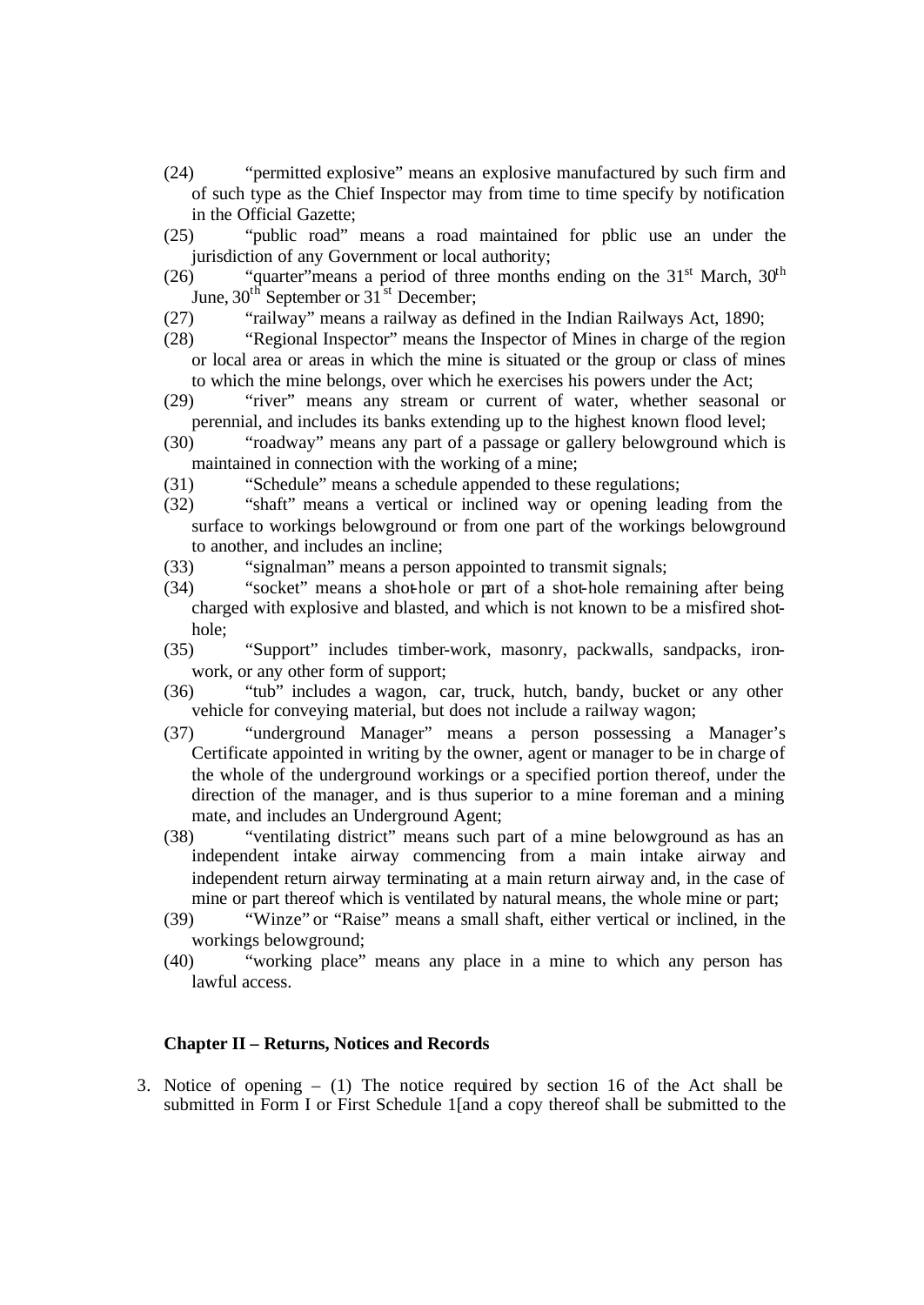Reional Inspector. The form shall be accompanied by a plan showing the boundaries of the mine and the shafts or opening of the mine, trijunction or revenue pillars and other prominent and permanent surface features :

Provided that, in respect of amine which has already been opened such a plan shall be submitted within sixty days of coming into force of the Metalliferous Mines (Amendment) Regulations, 1985:

Provided further that if the boundary of amine is changed as per sub-regulation(1) of regulation 111 a plan showing the boundary shall be submitted within seven days of the said change]

- (2) When a mine has been opened, the owner, agent or manager shall forthwith communicate the actual date of opening to the Chief Inspector and to the Regional Inspector.
- 4. Quarterly Returns On or before the  $20<sup>th</sup>$  day of January, April, July, and October in every year, the owner, agent or manager shall sub mit to the Chief Inspector and the Regional Inspector correct returns in respect of the preceding quarter in Form II of First Schedule.
- 5. Annual Returns (1) On or before the  $20<sup>th</sup>$  day of February in every year, the owner, agent or manager shall submit to the District Magistrate and to the Chief Inspector annual returns in respect of the preceding year in Form III of First Schedule.

(2) If a mine is abandoned or working thereof is discontinued for a period exceeding 60 days, or if a change occurs in th ownership of a mine, the returns required under sub-regulation(1) shall be submitted within 30 days of abandonment or change of ownership or within 90 days of discontinuance, as the case may be:

Provided that the Chief Inspector may, by an order in writing and subject to such conditions as he may specify therein, allow such returns to be submitted up to any date not later than the  $20<sup>th</sup>$  day of February in the year following that to which they relate :

Provided further that nothing in this sub-regulation shall be deemed to authorise the submission of any return later than the 20the day of February in the year following that to which it relates.

6. Notice of abandoned or discontinuance  $- (1)$  (a) When it is [intended to abandon a mine or to discontinue working thereof for a period exceeding four months, the owner, agent or manager shall, not less than 30 days before such abandonment or discontinuance, give to the Chief Inspector and the Regional Inspector a notice stating the reasons for the reasons for the proposed abandonment or discontinuance and the number of persons likely to be affected thereby :

Provided that in the case of a mine or part thereof to which Regulation 142 applies, notice as aforesaid shall also be given whenever it s intended to abandon a district or part of the mine, or to discontinue working thereof for a period exceeding four months :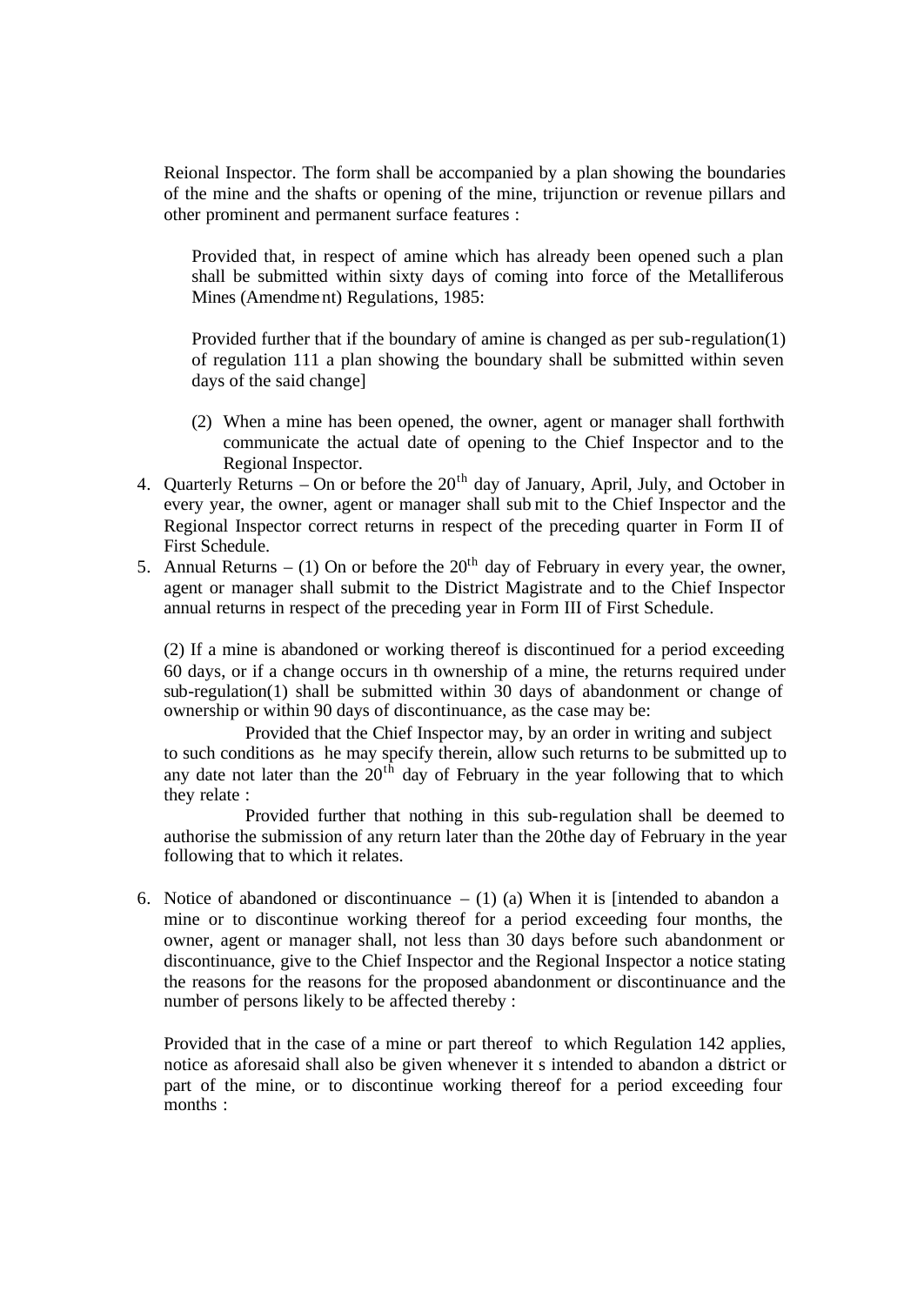Provided further that when, on account of unforeseen circumstances, a mine or part as aforesaid is abandoned or discontinued before the notice has been given or when without previous intention the discontinuance extends beyond a period of four months, the notice shall be given forthwith.

(b) Notwithstanding anything contained in clause (a), when it is intended to abandon, or discontinue for more than four months, any workings belowground over which is situated any property vested in the Government or any local authority or any railway or any building or permanent structure not belonging to the owner, the owner, agent or manager shall not less than 30 days before the date of such abandonment or discontinuance, give notice of his intention to the Chief Inspector and the Regional.

(2) When a mine or part aforesaid has been abandoned, or working thereof has been discontinued over a period exceeding four months, the owner, agent or manager shall, within seven days of the abandonment or of the expiry of the said period, give to the Chief Inspector, the Regional Inspector and the District Magistrate notice in Form I of First Schedule.

7. Notice of reopening – (1) When it is intended to reopen a mine after abandonment, or after discontinuance for a period exceeding four months, the owner, agent or manager shall, not less than 30 days before resumption of mining operations, give to the Chief Inspector, the Regional Inspector and the District Magistrate notice in Form I of First Schedule :

Providing that in the case of amine or part thereof to which Regulation 142 applies, notice as aforesaid shall also be given whenever it is intended to reopen a district or part of the mine after abandonment or after discontinuance for a period exceeding four months.

(2) When a mine or part as aforesaid has been reopened, the owner, agent or manager shall forthwith communicate the actual date of reopening to the Chief Inspector and the Regional Inspector.

8. Change of ownership and address etc.  $- (1)$  (a) When a change occurs in the name or ownership of a mine or in the address of the owner, the owner, agent or manager shall, within seven days from the date of the change, give to the chief Inspector and the Regional Inspector a notice in Form I of First Schedule :

Provided that where the owner of a mine is a firm or other association of individuals, a change –

- (i) of any partner in the case of a firm;
- (ii) of any member in the case of an association
- (iii) of any director in the case of a public company; or
- (iv) of any shareholder in the case of a private company

 shall also be intimated to the Chief Inspector and the Regional Inspector, lwithin seven days from the ate of the change.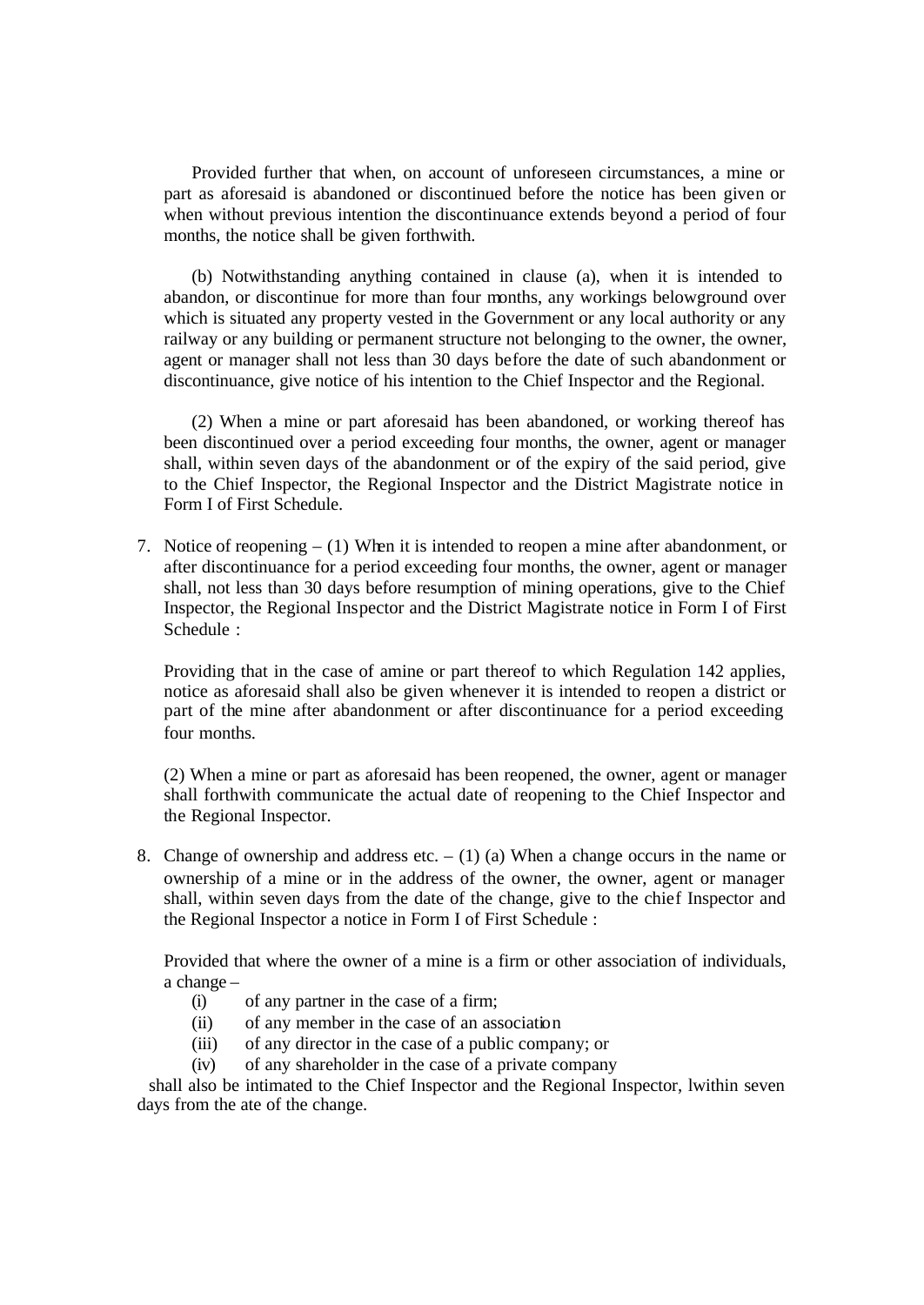(b) When the ownership of a mine is transferred, the previous owner or his agent shall make over to the new owner or his agent, within a period of seven days of the transfer of ownership, all plans, sections, reports, registers and other records mainiained I pursuance of the Act and of the regulations, a orders made thereunder and all correspondence relating to the working of the mine relevant thereto; and when the requirements of this clause have been duly complied with, both previous and the new owners or their respective agents shall forthwith send the Chief Inspector and the Regional Inspector a detailed list of the plans, sections, repsorts, registers and other records that have been transferred.

(2) When any new appointment is made of an agent, manager, assistant manager, underground manager, surveyor or an engineer, if any, or when the employment to any such person is terminated or any such person leaves the said employment, or when any change occurs in the address of any agent or manager, the owner, agent or manager shall, within seven days from the date of such appointment, termination, leaving or change, give to the Chief Inspector and the Regional Inspector a notice in Form I of First Schedule.

 $1$ ["8A. Appointment of agent.  $- (1)$  The owner of a mine shall submit in writing to the Chief Inspector and the Regional Inspector, a statement showing name and designation of every person authorised to act an agent on behalf of the owner of a mine in respect of management, control, supervision or direction of the mine.

(2) The statement shall also show the responsibilities of every such person and the matters in respect of which he is authorised to act on behalf of the owner of a mine.

- (3) The statement aforesaid shall be submitted within one month from the date of coming into force of the Metalliferous Mines (Amendment) Regulations, 1985, in the case of mines already opened for reopened as the case may be, and in other cases within one month from the ate of opening or reopening of the mine.
- (4) Any change, addition or alteration in the names or other particulars of the aforesaid statement shall be reported in writing to the Chief Inspector and the Regional Inspector within seven days from the date of such change, addition or alteration]
- 9. Notice of Accident (1) (a) When there occurs in or about a mine
	- (i) an accident causing loss of life or serious bodily injury in connection with mining operations;
	- (ii) an explosion or ignition;
	- (iii) a spontaneous heating or outbreak of fire, or appearance of smoke or other indication of heating or outbreak of fire;
	- (iv) an influx of noxious gases;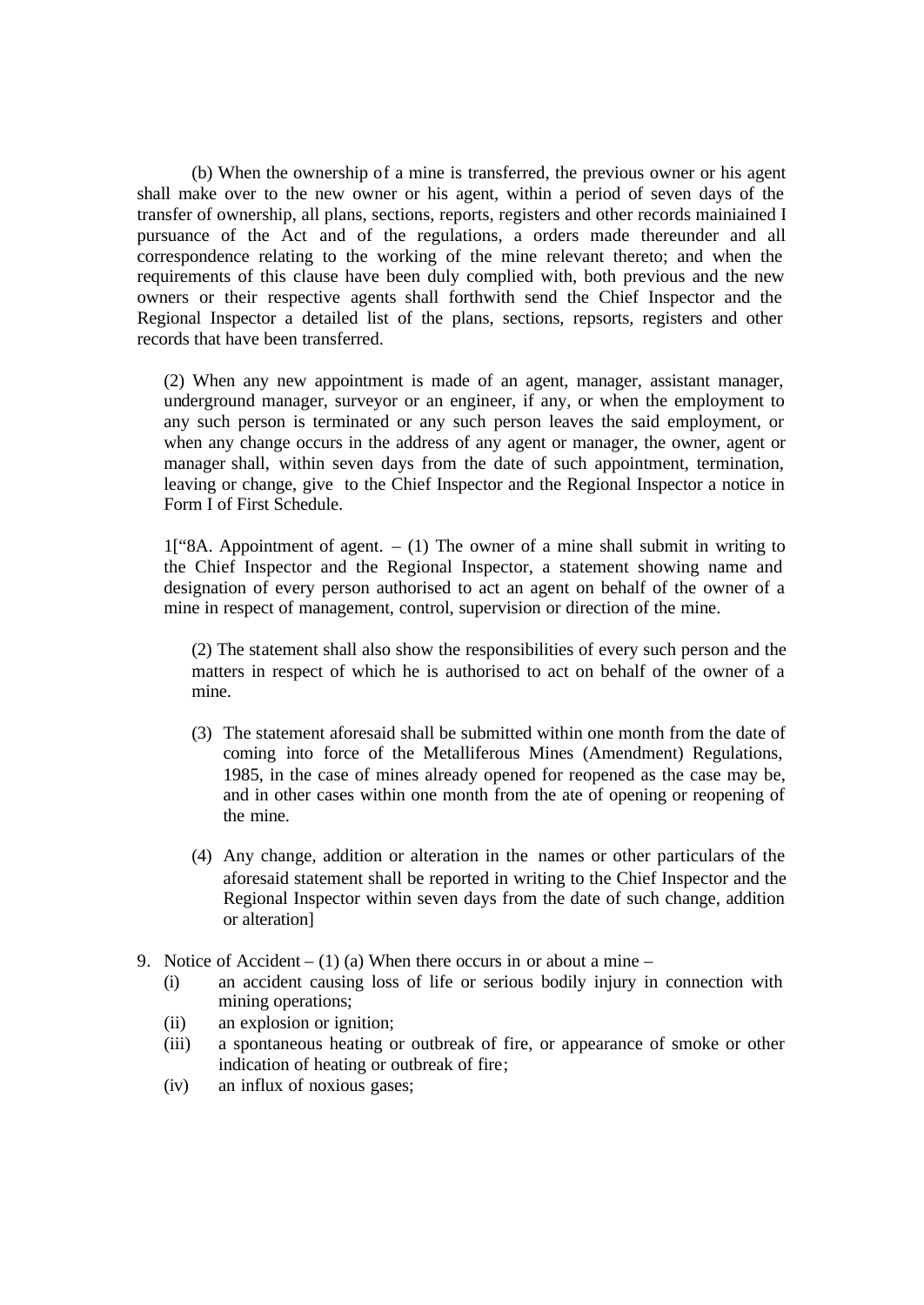- (v) an occurrence of inflammable gas in a mine to which Regulation 142 does not apply;
- (vi) an irruption or water;
- (vii) a rock-brust in workings belowground;
- (viii) a premature collapse of any part of the workings;
- (ix) any accident due to explosives;
- (x) a breakage or fracture of a rope, chain, headgear pulley or axle or bearing thereof, or other gear y which persons are lowered or raised;
- (xi) an overwinding of cases or other means of conveyance while men are being lowered or raised;
- (xii) a breakage or fracture of any essential part of winding engine, crank-shaft, coupling, bearing, gearing, clutch, drum or drumshaft; or failure of emergency brake;
- (xiii) a bursting of any equipment containing steam, compressed air or other substance at high pressure; or
- (xiv) a breakage, fracture of failure of any essential part of any machine or appratus whereby the safety of persons may be endangered;

the owner, agent or manager shall forthwith inform the Regional Inspector about the occurrence by telephone or express telegram or by special messenger; and shall also, within 24 hours of every such occurrence, give notice thereof in Form IV-A of First Schedule to the District Magistrate, the Chief Inspector and the Regional Inspector and shall simultaneously exhibit a copy of the notice on a special notice board outside the office of mine and shall ensure that the notice is kept on the board in a legible condition for not less than 14 days from the ate of such exhibition.

(b) When a n accident causing loss of life or serious bodily injury occurs in or about a mine in connection with the generation, storage, transformation, transmission, supply or use of electrical energy, the owner, agent or manager shall also forthwith inform the Electrical Inspector o Mines by telephone, express telegram or special messenger;

(2) If death results from any injury already reported as serious 1[under subregulation (1) or if an injury other than the serious injury becomes serious, the owner, agent or manager shall, within 24 hours of his being informed of the same], give notice thereof to the District Magistrate, the Chief Inspector and the Regional Inspector.

(3) In respect of every person killed or injured as above, the owner, agent or manager shall send to the Chief Inspector particulars in Form IV-B and IV-C of First Schedule, within seven days of the occurrence or 15 days of the injured person returning to duty, as the case may be.

10. Notice of disease – Where any person employed in a mine contracts any disease notified by the Central Government in the Official Gazette, the owner, agent or manager shall, within three days of his being informed of the disease, send notice thereof in Form V of First Schedule to the District Magistrate, the Chief Inspector, the Regional Inspector and the Inspector of Mines (Medial).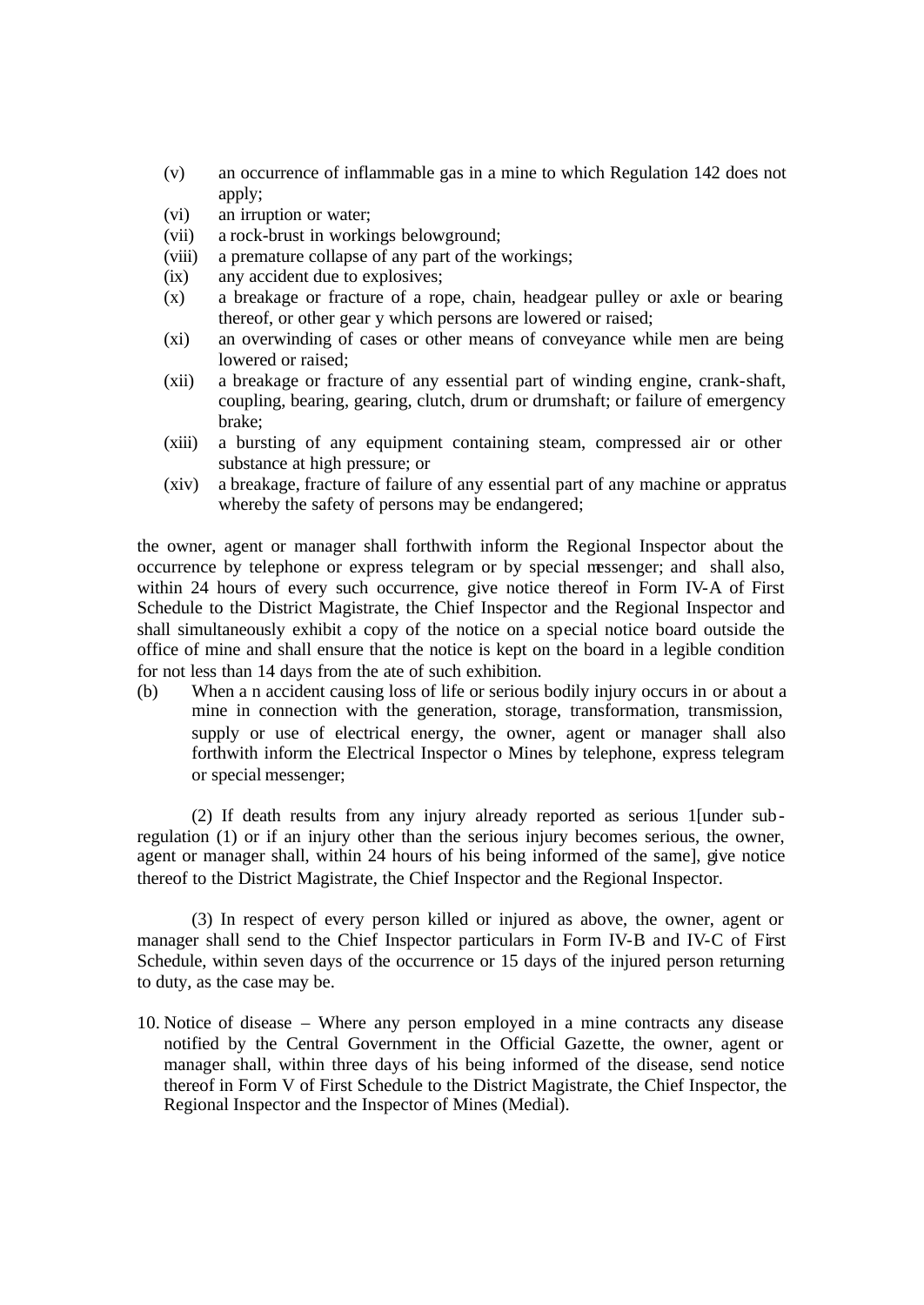### **CHAPTER III – Examinations and Certificates of competency and of Fitness**

 $2[11.$  Board of Mining Examinations  $- (1)$  For the purposes of these regulations, there shall be constituted a Board of Mining Examinations (hereinafter referred to as the "Board).

(2) The Board shall consist of the Chief Inspector who shall be its Chairman Exofficio and five members possessing technical qualification in mining, and

- (a) having practical experience in metalliferous mines, or
	- (b) serving in an institution imparting education in mining engineering at the degree or equivalent level, or
- (c) engaged in mining research,

to be appointed by the Central Government:

Provided that the Board shall be so constituted that it shall include at least three members possessing qualifications laid down in clause (a) and at least one member possessing qualifications laid down either in clause (b) or in clause (c).

(3) Every member (other than the Chairman) of the Board shall hold office for a period of three years from the date of the notification appointing him as a member of the Board or until his successor is appointed and takes charge whichever is later :

Provided that –

- (i) a member may at any time resign his office;
- (ii) a member appointed under clause (b) or sub-regulation(2) shall cease to hold office upon his ceasing to serve in any such institution, as is referred to in that clause;
- (iii) a person appointed to fill a vacancy caused by reason of the death, resignation, or by reason of cesser of office under sub-clause (ii), of a member, shall hold office for the remaining period for which such member would have, but for such reason, continued as member.

(4) A person who holds, or who has held office as member of the Board shall, subject to the other provision of this regulation, be eligible for re-appointment to that office.

- (5) A member of the Board (other than the Chairman) shall receive such remuneration as the Central Government may fix.
- (6) An Inspector nominated in this behalf by the Chief Inspector shall act as the 1[Secretary to the Board hereinafter referred to in this regulation as the Secretary]

2\* \* \*

(8)Notwithstanding anything contained in this regulation, the Central Government, may, if satisfied that it is necessary so to do in the public interest, re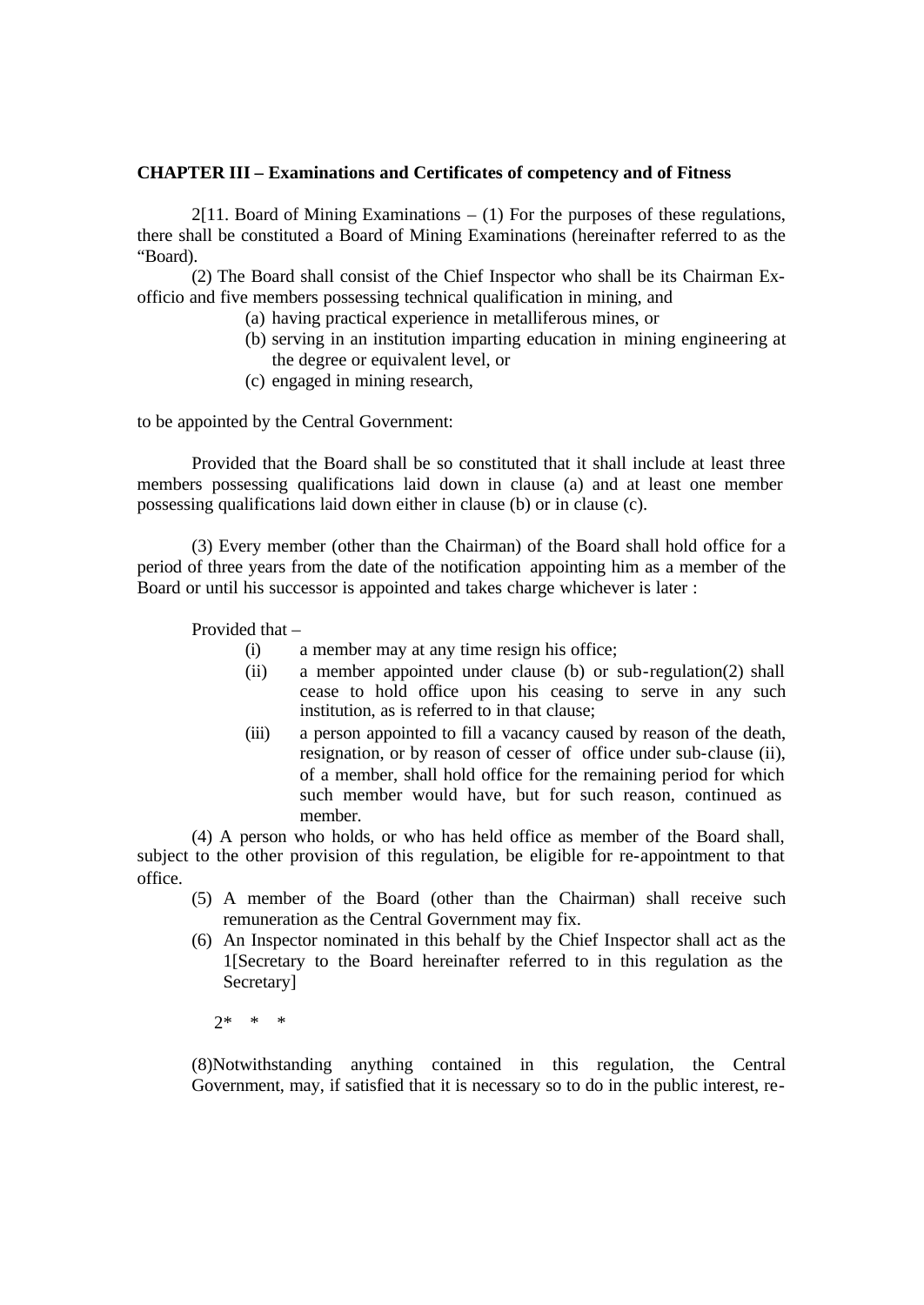constitute to Board even though the term of office of all or any of the members thereof has not come to an end.

1[(9) Meetings of the Board shall be held as and when the Chairman considers them necessary, and unless otherwise decided by the Chairman, all meetings of the Board shall be held at Dhanbad

(10) (a) For every meeting of the Boad, not less than ten clear days' prior notice intimating the time and place of the proposed meeting and signed by the Chairman or the Secretary shall be given to each members who is not absent from India.

(b) Such notice shall be delivered at, or posted to, the usual place of residence of the member, and each such notice shall be accompanied by a list of items of business to be disposed of at that meeting.

(c) Notwithstanding what is contained in clauses (a) and (b), in cases of urgency, an emergent meeting may be called for by the Chairman at any time, by intimating the members, only two days in advance, of the time and date of such meeting and the subject matter for discussion at such meeting.

- (11) (a) The Chairman shall preside at every meeting of the Board.
- (b) If the Chairman is absent for any reason, the members present shall elect one from among themselves to preside over the meeting; and the member so elected shall, for the purposes of that meeting; have all powers of the Chairman.

(12) No business shall be transacted at a meeting of the Board unless at leat three members, including the Chairman, are present.

(13) (a) All matters which the Board is required to consider shall be conidered at its meeting, or, if the Chairman so decides, by circulation of the papers, to every member who is not absent from India.

(b) When any matter is referred to by circulation as aforesaid, any member can request that it should be considered at a meeting of the Board and the Chairman may direct that it shall be so considered but when two or more members so request, the Chairman shall direct that it shall be so considered at a meeting to be held.

(14) (a) The Secretary shall place, before the Board, a list of business to be transacted at the meeting.

(b) No business which is not included in such list shall be considered unless the Chairman permits.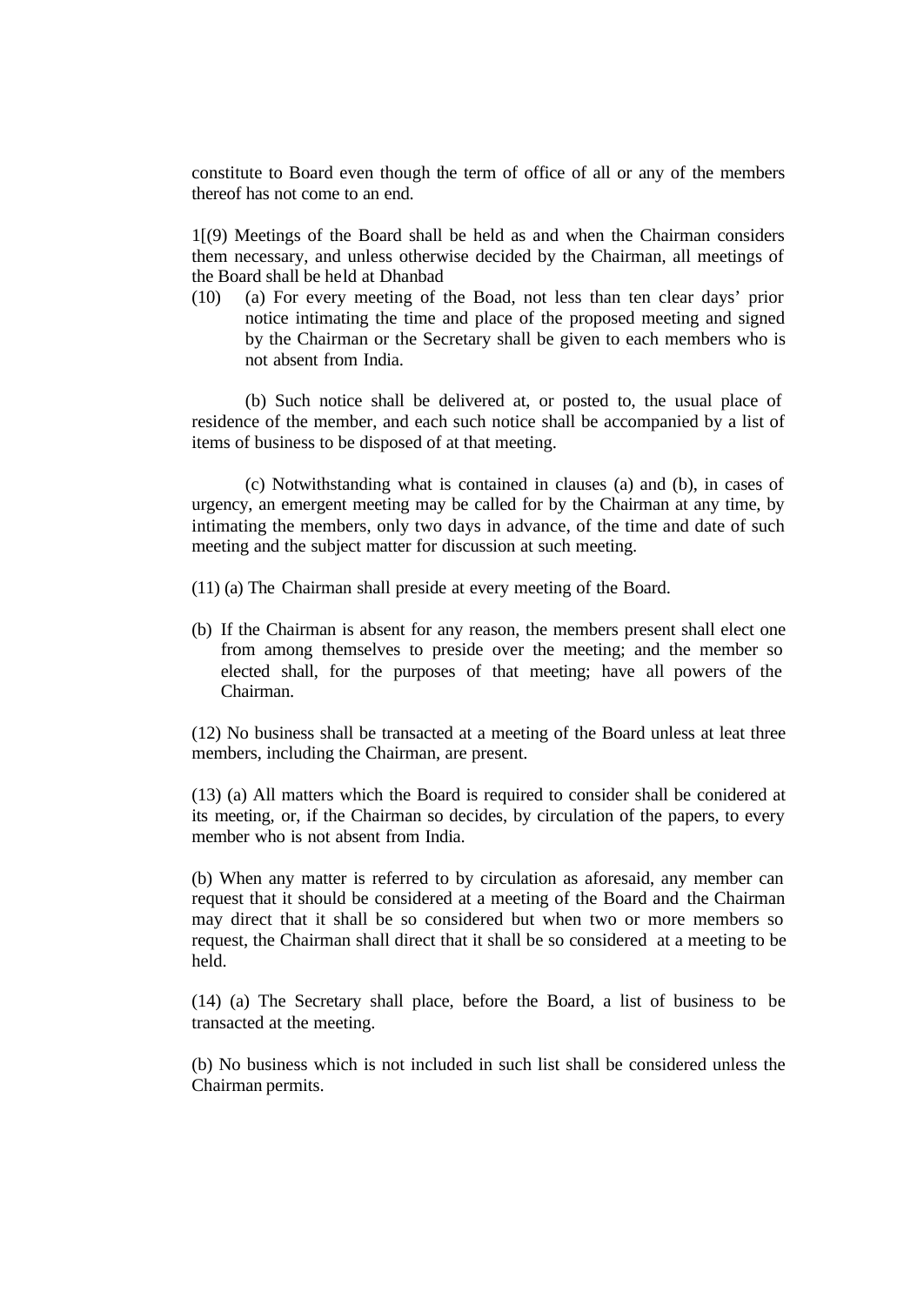(15) (a) Every matter at a meeting, shall be decided by the majority of votes of the members present at such meeting.

(b) Every matter referred to the members by circulation under sub-regulation(13) shall be decided by the majority opinion of the members to whom the papers were circulated, unless the Chairman reserves it for consideration at a regular meeting to be held later.

(c) In case of equal division of votes or opinions of the members the Chairman shall have a casting vote or opinion.

(16) (a) The Secretary shall record the minutes of each meeting in a bound-page book kept for the purpose and copies of such minutes of the meeting shall be circulated to all members present in India.

(b) The minutes so recorded shall be confirmed at the next meeting of the Board and singed by the Chairman in token thereof.

(17) (a) The Chairman, in addition to any other powers and duties conferred upon him under these regulations, shall, -

- (i) present all important papers and matters to the Board as early as possible;
- (ii) issue orders for carrying out the decisions of the Board;
- (iii) have power to refer, in his discretion, any matter tot he Central Government for their orders; and
- (iv) have powers generally to take such action or pass such ordrs necessary to implement the decisions of the Board.

 (b) The Chairman may, during his temporary absence by reason of leave or otherwise, authorise any member o the Board to perform all or any of the duties of the Chairman during such absence.

(c) Unless the Chairman otherwise directs all proceedings of the Board shall be conducted in camera ad be regarded as confidential].

12. Certificate granted by the Board  $-(1)$  Certificates under these regulations shall be granted by the Board.

(2) Certificates granted by the Board shall be valid throughout the territories to which these regulations extend, and shall be of the following kinds –

> (a) Manager's first class certificate of competency to manager a metalliferous mine (in these regulations referred to as a First Class Manager's Certificate);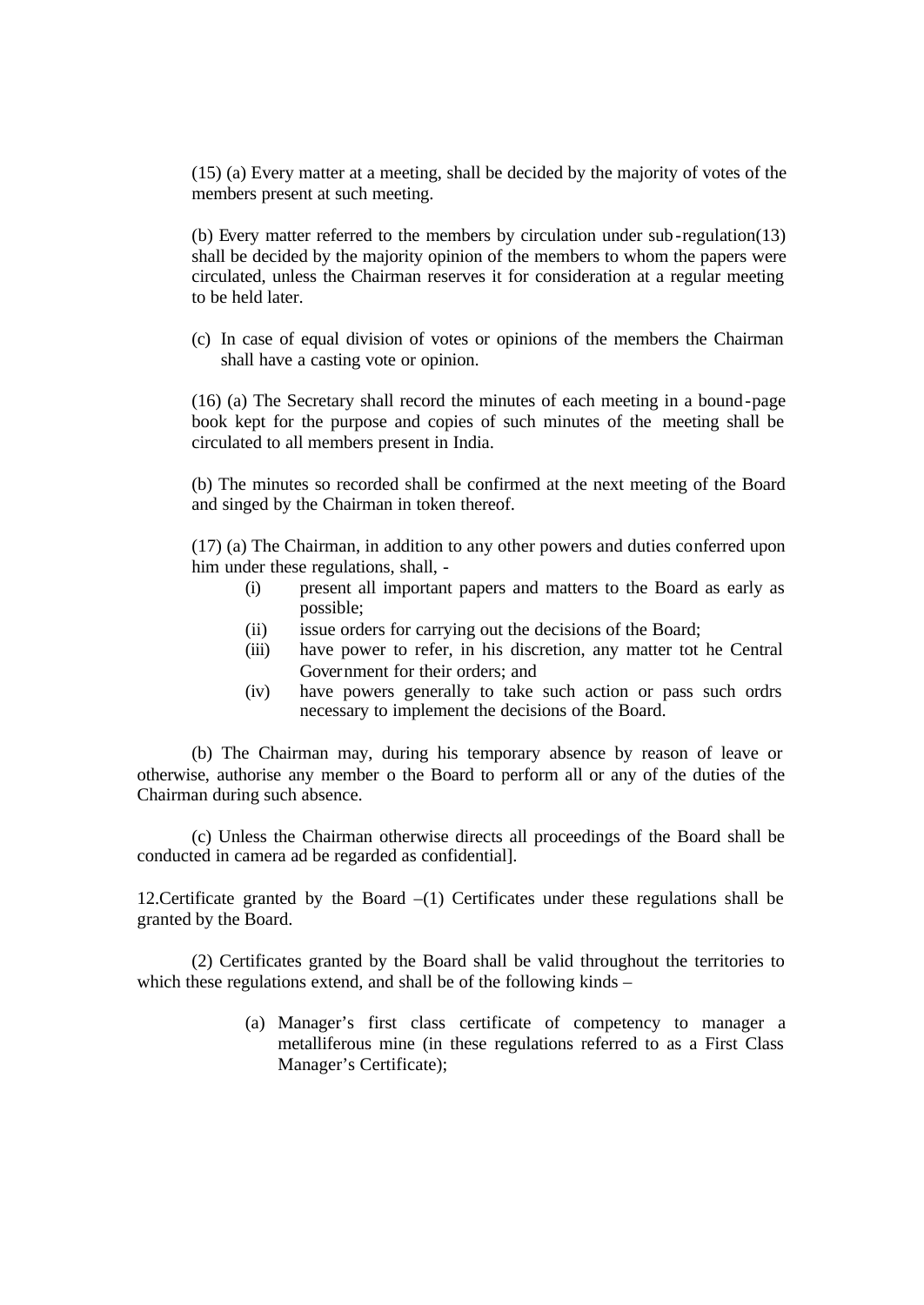- (b) Manager's second class certificate of competency to manage a metalliferous mine (in these regulations referred to as a Second Class Manager's Certificate);
- (c) Surveyor's certificate of competency to survey the workings of a mine (in these regulations referred to as a Surveyor's Certificate);
- (d) Mine Foreman's certificate of competency to carry out inspections and duties as required under these regulations (in these regulations referred to as a Forman's Certificate);
- (e) Mining Mate's certificate of competency to carry out inspections and duties as required under these regulations (in these regulations referred to as a Mate's Certificate);

1[(f) winding engineman's I Class certificate (in these regulations referred to as a First Class enginedriver's Certificate) to drive a winding engine of any type or class or of such type or class or of such type or class or types or classes as may be specified in the certificate;

(g) winding engineman's II class certificate (in these regulations referred to as a Second Class enginedriver's Certificate) to drive a winding engine of any type or class or of such type or class or of such type or class or types or classes as may be specified in the certificate;

(h) Blaster's certificate of competency to fire shots in a metalliferous mine (in these regulations referred to as a Blaster's Certificate); and

(i) Certificate of competency to test for the presence of inflammable gas (in these regulations referred to as a Gas-testing Certificate) : Provided that 2[any of the certificates aforesaid, other than an Engine Driver's Certificate and a Gas-testing Certificate] may be restricted to mines having open-cast workings only and this fact shall be endorsed on the certificate.

13. Examinations and Examiners. – (1) Certificates of competency shall be granted to successful candidates after such examination and in such form as the Board may prescribe :

3[Provided that the Board may, subject to the conditions to b specified in the bye laws framed for the purpose, exempt any person 4\*\*\*\*\*\* from appearing at the examination or part thereof for the grant of a certificate referred to in regulation 12]

1[Provided further that the Board may, for a period of five years from the date of coming into force of the Metalliferous Mines (Amendment) Regulations, 1977 and subject to such conditions as may be prescribed in the bye-law made by the Board for the purpose, exempt any person, possessing such experience or such qualifications or both in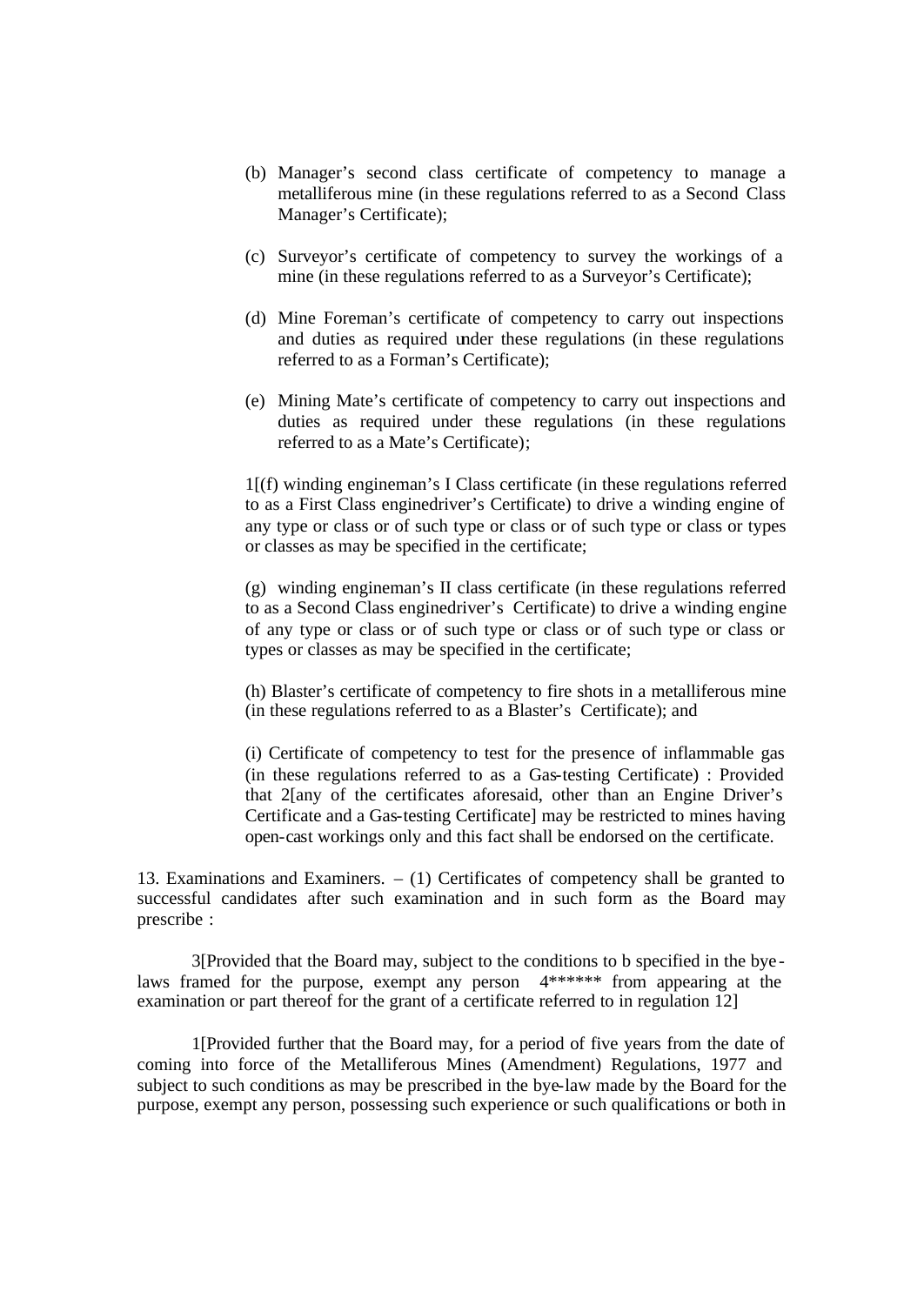mining as may be approved by the Board in this behalf, from appearing at the examination or part thereof for the grant of a certificate referred to in regulation 12.]

(2) The examinations shall be held at such times and at such centres as may e fixed by the Board, and shall be conducted by examiners appointed by the Board.

(3) The examiners so appointed shall be subject to the orders of the Board in respect of all matters relating to the conduct of the examinations, and shall receive such remuneration as the Board, with the sanction of the Central Government, may fix.

(4) The Board may make 2bye-laws as to the conduct of the examinations and as to the granting o certificates of competency and of fitness as required under these regulations, and shall, so far as may e practicable; provide that the standard of knowledge required for the grant of certificates of any particular class and the standard of medical fitness shall be uniform throughout the territories to which these regulations extend. Every bye-law made by the Board under this regulation shall be published in the Official Gazette; and no such bye-law shall have effect until three months after the date on which it was so published.

14. Submission of applications – (1) Applications for an examination conducted by the Board shall made on a form supplied for the purpose.

(2) Notice regarding the date and place of the examinations for the Manager's and Surveyor's certificates shall be published under the order of the Board, in such periodicals as the Board may direct, not less than 60 days prior to the date fixed by the Board for receiving applications. The closing date for receipt of applications shall not be less than 60 days prior to the date fixed for the examination.

15. Age and general qualifications etc. of candidates  $- (1)$  (a) No person shall be admitted as a candidate at any examination held by the Board unless he is 3[20 years of age].

(b) No person shall be admitted as a candidate at any examination for a Manager's, Surveyor's, Foreman's, Mate's or Blaster's Certificate unless he holds a valid first-aid certificate or the standard of the St. John Ambulance Association (India):

Provided that if any candidate satisfied the Board that he has not had sufficient opportunity to obtain such first-aid certificate, the Board may admit him to the examination on such conditions, if any, as it thinks fit to impose.

- (d) Every application for any examination as aforesaid shall be accompanied by  $\pm$ 
	- (i) A certificate of age granted by a Gazetted Officer or by the head master of a school or a Higher Secondary or equivalent standard;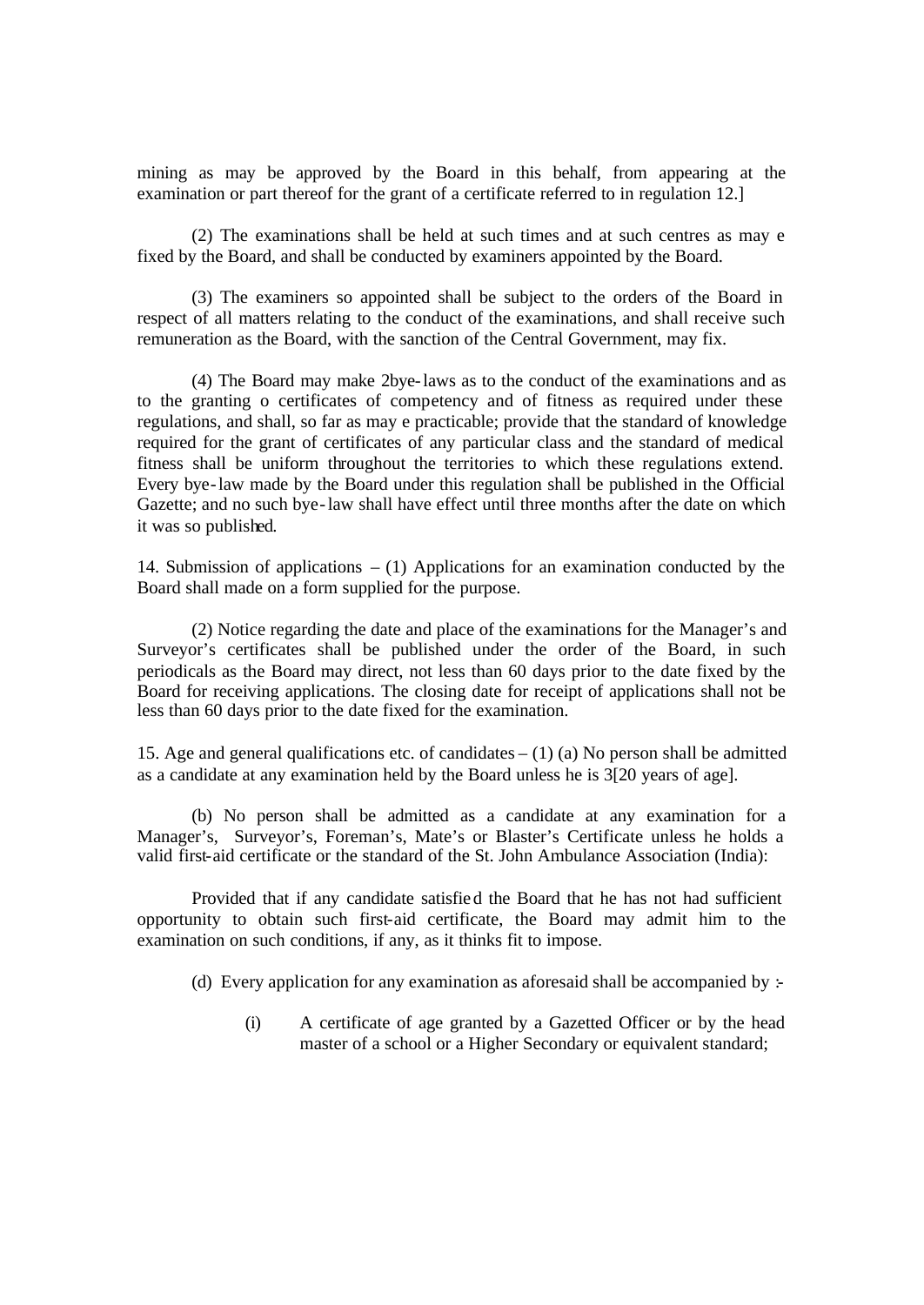Provided that in the case of a person holding a matriculation or equivalent certificate, such certificate shall be submitted as evidence of age;

- (ii) a medical certificate obtained not more than two year prior to the date of this application, from a qualified medical practitioner not below the rank of a Civil Assistant Surgeon, or from a Certifying Surgeon certifying the candidate to be free from deafness, defective vision or any other infirmity, mental or physical, likely to interfere with the efficiency of his work; and
- (iii) a certificate from some person of good repute as to the general good conduct and sobriety of the candidate.

(2) 1[After the  $31<sup>st</sup>$  December, 1961] no person shall be admitted as a candidate at any examination for a Manager's or Surveyor's Certificate unless he has passed the matriculation examination of a recognised university, or its equivalent, and for a Foreman's, Mate's Engine-driver's or 2[Blaster's] Certificate unless he satisfies the Board that he is literate :

3[Provided that nothing in this sub-regulation shall be deemed to debar a person, not satisfying the provisions thereof, from being admitted at such an examination after the said date, if he had been admitted at a similar examination before that date].

4[(3)(a) No person shall be admitted as a candidate of an examination for a Manager's or Foreman's Certificate, which is not restricted to mines having opencast working only, unless he has obtained a Mate's certificate not so restricted and a Gas-testing Certificate and no person shall be admitted as a candidate at an examination for Manager's or foreman's Certificate restsricted to miens having opencast workings only, unless he has obtained a Mate's Certificate;

Provided that this clause shall not apply –

- (i) to a candidate for a Manager's Certificate, if he already holds a Foreman's Certificate granted under regulation 22 or 23; and
- (ii) to a candidate for a Manager's First Class Certificate, if he already holds a Manager's Second Class Certificate granted under regulation 22 or 23.

(b) Notwithstanding anything contained in clause (a), if a candidate satisfied the Board that he did not have sufficient opportunity to obtain a Mate's or Gas-testing Certificate, the Board may admit him to the examination for a Manager's or Foreman's Certificate on such conditions if any, as it may think fit to impose].

16. Practical experience of candidates for Manager's Examinations – (1) No person shall be admitted as a candidate at any examination for a First or Second Class Manager's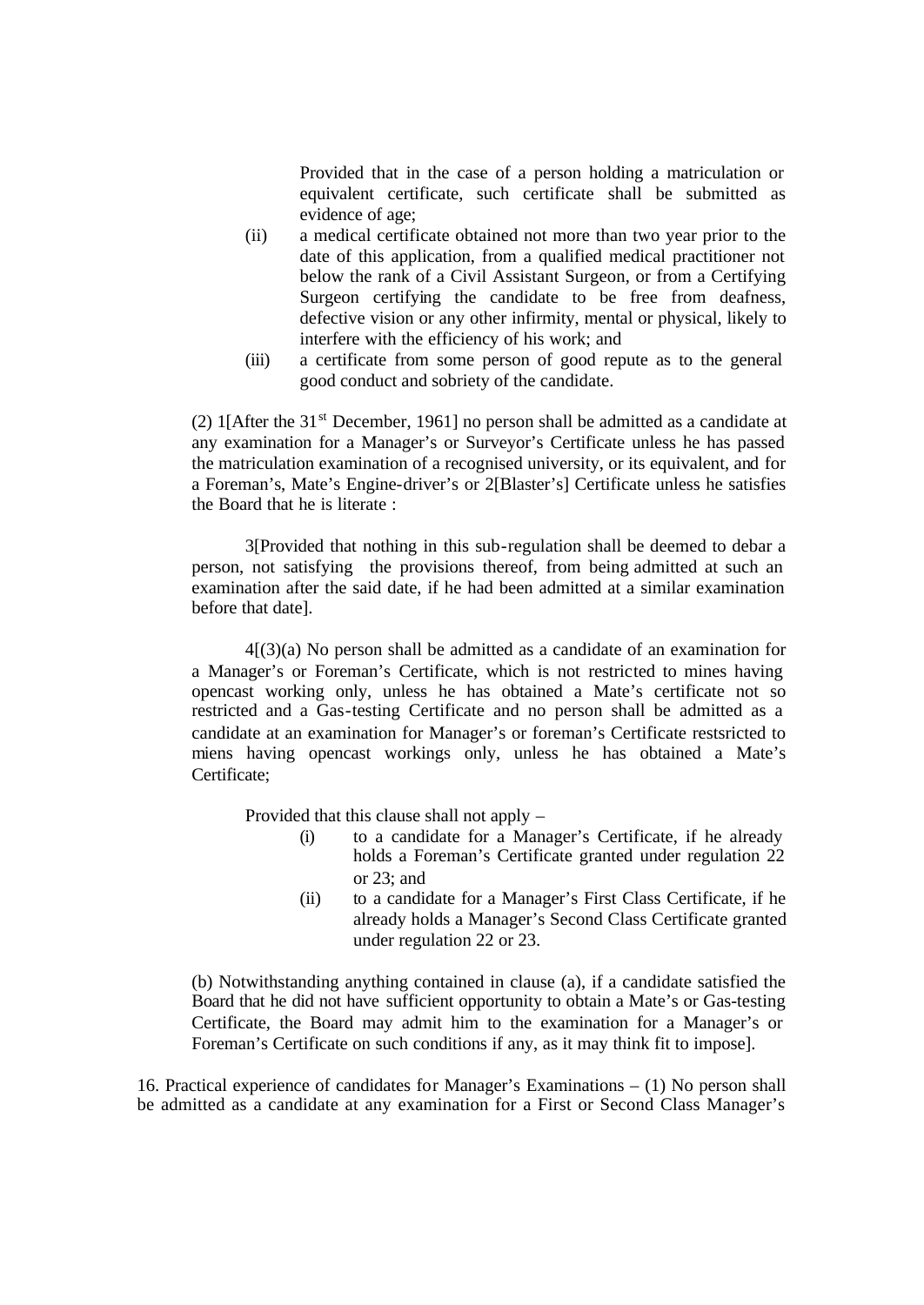Certificate (other than an Exchange or Service Certificate to which the provisions of Regulations 22 and 23 respectively apply), unless he has satisfied the Board that he has had practical experience in a metalliferous mine for a period of not less than five and three years respectively :

Provided that –

- (a) in the case of a candidate who has received 5[a diploma or degree in mining or mining engineering or other equivalent 6[qualification] approved in that behalf by the Central Government, such period shall be reduced to three and two years, respectively; and
- (b) in the case of a candidate who has received 5[a certificate, diploma or degree in applied geology, civil, mechanical or electrical engineering, or other equivalent 6[qualification] approved in that behalf by the Central Government, such period shall be reduced to four and two and a half years, respectively.

(2) The nature of the practical experience required of a candidate for a Manger's Certificate shall be experience approved by the Board and gained in one or other of the following capacities in a metallifeous mine having an average employment of not less than 60 in workings belowgroud or not less than 160 in all in the mie 7[or in such other 8(mines) as the Boad may approve in this behalf]  $-$ 

- (a) as a workman, or a mining apprentice having direct practical experience of getting ore and of store work, timbering and repairing ; or
- (b) as an official in respect of mining operations :

9[Provided that out of the period of experience required under subregulation(1) from candidates for the examination of  $-$ 

- (i) First Class Manager's Certificate, not restricted to mines having opencast workings only, a period of not less than eighteen months should have been spent in the working below ground of a mine.
- (ii) Second Class Manager's Certificate, not restricted to mines having opencast workings only, a period of not less than twelve months should have been spent in the working below ground of a mine.

10[Provided further that the Board may approve a part of the period of the experience gained while engaged in inspection, rescue, research, planning or any other work, connected with mining operation, so however, that, the aforesaid period shall not, inclusive of the period of experience in coal mines approved under regulations 19, exceed one year in case of 1[Second Class] and one and half years in a First Class Manager's Certificate].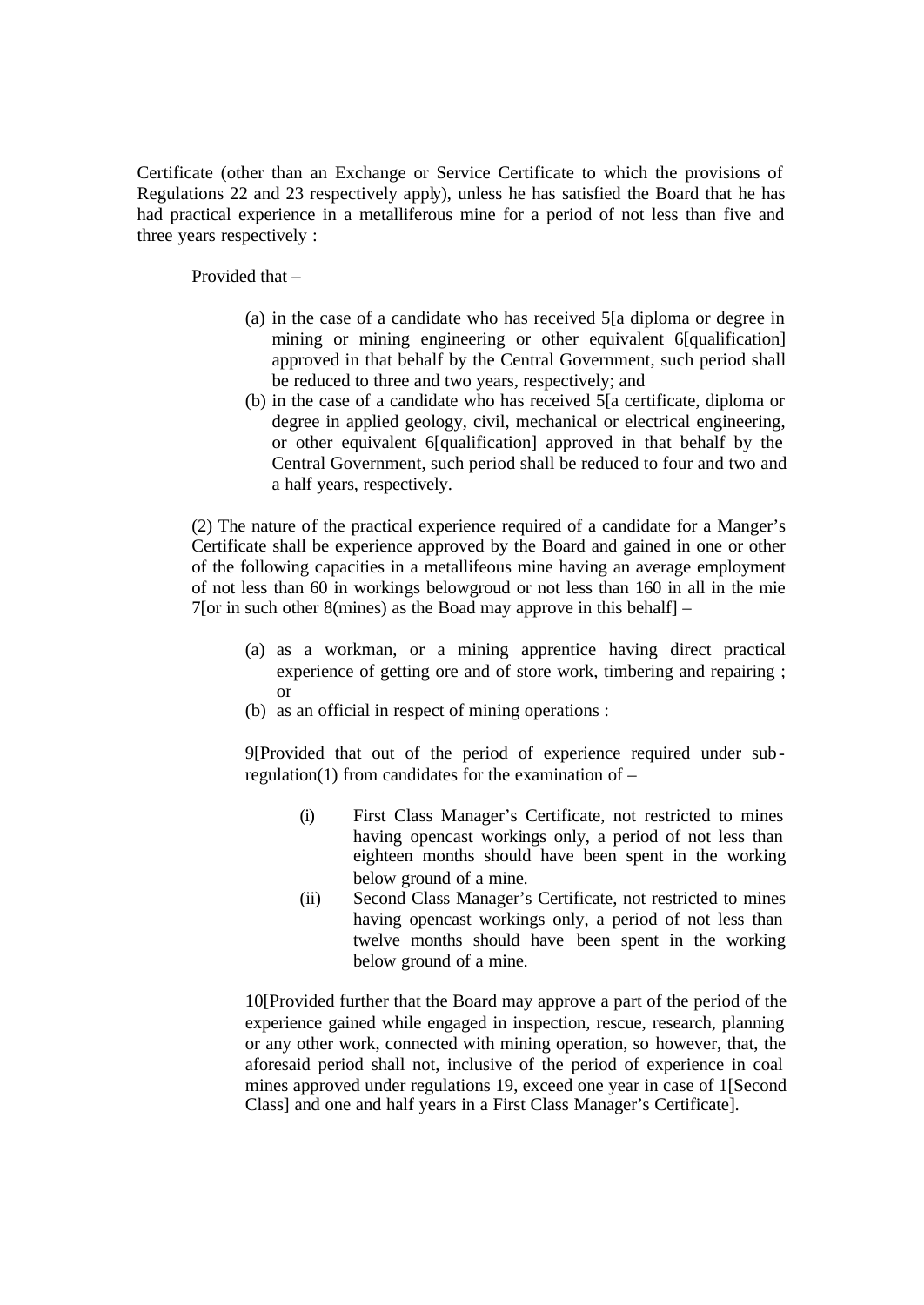2[17. Practical experience of candidates for Surveyor's Examination – No person shall be admitted as a candidate at any examination for a Surveyor's Certificate unless he has satisfied the Board that he has had not less than two year's practical experience of surveying of a type approved by the Board, In case of candidates for a certificate which is not restricted to mines having opencast workings, the said experience shall include practical experience for a period of not less than six months of surveying the workings belowground of a mine having an average employment of not less than 60 in workings below ground or such other mines as the Board may approve in this behalf :

Provided that the aforesaid period of two years shall be reduced to six months in case of candidate who has received a certificate, diploma or degree in mining or mining engineering, mine surveying, or civil engineering or other equivalent qualification approved in that behalf by the Central Government, subject, however, to the condition that in case of a candidate for a certificate which is not restricted to mines having opencast workings, the said six months experience should have been gained in workings below ground of a mine as aforsiad.]

3[18. Practical experience of candidates for Mate's and Blaster's Examinations. (1) No person shall be admitted as a candidate at any examination for a Mate's Certificate unless the Board is satisfied that he has had practical experience and training in a metalliferous mine for a period of not less than three year :

Provided that the said period shall be reduced –

- (a) to two years in the case of a candidate who has received a diploma or certificate in mining subjects or other equivalent qualification after a course of at leas two years' duration approved in that behalf by the Central Government 4[or who received has a degree in applied geology or in civil, mechanical or electrical engineering or other equivalent qualification approved in that behalf by the Central Government] ; and
- (b) to one year in the case of a candidate who has received a diploma or degree in mining or mining engineering or other equivalent qualification approved in that behalf by the Central Government .

(2) No person shall be admitted as a candidate at any examination for a Blaster's Certificate unless the Board is satisfied that he has had practical experience and training in a metalliferous mine for a period of not less than two years, of which not less than six months shall be experience and training in connection with shotfiring :

Provided that the said period shall be reduced :

(a) to one year (including not less than four months in shot-firing) in the case of a candidate who has received a diploma or certificate in mining subjects or other equivalent qualification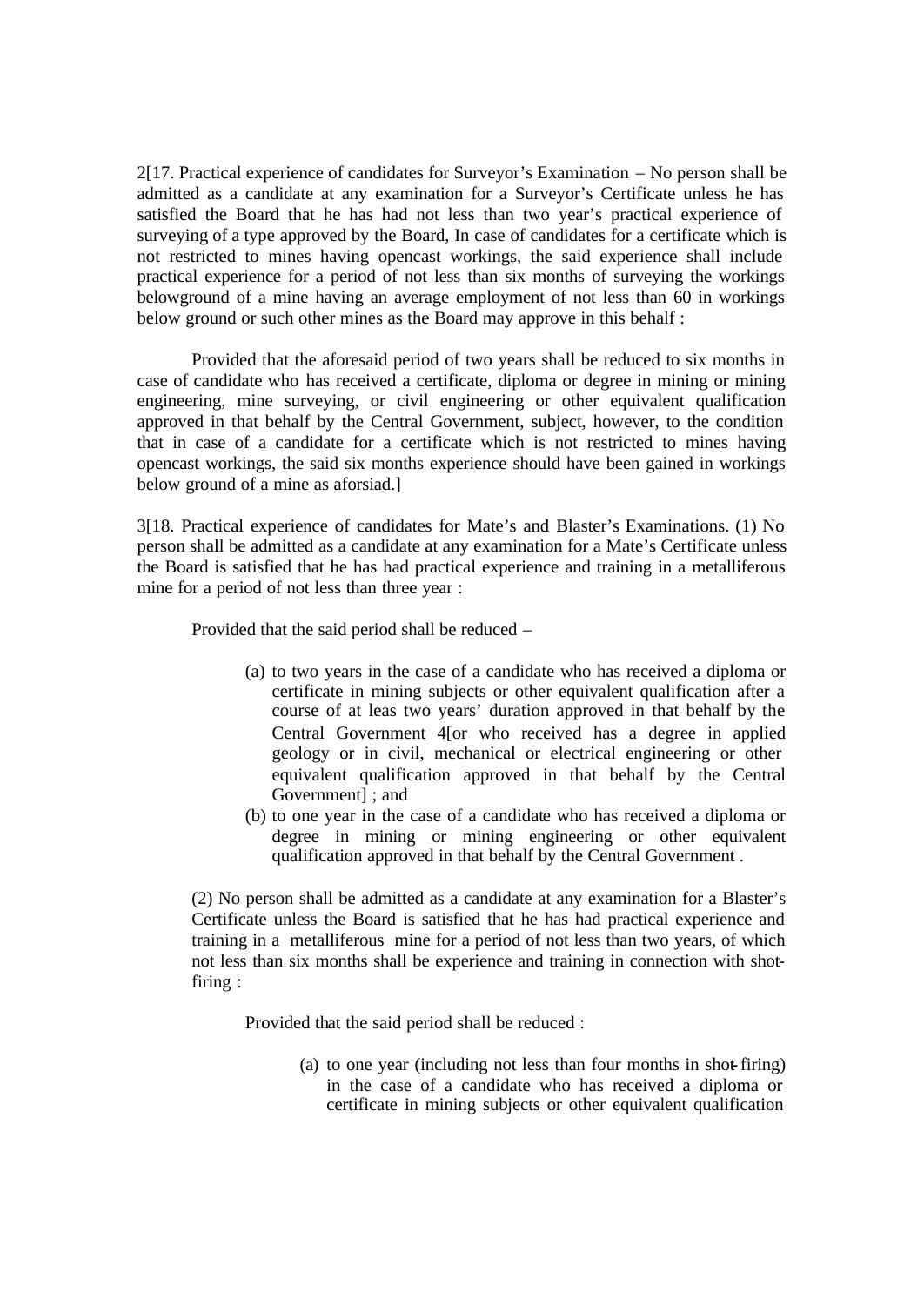after a course of at least two years' duration approved in that behalf by the Central Government 4[or who has received a degree in applied geology or in civil, mechanical or electrical engineering or other equivalent qualification approved in that behalf by the Central Government] and

(b) to six months (including not less than two months in shotfiring) in the case of a candidate who has received a diploma or degree in mining or mining engineering or other equivalent qualification approved in that behalf by the Central Government.

(3) The nature of practical experience required of candidates for the aforesaid examinations shall be experience of such a type as may e approved by the Board.]

19. Approval of experience of candidates for Engine-drive's Certificates. – In the case of a candida te part of whose experience has been obtained in a coal mine, the period of practical experience in a metalliferous mine as prescribed in 6[regulations 16,17 and 18] may be reduced by the Board to such an extent and subject to such conditons as it may specify.

20. Practical experience of candidates for Engine-driver's Certificate – No person shall be admitted as a candidate at any examination for an Engine-driver's Certificate unless he has satisfied the Board that he has had practical experience of driving a winding engine or as an assistant to a qualified winding enginedriver for a period of at least one year :

Provided that no person shall be permitted to appear at any examination for a I Class Engine Driver's Certificate unless he holds a II Class Engine Driver's certificate.

1[21 Examination fees  $-$  (1) Fees on the following scale shall be paid in respect of every application for admission to an examination :-

|                                                                             | Rs |
|-----------------------------------------------------------------------------|----|
| (a) in the case of an examination for a First Class Manager's Certificate   | 50 |
| (b) in the case of an examination for a IInd Class Manager's Certificate    | 30 |
| (c) in the case of an examination for a Surveyor's Certificate              | 20 |
| (d) in the case of an examination for a Foreman's Certificate               | 20 |
| (e) in the case of an examination for a Mate's Certificate                  | 10 |
| (f) in the case of an examination for a I Class Engine Driver's Certificate | 20 |
| (g) in the case of an examination for a IInd Class Engine Driver's Cert.    | 10 |
| (h) in the case of an examination for a Blaster's Certificate               | 6  |
| (i) in the case of an examination for a Gas testing's Certificate           |    |

(2) The Chief Inspector may permit the refund of any fee paid under sub-regulation (1) where the candidate has died before the examination or where the fee has been erroneously paid.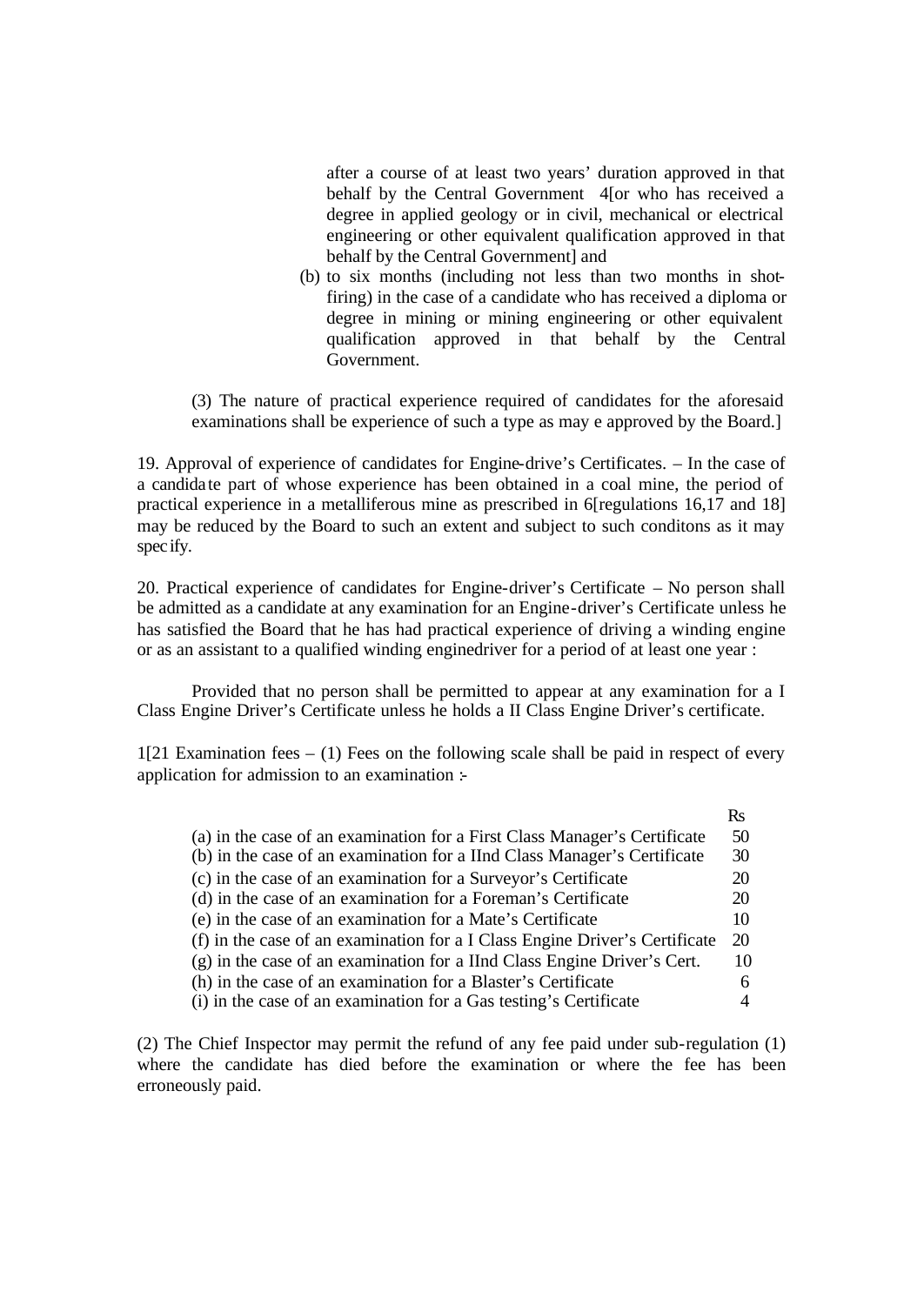(3) Except as aforesaid examination fee paid shall not once be refundable.

22. Exchange Certificates – (1) The Board may grant to any person holding a Manger's Surveyor's, Overman's or Foreman's, Sirdar's or Mate's or Engine-driver's or shotfirer's or Blaster's Certificate granted under any Act for the regulation of mines for the time being in force in any other country, a certificate of similar class under these regulations if he 2[ possesses such practical experience and] passes such examination as the Board may stipulate :

Provided that a candidate fo the grant of a Manger's Exchange Certificate shall also satisfy the Board that he has undergone, for a period of not less than six months, a course of practical training in India in the manner and in the mines approved by the Chief Inspector for the purpose. Before the commencement of his practical training in India as aforesaid, every such candidate shall submit to the Chief Inspector an application in a form supplied for the purpose.

(2) The Board may grant to any person holding a certificate referred to in subregulation (1) granted under the Coal Mines Regulations made under the Act a similar certificate under these relations if he 3[possesses such practical experience and] passes such examination as the Board may stipulate :

4[Provided that the Board may, subject to such conditions as it may specify, exempt any person from appearing at the examination or part thereof, for the grant of an Exchange Certificate].

5[(2-A) An Exchange Certificate other than a Winding Engine drive' or Blaster's Certificate granted under sub-regulation (1) or (2) may be restricted to mines having open-cast working only, and in such a case the certificate shall contain an endorsement to that effect].

(3) Every application for the grant of an Exchange Certificate under this regulation shall be accompanied by :

- (i) a medical certificate obtained not more than two years prior to the date of his application, from a qualified medical practitioner not below the rank of a Civil Assistant Surgeon or from a Certifying Surgeon, certifying the candidate to be free from deafness, defective vision or any other infirmity, mental or physical likely to interfere with the efficient discharge of his duties ; and
- (ii) a certificate from some person of good repute as to the general good conduct and sobriety of the candidate.

(4) Fees on the scale laid down in regulation 21 shall be paid in respect of every examination under the regulation.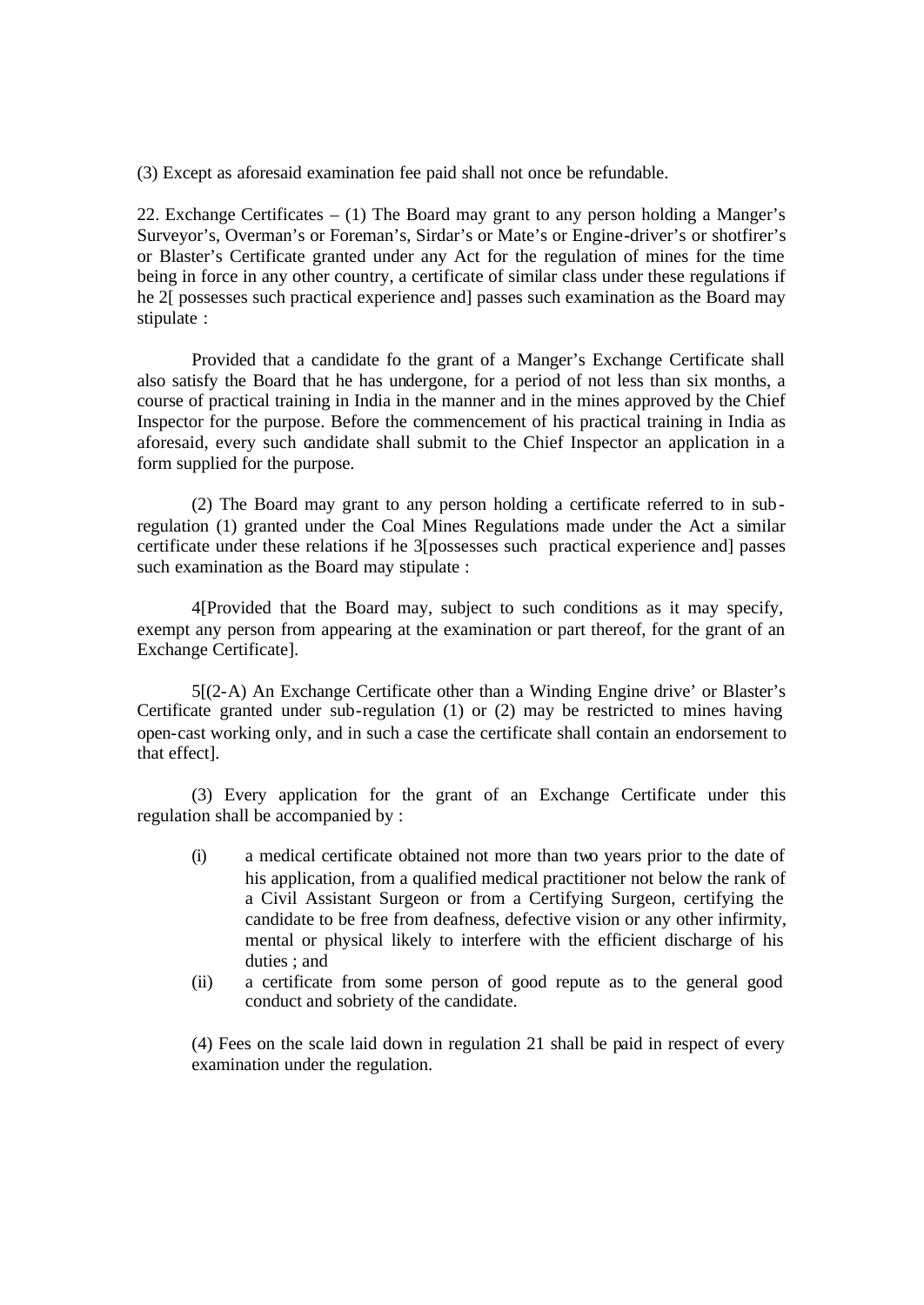23. Service Certificate – (1) The Board may grant, until such 5date as may be notified by the Central Government for the purpose in the Official Gazette without written examination;

(a) a Manager's Certificate to any person –

1(i) who has attained the age of 35 years and wo satisfied the Board that he has worked, for a period of not less than eight years in the case of an applicant for First Class Manger's Certificate and six years in the case of an applicant for the Second Class Manager's as an Assistant Manager, underground manager, or manager or in any capacity accepted by the Board as equivalent or superior thereto in the planning, control and direction of mining operations of metalliferous mines of of a type approved by the Board if he passes a viva voce examination in such subjects as the Board may specify ; or]

2[(I-A) who has attained the age of thirty years and has received a diploma or certificate in mining or mining engineering or an Honours or a Master's Degree in Geology or other equivalent qualification, approved in the behalf by the Central Government, if he satisfied the Board that he has had such practical experience as complies with the provisions of sub-regulation (2) of regulation 16 for a period of not less than eight years, in the case of a First Class Manager's Certificate and six years, in the case of Second Class Manager's Certificate and if he passes a viva voce examination in such subject as the Board may stipulate :

Provided that practical experience for period of not less than three of the eight years in the case of a First Class Manager's Certificate and for a period of not less than two of the six years in the case of Second Class Manager's Certificate shall be in the capacity of an assistant manager or under manager or manager or in a capacity accepted by the Boards are equivalent or superior thereto in the control and direction of mining operation in mins of a size approved by the Board];

(iii) who has attained the age of 25 years and has received 3[a diploma, certificate or degree in mining engineering, applied geology, civil, mechanical, or electrical engineering or other equivalent qualification] 4approved in this behalf by the Central Government, if he satisfied the Board that he has had practical experience of the nature approved by the Board for periods of not less than five years for a First Class Manager's Certificate and three years for a Second Class Manager's Certificate and if he passes a viva voce examination in such subjects as the Board may stipulate :

> Provided that not less than two years and one year respectively, of the said practical experience shall have been obtained in metalliferous mines in India;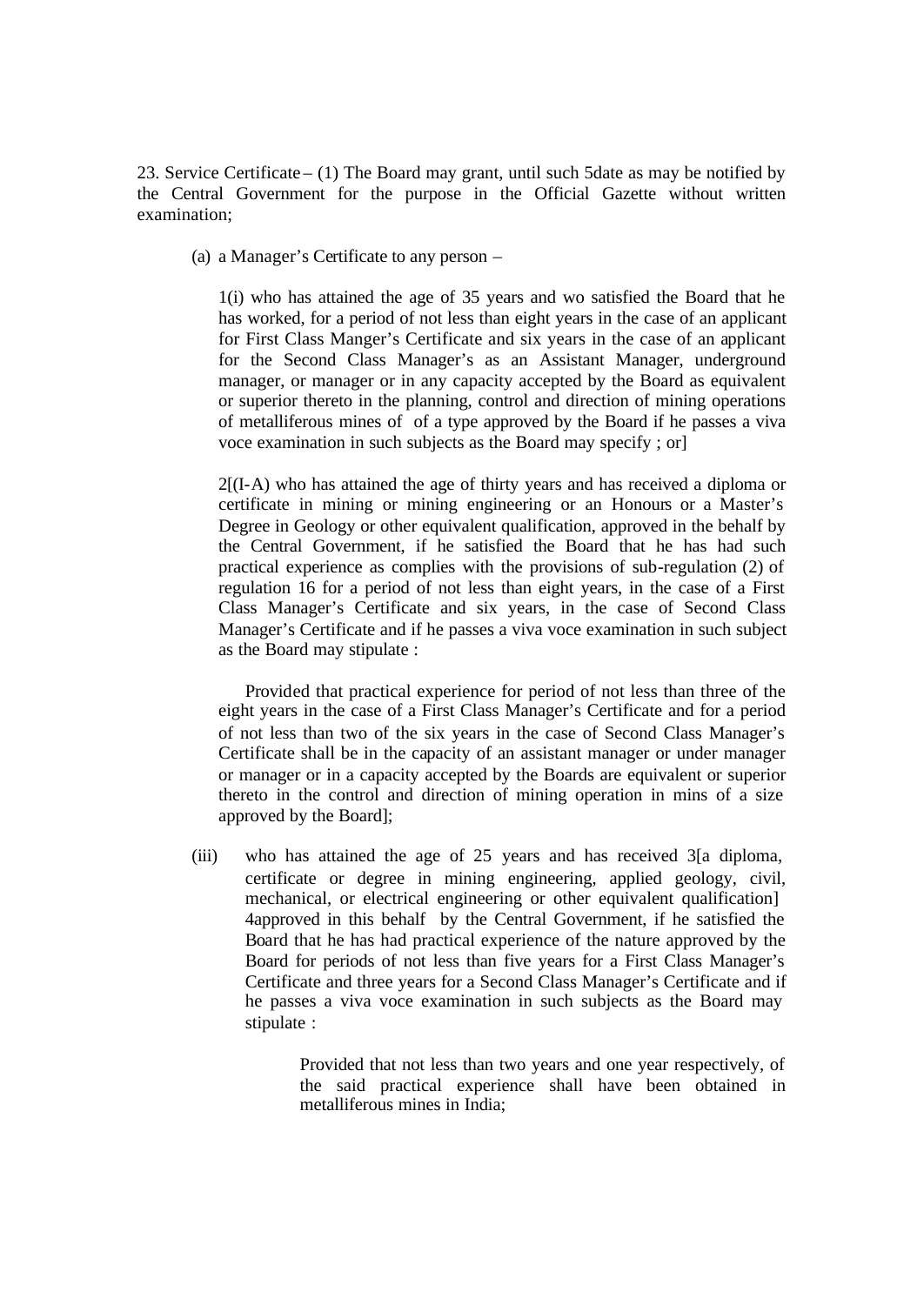For the purpose aforesaid only such experience shall be approved, as complies with the provisions of regulation 16(2), or is experience in the capacity of a manager or in a superior capacity in the control and direction of mining operations ;

5[(b) a Foreman's, Mate's or Blaster's Certificate to any person –

- (i) who has attained the age of 25 years and who satisfies the Board that he has worked in the capacity of mine foreman, a mining mate or a blaster, as the case may be, in a metalliferious mine in India for a period of not less than three years in the case of a certificate restricted to miens having open-cast workings only and not less than four years in case of a certificate not so restricted and has passed such viva voce examination as the Board may stipulate;
- (ii) who has attained the age of 23 years and has received a diploma or certificate in mining or mining engineering or other equivalent qualification approved under sub-clause (iA) of clause (a) or a degree in geology from any recognised university, if he satisfied the Boad that he has had such practical experience for a period of not less than two years in the case of a certificate restricted to mines having open-cast workings only and not less than three years in the case of a certificate not so restricted as has been specified in sub-regulation(2) of regulation 16 or in the capacity of a manager or in a capacity accepted by the Board as equivalent or superior thereto in the planning, control and direction of mining operations in metalliferous mines of a type approved by the Board and if he passes such viva voce examination as the Board may stipulate; or
- (iii) who has attained the age of 21 years and has received a diploma, certificate or degree in mining engineering, applied geology, civil, mechanical or electrical engineering or other equivalent qualification approved under sub-clause (ii) of clause (a), if he satisfied the Board that he has had such practical experience for a period of not less than one year in the case of a certificate restricted to mines having open-cast workings only and not less than two years in the case of a certificate not so restricted as has been specified in sub-regulation (2) of regulation 16 or in the capacity of a manager or in a capacity accepted by the Board as equivalent or superior thereto in the planning, control and direction of mining operation in metalliferous mines of a type approved by the Board and if he passes such viva voce examination as the Board may stipulate].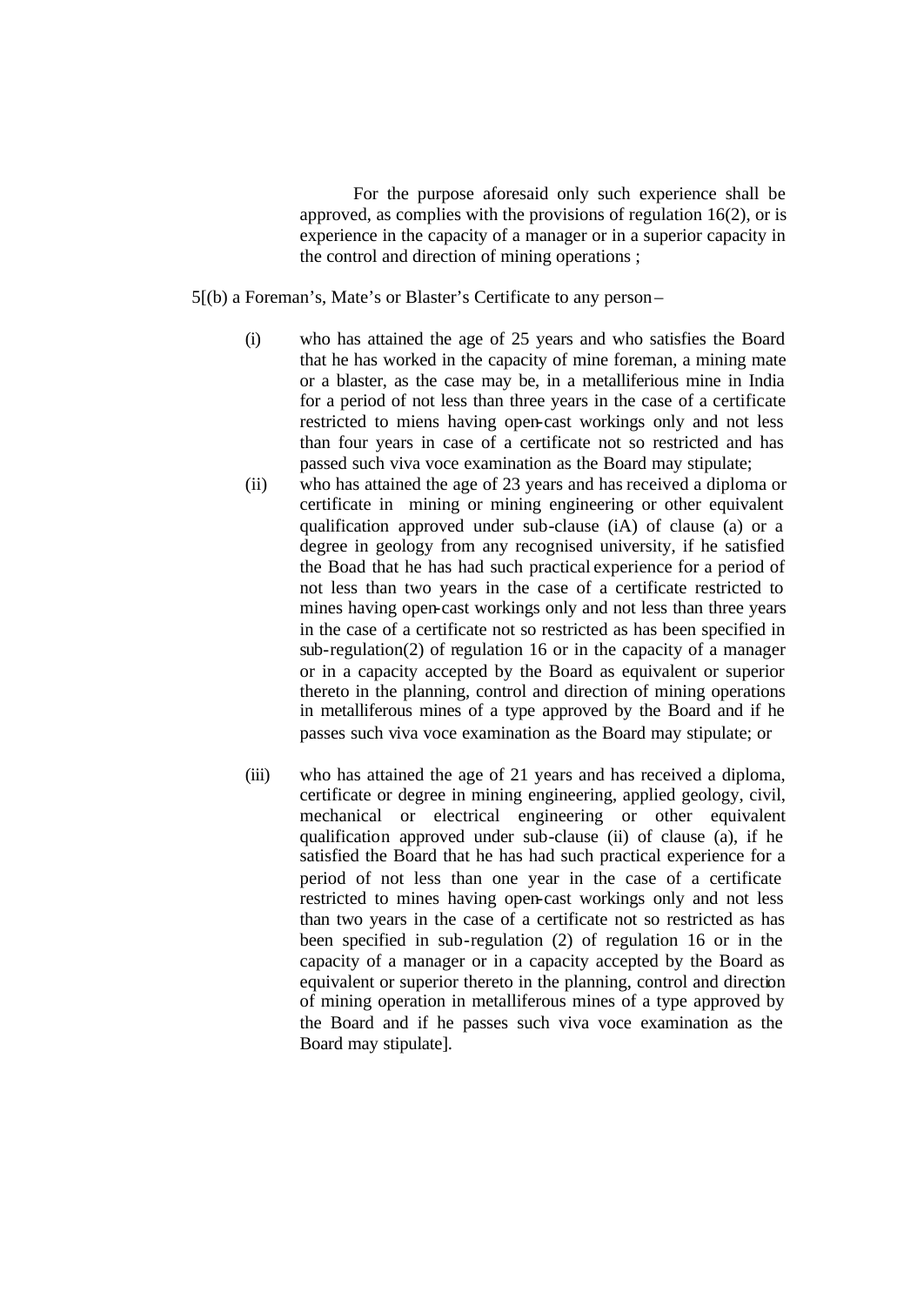(2) Any Service Certificate granted under sub-regulation (1) may be restricted to miens having open-cast workings only; and this fact shall be endorsed on the Certificate.

(3) Every application for the grant of a Service Certificate under this subregulation shall be accompanied by :

(i) a certificate of age granted by a Gazetted Officer of the Central Government or by the head-master of a school of a Higher Secondary or equivalent standard or by a qualified medical practitioner no below the rank of a Civil Assistant Surgeon ;

> Provided that in case of a person holding a matriculation or equivalent certificate, such certificate shall be submitted as evidence of age ;

- (ii) a medical certificate obtained not more than two years prior to the date of his application, from a qualified medical practitioner not below the rank of a Civil Assistant Surgeon or from a Certifying Surgeon, certifying the candidate to be free from deafness, defective vision or any other infirmity, mental or physical, likely to interfere with the efficient discharge of his duties; and
- (iii) a certificate from some person of good repute as to the general good conduct and sobriety of the candidate.

(4) Fees on the scale laid down in Regulation 21 shall be paid in respect of every examination under this regulation.

24. Service Certificate for Surveyors. – (1) The Board may grant, until such date as may be notified by the Central Government for the purpose in the Official Gazette, a Surveyor's (restricted to metalliferous mines) to any person –

- (i) 1[who has attained the age of 30 years and who satisfied the Board that he has worked as surveyors of metalliferous mines in India for a period not less than six years, and has had practical experience in surveying of the nature approved by the Board, if he passes such viva voce examination as the Board may stipulate; or]
- (ii) who has attained the age of 25 years and has received 1[certificate, diploma or degree in mining, mining engineering, mine surveying or civil engineering or other equivalent 2qualification] approved in this behalf by the Central Government, if he satisfied the Board that he has had practical experience in surveying of the nature approved by the Board for a period of not less than two years (including not less than six months in the workings belowground of a metalliferous mine in India) and if he passes such viva voce examination as the Board may stipulate.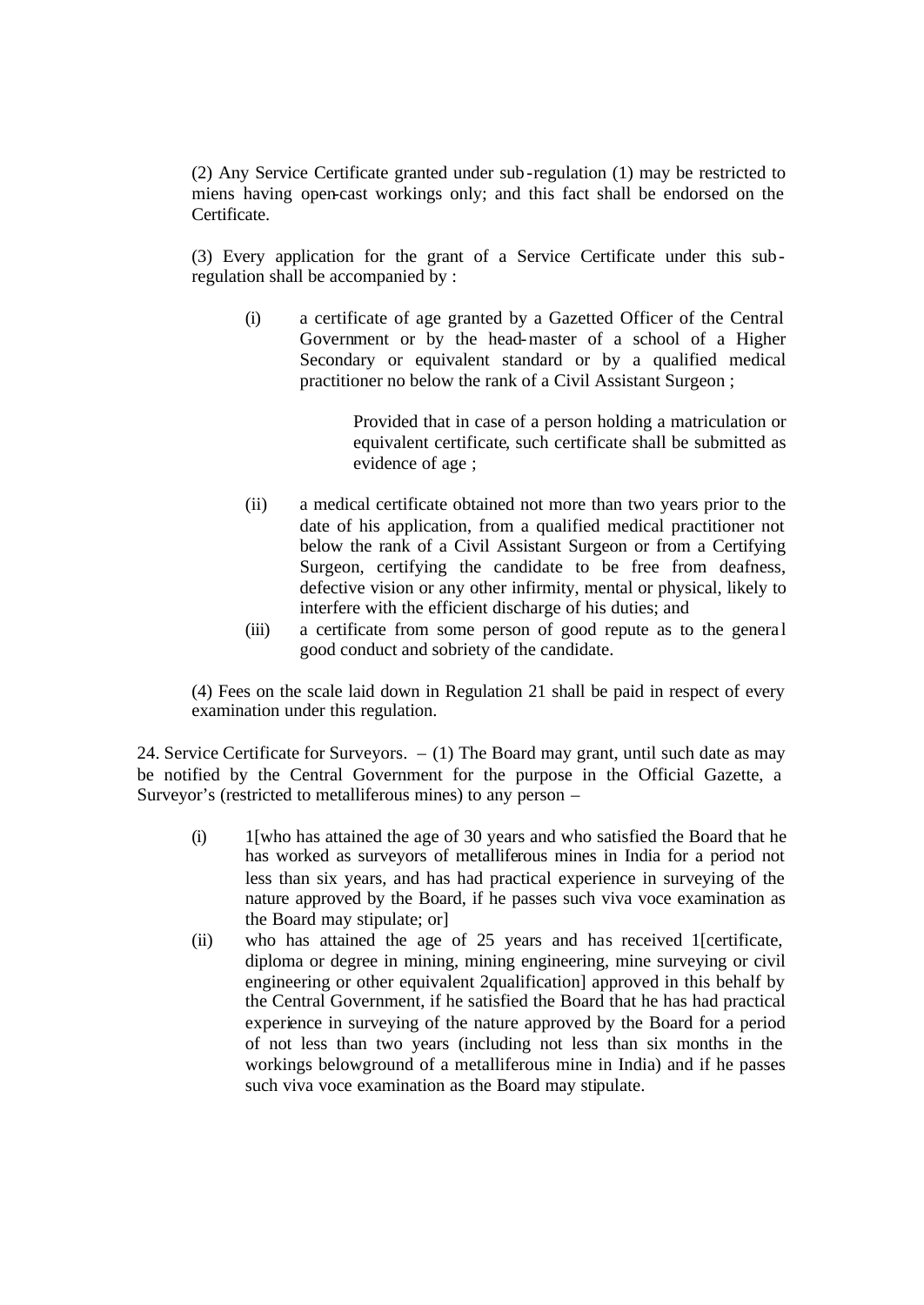[NOTE- Any service certificate granted under this sub-regulation may be restricted to mines having opencast workings only, and such restriction shall be endorsed on the certificate].

(2) Every application for the grant of a Service Certificate under this sub-regulation shall be accompanied by :

(i) a certificate of age granted by a Gazetted Officer of the Government or by the head-master of a school of a Higher Secondary or equivalent standard or by a qualified practitioner not below the rank of a Civil Assistant Surgeon :

> Provided that in case of a person holding a matriculation or equivalent certificate, such certificate shall be submitted as evidence of age;

(ii) a medical certificate obtained not more than two years prior to the date of his application, from a qualified medical practitioner not below the rank of a Civil Assistant Surgeon or from a Certifying Surgeon, certifying the candidate to be free from deafness, defective vision or any other infirmity, mental or physical, likely to interfere with the efficient discharge of his duties; and

(iii) a certificate from some person of good repute as to the general good conduct and sobriety of the candidate.

(3) Fees on the scale laid down in Regulation 21 shall be paid in respect of every examination under this regulation.

25. Validity of old Certificates – Any Engine-driver's or Blaster's Certificate granted under the Mysore Gold Mines Regulations, which is valid at the commencement of these regulations shall be deemed respectively to be the equivalent of an Engine-driver's or Blaster's Certificate granted under these regulations.

26. Duplicate Certificates – If any person proves to the satisfaction of the Board that he has, without any fault on his part, lost or been deprived of a certificate granted to hi, under these regulations, the Board may, upon realisation of the following fees and subject to such terms and conditions as it thinks fit, cause a copy of the certificate to be delivered to  $him -$ 

| (a) in the case of a Manager's or Surveyor's Certificate | Rs. 5 |
|----------------------------------------------------------|-------|
| (b) in the case of any other certificate                 | Rs. 2 |

The word "DUPLICATE" shall be stamped across every such copy.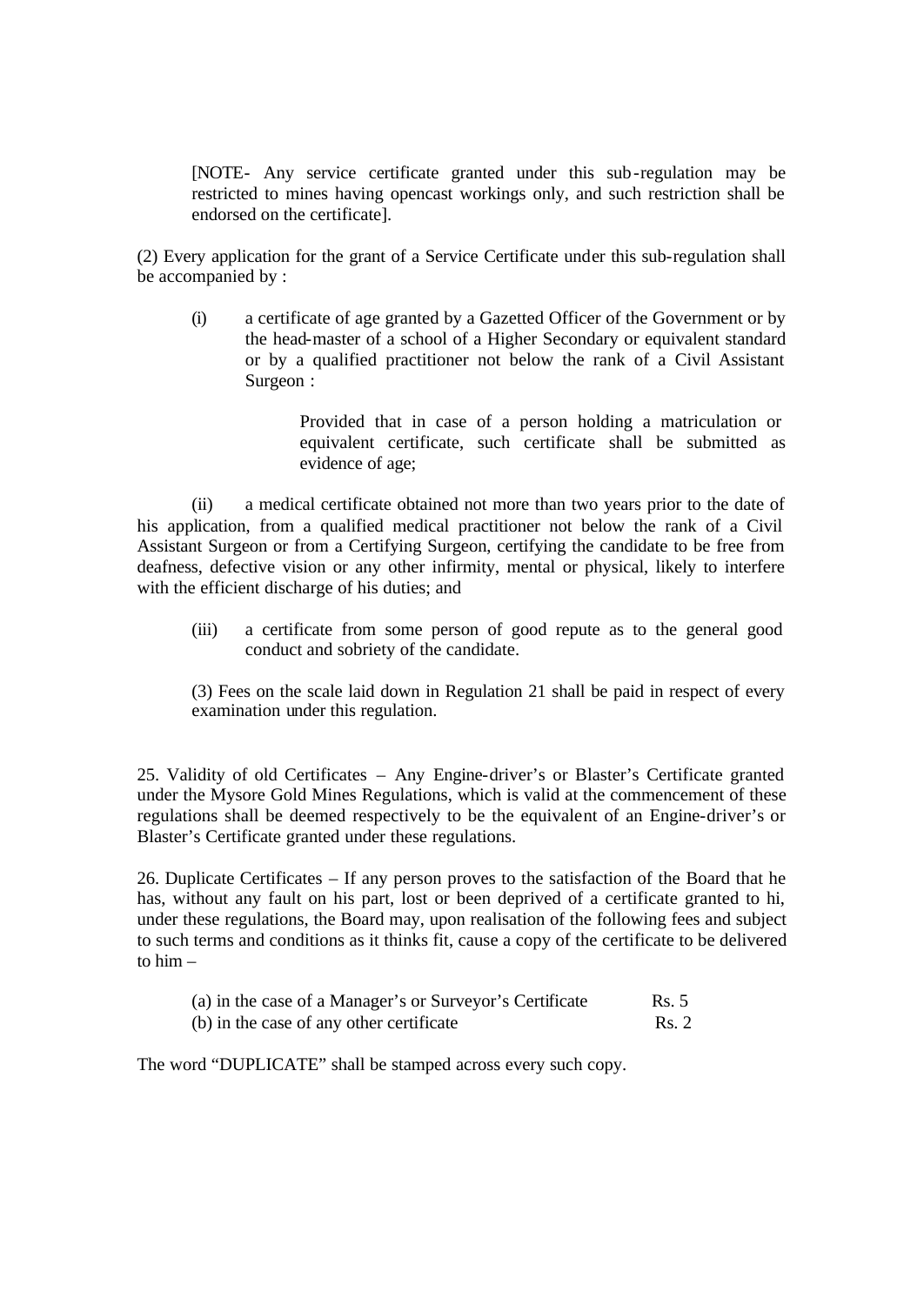27. Certificates to be delivered to the manager. – When the holder of a Foreman's, Mate's, Engine-driver's, Blaster's or Gas-testing certificate is employed in a mine in a capacity which requires the possession of the said certificate, he shall deliver such certificate to the manager of the mine in which he is for the time being employed. The manager shall deliver to him a receipt for the same; and shall retain the certificate in the office at the mine so long as the holder thereof is so employed, and shall return it to him on his ceasing to be so employed.

28. Court of Enquiry into fitness of a person to hold a Manager's or Surveyor's Certificate. –(1) If a person who is the holder of a Manager's or Surveyor's Certificate, has been convicted of an offence made punishable under the Act with fine which may extent to RS. 500 or more or with imprisonment, or if it appears to the Central Government that he is unfit to continue to hold such a certificate by reason of incompetence or misconduct in the performance of his duties under the Act of under these regulations, the Central Government may appoint a Court to hold an inquiry to determine as to whether or not such person is fit to continue to hold such certificate.

(2) The following provision shall have effect with respect to the constitution and procedure of the Court holding an enquiry :-

- (a) The court shall consist of a person or persons appointed by the Central Government and may conduct the inquiry either alone or with the assistance of an assessor or assessors so appointed.
- (b) The Central Government may pay to the person or persons constituting the Court and to any assessor appointed to assist the Court, such remuneration and allowances as it may fix.
- (c) The inquiry shall be public and shall be held at such place as the Central Government may appoint.
- (d) The central Government may appoint any person to undertake the management of the case.
- (e) The Central Government shall, before the beginning of the inquiry, furnish to the person whose fitness to continue to hold a certificate to be inquired into, a statement of the case on which the inquiry is instituted.
- (f) The said person may appear at the inquiry either in person or by counsel, solicitor or agent approved by the Court, and may give evidence or call such witnesses as he thinks fit.
- (g) If a majority of the persons constituting the Court thinks fit, the person whose conduct is under inquiry may be required to deliver up his certificate at any time before or during the inquiry; and such person shall be bound to comply with such requisition, unless he shows to the satisfaction of theCourt sufficient cause to the contrary.
- (h) The Court shall, for the purpose of the inquiry, have all the powers of a civil court under the Code of Civil Procedure, 1908 (5 of 1908) for the purpose of enforcing the attendance of witnesses and compelling the production of registers, plans, sections, reports and other records and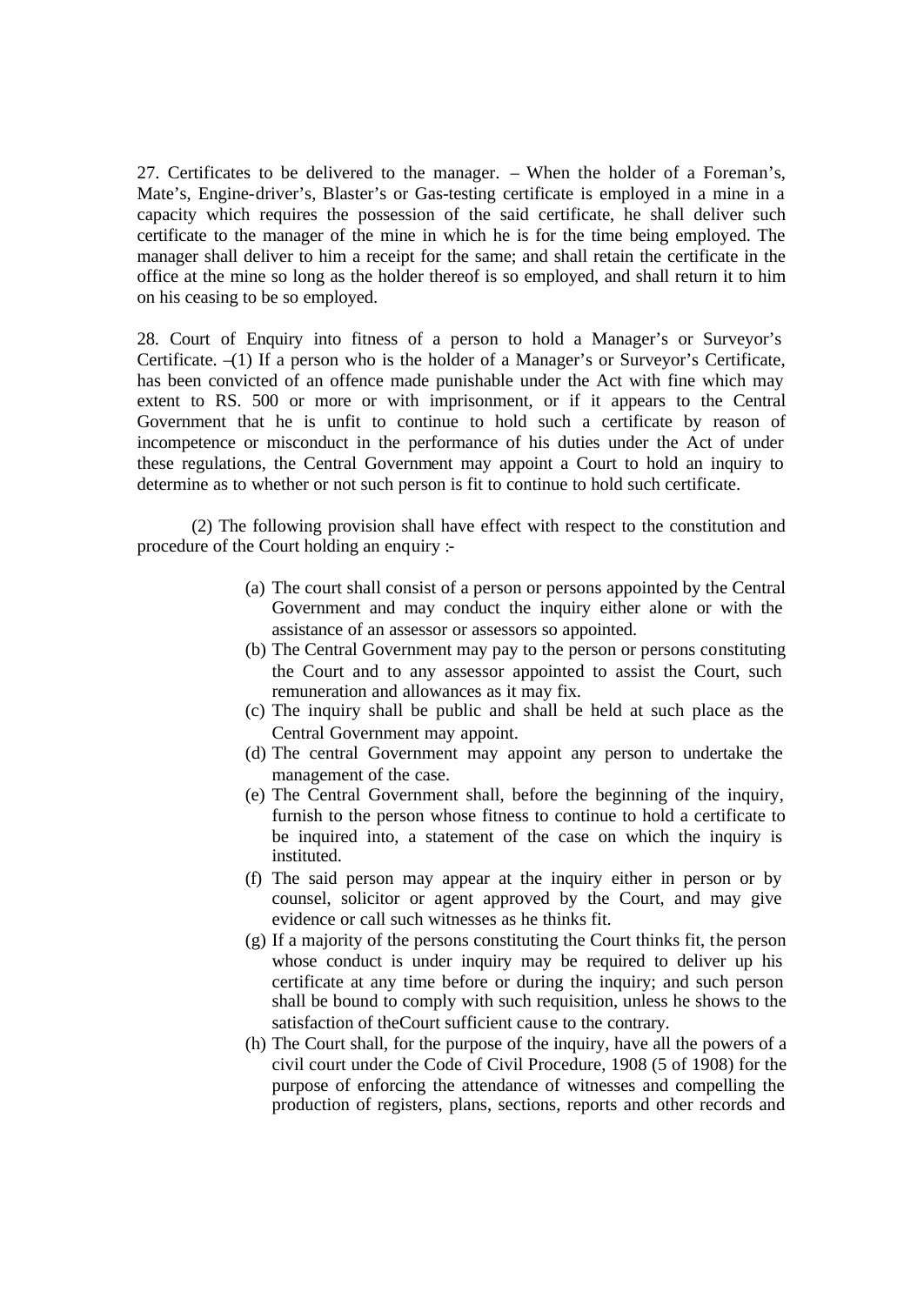material objects; and any person required as aforesaid to attend or to furnish any information shall be deemed to be legally bound to do so within the meaning of section 176 of the Indian Penal Code, 1860 (45 of 1860).

- (i) The Court, for the purpose of the inquiry, may exercise such of the powers of an Inspector under the Act as it may think necessary or expedient.
- (j) The Court shall, subject to the foregoing, have powers to regulate the procedure of the inquiry and to adjourn it from time to time.
- (k) A person appearing as a witness before the Court may be paid by the Central Government such expenses as would be allowed to a witness attending a civil or criminal court.
- (l) As the conclusion of the inquiry, the Court shall send to the Central Government a report containing a full statement of the case together with its opinion thereon, note of dissent, if any, submitted by the assessor or assessors and such account of or extracts from, the evidence as it may think fit; and if it considers that the certificate in question should be cancelled of suspended, it shall add a recommendation to the effect. Where the Court consists of more than one person, knot including the assessors(s), and there is disagreement between the members of the Court, a dissentient from the opinion of the majority may forward a separate report to the Central Government with a statement of his recommendations.

 (3) The Central Government may, on the recommendation of the Court, cancel or suspend a certificate; and if it does so the fact of such cancellation or suspension shall be notified in the Official Gazette and if the certificate or a duplicate thereof granted under regulation 26, is produced, be endorsed upon it.

- 1[29. Suspensionof Certificate of Foreman, Mate, Engine driver, Blaster or Gas testing.
	- (1) If the Regional Inspector is of the opinion that the holder of a certificate of Foreman, Mate, Engine-driver, Blaster or Gas testing is incompetent or is guilty of negligence or misconduct in the performance of his duties, he may hold an enquiry to determine whether or not such a person (hereinafter referred to as the delinquent) is to continue to hold such certificate.
	- (2) During such enquiry he shall record,
		- (a) any evidence that the delinquent may like to give;
		- (b) the evidence of any witness that the delinquent may like to produce;
		- (c) the evidence of the Manager of the mine; and
		- (d) any other evidence that may be considered necessary or relevant by the Regional Inspector.

Unless the delinquent fails to be present inspite of sufficient notice, the evidence aforesaid shall be recorded in the presence of the delinquent and he shall be given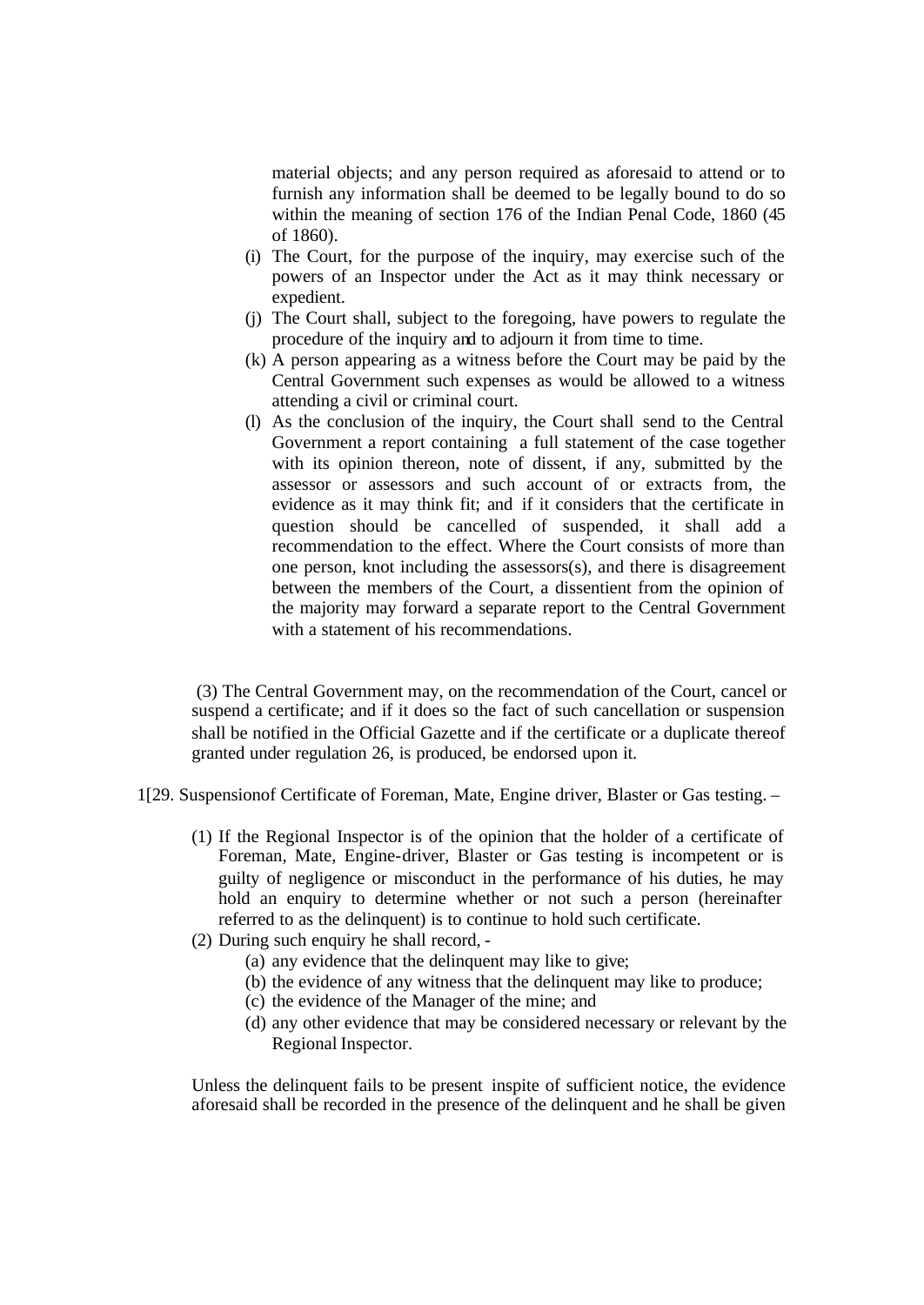a reasonable opportunity to cross-examine the witnesses (other than those produced by him.). The Regional Inspector also may cross-examine the delinquent and the witnesses produced by him.

- (3) If as a result of the enquiry the Regional Inspector is of the opinion that the delinquent is not fit to hold the certificate, he shall, within fifteen days from the date of the conclusion of his enquiry, submit a report to the Chairman of the Board together with his findings, notes of evidence recorded during the enquiry and other relevant records. After considering such report, evidence and records, the Chairman may without any further reference to the Board suspend the certificate of the delinquent for a period not exceeding three months.
- (4) Where the Chairman is of the opinion that the suspension of the certificate for a period exceeding three months or its cancellation is called for, he shall recommend to the Board accordingly together with the findings of the Regional Inspector, the notes of evidence and other relevant records. A copy of such communication addressed to the Board together with the copies of the notes of evidence and the findings of the Regional Inspector shall also be sent to the delinquent who may submit his written representation within thirty days from the date of receipt of such copies.
- (5) The Board may, after considering the evidence and other records and the written representation, if any, submitted by the delinquent, either increase the period of suspension or cancel the certificate as it deems fit.
- (6) Where a certificate is suspended or cancelled under this regulation, the Chairman of the Board may call for such certificate and make suitable endorsement threreon.].

30. Validity of Foreman's, Mate's, Engine -driver's, Blaster's and Gas testing Certificates, - (1) (a) No Foreman's , Mate's, Engine-driver's, Blaster's shall remain valid for a period of more than five years unless the certificate bears an endorsement by the Regional Inspector to the effect that the holder thereof has, within the preceding five years, been examined and certified by a qualified medical practitioner appointed by the Chief Inspector to be free from deafness, defective vision or any other infirmity, mental or physical, likely to interfere with the efficient discharge of his duties.

(b) An application in respect of an examination of fitness in pursuance of clause(a) shall be made to the Chief Inspector, accompanied by a fee of 2[fifteen rupees].

3[(2) (a) A medical examination undergone in accordance with rule 29B of the Mines Rules, 1955 shall also be deemed to be an examination for the purpose of sub-regulations(1).

(b)The application for endorsement on a certificate by the Regional Inspector shall be accompanied by the certificate of fitness granted in terms of rule 29B of the Mines Rules, 1955 and a fee of five rupees.].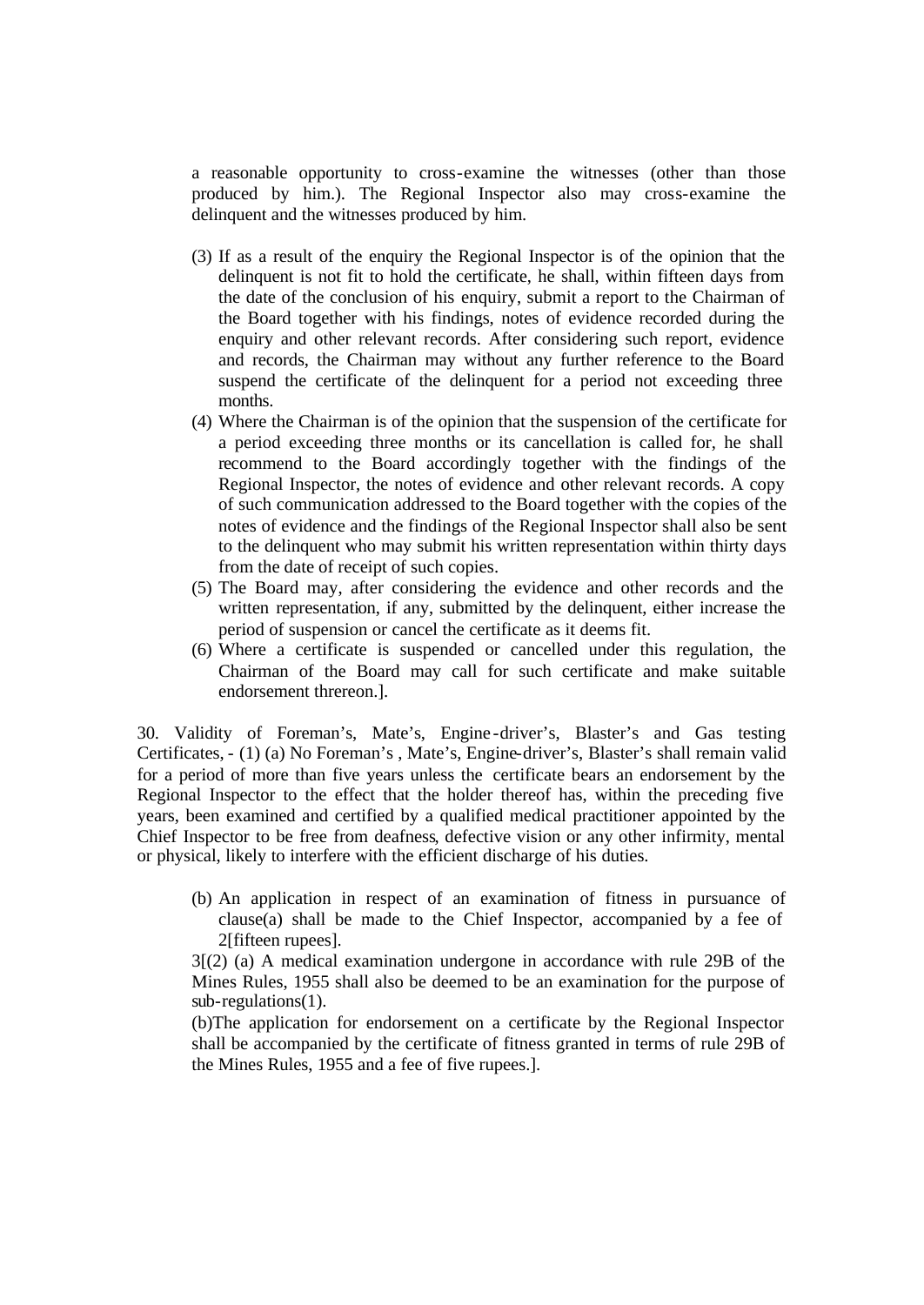31. 4[Retirement age for Managers and Official etc.  $- (1)$  No person shall act as a manger or an official or a blaster or a winding engine man in a mine after attaining the age of 60 years unless he has obtained, within the preceding one year, a medical certificate of fitness certifying him fit to carry out the duties prescribed for him in the Act and in the regulations and orders made thereunder :

Provided that if the Chief Inspector or the Regional Inspector is of the opinion that a person as aforesaid though less than 60 years' of age, is medically unfit to carry on the duties prescribed for him in the Act and in the regulations and orders made thereunder, the Chief Inspector or the Regional Inspector may, by an order in writing, exceeding three months as he may specify therein; and no such person shall continue to act in any capacity as aforesaid after the period so specified unless he has obtained a medical certificate of fitness.

(2) The medical certificate of fitness as aforesaid shall be obtained from such authority and in such manner and after the payment of such fees as the Board may prescribe.

1[31. A. Right of the workers' representative to inspect the register maintained under the Mines Rules 1955 – The register maintained in Form 'B' under the Mines Rules, 1955 shall be made available for inspection to a workers' representative duly authorized by the persons employed in the mine on an application made by him in his behalf].

# CHAPTER IV – Inspection and Mine Officials

32. Qualifications of Inspectors – (1) After the coming into force of these regulations, no new person shall be appointed as Chief Inspector unless he holds a degree or diploma in mining engineer of an educational institution approved by the Central Government and also a First Class Manager's Certificate granted under these regulations.

(2) After the coming into of these regulations, no person shall be appointed as in Inspector unless he holds a degree or diploma in mining engineering of an educational institution approved by the Central Government and also a First Class Manager's Certificate granted under these regulations:

Provided that –

- (i) in relation to electrical machinery installed in mines, a persons holding a degree or diploma in electrical engineering of an educational institution approved by the Central Government may be so appointed;
- (ii) in relation to other machinery or mechanical appliances installed in mines, a person holding a degree or diploma in mechanical engineering of an educational institution approved by the Central Government may be so appointed; and
- (iii) in relation to the provisions of the Act and of the regulations, and of orders made thereunder, which relate to matters concerning the health and welfare of persons, a person holding a degree or diploma in medicine, surgery, and/or social science or labour welfare, as the case may be, of an educational institution approved by the Central Government 2[or a person holding such other qualifications as the Central Government may approve in this behalf] may be so appointed.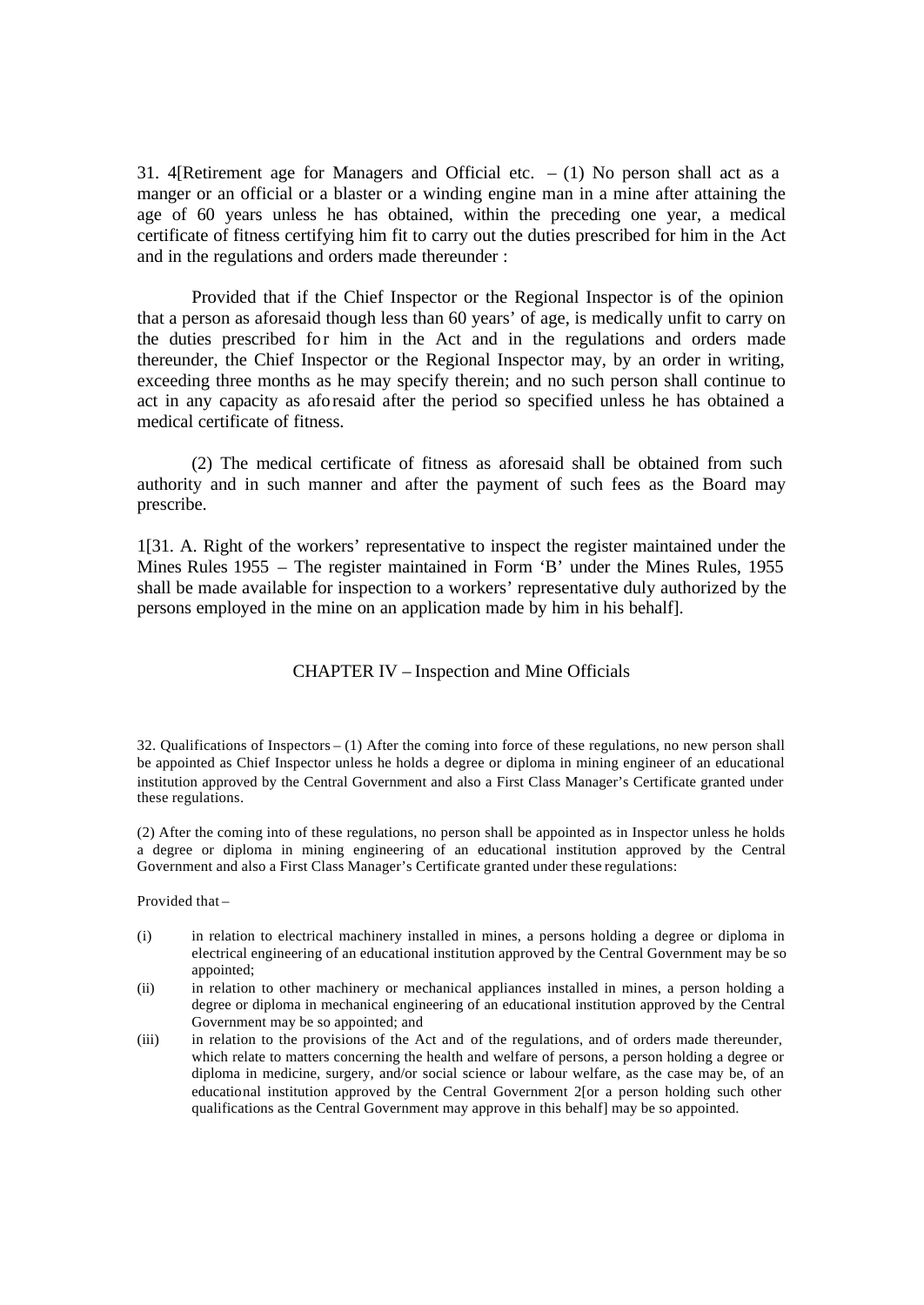3\* \* \* \* \* \* \*

4[33. Definition – For the purpose of these regulations –

- (a) all excavations within the mine boundary and all premises, plants, machinery and works as specified in clause (j) of sub-section (1) of section 2 of the Act shall collectively constitute the mine;
- (b) the expression, "average employment" of any mine, means the average per day during the preceding quarter of the total employment in all excavations and specified ancillary facilities within the specified mine boundaries (obtained by dividing the number of man days worked by the number of working days excluding the restdays and other non-working days.]

34. Qualifications and appointment of managers – (1)(a) No mine shall be opened, worked or re-opened unless there is a manager of the mine, being a person duly appointed and having such qualifications as are required by these regulations.

(b) No person shall act or be employed as a manager unless he is 23 years of age and is paid by, and is directly answerable to, the owner or agent of the mine.

(2) Except as hereinafter provided in sub-regulation (6), and subject to the p rovisions of sub-regulation (3), no person shall act or continue to act, or be appointed, as manager of a mine or mines the average employment of which corresponds to the figures given in column (I) of the table below unless he holds the corresponding qualifications given in column (ii) thereof :

|                                                                                                                                           | (11)                                                                                                      |
|-------------------------------------------------------------------------------------------------------------------------------------------|-----------------------------------------------------------------------------------------------------------|
| (a) In excess of 150 in workings below ground or<br>of 400 in all the mine                                                                | A First Class Manager's Certificate                                                                       |
| (b) In excess of $75$ but not exceeding 150 in<br>workings below ground, or in excess of 150<br>but not exceeding 400 in all in the mine. | A First or Second Class Manager's Certificate                                                             |
| In any other case                                                                                                                         | A First or Second Class Manager's Certificate or<br>a Managers permit granted under sub-regulation<br>(5) |

Provided that no person shall act or continue to act, or be appointed, as manager of a mine or mines where work is being carried on by a system of deep-hole blasting and/or with the help of heavy machinery for the digging, excavation and removal, etc., of earth, stone, mineral or other material unless he holds a first class manager's certificate :

Provided further that where special conditions exist, the Chief Inspector may, by an order in writing, direct that in the case of any such mine as is referred to in clause (b) of the table, the manager thereof shall be the holder of a First Class Manager's Certificate, and that in the case of any such mine as is referred to in clause (c) of the table, the manager thereof shall be the holder of a First or Second Class Manager's Certificate:

Provided further that if any mine undertaking consists of two or more separate mines and if, in the opinion of the Chief Inspector, they are not sufficiently near to one another to permit of daily personal supervision being exercised by one manager, he may, by an order in writing, require the appointment of a separate manager for each of such mines.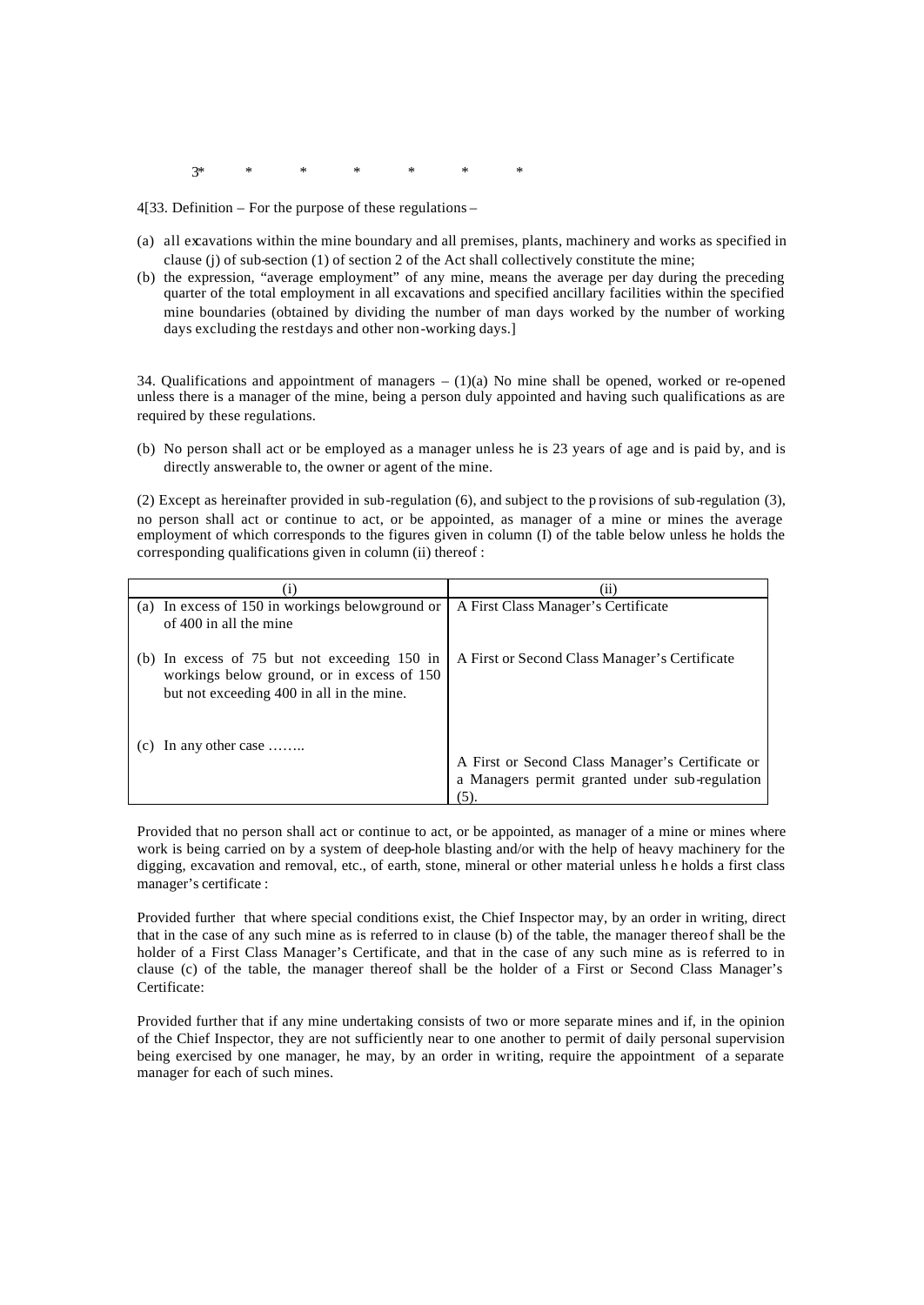(3) Where under the provisions of sub-regulation (2) a person holding a First or Second Class Manager's Certificate has been appointed as manager, a person holding lower qualifications shall not, except with the previous permission in writing of the Chief Inspector and subject to such conditions as he may specify therein, be so appointed during the succeeding twelve months, notwithstanding any reduction in the average output of the mine.

(4) No person shall act, or be appointed, as manager of more than one mine except with the previous permission in writing of the Chief Inspector and subject to such conditions as he may specify therein. No such permission shall have effect for a period exceeding 12 months, unless renewed. The Chief Inspector may at any time, by an order in writing, vary or revoke any such permission in the circumstances under which the permission was granted have altered or the Chief Inspector finds that the manager has not been able to exercise effective supervision in the mines under his charge.

(5)(a) The Chief Inspector may, after holding such examination as he may deem necessary and subject to such conditions as he may specify therein grant to any person holding a Forman's Certificate, a permit (in these regulations referred to as Manager's Permit) authorised such person to act as the manager of any specified mine, the average employment of which does not exceed 75 in workings below ground or 150 in all in the mine.

- (b) A Manager's Permit shall be valid only for such period, not exceeding 12 months as may be specified therein. The Chief Inspector may renew any Manager's Permit for further periods not exceeding 12 months at a time.
- (c) A fee of Rs.10 shall be payable in respect of every application for the grant of a Manager's Permit. No fee shall be charged for renewal thereof.
- (d) The Chief Inspector may, by an order in writing, after giving the holder of such permit an opportunity to make his representation, cancel a Manager's Permit.

(6) The Chief Inspector may, by an order in writing, and subject to such conditions as he may specify therein, authorise any person whom he considers competent, being appointed to act as manager of any mine or mines for a specified period, notwithstanding that such person does not possess the qualifications prescribed in that behalf by sub-regulation (2); and may by a like order revoke any such authority at any time.

(7)(a) Where by reason of absence or for any other reason, the manager is unable to exercise daily personal supervision or is unable to perform his duties under the Act or these regulations, or orders made thereunder, the owner, agent or manager shall authorise in writing a person whom he considers competent to act as manager of the mine:

Provided that –

- (i) such person holds a Manager's or Forman's Certificate;
- (ii) no such authorisation shall have effect for a period in excess of 30 days, except with the previous consent in writing of the Chief Inspector and subject to such conditions as he may specify therein; nor without a like consent shall a second authorization be made to take effect upon the expiry of the first. The Chief Inspector shall not permit any such authorisation to extend over a period exceeding 60 days unless the persons holds such qualifications specified in sub-regulation (2);
- (iii) the owner, agent or manager, as the case may be, shall forthwith send by registered post to the Chief Inspector and the Regional Inspector a written notice intimating that such an authorisatio n has been made, and stating the reason for the authorisation, the qualifications and experience of the person authorised, and the date of the commencement and ending of the authorisation; and
- (iv) the Chief Inspector or the Regional Inspector may, except in the case of a persons possessing the qualifications specified in sub-regulation (2), by an order in writing, revoke any authority so granted.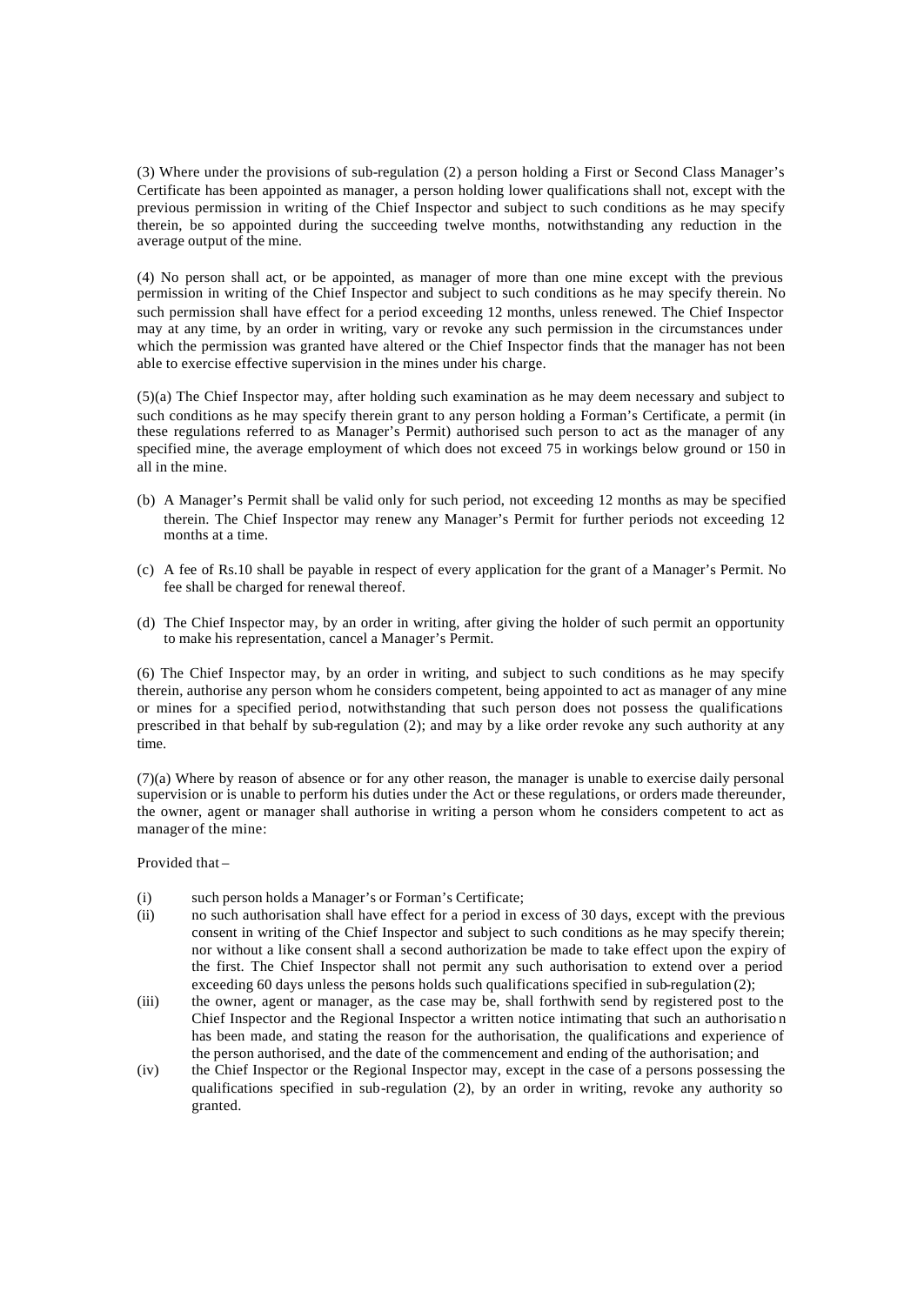(b) The persons so authorised shall, during the period of such authorisation, have the same responsibilities discharge the same duties, and be subject to the same liabilities as the manager.

(8)(a) No manager shall vacate his office without giving due notice in writing to the owner or agent at least 30 days before the day on which he wishes to vacate his office:

Provided that the owner or agent may permit the manager to vacate his office after giving a shorter notice.

- (b) No owner or agent shall transfer, discharge or dismiss a manager unless the manager has been relieved by a duly qualified person as prescribed under sub-regulation (2).
- (c) Nothing in sub-regulation (7) shall confer on the owner, agent or manager the right to authorise during any period of such notice, any person not duly qualified to manager the mine under sub-regulation (2), to act as the manager except in case of illness or other causes over which the manager has no control, or except with the previous written permission of the Chief Inspector and subject to such conditions as he may specify therein:
- (d) A copy of every such notice and authorisation shall forthwith be sent to the Chief Inspector and to the Regional Inspector by registered post.

(9)(a) The owner or agent shall provide suitable residential accommodation for the manager and the undermanager or assistant manager within a distance of three miles from all mine openings; and every manager, under manager and assistant manager shall reside in the accommodation so provided:

Provided that where special difficulties exist which render compliance with these provisions not reasonably practicable, the Chief Inspector may, by an order in writing and subject to such conditions as he may specify therein, grant exemption from the same.

- (b) No manager shall be entrusted by the owner or agent with any work, nor shall he himself perform any work, which will necessitate his frequent or prolonged absence from the mine.
- (c) If any doubt arises as to any matter referred to in the foregoing clauses of this sub -regulation, it shall be referred to the Chief Inspector for decision.

(10) No manager shall act as agent or under manager or assistant manager or in any other supervisory capacity in another mine,

35. Appointment of assistant managers or underground managers – In every mine the average employment of which exceeds 450in working below ground or 1,200 in all in the mine, the manager shall be assisted by assistant managers and/or underground managers on the following scale:

| Average employment                              | and/or<br><b>Number</b><br>of assistant<br>managers<br>underground managers                                                                                                                                                                                                                                        |
|-------------------------------------------------|--------------------------------------------------------------------------------------------------------------------------------------------------------------------------------------------------------------------------------------------------------------------------------------------------------------------|
| Upto 600 workings belowground, or 1,600 in all  | One                                                                                                                                                                                                                                                                                                                |
| in the mine.                                    |                                                                                                                                                                                                                                                                                                                    |
| In excess of 600 workings belowground, or 1,600 | One additional assistant manager or underground                                                                                                                                                                                                                                                                    |
| in all in the mine                              | manager, for every additional 500 persons<br>employed belowground or 800 in all in the mine,<br>or part thereof, for a period of five years from the<br>commencement of the Regulations, and thereafter,<br>for every 300 additional persons employed<br>belowground or 800 in all in the mine or part<br>thereof: |

Provided that in a mine where the average employment exceeds 1200 in workings belowground or 3,200 in all in the mine, at least one of the assistant managers or underground managers as aforesaid shall hold a First Class Manager's Certificate: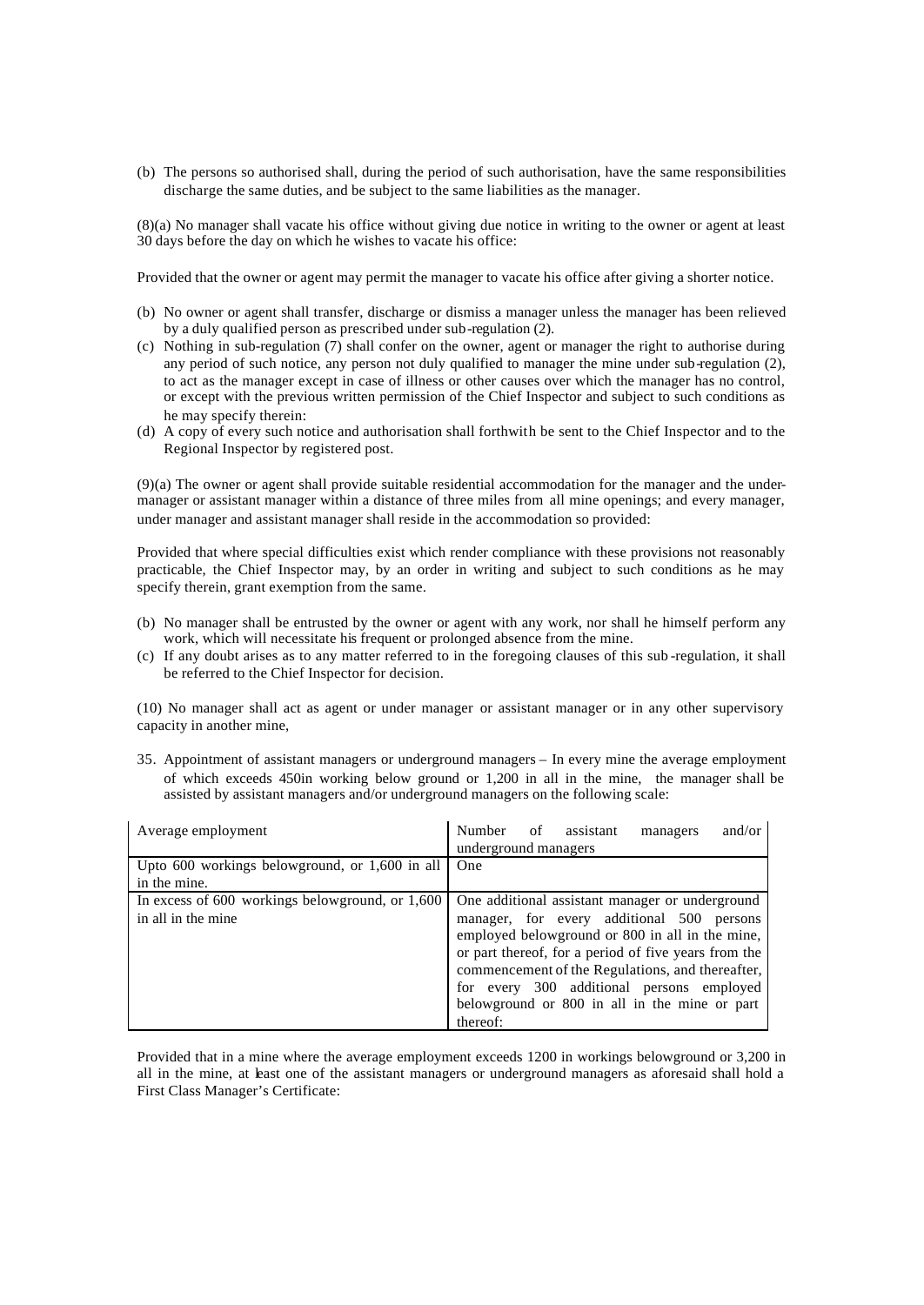Provided further that the Chief Inspector may, by an order in writing and subject to such conditions as he may specify therein, permit or require the appointment of assistant managers or underground managers in variation with these provisions.

NOTE. – For the purpose of this regulation, the expression "assistant manger or underground manager" shall include persons such as safety officers who hold equivalent qualifications.

36. Appointment of engineers – (1) At every mine where machinery is used, an engineer or other competent person not less than 23 years of age shall be appointed to hold general charge of such machinery, and to be responsible for its installation, maintenance and safe working.

Provided that nothing in this sub-regulation shall be deemed to ;prohibit the employment of two or more engineers or competent persons at one mine so long as the jurisdiction and sphere of responsibility of every such engineer or competent person is defined by the manager in his letter of appointment :

Provided further that after such date as the Central Government may notify in this behalf in the Official Gazette, no person (unless he holds 1[a degree or diploma in mechanical engineering or equivalent qualification] approved for the purpose by the Central Government) shall, except with the previous permission in writing of the Chief Inspector and subject to such conditions as he may specify therein, be appointed in an open cast mine worked by heavy earth-moving machinery in which the aggregate h.p. of all the machinery used exceeds 750, or in any other mine in which the aggregate h.p. of all the machinery used exceeds 250.or shall continue to act as an engineer or competent person as

(2) A notice of every such appointment, giving the name and full particulars of the qualifications and experience of the person so appointed, shall be sent to the Regional Inspector within seven days of such appointment :

(3) No person shall undertake the duties of an engineer of more than one mine without the previous permission in writing of the Regional Inspector and subject to such conditions as he may specify therein. The Regional Inspector may at any time, by an order in writing, vary or revoke such permission.

(4)Where by reason of temporary absence by any cause, the engineer, or competent person appointed under sub-regulation (1) is unable to perform his duties, the manager shall authorise in writing a person whom he considers competent to act in his place:

Provided that –

- (a) notice of every such authorisation shall be sent to the Regional Inspector forthwith;
- (b) no such authorisation shall have effect for a period in excess of 30 days except with the previous written consent of the Regional Inspector and subject to such conditions as he may specify therein; and (c) the Regional Inspector may by an order in writing, revoke any authority so granted.
- 37. Appointment and qualifications of senior officials  $(1)(a)$  At every mine, one or more overman shall be appointed to hold charge of the different districts of the mine on each working shift.

(b) The mine or district assigned to a Forman shall not be of such a size, nor shall any additional duties other than his duties under thes e regulations be such, as are likely to prevent him from carrying out in a thorough manner the duties prescribed for him under these regulations and in case any doubt arises as to the foregoing duties it shall be referred to the Chief Inspector for decision.

(2) Every person employed under sub-regulation (1) (a) as an official subordinate to the manager or to an assistant manager or underground manager and superior to the Mining Mate shall hold either a Manager's Certificate or an Forman's Certificate.

38. Appointment of surveyors – (1) At every mine having workings belowground and at such other mines or classes of mines as may be notified from time to time by the Central Government a person not less than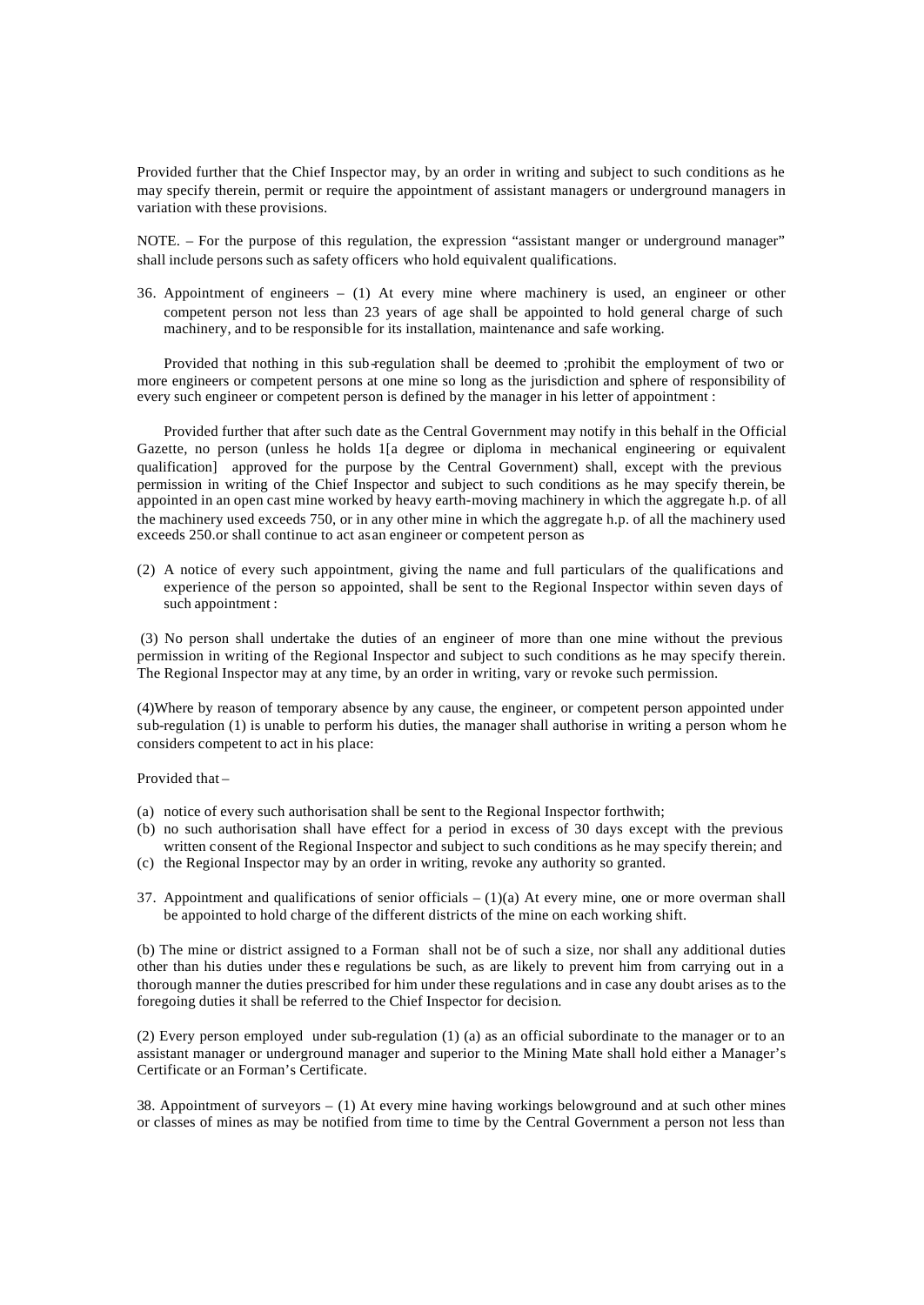23 years of age and holding a Surveyor's Certificate shall be appointed to be the Surveyor for carrying out the surveys and levellings and for preparing the plans and sections required under the Act or the regulations, or orders made thereunder.

Provided that nothing in this sub-regulation shall be deemed to prohibit the employment of two or more surveyors at one mine so long as the jurisdiction and sphere of responsibility of each of the surveyors is defined by the manger in his letter of appointment.

(2) A notice of every such appointment giving the name and full particulars of the qualifications of the person so appointed, shall be sent to the Regional Inspector within seven days of such appointment.

(3) No person shall be appointed as a surveyor of more than one mine or in any other capacity in the same mine, without the previous permission in writing of the Regional Inspector and subject to such conditions as may be specified therein. The Regional Inspector may, by an order in writing, revoke such permission if the circumstances under which it was granted have altered or the Regional Inspector finds that the surveyor has not been able to carry out satisfactorily the work allotted to him.

- 39. Appointment of Officials and competent persons  $(1)(a)$  The owner, agent or manager shall appoint such number of competent persons, including officials and technicians as is sufficient to secure, during each of the working shifts –
- (i) adequate inspection of the mine and the equipment thereof;
- (ii) a thorough supervision of all operations in the mine;
- (iii) the installation, running and maintenance, in safe working order, of all machinery in the mine; and
- (iv) the enforcement of the requirements of the Act and these regulations and orders made thereunder:

Provided that if the Regional Inspector finds that those appointed are inadequate, he may require the appointment of such number of additional competent persons by the owner, agent or manager as he considers necessary.

(b) Without prejudice to the requirement of clause (a), where the mine is worked on more than one shift, the owner, agent or the managers shall arrange that during the afternoon shift and the night shift, the mine is under the general supervision or an undermanager or assistant manager, if any, and of an experienced mine forman in other cases.

(2) It shall be the responsibility of the manager to see that the persons so appointed are competent to perform the duties assigned to them. No person shall be so appointed unless he is paid by the owner or agent and is answerable to the manager.

(3) Copies of all appointments made under sub-regulation (1) shall be entered in a bound-paged book kept for the purpose. A list of all such competent persons shall also be maintained.

(4) Without prejudice to the requirements of sub-regulation (2), every manager on taking over charge of a mine, shall satisfy himself that all persons already appointed under sub-regulation (1) are competent to perform the duties assigned to them; and if he finds them competent, he shall either countersign their authorisations or issue fresh ones.

40. General Management – (1) The owner, agent and manager shall provide for the safety and proper discipline of persons employed in the mine.

(2) Except in a case of emergency, no person who is not an official or a competent persons shall give, otherwise that through the manager, instructions to a person employed in a mine, who is responsible to the manager.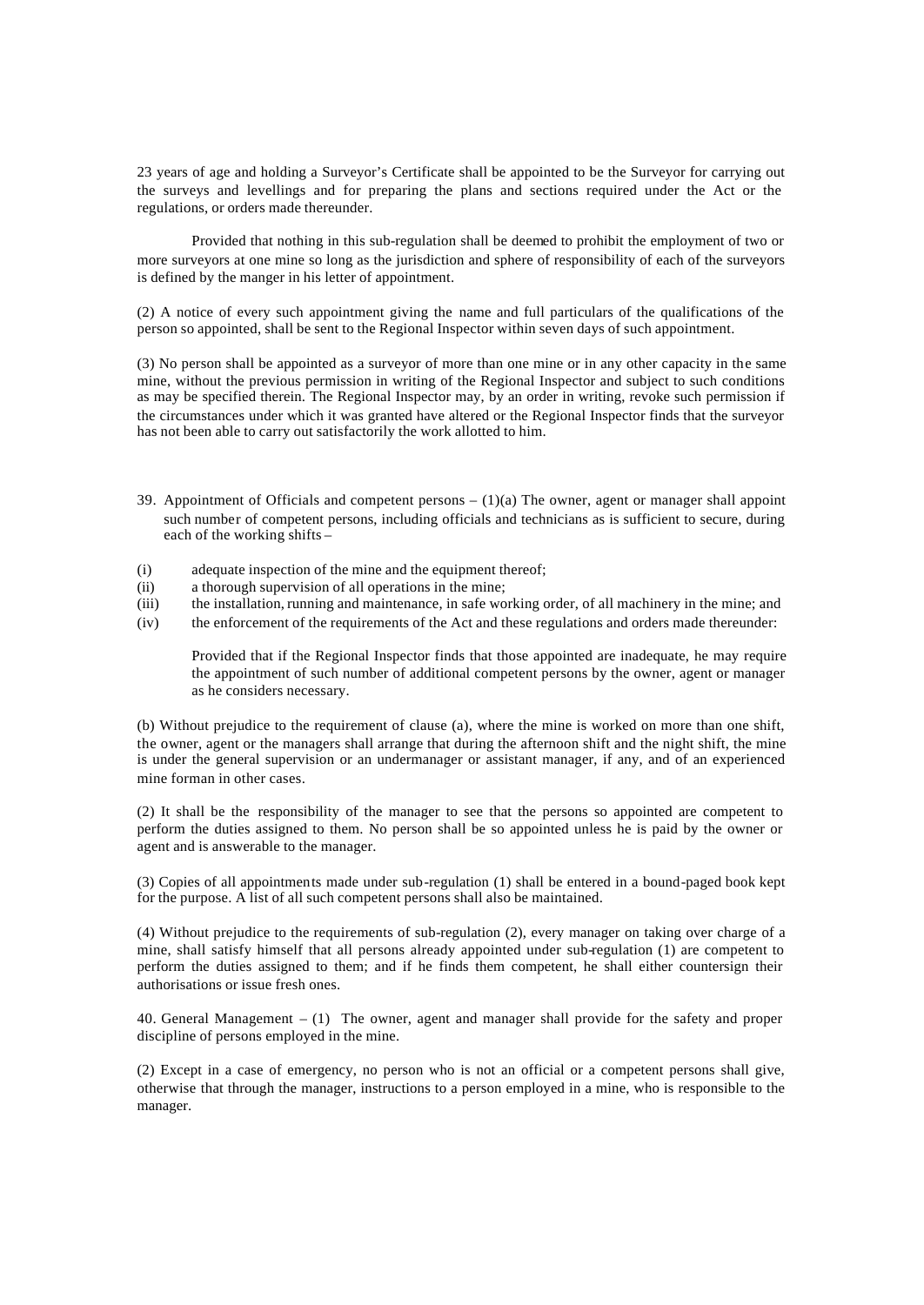#### **CHAPTER-V : Duties and Responsibilities of Workmen, Competent Persons and Officials, etc.**

41. Duties of persons employed in mines  $-$  (1)(a) Every person shall strictly adhere to the provisions of the Act and of the regulations and orders made thereunder, and to any order or direction issued by the manager or an official with a view to the safety or convenience of persons not being inconsistent with the Act and these regulations; nor shall be neglect or refuse to obey such order or directions.

(b) No persons shall interfere with, impede or obstruct any person in the discharge of his duties, nor shall he offer or render any service, or use any threat, to any other person with a view to preventing him from complying with the provisions of the Act and of the regulations, and orders made thereunder or from performing his duties faithfully. If any person who receives any such offer or threat, fails to inform the manager forthwith, he shall also be guilty of a breach of these regulations.

(2) Every person shall, immediately before proceeding to work and immediately after terminating work at the end of his shift, have his name recorded in the register maintained under section 48(4) of the Act. In case of workings belowground, he shall get his name recorded every time he proceeds belowground or returns to the surface.

(3) No person shall go below ground unless he wears a hat of a type approved by the Chief Inspector.

(4)(a) No person shall, except with the authority of an official, remove or pass through any fence, barrier or gate, or remove or pass any danger signal.

(b) Subject to any directions that may be given by an official, no person shall, except for some justifiable purpose, go into any part of the mine other than that part in which he works, or travels to or from his working place by any roadway other than the proper travelling roadway.

(5) No person shall, while on duty, throw any stone or other missile with intent to cause injury, or fight or behave in a violent manner.

(6) Every person receiving any injury in the course of his duty shall, as soon as possible report the same to an official who shall arrange for the necessary first-aid to the injured person.

(7) No person shall sleep whilst on duty.

(8)(a) No person shall test for inflammable gas with a naked lamp, or brush or waft out inflammable gas. Should any person having a flame safety lamp find himself in the presence of inflammable gas, he shall not throw the lamp away or attempt to blow it out; but shall shelter it, hold it near the floor, avoid jerking it, and take it steadily into fresh air. Where the cannot take it into fresh air, he shall smother out the light or extinguish it in water.

[(b) No person shall, when trying examining for the presence of inflammable gas with a flame safety lamp, raise the lamp higher than may be necessary to allow the presence of inflammable gas to be detected.

(c)Every person using a safety lamp shall take proper care of it and shall not place it within 0.6 metre of the swing of any tool except in the case of a lamp which is actually worn, attached to the body of such person. In the case of a flame safety lamp he shall not place it on the floor unless it is necessary to do so for the safe performance of any particular work; and is the lamp becomes damaged, he shall at once carefully lower the flame until it is extinguished, and shall, at the first opportunity, report the damage to his superior official.

(9) Subject to the provisions of the Act and of these regulations and orders made thereunder, no person shall remain in a mine beyond the period over which his shift extends.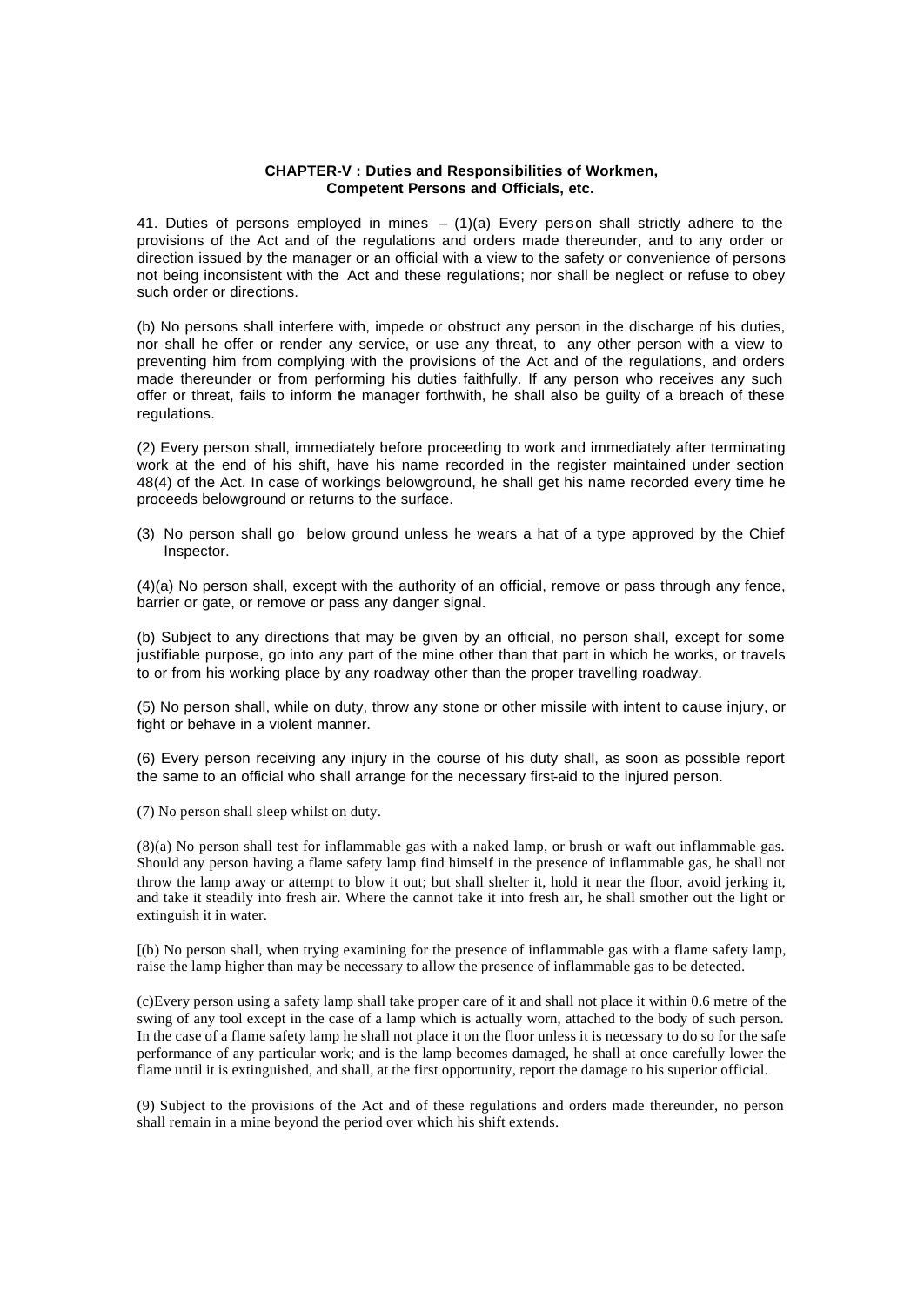42. Duties of competent persons – Every competent person shall be responsible for the duties assigned to him. He shall be subject to orders of superior officials, and shall not –

- (a) depute another person to perform his work without the sanction of his superior official;
- (b) absent himself without having previously obtained permission from such official for the term of his absence or without having been relieved by a duty competent person; and
- (c) without permission from such official, perform during his shift any duties other than those for which he has been appointed.

43. Duties of officials – (1) Every official shall carry out the duties assigned to him by the manager, undermanager or assistant manager in accordance with the provisions of the Act and of the regulations and orders made thereunder.

(2) Every official shall, to the best of his power, see that persons under his charge understand and carry out their respective duties properly.

44. Duties and responsibilities of managers  $- (1)(a)$  In every mine daily personal supervision shall be exercised by the manager; and in case of workings belowground, he shall visit and examine the workings belowground on at least four days in every week to see that safety in every respect is ensured. Of these inspections one at least in every fortnight shall be made during the night shift :

Provided that I the case of a mine where an assistant manager or underground manager holding a First Class Manager's Certificate is employed in compliance with the first provisio to regulation 35 and visits and examines the workings belowground on not less than five days in every week, it shall suffice if the manager visits and examines the workings belowground on not less than two days in every week:

Provided further that when owing to any unavoidable cause the manager or the assistant manager or under ground manager aforesaid is unable to carry out the aforesaid duties or inspections, he shall record the reason for the same in the book kept under clause (b).

(b) The manager, the undermanager and the assistant manager, if any, shall each maintain, in a bound paged book kept for the purpose, a diary; and shall record therein the result of each of his inspections and also the action taken by him to rectify the defects mentioned, if any.

(2) The manager shall make arrangements for all overmen and other officials to meet him or an undermanager, or assistant manager once in every working day for the purpose of conferring on matters connected with their duties.

(3)(a) The manager shall see that a sufficient supply of proper materials and appliances for the purpose of carrying out the provisions of the Act and of the regulations or orders made thereunder and for ensuring the safety of the mine and the persons employed therein, is always provided at the mine; and if he be not the owner or agent of the mine, he shall report in writin g to the owner or agent when anything is required for the aforesaid purpose, that is not within the scope of his authority to order. A copy of every such report shall be recorded in a bound-paged book kept for the purpose.

(b) On receipt of a requisition under clause (a) the owner or agent shall take immediately and also shall, within three days of receipt of the requisition, inform the manager in writing of the action taken.

(4) The manager shall assign to every competent his particular duties, shall on his appointment make over to him a copy of the regulations, rules and bye-laws and of any orders made thereunder which affect him, and shall take all possible steps to ensure that every such person understands, carries out and enforces the provisions therein contained in a proper manner.

(5) The manager shall provide every overman with a tracing, upto the date of the last survey, showing the workings of the district belowground assigned to him. Where any work of reduction or extraction of pillars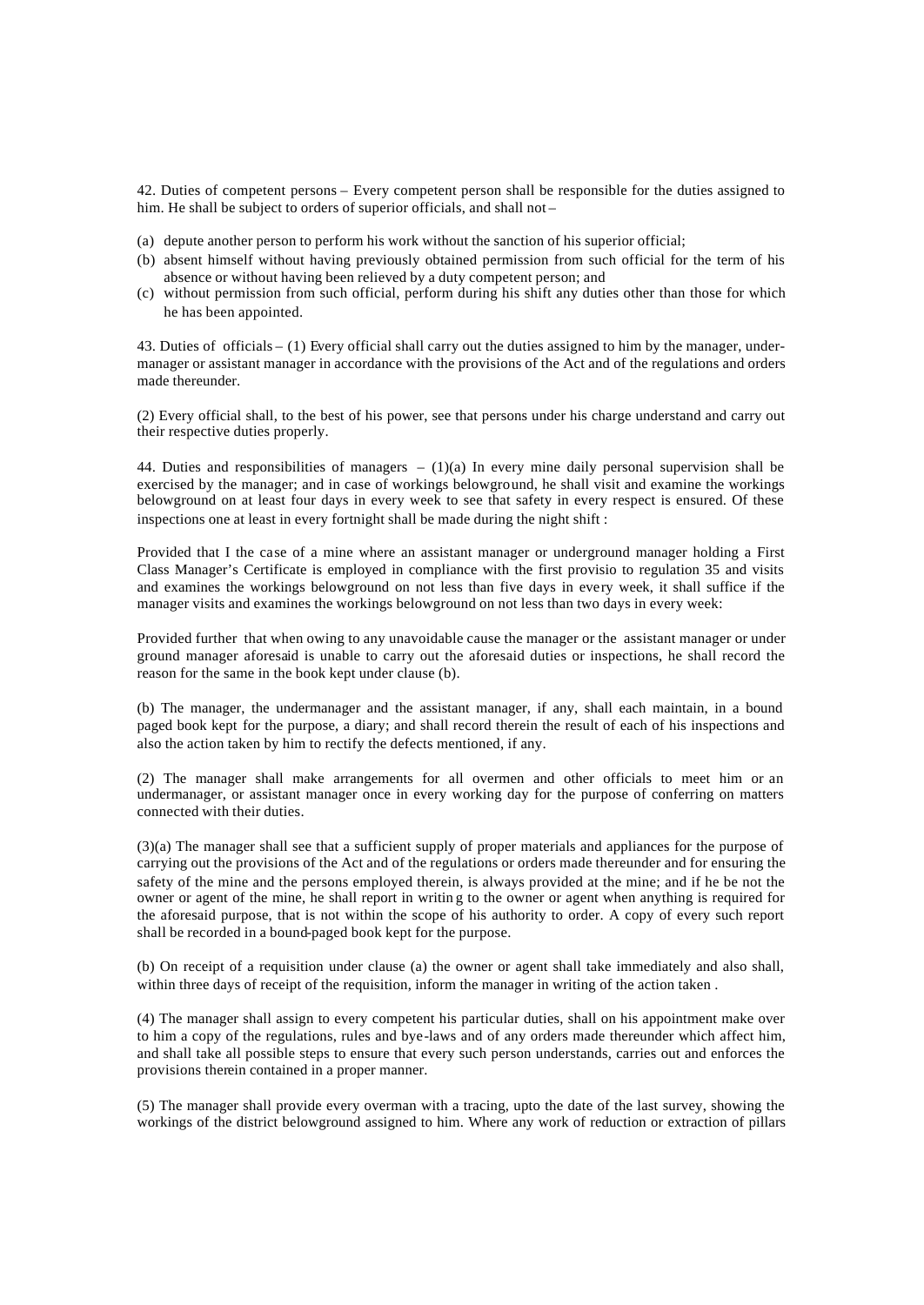is being carried out, such tracing shall show clearly the order in which such reduction or extraction is to be carried out.

(6) The manager shall examine all reports, registers and other records required to be made or kept in pursuance of the Act or of the regulations, or orders made thereunder, and shall countersign the same and date his signature. He may, however, by an order in writing, delegate this duty an undermanager or assistant manager except in cases where a specific provision is made requiring the manager to countersign a report or register.

(7) The manager shall give attention to, and cause to be carefully investigated, any specific representation or complaint that may be made to him in writing by an employee of the mine as to any matter affecting the safety or health of persons in or about the mine.

(8) When any accident, resulting in serious bodily injury to any person or in loss of life, occurs in a mine, the manager shall inspect the site of accident as soon as possible, and shall also either himself or through an undermanager or assistant manager, have an inquiry made into the cause of and circumstances attending the accident. The result of every such enquiry and a plan of the site of the accident showing details, shall be recorded in a bound paged book kept for the purpose.

(9) The manager shall perform such other duties as have been prescribed in that behalf under the Act, the regulations, or orders made thereunder.

(10) The manger may suspend or take such disciplinary action against any employee for contravention of any of the provisions of the Act, these regulations or orders made thereunder.

45. Duties and responsibilities of assistant mangers or underground manager – (1) The assistant manager or underground manager shall carry out the duties assigned to him by the manager, and shall see that in the part of the mine assigned to him by the manager, all work is carried out in accordance with the provisions of the act and of the regulations and orders made thereunder.

(2) The assistant mangers or underground manager shall, subject to the orders of the manager, visit and examine the workings under his charge, or part thereof, on every working day.

(3) The assistant mangers or underground manager shall, from time to time, carefully examine every travelable part of the mine or part thereof placed under his charge, whether frequented by workpersons or not.

(4) In the absence of the manager, assistant mangers or underground manager shall have the same responsibility, discharge the same duties and be subject to the same liabilities as the manager, but not so as to exempt the manager therefrom.

43. Duties and responsibilities of mine – The mine foreman or other competent person appointed under regulation 37(1) shall strictly observe the following provisions, namely –

- (1) (a) Subject to the orders of superior officials, he shall have responsible charge and control of such part of the mine, and shall carry out such duties, as may be assigned to him by the manager.
- (b) In the case of working belowground he shall, while on duty, carry a tracing of the workings of such district and shall keep the tracing up-to-date.
- (c) He shall, in his district, make the inspections and reports required by these regulations.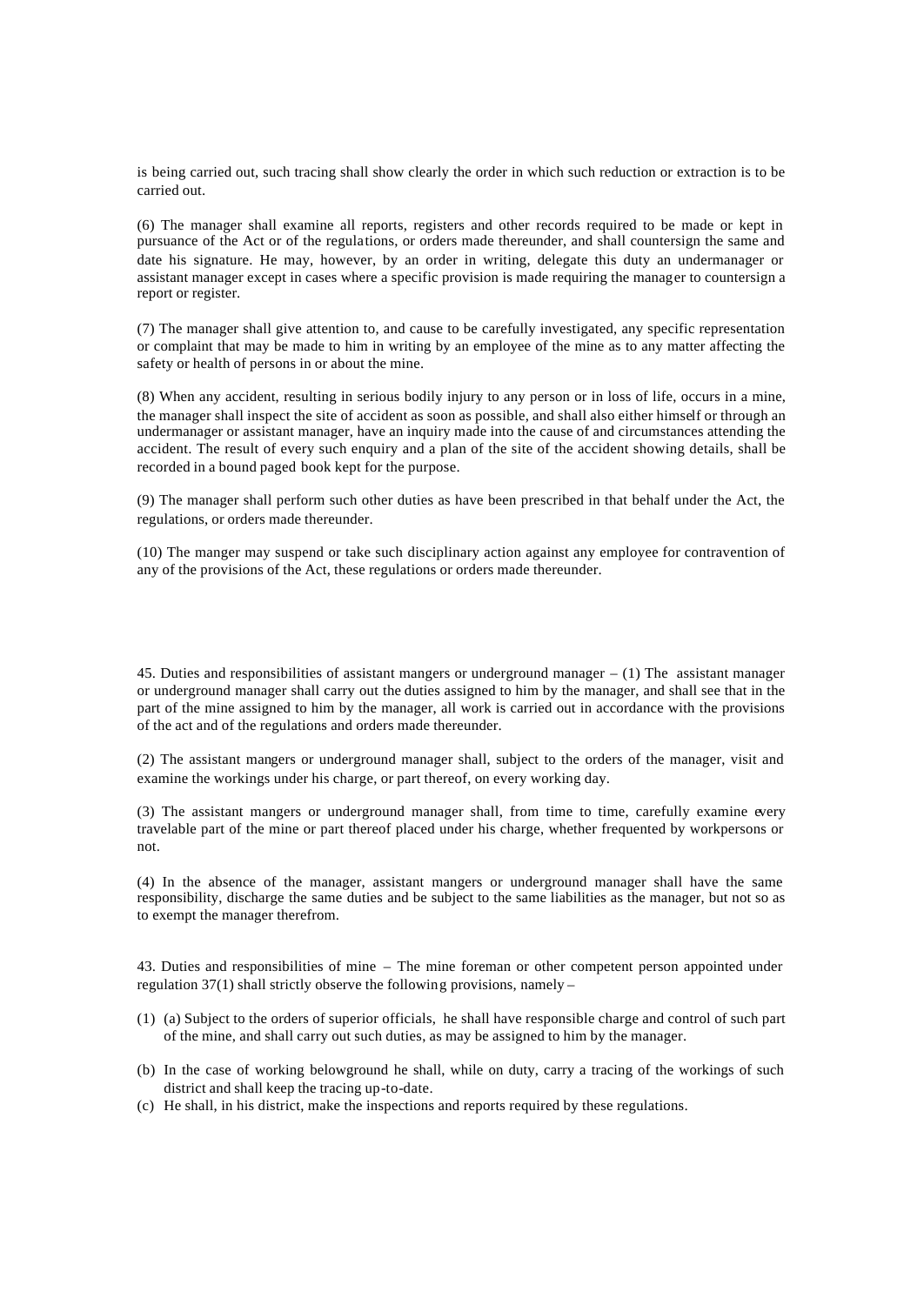- (2) (a) He shall be responsible to see that the subordinate officials and competent persons in his district carry out their respective duties in a proper manner.
- (b) He shall, to the best of his power, enforce in his district the provisions of the Act, of these regulations and orders made thereunder, and shall, subject to the control of the manager and the underground manager, assistant manager, if any, give such directions as may be necessary to ensure compliance with those provisions, and to secure the safety of the district and the safety and proper discipline of the persons employed therein.

(c) He shall have power to send out of the mine any person under his charge infringing or attempting to infringe any provision of the Act or of the regulations or orders made thereunder, or failing to carry out any direction given with regard to safety; and shall report in writing any such infringement or attempted infringement or failure to the manager.

- (3) He shall see that sufficient supplies of timber brattice and other necessaries required for the safe working of his district are kept in convenient places therein.
- (4) (a) He shall see that every air-crossing, stopping, door, brattice and other ventilation device is maintained in good order.

(b) He shall, in his district, see that the ventilation is effective; and when brattices or air pipes are required to be used for the ventilation of the working places, he shall see that they are kept sufficiently advance to ensure that an adequate amount of air reaches every such working place.

(5)(a) He shall see that all tracks and tramlines are properly laid, graded, ballasted or otherwise packed.

(b) He shall see that the manholes on the haulage roadways are kept safe, clear of any obstruction, and properly white-washed.

(c) He shall see that the stop-blocks, runway switches and other safety devices are fixed and used as required under the regulations, that drag or back-stays are provided and regularly used behind tubs ascending declines and that a sufficient supply of suitable sprags is provided where tubs are loaded on a gradient or lowered down a gradient by hand.

(d) He shall, if he finds any of the ropes, chains, signals, brakes, jig wheels and post or other apparatus in use in his district to be in an unsafe condition, stop the use of the same forthwith.

(6) He shall be responsible to see that except for the purpose of inspection, examination and repairs every person other than an official or a haulage attendant travels by the travelling roadway.

(7) He shall give prompt attention to the removal of any danger observed or reported to him, and shall see that dangerous places are adequately fenced off.

(8) He shall, under the direction of the manager, see that approved safety lamps are used and naked lights excluded wherever and whenever danger from inflammable gas is apprehended.

(9)(a) He shall devote the whole of his time to his duties and shall visit each working place in his district as often as may be necessary or possible.

(b) He shall not, except for justifiable cause, leave the district in his charge until he had finished the inspections required under these regulations and any other duties that he is required to perform, or until relieved by a duly appointed substitute.

(c) He shall, if the mine is working in a continuous succession of shifts, confer with the official succeeding him and give him such information as may be necessary for the safety of his district and of persons employed therein.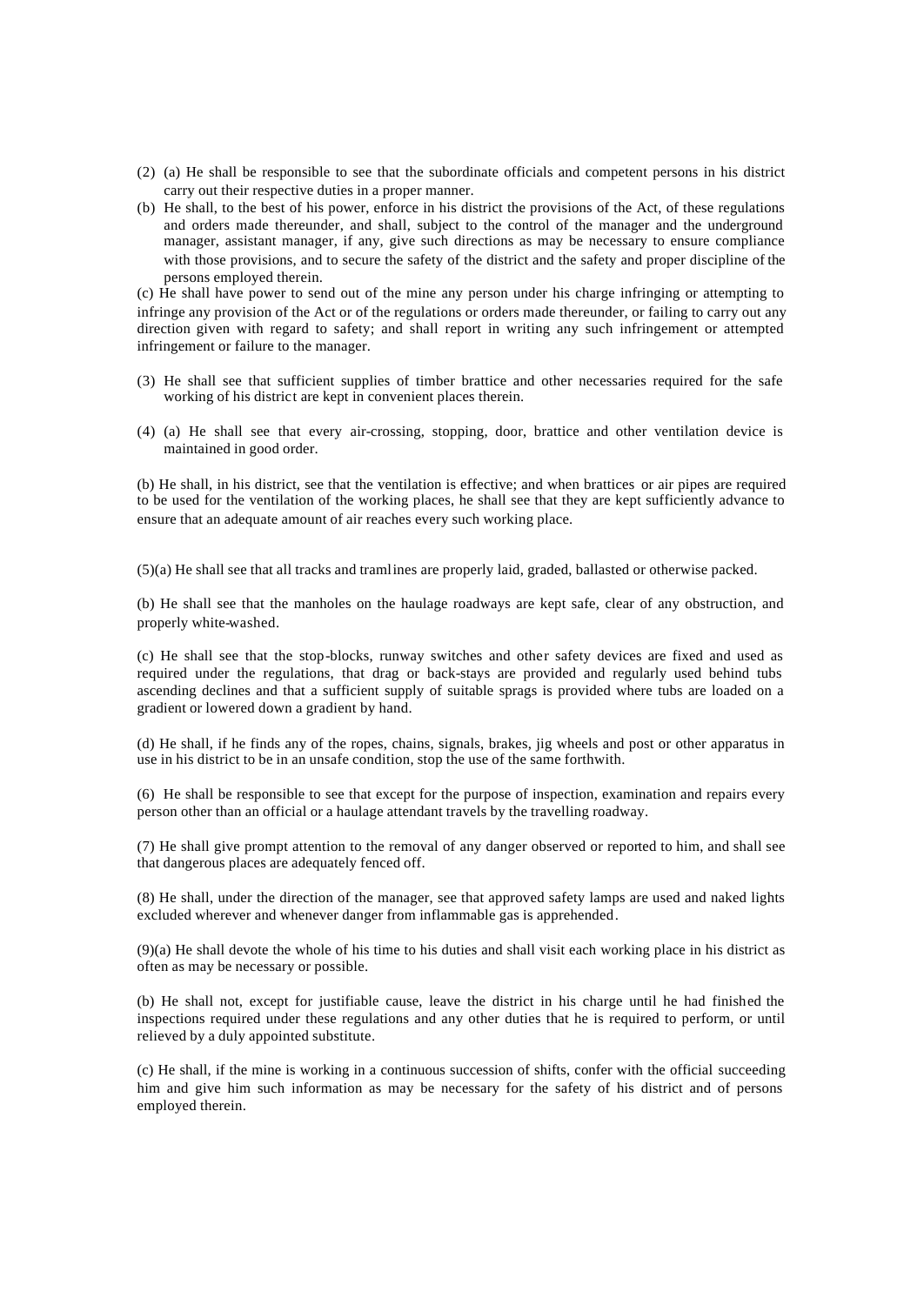(10) He shall, at the end of his shift, record in a bound-paged book kept for the purpose a general report on the performance of all his duties during the shift, including anything concerning the proper working of the mine and the safety and discipline of persons employed in his district.

47. Duties and responsibilities of mining mates – Every mining mate or other competent person appointed under regulation 116 shall strictly observe the following provisions, namely :-

(1)(a) Subject to orders of superior officials, he shall have responsible charge and control of the district of the mine assigned to him by the manager or the assistant manager or underground manager.

(b) He shall take reasonable means to ensure the proper observance of the requirements of the Act and of the regulations, and orders made thereunder by persons under his charge and shall, as soon as practicable, report any contravention thereof to his superior official.

(2)(a) He shall make such inspection and reports as are required by these regulations, and in making such examination, he shall pay particular attention to edges of the goaf, if any, for checking supports.

(b) Except in the case of a mine working in a continuous succession of shifts, he shall, on completion of the first inspection of the district, proceed to the station appointed under regulation 116 and instruct all persons as to their places of work and as to any special precautions necessary to be observed by them.

(c) If he finds any person in a place other than the one assigned to him, he may order such person out of the mine, and shall forthwith report the matter to his superior official.

(d) He shall ensure that no inexperienced person is employed on any work except under the supervision of an experienced person.

(3)(a) He shall see that all travelling roadways to, and working places in, his district are made and kept secure.

(b) He shall report to his superior official any deficiency in timber, appliances and other necessaries required for the safe working of the district.

(4) Where either of the two ways affording means of egress from the district to the surface is not ordinarily used for travelling, he shall travel, once at least in every seven days, the whole of such way in order to make himself thoroughly acquainted with the same.

(5)(a) If he observes any dangerous place during the course of his inspections or if any danger at a place where workpersons are employed is reported to him, he shall, if the danger cannot be removed forthwith withdraw all persons from such place and shall not leave the place until the danger has been removed in his presence or all approaches to the place have been fenced off so as to prevent persons from inadvertently entering such place.

(b) He shall take care that any dangerous operation is carried out with due precaution, and in such cases shall be present throughout whenever any work of clearing falls of ground and setting of supports therein is being carried out.

(c) He shall cause the entrance to every place which is not in actual use or in course of working or extension, to be fenced across the whole width, so as to prevent persons from inadvertently entering such place.

(d) If he finds any accumulation of inflammable or noxious gases, he shall carry out the provisions of regulations 141 and shall not remove such accumulation until he has received instructions in that behalf from his superior official.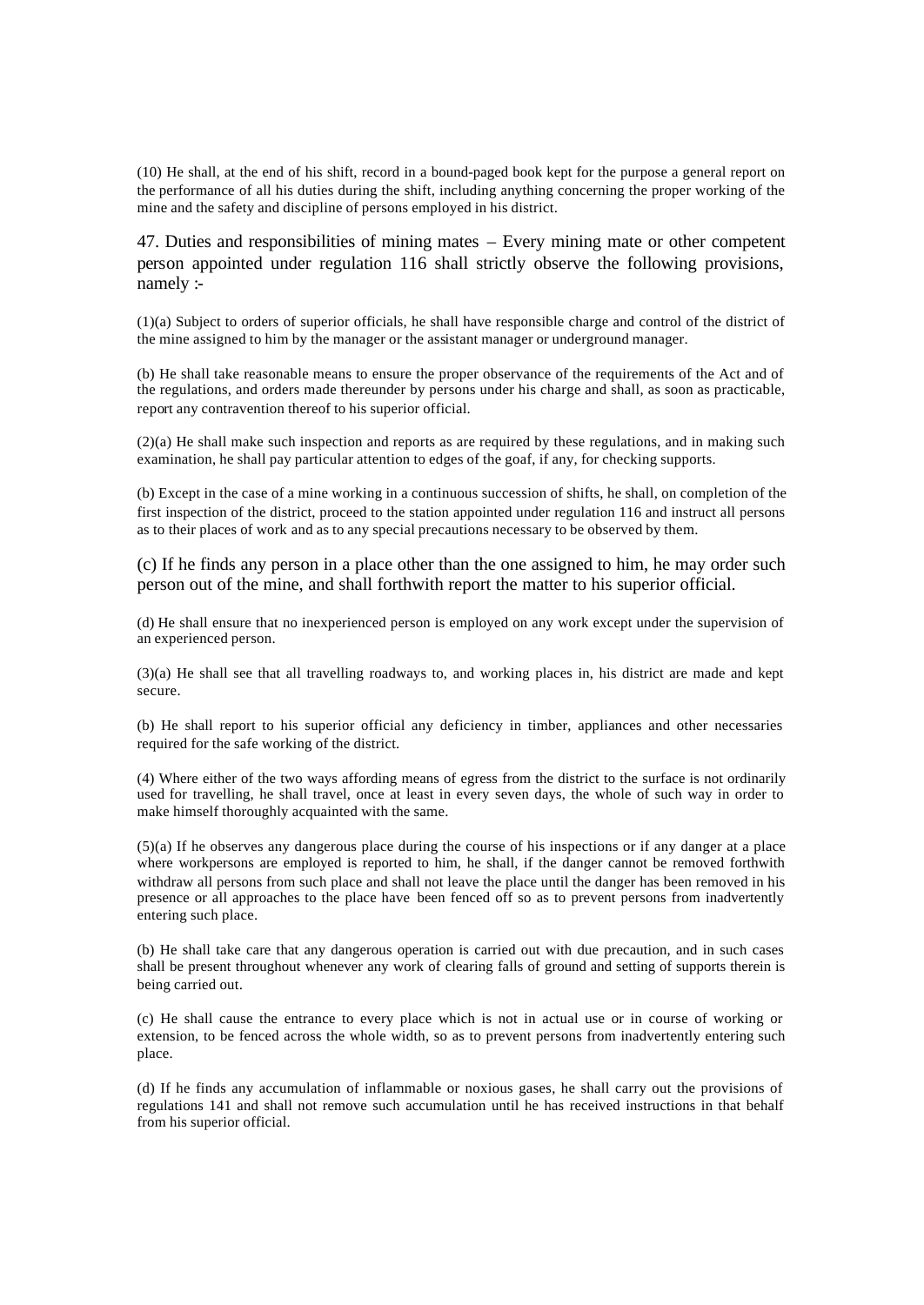(6) He shall, on receipt of information of an accident to any person in his district, proceed at once to the place of accident, inspect the place and, if required, supervise the rescue operations, and shall report or send notice of the accident to the manager or assistant manager or underground manager.

(7)(a) He shall devote the whole of his time to his duties, and shall not leave the district under his charge until the end of the shift or until relieved by a duly appointed substitute.

(b) If the mine is worked by a continuous succession of shifts, he shall, before leaving his district, confer with the sirdar or competent person succeeding him, and shall acquaint him with all matters requiring his personal attention and give him such other information as may be necessary for the safety of his district and of the persons employed therein.

- 48. Duties and responsibilities of blasters Every blasters shall –
- (a) carry out his duties in accordance with the provisions of the regulations and of any orders made thereunder with respect to the transport and use of explosives;
- (b) be responsible for the observance by his assistants, if any, of such provisions and of any direction with a view to safety which may be given to them by a superior official;
- (c) not hand over any explosives to any unauthorised person;
- (d) see that clay, sand or other suitable stemming material is available in sufficient quantities at convenient places;
- (e) be present when shots are being charged and stemmed; and shall himself fire the shots; and
- (f) be responsible, when a shot has misfired, for seeing that the place is adequately fenced, and that the provisions of regulations 167 are strictly observed.

49. Duties of timberman – Every timberman shall carry out the orders of the manager, assistant manager or underground manager, foreman, mining mate or other competent person with respect to the securing of hangwall, footwall and back(roof). He shall at once report to the sirdar or other competent person any shortage of timber in his district. He shall also be responsible to see that woodcuttings are not left in any working belowground.

50. Duties of attendants of main mechanical ventilators – Every person in charge of the main mechanical ventilator shall –

- (a) keep the ventilator running at the speed fixed by the manager;
- (b) examine the machinery and observe the pressure-recorded or water gauge and the speed-indicator at intervals of not more than one hour, and shall, enter the readings of the indicator in a bound-paged book kept for the purpose at the fan-house;
- (c) immediately report to his superior official any stoppage of, damage to, or defect or derangement in the machinery, or any unusual variation in the water-gauge or other indicators; shall also immediately report to him any unusual circumstances in regard to mine ventilation which may come to his notice; and
- (d) where the ventilator is continuously operated, shall not leave his post until received by a duly appointed substitute.
- 51. Duties of lamp -room incharges Every competent person in charge of a safety lamp-room–
- (a) shall be responsible for ensuring that all lamps in the safety lamp -room are properly maintained in accordance with the provisions of the regulations;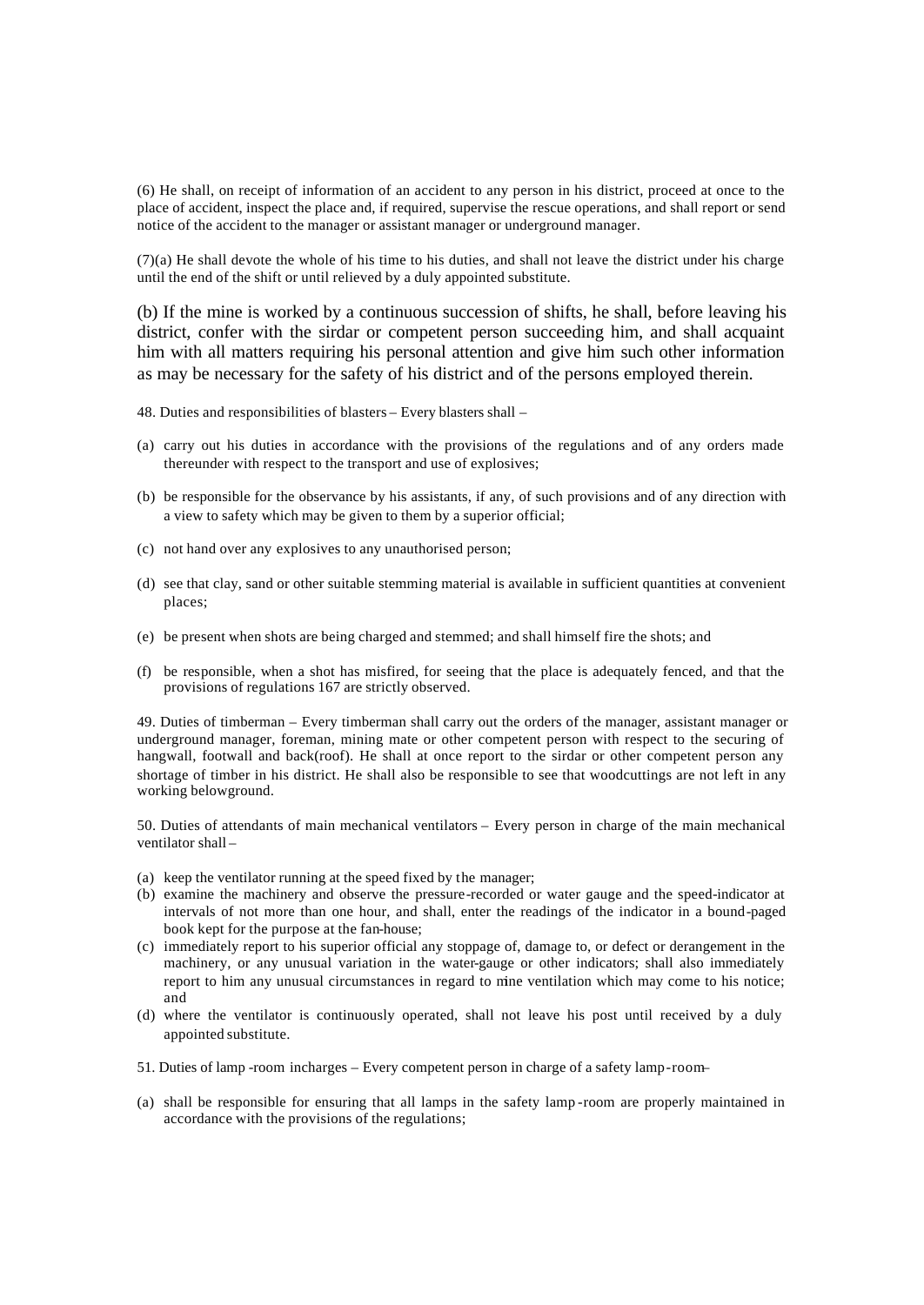- (b) shall see that the safety lamp -room is kept in a neat and tidy condition, and that all damaged and defective gauges, glasses and other parts of safety lamps are not kept or stored in such room;
- (c) shall see that fire extinguishers or other means of dealing with fires provided in the safety lamps room are in good condition and readily available for use;
- (d) shall see that all records required by the regulations for the issue, return and maintenance of safety lamps are properly maintained; and
- (e) shall carry out such other duties relating to the maintenance, issue and return of safety lamps as may be specified by the manager or the undermanager or assistant manager.
- 52. Duties and responsibilities of surveyors (1) Every surveyor shall –
- (a) make such accurate surveys and levellings, and prepare such plans and sections and tracings thereof, as the manager may direct or as may be required by the Act or by the regulations or orders made thereunder, and shall sign the plans, sections and tracings and date his signature; and
- (b) be responsible for the accuracy of any plan and section, or tracings thereof that has been prepared and signed by him.
- (2) The surveyor shall record in a bound-paged book kept for the purpose –
- (a) the full facts when workings of the mine have approached to about 75 metres from the mine boundary, or from disused or waterlogged workings;
- (b) any doubts which may exists concerning the accuracy of the plans and sections prepared under these regulations; and
- (c) any other matter relating to the preparation of the plans and sections that he may like to bring to the notice of the manager.

Every entry in the book shall be signed and dated by the surveyor and countersigned and dated by the manager :

Provided that where in any mine two or more surveyors are employed, each of the surveyors shall make the entries aforesaid in respect of the workings in his jurisdiction or of the plans and sections in his charge. (3) Nothing in sub-regulation (2) shall absolve the owner, agent or manager of his responsibility under the Act and under these regulations or orders made thereunder.

53. Duties and responsibilities of engineers – The engineer or other competent person appointed for the purpose –

- (a) shall, subject to the orders of the manager and other superior official, hold general charge of all machinery at the mine; and shall be responsible for the proper installation, maintenance and safe working of such machinery;
- (b) shall, when any machinery is shifted or newly installed, see that it is given a trial run before it is put into use and shall be present during every such trial run;
- (c) shall be present throughout whenever any work is installing, changing or recapping of any winding rope, or of installing changing or annealing any suspension gear, is being carried on;
- (d) shall see that the provisions of the Act and of the regulations and orders made thereunder relating to the installation, maintenance, operation or examination of machinery are properly carried out by himself or by subordinate officials, competent persons or workpersons as the case may be, appointed for the purpose; and
- (e) shall, if mechanics, electricians or other subordinate officials or competent persons are appointed for the purpose, examine all reports, registers and other records relating to the installation, maintenance, operation or examination of machinery required to be made or kept in pursuance of the Act, these regulations or orders made thereunder, and shall countersign the same and date his signature.

54. Duties of winding enginemen – (1) At the beginning of his shift the winding engineman shall examine the engine, brakes and all appliances in his charge, and shall satisfy himself that they are in good working order.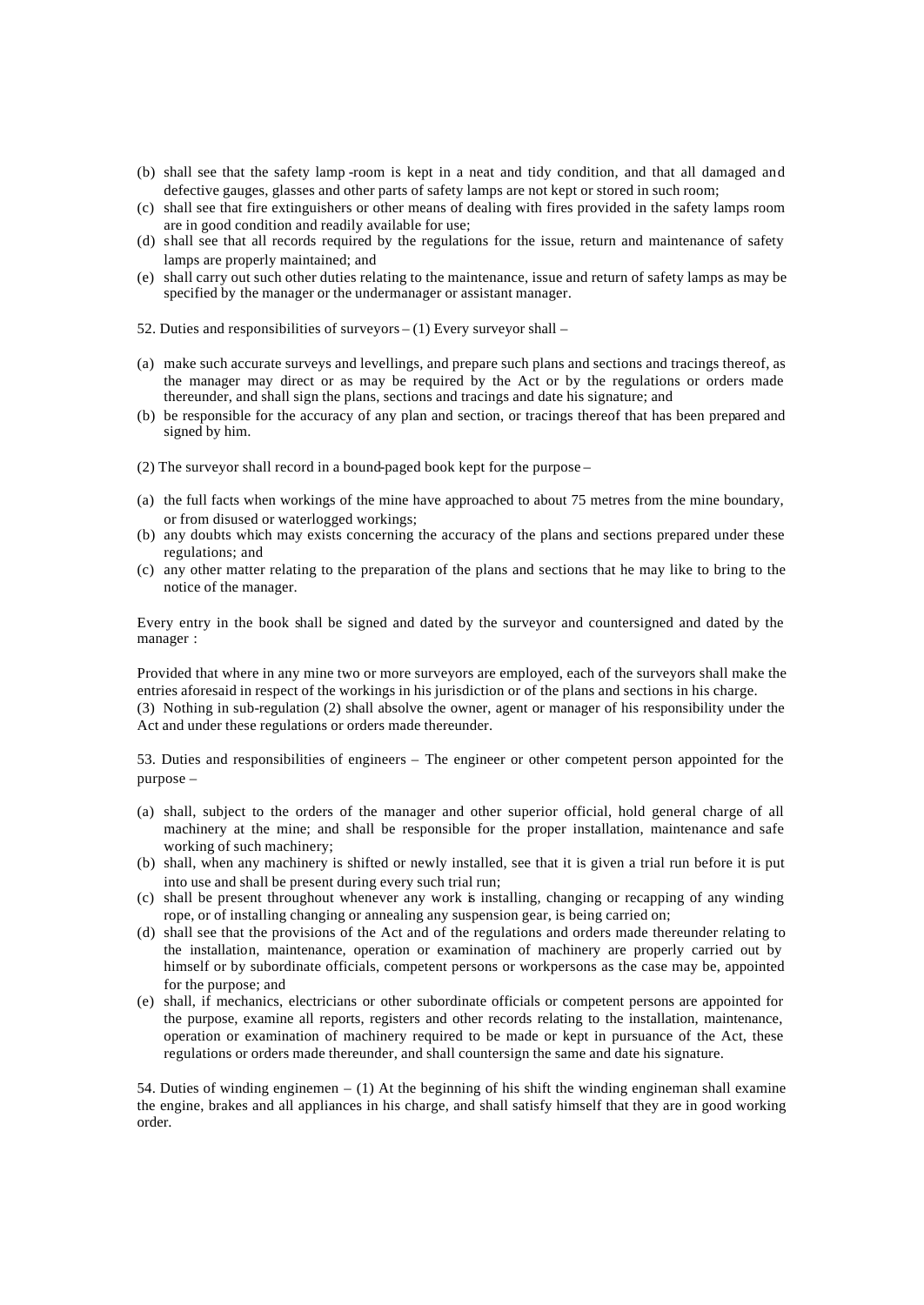(2) Every winding engineman shall during his shift keep the winding engine and apparatus connected therewith properly cleaned and oiled, and shall see that the engine room is clean and free of inflammable material.

(3) The winding engineman shall immediately report in writing to the engineer or other competent person appointed for the purpose any defect which he has noticed in the engine, brake, indicator, drum, rope or other appliances under his charge.

(4)The winding engineman shall not allow any unauthorised person to enter the engine room or in any way to interfere with the engine.

- (5) Every winding engineman shall thoroughly acquaint himself with, and carefully attend to, the prescribed code of signals; and shall not start the engine until he has received the proper signal to do so. If the signal is indistinct, he shall not start the engine until it has been repeated and he clearly understands it.
- (6) The winding engineman shall avoid jerk in starting, running and stopping the engine, and shall cause the cage or other means of conveyance to be brought gently to rest at any stopping place.
- (7) While persons are being lowered or raised in the shaft, the winding engineman shall not drive the engine at a speed higher than that fixed by the manager for manwinding purposes and approved by the Regional Inspector by an order in writing.
- (8) The winding engineman shall not unclutch the drum of his engine until he has assured himself immediately beforehand by testing the brake of the drum against the full power of the engine that the brake is in proper condition to hold the load suspended from the said drum. When the drum is unclutched, he shall use the brake only for th epurpose of maintaining such drum stationery, and shall not lower men or materials from an unclutched drum.
- (9) The winding engineman shall on no pretext leave the handle or brake whilst the engine is in motion, or while persons are riding a cage or other means of conveyance in the shaft.
- (10) The winding engineman shall not leave the engine whilst persons are at work in the shaft. Whenever he has occasion to leave the engine, he shall secure the drums with the brake and cut off the power.
- (11) The winding engineman of a winding engine by wich persons are lowered or raised in a shaft, shall not leave the engine at the end of his shift unless all the persons have come out of shaft or unless relieved by a duly appointed substitute.

55. Duties of banksmen, bellmen and signalmen. – (1) Every banksman, bellmen and sig nalmen, as the case may be, shall observe the following provisions, -

- (a) He shall, subject to the orders of a superior official, have full control of the top or bottom of shaft and the inset, as the case may be and shall report to such official any person who, without authority, gives a signal or disobeys instructions.
- (b) He shall thoroughly acquaint himself with, and carefully attend to, the prescribed code of signals, and shall properly transmit the signals by the means provided. He shall not act on any signal the correctness of which he is in doubt, except a signal which he believes to be "to stop". He shall not allow any unauthorised person to give signals.
- (c) He shall immediately report to his superior official any defect in the signalling installation.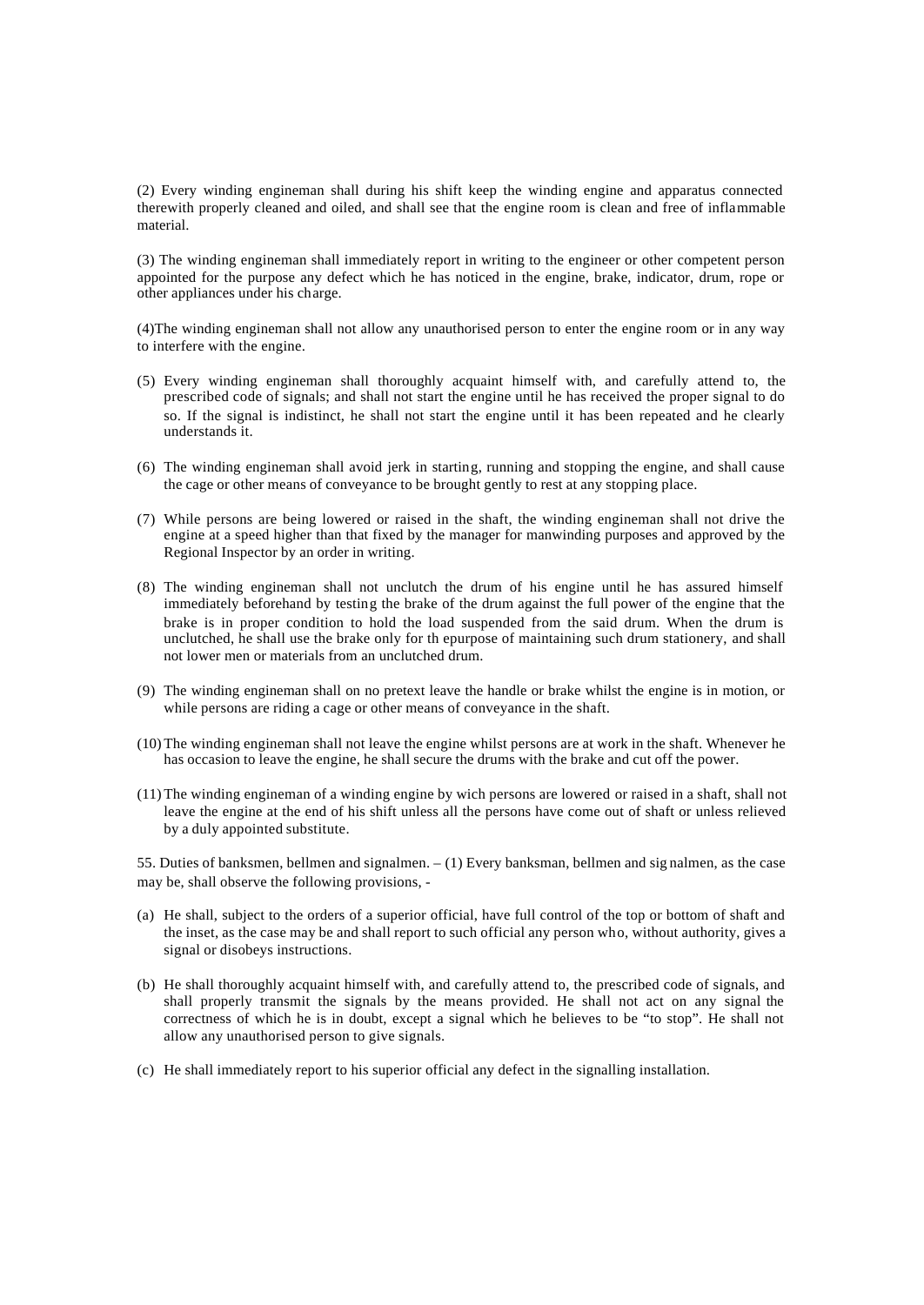- (d) He shall devote the whole of his time of duties, and shall not leave his post during the period of his duty. Where persons are raised or lowered in the shaft, he shall not leave his post at the end of his shift unless all the persons have come out of the shaft or unless relieved by a duly appointed substitute.
- (e) He shall not allow more than the authorised number of persons to enter the case or other means of conveyance at any one time.
- (f) He shall not, unless specially authorised in writing by the manager in that behalf, allow any persons when riding in a cage or other means of conveyance, to take with him any bulky material other than tools and instruments:

Provided that nothing in this clause shall be deemed to prohibit the carrying, in a cage or other means of conveyance, the explosives by a blaster or other competent person.

- (g) After any stoppage of winding for repairs or for any other cause for a period exceeding two hours, he shall not allow any person to ride in the cage or other means of conveyance unless it has been run at least one complete trip up and down the working portion of the shaft.
- (h) He shall not allow any person to ride on the top or edge of any cage or other means of conveyance except when engaged in examination, repair or any other work in the shaft.
- (i) He shall, after persons have entered the cage, see that the cage gates on both sides are in position and closed, before signalling for the cage to be lowered or raised.
- (j) He shall not allow any unauthorised person to handle tubs in or out of the cage. While tubs are being lowered or raised, he shall also see that the catches are holding the tubs properly before signalling the cage or other means of conveyance away. If he notices any defect in the tub-catches, he shall immediately inform his superior official.
- (k) He shall not, at any entrance into a shaft or inset which is provided with gates or fences not worked by the cage or other means of conveyance, begin to remove the gate or fence until the cage or other means of conveyance has stopped at the entrance, and shall close the gate before he has signalled the cage or other means of conveyance away. He shall not permit any unauthorised person to open or interfere with the gate.
- (l) He shall see that all fences and gates provided at the top of the shaft or at any inset are in position.
- (m) He shall not permit any unauthorised person to remove a fence or gate; and if he notices any defect in such fence or gate he shall immediately inform his superior official.
- (n) He shall keep the top of the shaft or the inset and the floor of every cage free from loose material.
- (o) He shall, when long timber, pipes, rails or other material projecting over the top of a cage or other means of conveyance are lowered or raised, see that the projecting ends are securely fastened to the rope, chains or bow.
- (p) He shall, when he suspects that the cages are not working smoothly in the shaft or when he hears anything unusual happening in the shaft while the winding engine is working, immediately give signal to the winding engineman to stop the engine.
- (2)(a) At the beginning of his shift, the banks man shall see that the keps are in proper working order.
- (b) The banksman, when he is informed of any danger in the shaft, shall not allow any person to descend except for the purpose of examination or repair; and during the time that such examination or repair is going on, shall be on duty and listen for signals.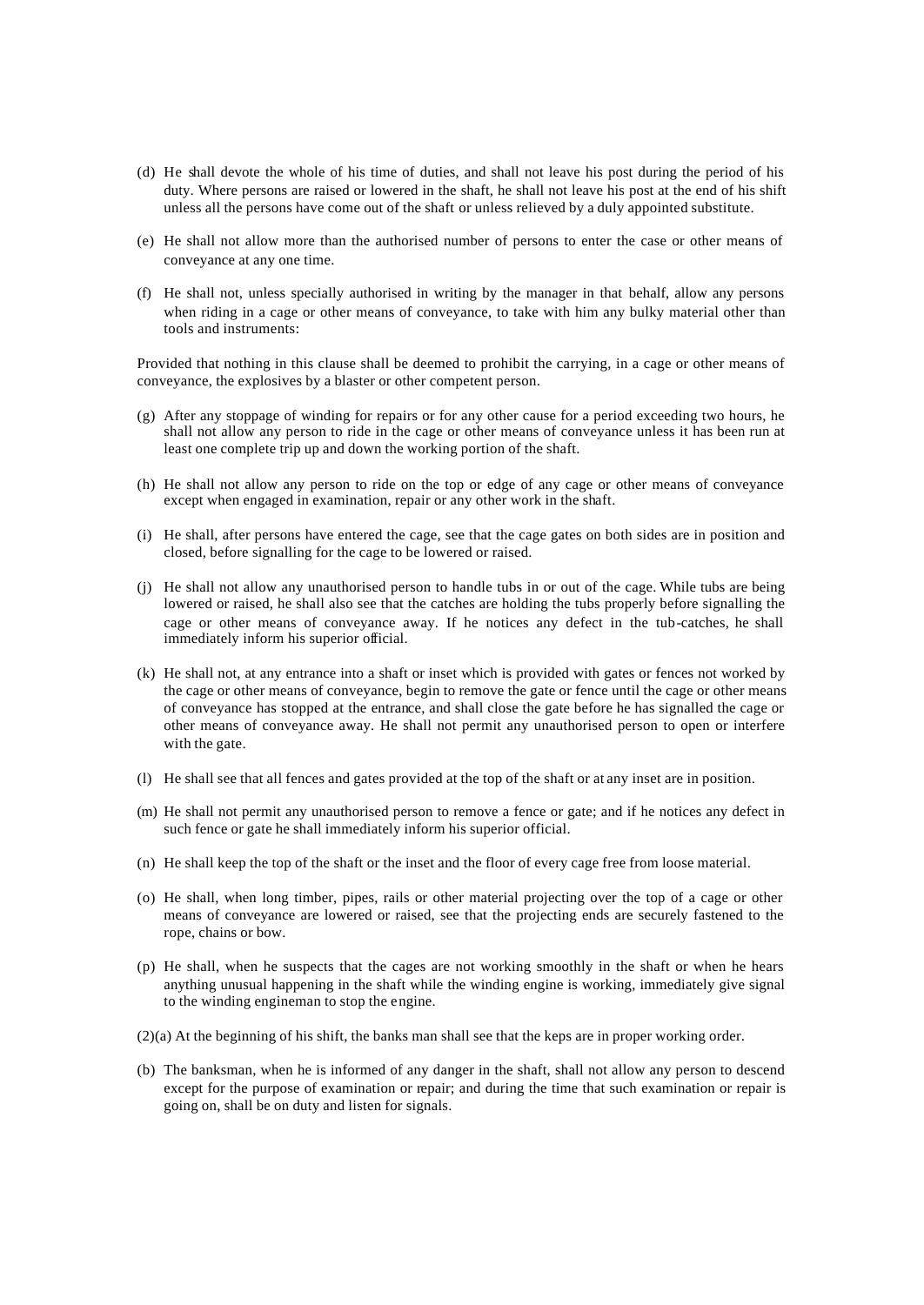(c) The banksman shall not permit any person descending the shaft to carry any intoxicating drink or drug, or allow any intoxicaed person to descend.

(3)Where the manager so directs by an order in writing the banksman or the bellman, as the case may be, shall also carry out the duties of a signalman.

56. Duties of haulage enginemen, brakesmen, and signallers. – (1) At the beginning of his shift, the haulage engineman shall examine the engine, its brake and all appliances in his charge, and shall satisfy himself that they are in good working order.

(2) The haulage engineman shall, during his shift, keep the haulage engine and apparatus connected therewith properly cleaned and oiled, and the engine-room clean and free of inflammable material.

- (3) The haulage engineman and banksman shall report immediately to the engineer or other competent person appointed for the purpose any defect which he has noticed in the engine, drum, rope or other appliances under his charge.
- (4) Whenever the haulage engineman has occasion to leave the engine, he shall cut off the power ands secure the engine with the brake.
- (5) The haulage engineman, brakesman and signaller shall not allow any unauthorised person to enter the engine-room or in any way to interfere with the engine or signal, as the case may be.
- (6) Every haulage engineman, brakesman and signaller shall thoroughly acquaint himself with, and carefully attend to, the prescribed code of signals. The haulage engineman shall not start the engine until he has received the proper signal to do so. If the signal is indistinct, he shall not start the engine until it has been repeated and he clearly understands it.
- (7) The person in charge at the top of any haulage plane or incline shall see that the stop-block are blocking the way, before allowing any tub to be brought on to the tope landing; and shall cause the tubs to be securely coupled up to each other and to the rope or chain, before the stop block is opened. In case any alternative safety appliance is provided, he shall cause the same to be brought into use on every such occasion.
- (8) The person who is responsible for the attachment, to the haulage rope, of any tub or set of tubs at any stopping place on any haulage plane or incline, shall see that no person remains in a position of danger at or near such stopping place while the rope is in motion.
- (9) The person in charge of any tubs or set of tubs, which it is intended to sent up any haulage plane or incline on which drags or back-stays are required to be used, shall securely fix the drag or back-stay or cause it to be so fixed, before such tub or set of tubs is set in motion.
- (10) The person in charge at the top or bottom of the incline shall see that no unauthorised person rides on any tub or haulage rope.
- (11)Before a train of side-tipping tubs is set in motion, the person in charge shall see that the safety catches of all such tubs are properly secured.

57. Duties of Locomotive drivers and shunters – (1) The locomotive driver shall, before commencing work in his shifts, ensure that the audible signal and the brakes of the locomotive are in proper working order.

(2) The locomotive driver shall not work the on locomotive except during hours of daylight, unless the locomotive is fitted with sufficient headlights as prescribed.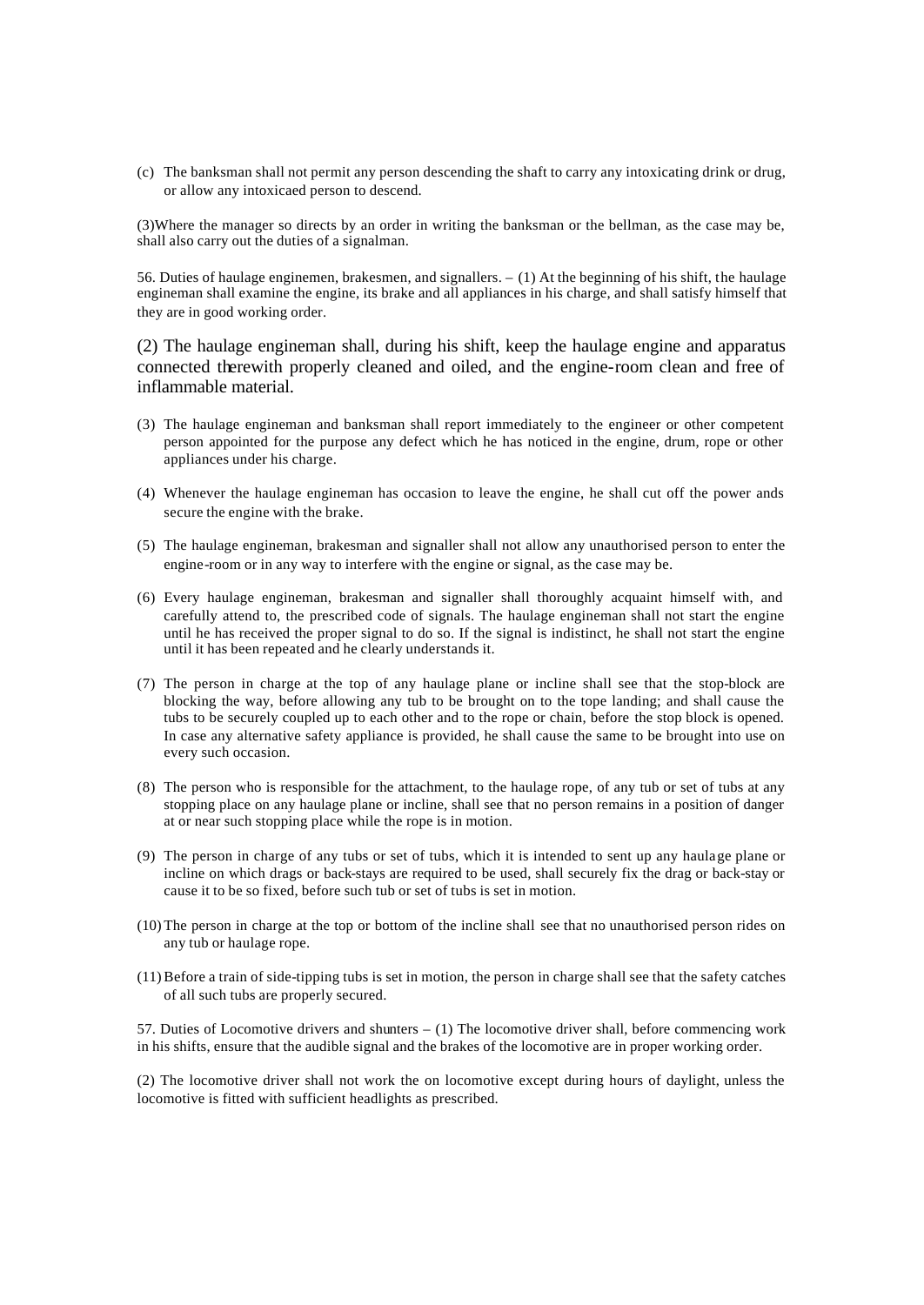- (3) The locomotive driver shall immediately report to the engineer or other competent person appointed for the purpose any defect which he has noticed in the locomotive or any part or fitting thereof.
- (4) The locomotive driver shall not set the locomotive in motion until audible warning has been given by him to persons whose safety may be endangered. He shall also give the audible warning when the locomotive is approaching a level crossing or any place where any person is at work or where the driver's sight is intercepted.
- (5) The locomotive driver shall not leave a locomotive unattended away from the places where it is housed, unless he has ensured that it cannot be set in motion by any unauthorised person.
- (6) The locomotive driver shall ensure that no unauthorised person drives, handles or raised on a locomotive.
- (7) When tubs or wagons are being pushed in front of the locomotive, the shunter shall accompany the leading wagon.
- 58. Duties of magazine incharge Every magazine incharge –
- (a) shall, subject to the orders of superior officials, be responsible for the proper receipt, storage an issue of explosives in and from the magazine;
- (b) shall maintain such records of explosives so received, stored and issued, as are required by the rules made under Indian Explosives Act, 1884, and under the Act and under the regulations, rules, byelaws and orders made thereunder;
- (c) shall not issue explosives to any person other than a competent persons; and when explosives are returned to the magazine, shall re-issue such explosives before issuing fresh stock;
- (d) shall record in abound-paged book kept for the purpose the names of various competent persons and the quantity and nature of explosives issued to each of them; and shall similarly record the quantity and nature of explosives returned to the magazine by each such person;
- (e) shall securely lock each canister before issuing it to the competent persons and shall also check whether the canister is returned to the magazine in locked condition; he shall not issue explosives in any canister which is not in proper repair or which cannot be securely locked;
- (f) shall not allow any unauthorised person to enter the magazine; and
- (g) shall, if he discovers any shortage of explosives in the magazine forthwith inform the manager in writing.

59. Duties of register keepers and attendance clerks, etc. – (1) Every person appointed to keep registers or other records required by or under the Act and the regulations and any orders made thereunder, or to make entries therein, shall make the necessary entries in ink and with reasonable despatch.

(2) During the whole time that persons are at work, the attendance clerk shall remain on duty at attendance cabin which shall be provided near the workplaces, or in case of workings belowground, near the outlet used by the workpersons to enter and leave such workings.

(3) No person who is not an employee of the mine or is not entitled to enter the mine under the Act or under the regulations, or orders made thereunder, or is not so authorised by the manager, shall enter the mine. It shall be the duty of the attendance clerk to see that no such person enters the mine; if any such person forcibly enters the mine, the attendance clerk shall immediately report the matter in writing to the manger.

(4) If after the commencement of a shift any official or a competent person has not got his attendance recorded in the register maintained under section 48(4) of the Act, the attendance clerk concerned shall, within two hours after the commencement of the shift, report the fact in writing to the Manager, or the under manager or assistant manager of other official in charge of the shift.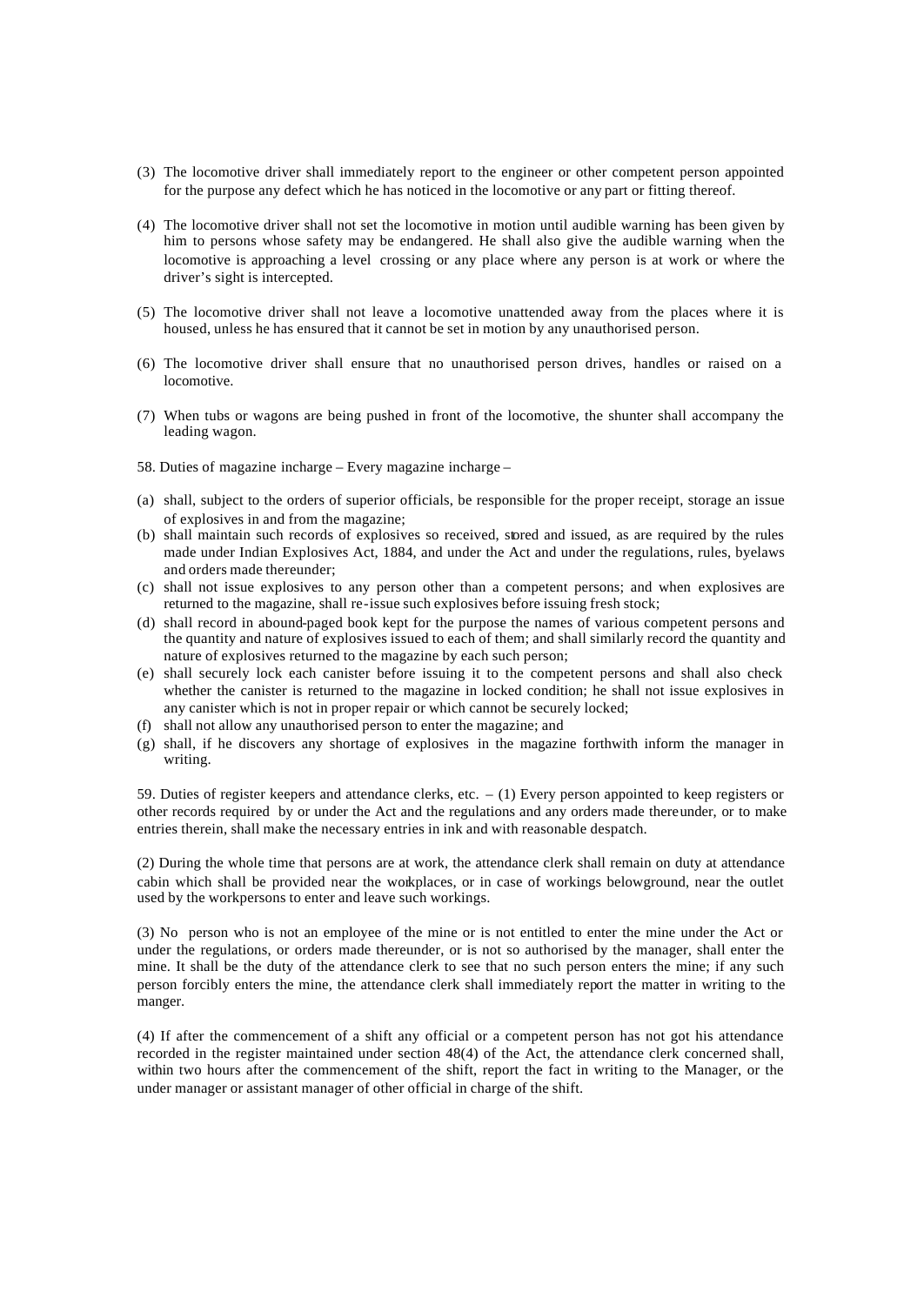#### **CHAPTER-VI : Plans and Sections**

60. General requirements about mine plans and sections  $- (1)$  Every plan or section prepared or submitted in accordance with the provisions of the regulations shall –

(a) show the name of the mine and of the owner, and the purpose for which the plan is prepared;

(b) show the true north, or the magnetic merid ian and the date of the latter;

(c) show a scale of the plan at least 25 centimeters long and suitably subdivided;

(d) unless otherwise provided, be on a scale having a representative factor of

(i)200 : 1, in case of mica mines and other mines having small scale workings below ground;

(ii) 2,000 : 1, in case of mines having large open cast workings and also in case of surface plans of large leasehold areas ; and

(iii)  $1,000 : 1$ , in other cases.

Provided that the Chief Inspector may, by an order in writing and subject to such conditions as he may specify therein, permit or required the plans to be prepared on any other suitable scale; and

- (e) be properly inked in or durable paper or on tracing cloth, and be kept in good condition.
- (2) The conventions shown in the Second Schedule shall be used in preparing all plans and sections required by the regulations.
- (3) The plans and sections shall be accurate within such limits or error as the Chief Inspector may specify by a general or special order.
- (4) The plans and sections required under these regulations shall be maintained up-to- date within three months except in case of open-cast workings in respect of which it shall suffice if the plans are maintained up-to-date within 12 months :

Provided that where any mine or part is proposed to be abandoned or the working thereof to be discontinued or rendered inaccessible, the plan and section shall be brought up-to-date before such abandonment or at the time of discontinuance; as the case may be, unless such abandonment or discontinuance has been caused by circumstances beyond the control of the owner, agent or manager, in which case the fact that the plan or section is not up-to-date shall be recorded on it.

(5)Plans and sections required to be maintained under the regulations shall be kept available for inspection in the office at the mine, and shall not be removed therefrom except by or with the approval in writing of the Regional Inspector, unless a true copy thereof has been kept therein.

61. Types of plans and sections  $- (1)$  The owner, agent or manager of every mine shall keep the following plans and sections :

- (a) A surface plan showing every surface feature within the boundaries, such as telephone, telegraph or power transmission line, watermain, tram-line, railway, road, river, watercourse, reservoir, tank, bore hole, shaft and incline opening, opencast working, subsidence and building on the surface.
- (b) An underground plan showing :
	- (i) the position of the workings of the mine belowground;
	- (ii) every bore-hole and shaft (with depth),drive cross cut, winze, rise, excavation (stopped ground) and every tunnel and air passage connected therewith;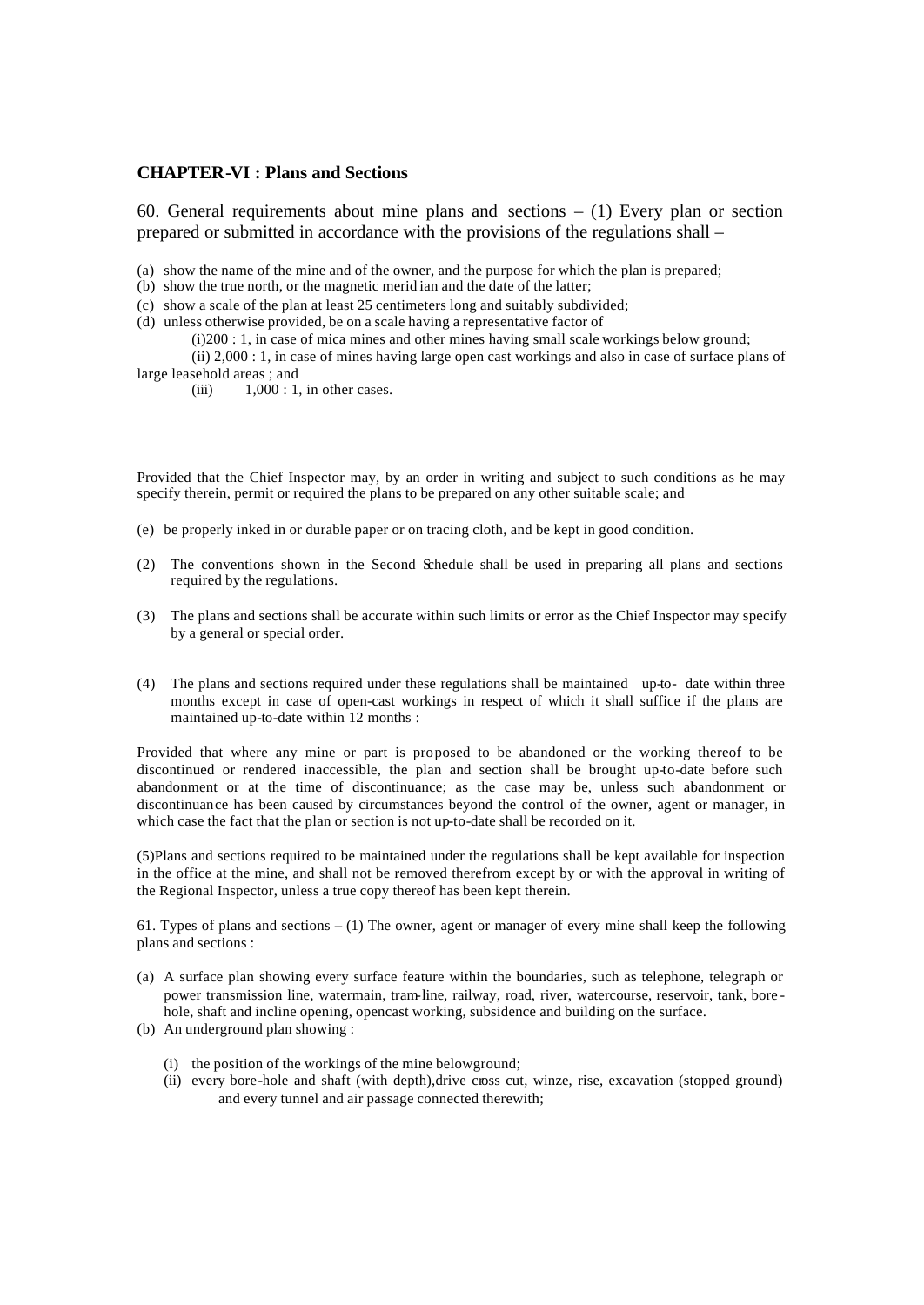- (iii) every pillar or block of mineal left for the support of any structure on the surface; and underground magazines, if any;
- (iv) every important surface feature within the boundaries, such as railway, road, river, stream, watercourse, tank, reservoir, opencast working and building which is within 200 metres of any part of the workings measured on the horizontal plane;
- (v) the general strike of the veins, lodes, reefs an mineral beds or deposits;
- (vi) the position of every dyke, fault and other geological disturbance with the amount and direction of its throw; and
- (vii) an abstract of all statutory restrictions in respect of any specified workings with a referred to the order imposing the same.

Whatever this plan is brought up-to-date the then position of the workings shall be shown by dotted line drawn through the ends of the workings and such dotted line shall be marked with the date of the last survey.

Provided that the Chief Inspector may, by an order in writing and subject to such conditions as he may specify therein, approve any other method of showing the up-to-date position of the working of the mine.

- (c) A transverse section or sections of the workings through the shaft or shafts and main adits indicating clearly the surface and the dips of the vein, lode, reef or mineral bed or deposit at different points; and such sections of the strata sunk or driven through in the mine or proved by boring, as may be available.
- (d) A vertical mine section or sections showing a vertical projection of the mine workings, where a reef, vein, lode or mineral bed or deposit has an average dip of more than 30 degrees from the horizontal;
- (e) A ventilation plan, and section where necessary, showing the system of ventilation in the mine, and in particular –
	- (i) the general direction of air-current;
	- (ii) every point where the quantity of air is measured;
	- (iii) every air-crossing, ventilation door, stopping and every other principle device for the regulation and distribution of air;
	- (iv) every fire-stopping and its serial number;
	- (v) every room used for storing inflammable material;
	- (vi) the position of fire-fighting equipment;
	- (vii) every water-dam with dimensions and other particulars of construction;
	- (viii) every pumping, telephone and ambulance station; and
	- (ix) every haulage and travelling roadway.
- (f) A water-danger plan and section showing :

(i) the position of the working belowground; an every borehole ans shaft (with depth), drive, crosscut, winze, rise, excavation and air passage connected therewith;

- (ii) the position of every dyke, fault and other geological disturbance with the amount and direction of its throw;
- (iii) levels taken in workings belowground at easily identifiable points sufficient in number to allow of the construction of sections along all drives, mainheadings and haulage roadways;
- (iv) every source of water such as river, stream, water-course, reservoir, water-logged opencast workings on the surface, and also the outline of all water-logged workings belowground lying within 60 metres of any part of the workings measured in any direction ;
- (v) every reservoir, dam or other structure, either above or belowground, constructed to withstand a pressure of water or to control in inrush of water, along with reference to its design and other details of construction;
- (vi) surface contour lines drawn at vertical intervals not exceeding five metres (or ten metres in the case of a mine where there are no working belowground ; or in cases of mines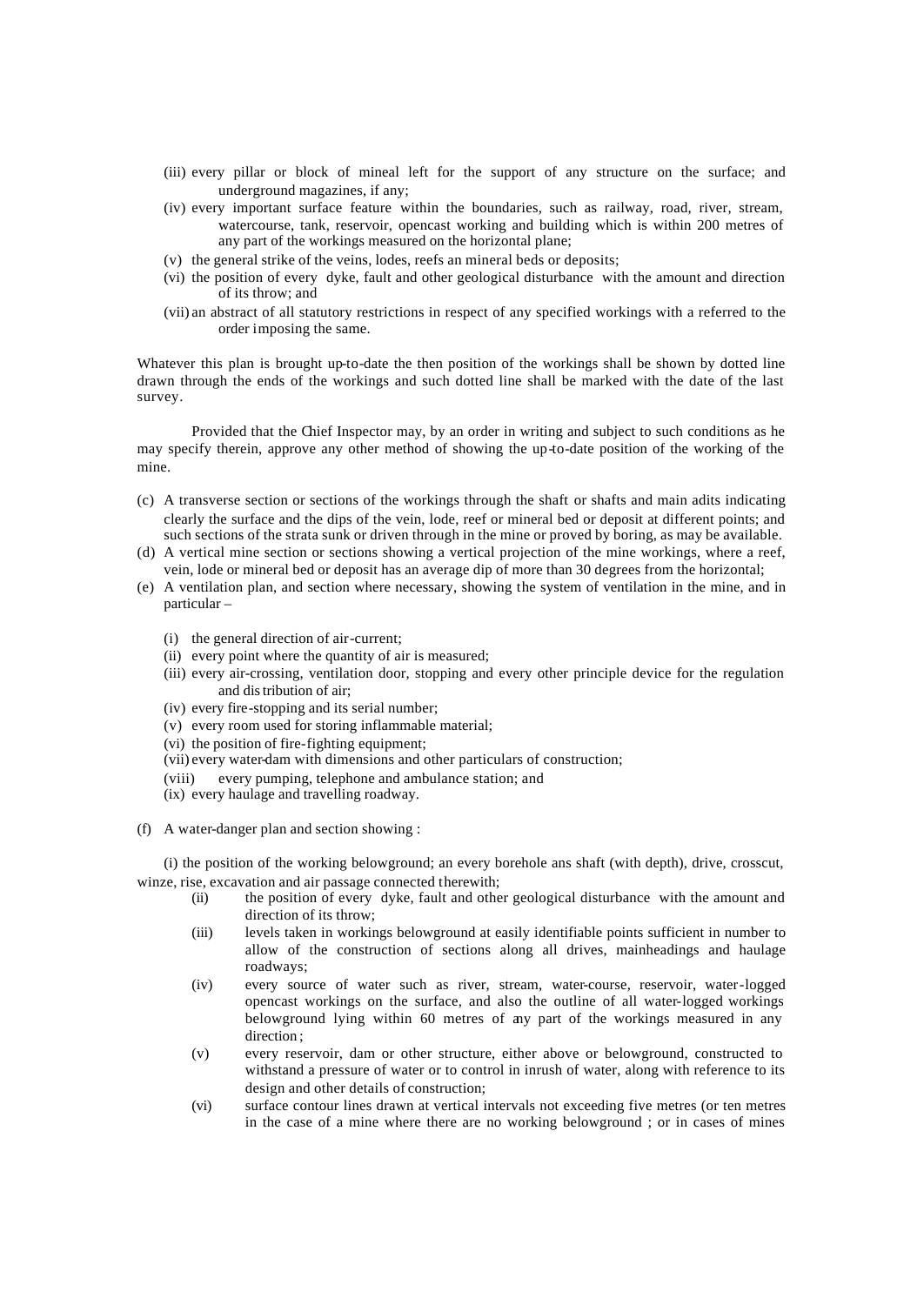situated in hilly terrain, such other larger interval as th Regional Inspector may permit by an order in writing and subject to such conditions as he may specify) over the whole area lying within 200 metres of any pat of the workings; and

(vii) the highest flood level of the area.

All levels taken above and belowground shall be referred to a plane in relation to a bench mark which shall be established on the surface in the mine. Particulars of this bench mark, together with its height above the Mean Sea Level, shall be shown on the plans and sections maintained under this clause.

(g) A geological plan of the area of leasehold, on a suitable scale specified or approved by the Chief Inspector by a general or special order in writing.

(2) where different reefs, lodes, veins or mineral beds or deposits overlie or run parallel to one another, the workings or each reef, lode, vein or mineral bed or deposit shall be shown on a separate plan and/or longitudinal section or sections; so however that if two reefs, lodes, veins or mineral beds or deposits are so situated in relation to each other than the parting between workings made therein is less than 10 metres at any place, such workings shall also be shown on a combined plan and/or longitudinal section , as the case may be in different colours.

(3)(a) (i) The plans kept under clauses (a) and (b) of sub-regulation (1) shall also show the settled boundary of the mine, or where the boundary is in dispute, the boundaries claimed by the owner of the mine and by the owners of the mines adjacent to the disputed boundary :

Provided that where it is not possible to show the complete boundary of leasehold on the same plan, an additional key plan or any other suitable scale showing such boundaries and the outline of the workings shall also be maintained.

(ii) The plans required to be kept under clause (b) of sub -regulation (1) shall also show the workings both above and belowground of all adjacent mines as are situated within 60 metres, measured on any plane, of the boundary claimed by the owners of the mines. The position of these workings also shall be maintained up-to-date within three months, or 12 months if permitted under regulations 60(4)

- (iii) The plans required to be kept under clause (b) of sub-regulation (1) shall also, on every occasion that the workings are brought up-to-date in compliance with the provisions of clause (ii) of this sub-regulation, be signed by the surveyor and the manager of every adjoining mine having workings within 60 meters of the common boundary (or where the boundary is in dispute, within 60 metres of the boundary claimed by the owner of the mine) signifying the correctness of the common boundary, or the disputed boundaries as the case may be, and of the position of the workings in relation to one another.
- (b) The owner, agent an manager of every mine shall give all reasonable facilities to the surveyors of its adjacent mine to carry out the surveys and levellings required to be made under this sub-regulation.

 (4)(a) The Regional Inspector may, by an order in writing, require such additional details to be shown on the plans and sections required to be kept under these regulations, or the preparation and maintenance of such other plans and sections showing such details and on such scale and within such time as he may specify in the order.

(b) The Regional Inspector may, by an order in writing, require the owner, agent or manager to submit to him within such time such plans and sections, or tracings thereof, as he may specify in the order.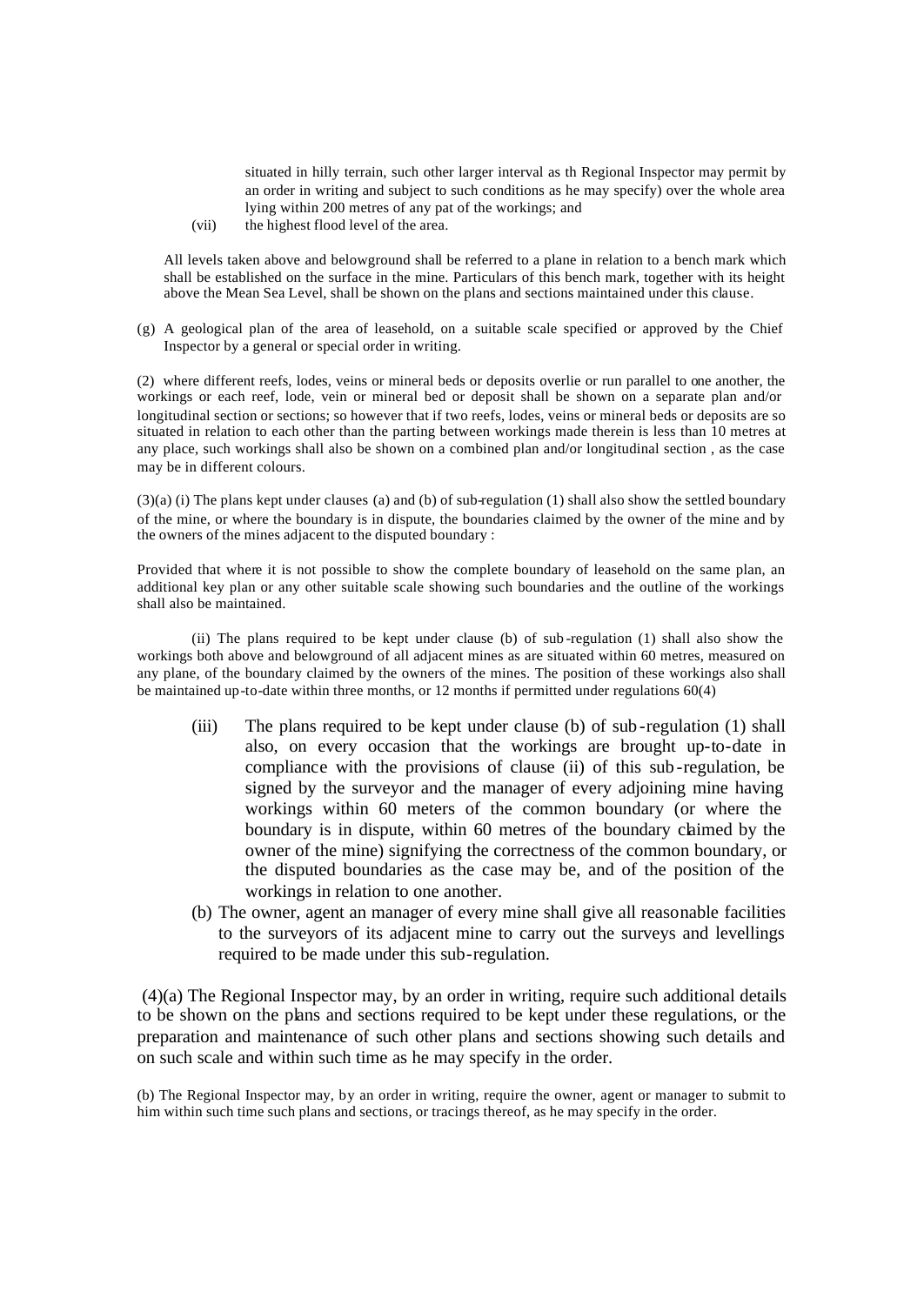(c) The owner, agent or manager shall, at any time if required by the Regional Inspector, show on any plan or section the then position of the workings of the mine.

62. Copies of plans and sections to be submitted – The owner, agent or manager shall, on or before the 30 April of every year, submit to the Chief Inspector two up-to-date copies of the plans and sections maintained under clauses (b) , (c) and (d) of regulation 61(1). The provisions of this regulation shall be deemed to have been complied with if the owner, agent or manager gets the copies of plans and sections submitted hereunder during the previous years brought up-to-date at his own expense.

63. Plans and sections to be submitted after abandonment or discontinuance – (1) Where any mine (or in case of a mine to which regulation 142 applies, any part thereof) is abandoned or the working thereof has been discontinued over a period exceeding four months, the person who was the owner of the mine at the time of abandonment or discontinuance shall, within 30 days after the abandonment or within five months after the discontinuance of the workings, as the case may be, submit to the Chief Inspector two true copies of the up-to-date plan and section of the workings of the mine or seam or section maintained under clauses (b), (c) and (d) of regulation 61(1). Every such copy shall show the bearing and distance of at least one of the shafts or openings of the mine from a trijunction or revenue pillar or from any other prominent and permanent surface feature, the position of all water-dams built belowground (with their dimensions and other particulars of construction) and also the spot levels at the ends of the workings:

Provided that if a change of ownership occurs after the abandonment or discontinuance and before the expiry of the 30 days or five months aforesaid, as the case may be, such plans and sections shall be submitted forthwith.

(2) The original or a certified true copy of the plan and section submitted under sub-regulation (1) shall be kept in the office at the mine.

(3) The Chief Inspector may, on such conditions as he thinks fit to impose, and on payment of the cost of preparing copies as determine by him, supply copies of a plan or section submitted to him under subregulation (1) or such parts thereof as he thinks fit -

- (a) to any person having a bona fide interest in the mine, seam or section;
- (b) to the owner, agent or manager of an adjacent mine.

64. Survey instruments and materials – The owner or agent shall provide accurate and reliable survey instruments and materials for the proper carrying out of all survey and levelling work and for the preparation of plans and sections required under these regulations; and no other instruments shall be used in connection with any such survey or levelling work.

65. List of plans, sections and instruments and their storage – (1) All plans and sections, and tracings or copies thereof, kept at the mine shall be serially numbered or suitably indexed.

(2) Suitable arrangements shall be made at every mine for the proper storage and maintenance of every plan and section of all instruments and materials. Such arrangements shall, unless otherwise permitted by the Chief Inspector by an order in writing an subject to such conditions as he may specify, provide for flat storage of every plan and section maintained under clauses (b), (c) and (d) of regulation 61(1).

(3) Every field book and other notes used in the preparation of plans and sections required under these regulations shall be duly indexed and kept in the office at the mine.

(4) A list of all plans and sections maintained under these regulations, or any orders made thereunder, and tracings or copies thereof; of all survey instruments provided under regulation 64 with their respective types specifications and identification numbers; and of all field books and other notes kept under subregulation (3) shall be kept in a bound paged book kept for the purpose, and shall be brought up-to-date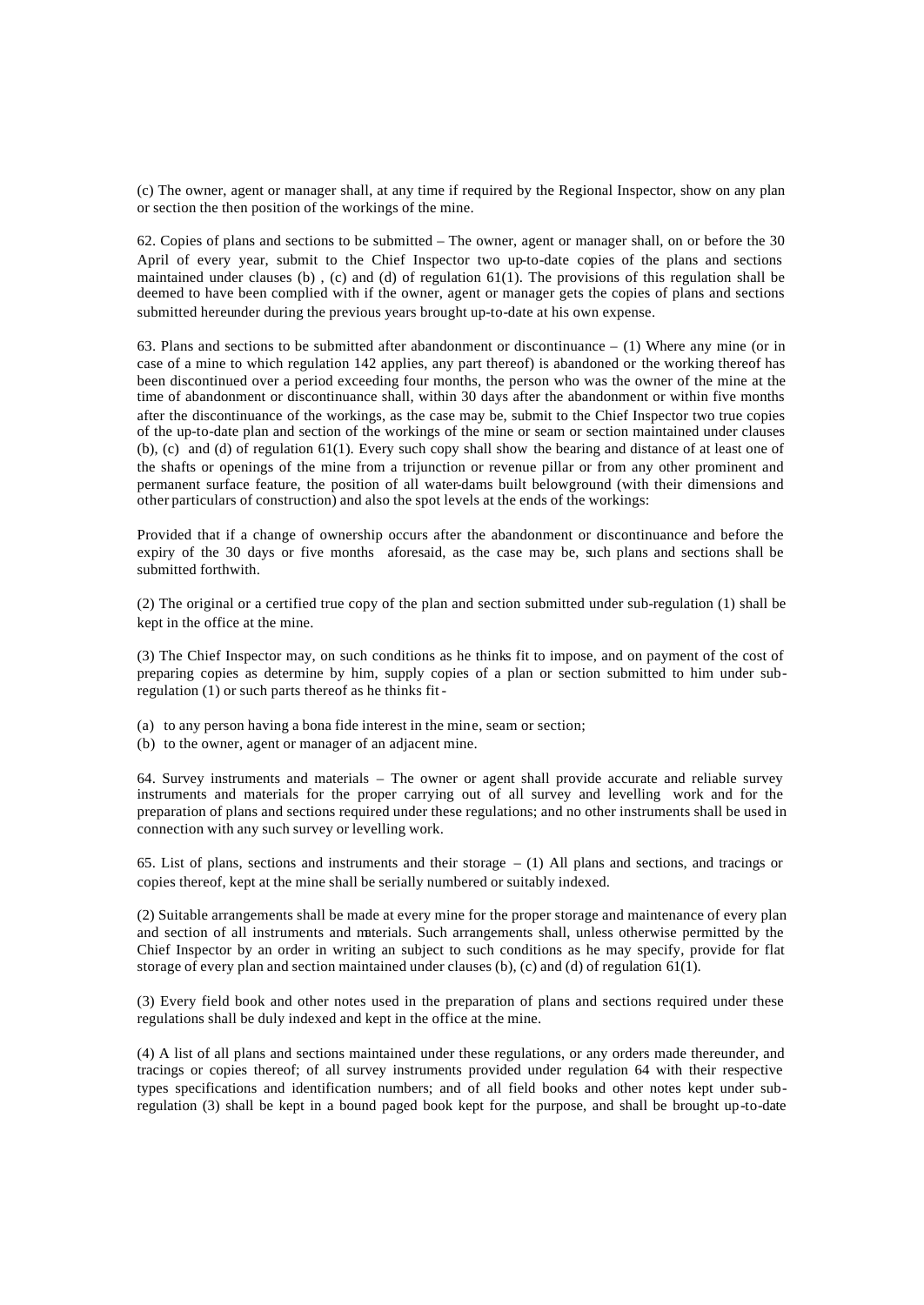whenever necessary. Every entry in the book shall be signed and dated by the surveyor, and countersigned and dated by the manager.

66. Preparation of Plans by Surveyors – (1) Every plan and section, and tracing thereof, prepared under these regulations shall be prepared by or under the personal supervision of a surveyor appointed under regulation 38.

(2) Every plan or section, or any part thereof, prepared by or under the supervision of a surveyor shall carry thereon a certificate by him to the effect that the plan or section or part thereof is correct; and shall be signed and dated by the surveyor and countersigned and dated by the manager on every occasion that the plan or section is brought up -to-date.

(3) Every tracing of a plan or section or of any part thereof shall bear a reference to the original plan or section from which it was copies and shall be certified thereon by the surveyor to be a true copy of the original plan or section. The certificate shall be signed and dated by him.

(4) If the surveyor fails or omits to show any part of the workings or allow the plans or sections to be inaccurate, he shall be guilty of a breach of these regulations. Nothing in this sub-regulation shall, however, exempt the owner, agent or manager of their responsibility to ensure that every plan or section prepared, kept or submitted under these regulations or by any order made thereunder is correct and maintained up-todate as required thereunder.

67. Plans to be checked on change of ownership or on re-opening.  $- (1)$  When there is a change in ownership of a mine, or where a mine or part thereof is reopened, or where in any mine or part thereof it is intended to start any extraction or reduction of pillars or blocks of minerals , the owner, agent and manager shall ensure that the plans and sections of the mine or part are accurate. If any doubt arises as to the accuracy of the plans and sections in any respect, he shall have accurate plans and sections prepared afresh before any drivage or other work of development or of extraction or reduction of pillars is commended.

(2) If the Regional Inspector is of the opinion that any plan or section prepared, kept or submitted under the regulation is inaccurate, he may, by an order in writing, require a fresh survey made and a new plan or section prepared within such time as he may specify therein.

(3) If the plan or section required to be prepared under sub-regulation (2) is not prepared within the time specified in the order, or to the satisfaction of the Regional Inspector, or the plan or section is not prepared or brought upto-date as required under these regulations, he may get the plan or section prepared by any other agency; and the cost thereof, as certified by the Chief Inspector, shall be defrayed by the owner of the mine and recoverable from him as an arrear of land revenue.

# **CHAPTER-VII : Means of Access and Egress**

66. Outlets from a mine – (1) No person shall be employed, or be permitted to enter or remain for purposes of employment, in any working belowground, unless the working is provided with at least two shafts or other outlets to the surface –

- (a) with which every lode, reef, vein or mineral bed or deposit or section thereof, for the time being at work has a communication so as to afford separate means of ingress and egress to the persons employed therein;
- (b) which do not have their surface openings in the same building; and
- (c) which are under the sole control of the ma nager :

Provided that the Chief Inspector may, by an order in writing and subject to such conditions as he may specify therein, permit the employment belowground of persons even in a case where the two shafts or outlets are not under the control of the same manager.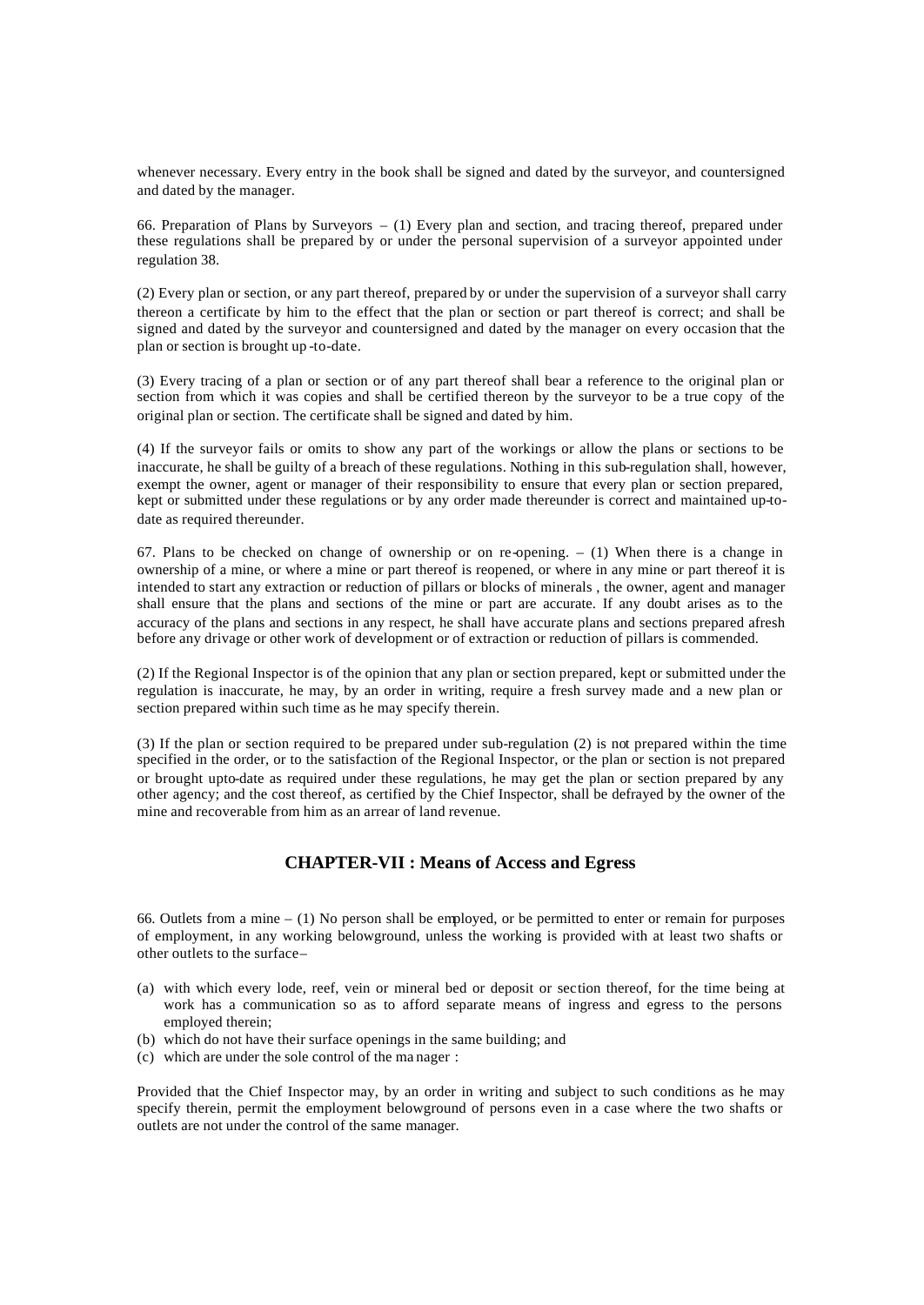(2) Suitable arrangements shall be made for persons to descend and ascend by each of such shafts or outlets. Where the shaft is vertical and more than 60 metres in depth, such arrangements shall be by means of a proper winding engine.. Every such winding engine shall be to installed and maintained as to be constantly available for use. In any doubt arises to whether any such arrangement is suitable or not, it shall be referred to the Chief Inspector for decision :

Provided that, if required by the Regional Inspector by an order in writing a proper winding engine shall be provided in a shaft more than 60 metres in depth even if it is not vertical.

(3) Such shafts, inclines or outlets shall not be less than 15 metres distant from one another at any point, and each shall be connected with the other by means of a walkable passage, not less than 1.8 metres high 1.5 metres wide, through the workings belowground that are being served by such shafts or outlets :

Provided that outlets made before the coming into force of these regulations may be closer than 15 metres but not less than 6 metres apart.

(4) Whenever the connection between two outlets which are required to be maintained under sub-regulation (1) has been obstructed or found dangerous, only such persons as are necessary to clear the obstruction or to repair the dangerous part of the connection or to make a new second outlet, as the case may be, shall be employed belowground until such time as the connection has been re-established or a new second outlet has been provided.

(5) The foregoing provisions of this regulation with respect to shafts and outlets shall not apply -

- (a) to a shaft which is being sunk or to an incline or outlet which is being made;
- (b) to any working for the purpose of making a connection between two or more shafts or outlets; and
- (c) to any working for the sole purpose of searching for or proving minerals;

so long as not more than 20 persons are employed belowground at any one time in the whole of the different seams in connection with a single shaft or outlet:

Provided that if the single outlet is an un-walkable shaft (other than a shaft in the course of being sunk) and exceeds 30 metres in depth, it shall be provided both with ladders and with other means of raising an lowering persons :

Provided further that nothing in this sub-regulation shall be deemed to authorise the driving of roadways for the development purposes before a second outlet has been made in accordance with the said provisions.

(6) The Chief Inspector may, by an order in writing and subject to such conditions as he may specify, exempt from the operation of this regulation any mine in the case of which special difficulties exist which in his opinion make compliance with the provisions thereof not reasonably practicable.

69. Working shafts and winzes – (1) Every shaft in use or in course of being sunk and every other outlet shall be made and kept secure.

(2) Every shaft (and every winze or raise intended to be used for purposes of winding or haulage) in the course of being sank shall be provided with a permanent lining of metal, concrete or masonry, which shall at no time be more than six metres from the bottom of the shaft or winze:

Provided that where iron or steel rings with a substantial lagging are used below the permanent lagging and are kept close to the bottom of the shaft, this distance may be increased to not more than 20 metres:

If any doubt arises as to whether the strata are stable or not, it shall b referred to the Chief Inspector for decision.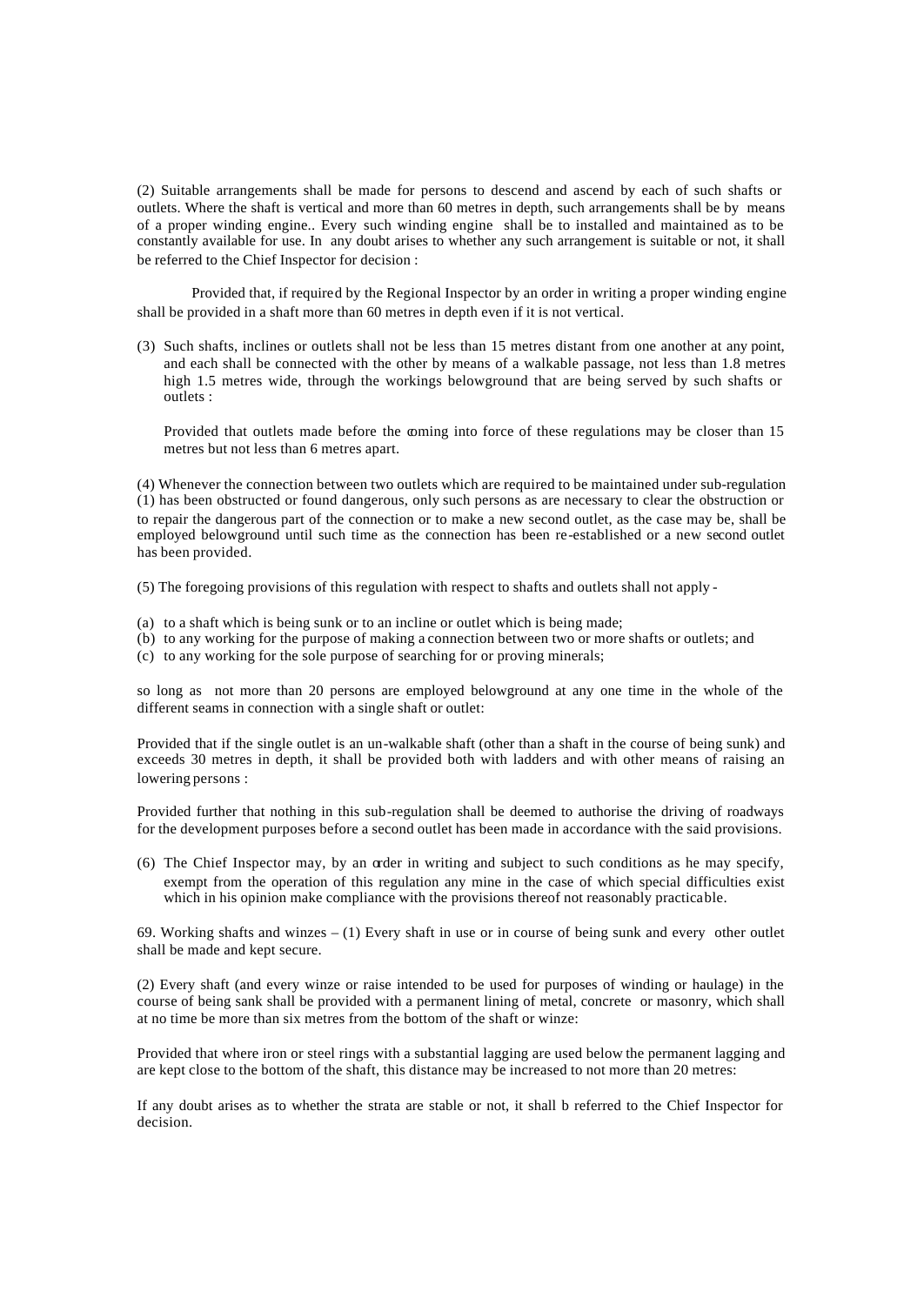(3) Every shaft or winze regularly used for lowering and raising persons or materials, in which water seeps out of the strata, shall be provided with water garlands or other means of collecting and conducting away seepage water.

(4) The top, all insets and bottom of every working shaft and the sump thereof shall be kept clear and free from loose materials, tools and debris.

70. Fencings and gates at outlets – (1) Every entrance to a mine from the surface, and the top and all entrances between the top and bottom, including the sump, if any, of every working, ventilating or pumping shaft, shall be kept securely fenced.

(2) Every walkable entrance from the surface to the workings belowground shall be provided with a substantial gate which shall be kept closed and locked when there are no persons belowground:

Provided that where such entrance is not used as a means of ingress or egress in or out of the mine, it shall be permanently closed so as effectively to prevent persons from entering therein.

71. Outlets from mine parts – Every part of a mine shall, where practicable, be provided with at least two ways affording means of egress to the surface. If any doubt arises as to whether the provision of two such ways is practicable or not, it shall be referred to the Chief Inspector for decision.

72. Periodic examination of outlets – (1) Every shaft, incline and other outlets provided as required by regulation 68 shall be examined, once at least in every seven days, by a mine foreman or other competent person. A report of every such examination shall immediately thereafter be recorded in a bound paged book kept for the purpose and shall be signed and dated by the person making the examination.

(2) If at the time of such examination or at any other time, the shaft or other outlet is found to be not safe, it shall not be used for any purpose, except as a natural airway, until it has been made safe in all respects. Report of every such action taken shall be recorded in the book kept under sub-regulation (1).

### **CHAPTER-VIII : Ladders and Ladderways**

73. Provision of ladderways. – (1) Every shaft or winze, including shaft or winze in the course of being sunk, which has an inclination exceeding 25 degrees from the horizontal, shall be provided with a ladderway from the top to the bottom :

Provided that in the case of a shaft or winze in the course of being sunk, the ladderway may be provided within such distance, not exceeding 20 metres, from the bottom as to secure it from danger during blasting operations and a chain or rope ladder shall be provided from this point to the bottom of the shaft or winze :

Provided further that where the Chief Inspector is of the opinion that compliance with the provisions of this sub-regulation is not reasonably practicable, he may, by an order in writing and subject to such conditions as he may specify therein, grant an exemption therefrom.

(2) Every working place shall be provided with platforms or other means of keeping a foothold, and where necessary, with ladders from climbing.

74. Ladders. (1) Every ladder used in a mine shall –

- (a) be of strong construction;
- (b) subject to the provision of sub-regulation (2), be securely fixed in the shaft, winze or stope at an inclination of not more than 80 degrees from the horizontal;
- (c) be made continuous or without perceptible overlapping or break except at a platform or sollar;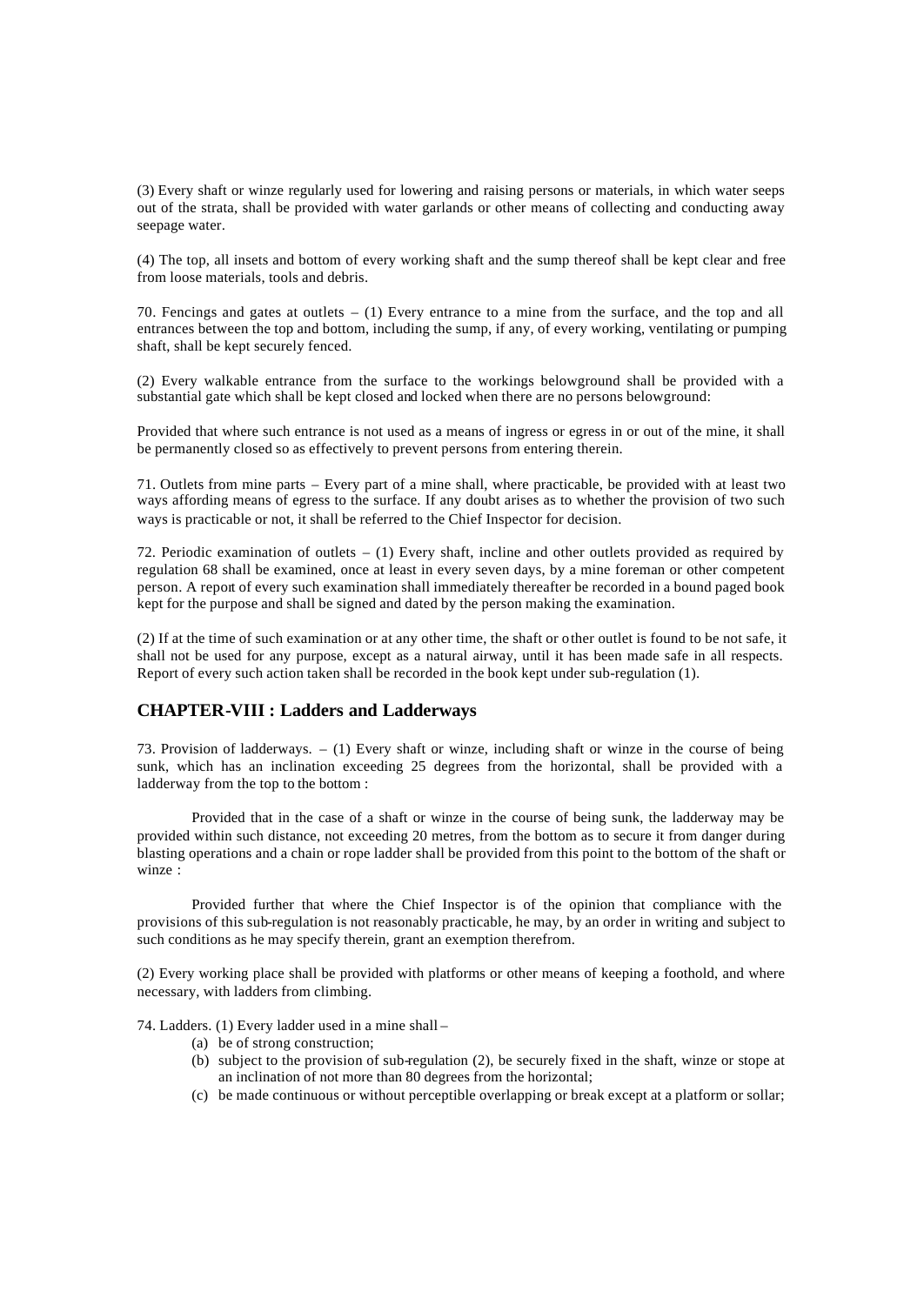- (d) project at least one metre above the mouth of the shaft, winze rise of stope and above every platform, except where strong holdfasts or hand-rails are provided;
- (e) have rungs equally spaced and at a sufficient distance from the wall or from any timber to ensure proper foothold; and
- (f) be maintained in good repair.

(2) Except in respect of the lowest 10 metres or a sinking shaft or winze, no ladder shall be placed at an inclination of more than 80 degrees from the horizontal.

Provided that the Regional Inspector may, by an order in writing and subject to such conditions as he may specify therein, permit a ladder to be fixed at a steeper inclination.

75. Provision of sollars etc. – (1) If a ladderway provided under regulation 73(1) exceeds 20 metres in depth and has an inclination of more than 30 degrees with the horizontal, platforms or sollars shall be provided at intervals of not ore than 15 metres along the underlie or slope of the shaft or winze. Where the inclination is more than 60 degrees from the horizontal, the platforms or sollars shall be provided at intervals of not more than 10 metres.

(2) If a manhole is provided at any platform in any shaft or winze, it shall be placed behind the ladder leading up from the platform.

(3) Every opening in a platform provided for the handing of timber or other materials shall be effectively closed off from the rest of the platform.

76. Guarding of ladderways. – (1) Every ladderway in a shaft or winze used for winding or other purposes shall be in a separate compartment or shall be adequately guarded from other compartments.

(2) Every ladderway below any place or travelling roadway where persons are stationed or pas, shall be provided with a suitable cover of substantial fence or guard.

77. Carrying of materials on ladderways. – No person shall carry or be permitted to carry a drill, tool, explosives or any loose material on a ladderway in a shaft or winze having an inclination of more than 45 degrees from the horizontal except so far as may be necessary for carrying out repairs :

Provided that nothing in this regulation shall prevent a person from carrying a drill, tool or explosives in suitable sling or container secured tot his person.

### **CHAPTER-IX : Transport of Men and Materials – Winding in shafts**

78. Appointment of winding enginemen and their duties – (1) No person shall be appointed as a winding engineman unless he holds –

- (a) in the case of an electric winding engine of 75 h.p. or more or of a steam or compressed air winding engine which has cylinders exceeding 30 centimetres of diameter, a I Class Engine Driver's Certificate and
- (b) in any other case a II Class Engine Driver's Certificate:

Provided that this clause shall not apply to the driver of an Electrical Winding Engine upto 30 h.p. or of a steam or compressed air winding engine which has cylinders not exceeding 18 centimetres in diameter and which is not used for raising or lowering persons.

(2) Where special difficulties exist which made compliance with the provisions of sub-regulation (1) not reasonably practicable, the Chief Inspector may, by an order in writing and subject to such conditions as he may specify therein, relax and said provisions.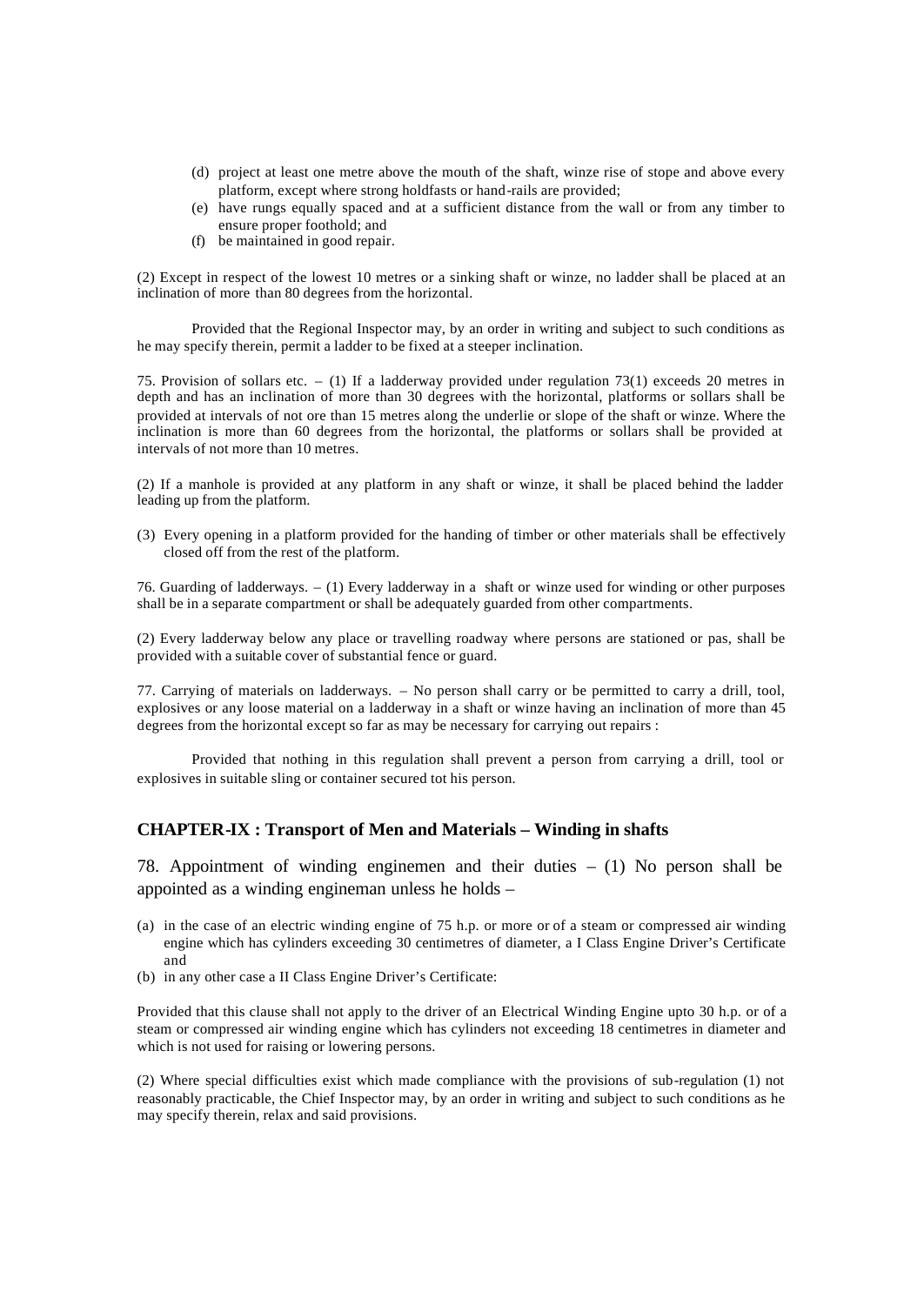(3) No person, other than a winding engineman appointed under sub-regulation (1) or a duly appointed assistant working under his direct personal supervision shall operate any winding engine:

Provided that in an emergency any other competent person may be permitted to operate the engine.

(4) The name of the winding engineman on duty, together with the period of his shift shall be posted in the winding engine room. Where the Regional Inspector is of the opinion that the duties of any winding engineman are unduly arduous, he may by an order in writing require the period of his shift to be reduced to such period, not less than five hours, as he may specify.

79. New winding installations  $- (1)$  When it is intended to bring into use any new winding installation for lowering and raising persons, the owner, agent or manager shall, not less than 30 days before such use, give notice of such intention to the Chief Inspector and the Regional Inspector. The notice shall contain detailed specifications of the installation.

(2) If the Chief Inspector, by an order in writing to requires, such additions or alterations shall be made to the installation, as he may specify in the order.

80. Construction and installation of winding equipment – (1) Every part of a winding installation, including headgear shall be of sound construction and adequate strength, and shall be maintained in safe working order. In case of any doubt as to the foregoing, it shall be referred to the Chief Inspector for decision.

(2) The engine shall be firmly connected to a rigid foundation and shall be so designed, constructed and maintained that with the power provided, the raising and lowering of persons or materials can be carried out with ease, regularity and safety.

(3) Unless otherwise permitted in writing by the Chief Inspector and subject to such conditions as he may specify therein, every engine for winding shall be so situated in relation to the headgear that the winding rope shall not, in the extreme position, subtend in either direction an angle more than one and a half degrees with the plane of the sheave or pulley used in connection with the rope.

(4)(a) The diameter of the drums or sheaves of the winding engine, and of the pulleys and sheaves used in connection with the winding shall, unless otherwise permitted in writing by the Chief Inspector and subject to such conditions as he may specify therein, be not less than 80 times the diameter of the rope in the case of winding installations installed before the coming into force of there regulations and not less than 100 times the diameter of the rope in other cases:

Provided that the Chief Inspector may, by an order in writing, require that in the case of any specified winding installation installed before the date aforesaid, the diameter of the said drums, pulley or sheaves shall not be less than such size, upto 100 times the diameter of the rope, as he may specify in the order.

(b) The grooves of such sheaves or pulleys shall be suited to the diameter of such rope. (c) Every pulley or sheaves used in connection with winding shall, while in motion, rotate in a vertical plane, and shall be maintained in such a condition that slipping is reduced to a minimum.

81. Spare rope to be kept in store. – At every mine where a shaft or winze is used for lowering or raising persons, at least one spare winding rope, suitable for use in such shaft or winze shall be kept in reserve.

82. Fittings of winding engines – At every shaft, including a shaft in the course of being sunk, where winding is effected by means of an engine, the following provisions regarding winding engines shall have effect, namely:

(1) There shall be on the drum such flanges, and also if the drum is conical or spiral such other appliances, as will be sufficient to prevent the rope from slipping or coiling unevenly. Exc ept in the 'Koepe' system of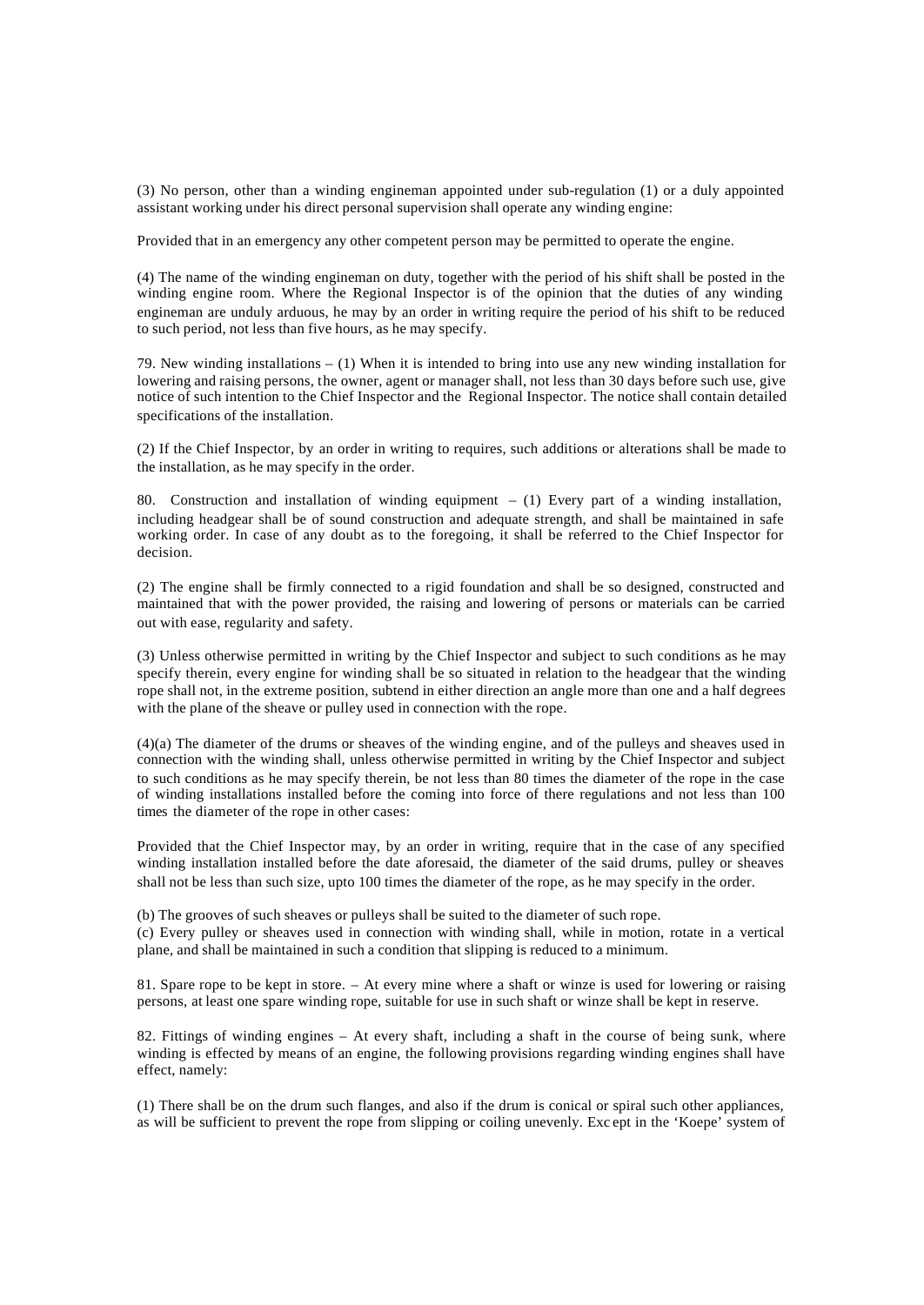winding, the end of the rope shall be securely fixed in such a manner that the rope is not unduly strained. There shall be at least two turns of the rope on the drum when the cage or other means of conveyance is at its lowest working point in the shaft or winze.

(2)(a) There shall be provided one or more brakes on the drum which :

- (i) if there are two cages or other means of conveyance, will hold such cages or other means of conveyance when the maximum torque is applied in either direction; or
- (ii) if there is only one cage or other means of conveyance, will hold the loaded cage or other means of conveyance in midshaft when the maximum torque is applied downwards.
- (b) At least one of the brakes shall be so designed that the brake remains at the 'on' position except when operated.
- (c) Where the brake or brakes are power-operated, at least one of them shall be arranged to be applied automatically at all times if the power supply fails. In no case shall a brake be operated by an auxiliary electric current.
- (d) The brake on the drum shall be used only for the purpose of keeping such drum stationary and not for lowering the cage or other means of conveyance, except in cases where the engine is to be worked at a very low speed as when examining the winding rope or the shaft or winze.

(3) Where the winding engine is worked by steam or compressed air, a screw stop-valve shall not be used as controlling valve of the engine.

(4) Every engine shall be equipped with a reliable depth-indicator (in addition to any mark on the rope) showing to the winding engineman the position of the cage or other means of conveyance in the shaft, and an automatic device that will ring a bell in the engine room when the ascending cage or other means of conveyance is at a distance of not less than two revolutions of the drum from the top of the shaft or winze. The depth-indicator shall be tested after every adjustment or replacement of the winding rope.

83. Shaft fittings – At every winding shaft, other than a shaft in the course of being sunk – to which the provisions of regulation 87 shall apply – the following provisions shall have effect, namely:

(1)(a) Efficient means shall be provided and maintained for interchanging separate, distinct and definite signals between the top of the shaft or winze and –

- (i) the bottom or other permanent landing of the shaft; and
- (ii) every inset for the time being in use.

There shall also be provided and maintained efficient means for transmitting such signals from the top of the shaft to the winding engineman. All signals shall be transmitted by mechanical or electrical means.

(b) In signalling, the following code of signals shall be used and strictly observed :

| ONE RAP          |                          | <b>STOP</b>                                                     |
|------------------|--------------------------|-----------------------------------------------------------------|
| TWO RAPS         | <b>Contractor</b>        | <b>LOWER</b>                                                    |
| THREE RAPS :     |                          | <b>RAISE</b>                                                    |
| <b>FOUR RAPS</b> | $\mathcal{L}$            | MEN ready to ascend or descend                                  |
| FOUR RAPS        | <b>Contract Contract</b> | IN REPLY – men may enter the cage or other means of conveyance. |

Anyother signals shall be addition to, and shall not interfere with, the foregoing.

Provided that the Chief Inspector may, by an order in writing and subject to such conditions as he may specify therein, permit the use of any code of signalling other than that specified above.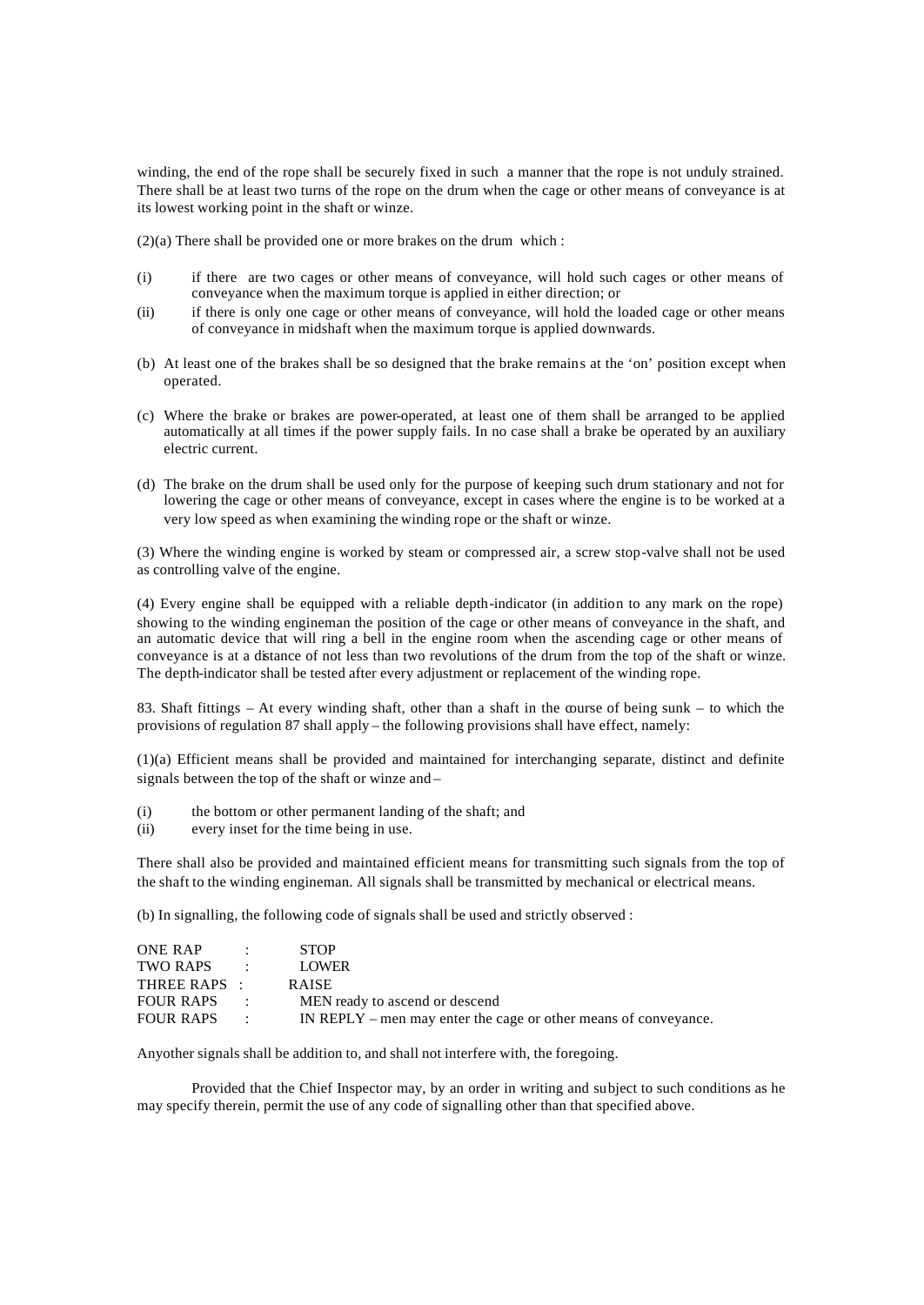- (c) A printed copy of the code of signals, including additional signals, if any, shall be posted prominently at the top of the shaft and at every such inset and landing and also in the winding engine room.
- (d) No person other than the banksman, bellman or signalman shall give any signal unless he is an official of the mine or is authorised in writing by the manager to give signals.

(2)(a) Where the shaft or winze is vertical and exceeds 45 metres in depth, it shall be provided with sufficient number of guides to ensure smooth and safe travel of the cage or other means of conveyance.

(b) Where rope guides are used, the cheese-weights or bottom clams shall be kept so exposed as to permit regular examination.

(3) Above the topmost landing, 'dogs' or other devices for holding the cage or other means of conveyance in the event of an overwind shall be provided, or the guides, runners or receivers shall be sprung.

(4) Where the shaft or winze is vertical, protective roofing or pent-house sufficient to prevent danger from anything falling in the shaft or winze, shall be provided and maintained at the bottom of the shaft or winze and at all landings where persons ascend or descend. The gap, both vertical and horizontal, between the protective roofing and the top of cage, when the cage is at the bottom of the shaft, shall not exceed 15 centimeters.

84. Manwinding – At every shaft or winze, other than a shaft in the course of being sunk, where a winding engine is used for the purpose of lowring or raising persons, the following provisions shall have effect, namely : -

- (1) In respect of every part of the winding installation, including pulleys or sheaves, cages, chains, distribution plates and detaching hooks, the following particulars shall be recorded in a bound paged book kept for the purpose -
- (a) Name of the manufacturer and the year of manufacture;
- (b) Specifications and dimensions;
- (c) Reference to every certificate supplied with the part; and
- (d) Any other detail that may be necessary or required by the Regional Inspector;

All entries in the book shall be made and signed by the engineer or other competent person, and shall be countersigned and dated by the manager.

- (2) Whenever any part or article is replaced or any repaired part or article used in any winding installation, the fact of such replacement or repair shall be recorded in the book kept under sub-regulation (1).
- (3) Where drum-clutches are provided, the following provisions shall have effect, namely –
- (a) The operating gear of the clutch of the drum shall be provided with locking gear to prevent inadvertent withdrawal of the clutch.
- (b) Every engine used for the lowering or raising of persons shall have a suitable interlocking device so fitted that it is not possible –
- (i) to unclutch any drum unless the brakes of such drum are applied; or
- (ii) to release the brakes until the drum clutch is fully engaged and securely locked.
- (c) Unless the cage or other means of conveyance a ttached to the drum is resting at the bottom of the shaft, the drum shall not be unclutched unless the winding engineman has assured himself immediately beforehand that the brake is fully applied.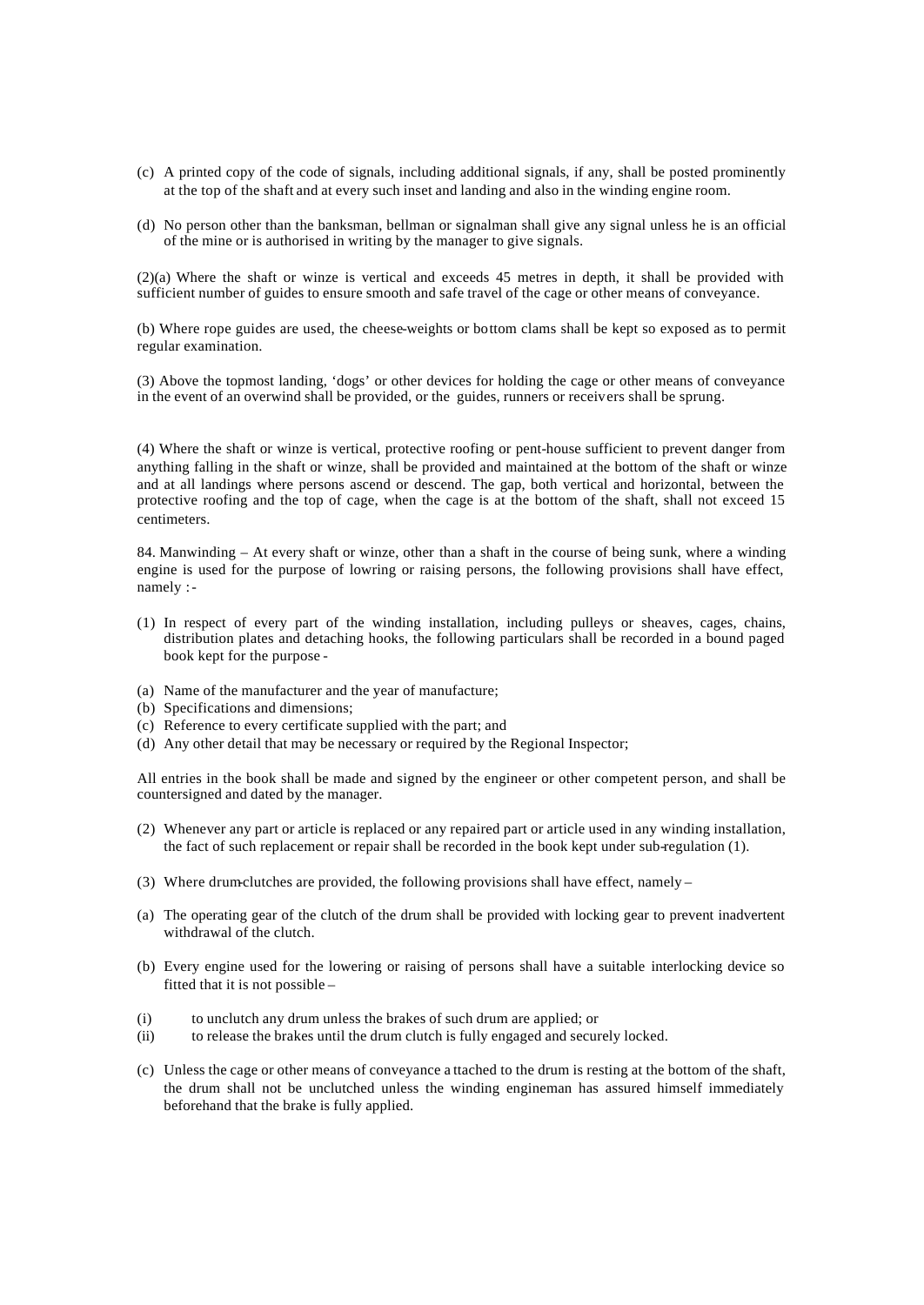(4) If the shaft or winze is vertical, except in the 'Koepe' system or winding, there shall be provided between the rope and the cage or other means of conveyance a detaching hook. The space between such detaching hook, measured from the centre of the hole for attaching it to the rope shackle, and the detaching-bell or plate when the cage or other means of conveyance is at its normal position at the top of the shaft or winze, shall be not less than 3.6 metres where a geared engine is used, and not less than 7.5 metres where a direct acting engine is used.

(5) If the shaft or winze exceeds 300 metres in depth, there shall be a clear over-run space of not less than 7.5 metres below the lowest landing place. The sump below the lowest landing place shall be kept free from water or other liquid matter to such an extent that in case of an overwind, the persons riding in the case or other means of conveyance will not be submerged.

(6) In the case of every shaft or winze exceeding 100 metres in depth, unless exempted by the Chief Inspector by an order in writing and subject to such conditions as he may specify therein, the engine shall be fitted with an automatically recording speed indicator.

(7)(a) In case of every shaft or winze exceeding 100 metres in depth, there shall be provded an effective automatic contrivance to prevent overspeeding and overwinding, hereinafter called the 'Automatic Contrivance". The Automatic Contrivance shall prevent the descending cage from being landing at the pit bottom or other permanent landing at a speed exceeding 1.5 metres per second and shall also control the movement of the ascending cage in such a manner as to prevent danger to persons riding therein. The Regional Inspector may, by an order in writing, specify the maximum speed of winding in any shaft.

Provided that in case of any shaft or winze the Chief Inspector may, by an order in writing and subject to such conditions as he may specify therein, grant exemption from the provisions of this subregulation.

(b) Tests of every Automatic Contrivance and every brake shall be made by the engineer or other competent persons appointed for the purpose, in the following manner -

- (i) once at least in every seven days, by raising each cage or other means of conveyance, in turn, to pass the last control point above the topmost landing; and
- (ii) once at least in every three months, by attempting to land the descending cage at excessive speed. For the purpose of this test, the setting of the Automatic Contrivance may be altered so that predetermined point in the shaft or winze is regarded as the landing.

The results of every such tests shall be recorded in a bound paged book kept for the purpose, and shall be signed and dated by the person making the test.

Provided that where special conditions exist, the Chief Inspector, may , by an order in writing an subject to such conditions as he may specify therein, permit the tests aforesaid to be carried out in such other manner as he may specify in the order.

(c) Unless the Automatic Contrivance is in full and fixed engagement with the winding engine, it shall be fully engaged, either automatically or by the winding engineman, wherever necessary to be lowered or raised; and a proper automatic indicator to show that this has been done shall be provided in such a position as to be easily seen by the banksman. No person shall be allowed to enter any cage or other means of conveyance until the indicator shows that the Automatic contrivance has been fully engaged.

(8) Except where an Automatic Contrivance is provided to prevent overwinding, a point shall be fixed and marked on the indicator of the engine in such a way as to show when the cage or other means of conveyance is at a distance of not less than twice the circumference of the drum from the completion of the wind; and if such cage or other means of conveyance contains persons, the winding engineman shall not, as soon as it has reached the point aforesaid, raise it for the remaining distance at a speed exceeding 1.2 metres per second.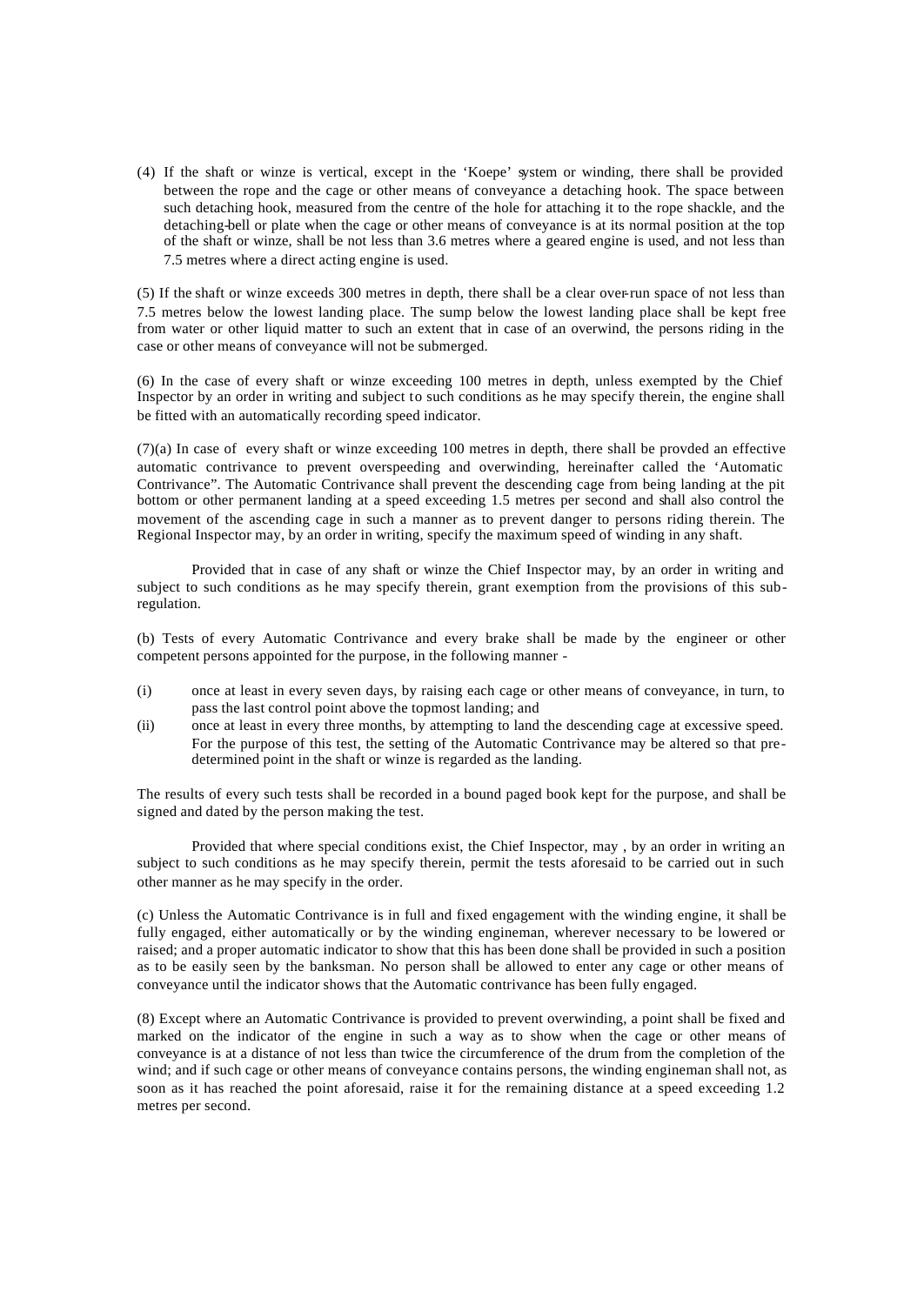(9) Where the only means of egress in a mine is by apparatus worked by steam or electricity, precautions shall be taken to ensure that the two winding engines do not fail simultaneously, and in particular, in the case of electric winding engines, the engines shall be capable of being connected to two separate power supplies. Unless the Chief Inspector by an order in writing otherwise directs, the provisions of this subregulation shall be deemed to be satisfied if an emergency winding gear is maintained.

(10)(a) Except in the 'koepe' system of winding, at the top of every shaft or winze where cages are used, suitable keps shall be provided and so arranged as to fall into the 'on' position when the operating lever is released.

(b)At every inset where keps or folding platforms are provided, arrangements shall be made to lock the keps or platforms securely in the 'off' position; and when in the 'off' ' position, such keps or platforms shall leavel the shaft or winze clear for the passage of the cage. In every such case, a proper automatic indicator to show the position of the keps  $\alpha$  platforms, as the case may be, shall be provided in such a position as to be easily seen by the banksman.

(11)(a) Unless otherwise permitted by the Chief Inspector by an order in writing and subject to such conditions as he may specify therein every cage of other means of conveyance in which persons ride in a vertical or steeply inclined shaft or winze shall be –

- (i) covered completely at the top;
- (ii) closed in at the two sides in a manner sufficient to prevent persons or things from projecting beyond the sides;
- (iii) provided with a rigid hand-bar fixed in a position where it can be easily reached by all persons in the cage or other means of conveyance; and
- (iv) provided with suitable gates or other rigid fences such that the gap between the floor of cage or other means of conveyance and the lowest part of the gate of fence does not exceed 15 centimetres and that between any two members of the gate or fence does not exceed 25 centimetres. Gates or fences shall not open outwards; and they shall be so fitted and maintained that they cannot be accidentally opened.

Provided that so much of this sub-regulation as requires a covering at the top shall not apply in a shaft or winze which is less than 30 metres in depth.

(b) The floor of every cage or other means of conveyance shall be strongly constructed and so maintained to prevent any part of the body of a person riding in the cage or other means of conveyance from projecting beyond the floor.

(12) Not more than such number of persons as may be authorised by the manager shall be a llowed to ride in the same cage or same deck of a cage or other means of conveyance at one time; and a notice specifying the number shall be posted at the top of every shaft or winze and at every inset and landing :

Provided that where the Regional Inspector is of the opinion that the number so authorised is high, he may, by an order in writing, required the manager to fix a lower maximum number of persons as may be specified by him.

(13)(a) Unless permitted by the Chief Inspector by an order in writing and subject to such conditions as he may specify therein, the total load when the authorised number of persons ride at any one time in any cage or other means of conveyance shall not exceed 60 per cent of the maximum load when materials are would.

(b) No person shall, when ascending or descending a shaft, take with him any bulky material other than tools and instruments, except when engaged in repairing the shaft or with the written authority of the manager.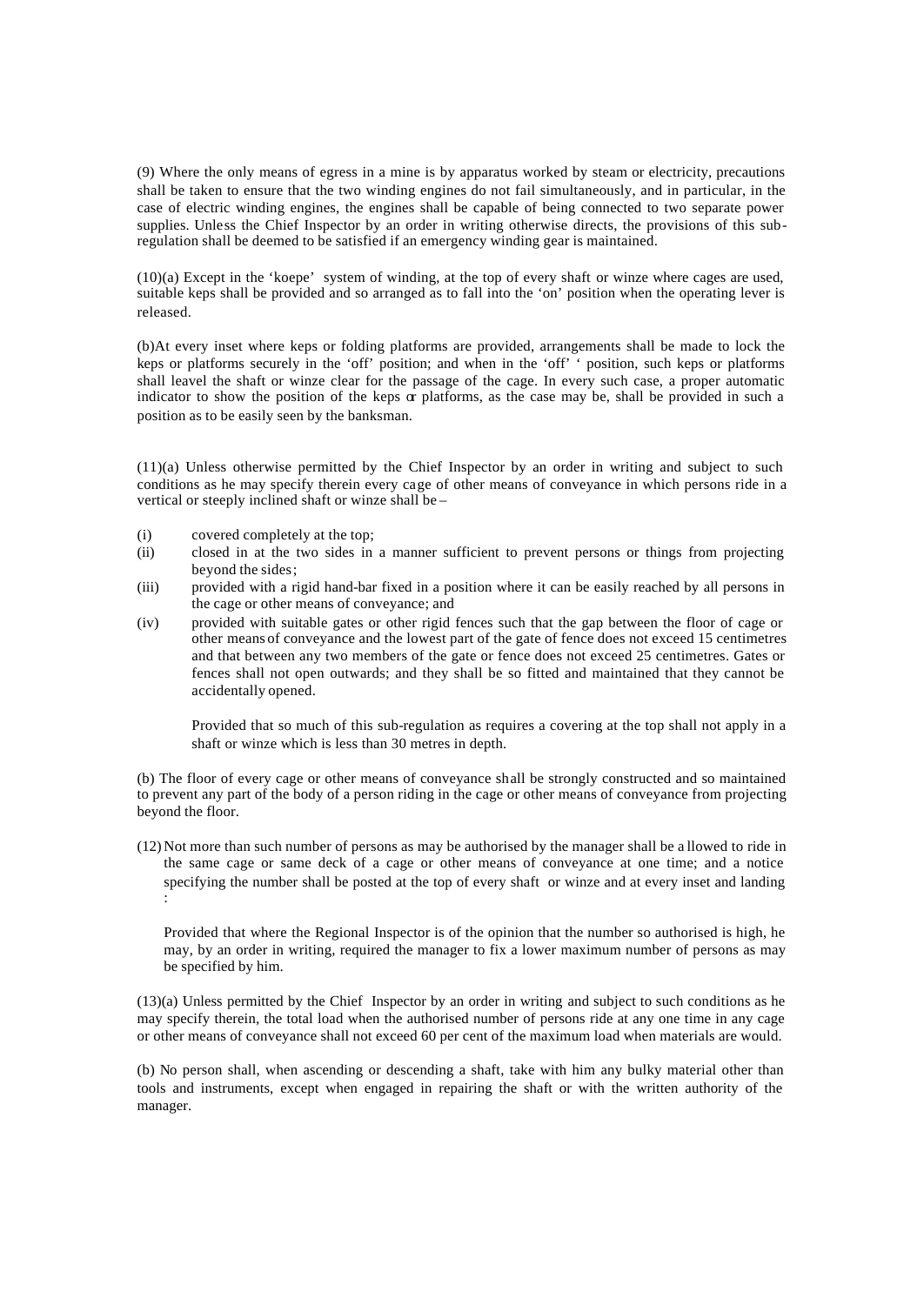85. Multi-decks – Where a cage has two or more decks which are used simultaneously, each floor at a landing shall be connected by an effective signalling device with the main floor of the landing; and only the banksman or the bellman or the signalman or an official, as the case may be, at such main floor shall give action signal, and only after he has satisfied himself that all cage gates are closed.

78 Winding of material – (1) Every cage used for the raising or lowering of tubs shall be provided of tubs shall be provided with catches or other effective contrivances to prevent the tubs failing out. The cage shall not be set in motion unless the catches or other effective contrivances are in position.

(2)(a) The floor of every cage shall be kept clean; and no skip, bucket or tub shall be filled up to such height that any of the contents can fall out.

(b) Before long timber, pipes, rails, or other material projecting over the top of the cage or other means of conveyance are lowered or raised, the projecting ends shall be securely fastened to the rope, chain or bow.

87. Winding in sinking shafts – At every shaft or winze in the course of being sunk, where a winding engine is use the following provisions shall have effect, namely :

(1) If the shaft or winze is vertical and exceeds 45 metres in depth, there shall be provided for each bucket or other means of conveyance a detaching-hook. Between the centre of the hole for attaching the detachinghook to the rope shackle and the detaching bell or plate, when the bucket or other means of conveyance is at the tope landing, there shall be a clear over-run space of not less than 3.6 metres.

(2) Where the shaft or winze is vertical and exceeds 150 metres in depth –

- (a) the bucket or other means of conveyance, when used for lowering or raising persons, shall be provided with sufficient cover overhead for protection from things falling down the shaft; and
- (b) these shall be provided for each bucket or other means of conveyance a sufficient number of guides which shall be kept extended to within 22.5 metres of the shaft bottom at all times when sinking is in progress:

Provided that the Regional Inspector may, by an order in writing, require the provision of guides in a shaft or winze which is less than 150 metres in depth or is not vertical.

(3)(a) There shall be provided and maintained two separate means of interchanging distinct and definite signals between the bottom and the top of the shaft or winze. Efficient means shall also be provided and maintained for transmitting such signals from the top of the shaft or winze to the winding engineman. The signalling appliances shall be examined by a competent person once at least in every 24 hours. The result of every such examination shall be recorded in a bound paged book kept for the purpose and shall be signed and dated by the person making the examination.

1[ (b) In signalling, the following code of signals shall be used and observed

| <b>ONE RAP</b>   |                      | <b>STOP</b>                                 |
|------------------|----------------------|---------------------------------------------|
| TWO RAPS         | $\ddot{\phantom{a}}$ | <b>LOWER</b>                                |
| THREE RAPS       |                      | TAKE UP SLACK or RAISE                      |
| <b>FOUR RAPS</b> | $\ddot{\phantom{0}}$ | TAKE UP SLACK or RAISE when men are riding. |
|                  |                      |                                             |

Any other signals shall be in addition to, and shall not interfere with, the foregoing.

Provided that the Chief Inspector may, by an order in writing and subject to such conditions as he may specify therein, permit the use of any code of signalling other than that specified above.

(c) A printed copy of the code of signals, including additional signals, if any, shall be posted prominently at the top of the shaft or winze and also in the winding engine room.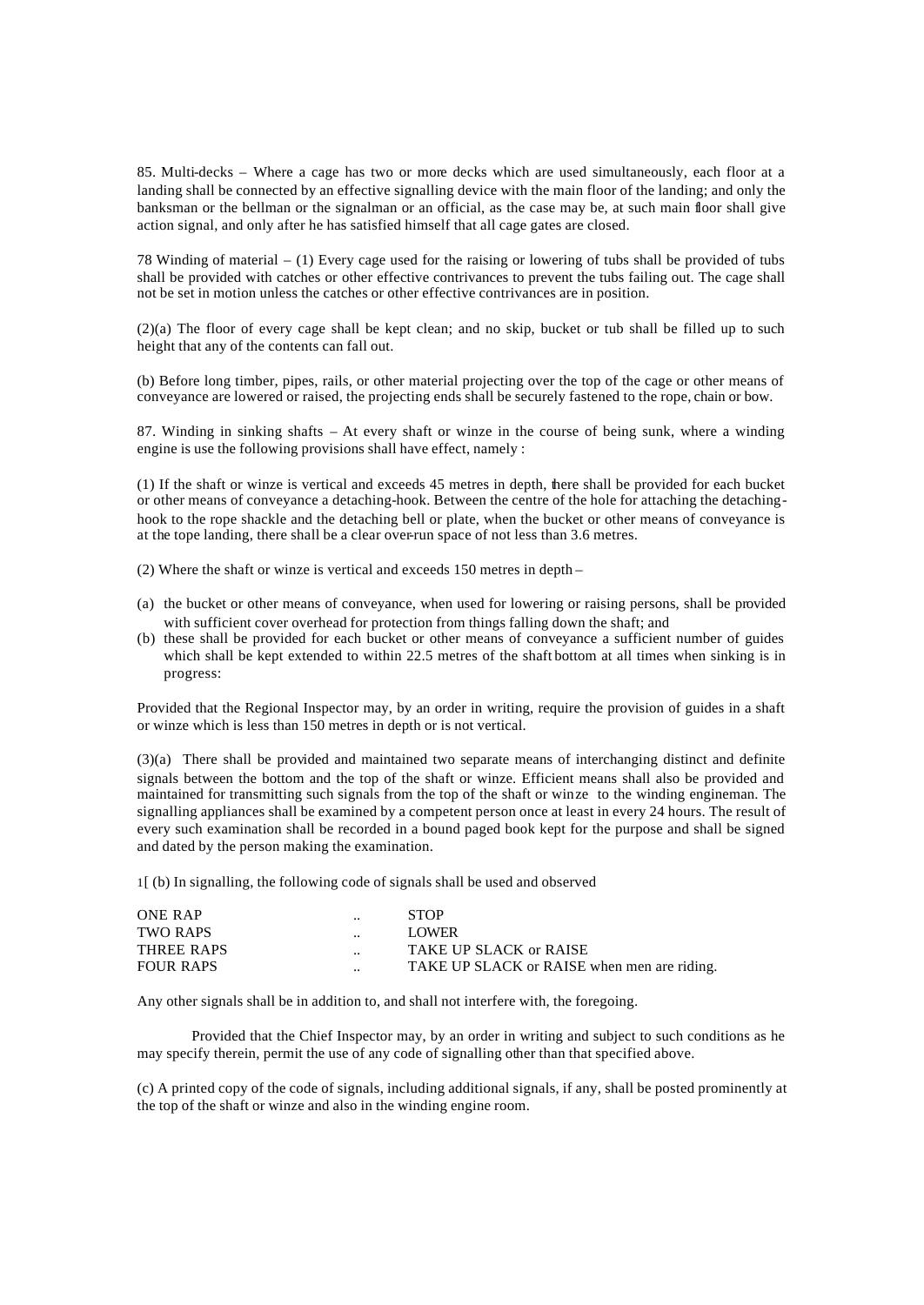(d) Except while riding in a bucket or other means of conveyance, no person other than the chargeman or a person authorised in writing by the manager, shall give any signal.

(4) Every bucket or other means of conveyance in which persons or materials are conveyed, shall be of strong construction and so maintained as to prevent persons or materials from falling.

(5)(a) At the top of the shaft or at the landing where the bucket or other means of conveyance is normally landed, suitable doors or covering shall be provided. Except as may be required for the passage of the bucket or other means of conveyance, the doors or covering shall always be kept closed.

(b)Where the shaft or winze has an indication of 35 degrees or more from the horizontal and exceeds 45 metres in depth measured along its plane, persons working at the bottom shall also be protected by a suitable protective covering extending over the whole area of the shaft or winze, sufficient space being left therein only for the passage of the bucket or other means of conveyance; and the cover or scaffold shall be kept lowered –

(i)if the shaft or winze is vertical to not more than 22.5 metres from the bottom; and (ii) in any other case, not more than 30 metres from the bottom :

Provided that where special circumstances exist, the Chief Inspector may, by an order in writing an subject to such conditions as he may specify therein, grant an exemption from the provisions of this clause.

(6) Not more than such number of persons as may be authorised by the manager shall be allowed to ride in the bucket or other means conveyance at one time; and a notice specifying such number shall be posted prominently at the top of the shaft or winze.

(7) When tools, implements or other materials are lowered or raised, the banksman or chargeman, as the case may be, shall see that -

- (a) the bucket is properly loaded;
- (b) materials are not loaded above the rim;
- (c) long timber, pipes, rails, tools or other material with ends projecting over the rim are securely fastened to the rope, chains or bow; and
- (d) the bucket, before being sent away, is steadied, and the bottom and sides thereof are free from adhering material.

(8) Where guides are provided, the bucket or other means of conveyance shall be raised slowly from the bottom of the shaft or winze, until the rider is picket up.

(9) While persons are at work on any scaffold or platform in the shaft or winze, the following precautions shall be strictly observed :

- (a) The scaffold or platform shall be secured to the sides of the shaft in order to prevent it from swinging;
- (b) The opening for the passage of the bucket or other means of conveyance, shall be so protected as effectively to prevent anything falling through it;
- (c) The scaffold or platform shall not be lowered or raised except under the order of the chargeman or other competent person.

88. Winding ropes, etc. – At every shaft where a rope is used for winding purposes, the following provisions shall have effect, namely :

(1)(a) No rope, bar, link, chain or other attachment to a cage or other means of conveyance shall be used unless it is of good quality and manufacture, is free from any visible defect and is of adequate calculated strength :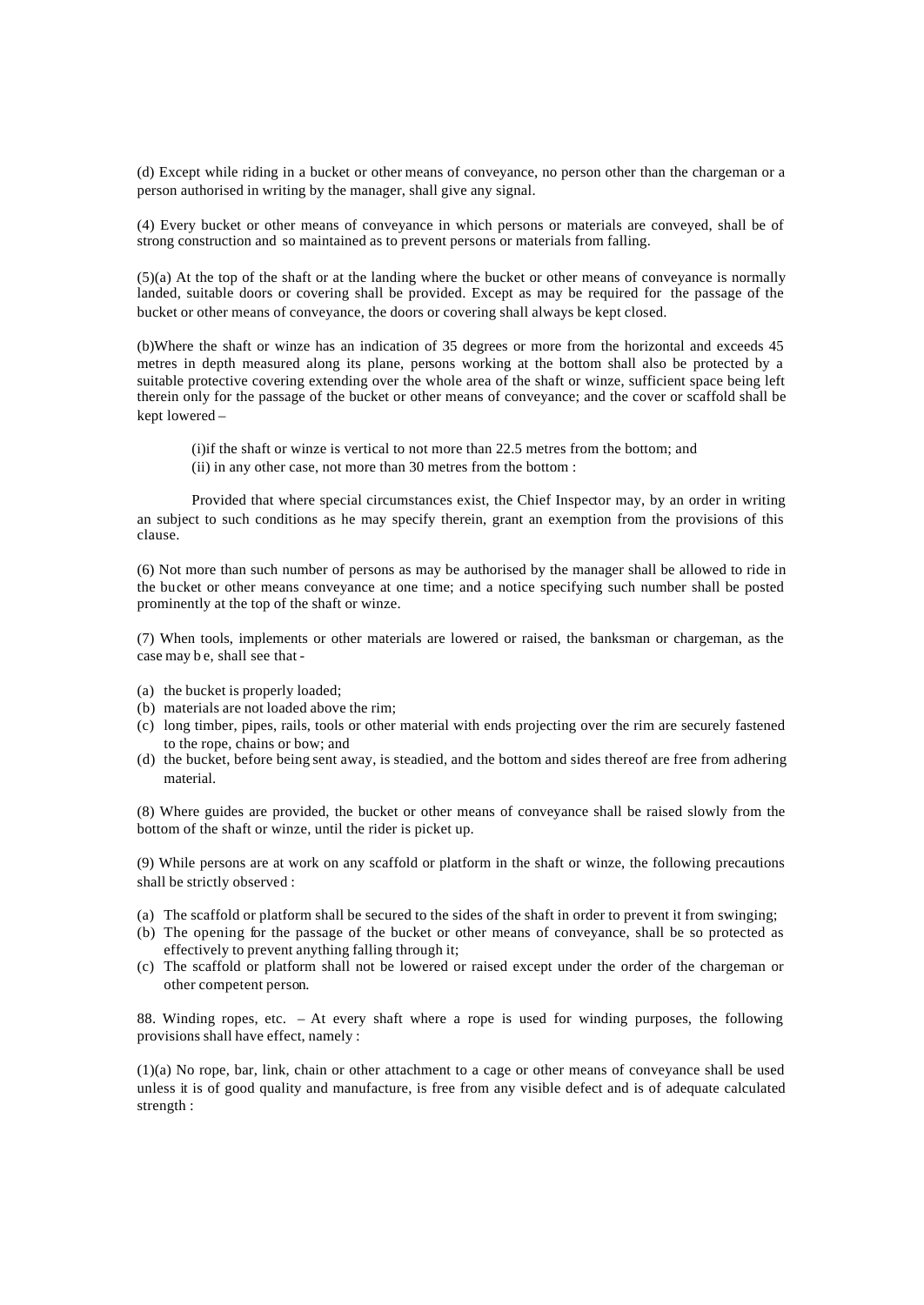Provided that the Chief Inspector may, by an order in writing prohibit the use of any rope or type of rope or bar, link, chain or other attachment where, in his opinion such use is unsafe.

(b)A single-linked chain shall not be used, except for the short coupling chain attached to a cage or other means of conveyance. Such singlelinked chain shall be attached to the safety hook through a distribution plate or other approved appliance.

(c)Where safety-chains are used, their length shall be such tat if the kingbolt breaks, the shock to the cage or other means of conveyance is as slight as possible.

(d) The attachment between the rope and the cage or other means of conveyance shall be of such type and be maintained in such manner as to obviate accidental disconnection.

(e) In case of a doubt, as to the fitness of any rope, bar, link, chain or other attachment used or intended for use, it shall be referred to the Chief Inspector for decision.

(2)(a) Except, in a sinking shaft less than 30 metres in depth, every winding rope shall be made of cold drawn steel wire, and the gauge of the wires used in the construction of such rope shall be suited to the diameter of the drums, pulleys and sheaves of the winding installation.

(b) In any shaft, including a shaft in course of being sunk, where persons are lowered or raised and where guides are not provided, no rope other than a rope of non-spinning type shall be used.

- (c) No rope which has been spliced shall be used for winding purposes.
- (d) No winding rope shall be used or continued in use, if its safety factor (i.e. the ratio between breaking load on the rope at any point and the maximum static load on it when the cage or other means of conveyance is at the lowest working point) is or becomes –

(i)less than 10 in the case of a shaft not exceeding 300 metres in depth;

(ii) less than 9 in the case of a shaft exceeding 300 metres but not exceeding 500 metres in depth;

- (iii) less than 8 in the case of a shaft exceeding 500 metres but not exceeding 700 metres in depth;
- (iv) less than 7 in the case of a shaft exceeding 700 metres but not exceeding 1000 metres in depth;
- (v) less than 6 in the case of a shaft e xceeding 1000 metres but not exceeding 1500 metres in depth;

(3)(a) For every rope in use or intended for use, a certificate showing its breaking load, quality, construction and diameter (obtained from the manufacturer or supplier) and a history of it use, including a record of diameters of the drums, sheaves and pulleys used in conjunction with the rope, shall be kept in a bound paged book kept for the purpose. All entries therein shall be made and signed by the engineer or other competent person, and shall be countersigned and dated by the manager.

(b) If in the case of a new rope a test certificate as to the amount of its breaking load is not available, it shall not be used unless a portion thereof, not less than three metres in length, has been cut off and tested in a laboratory, institution or test house approved by the Central Government for the purpose.

(4) No winding rope which has been in use for more than three and half year shall be used for winding purposes :

Provided that where the Regional Inspector is satisfied that due to sparing use any such rope is in good condition even after the expiry of the said period, he may, by an order writing and subject to such conditions as he may specify therein, allow the use of such rope for a longer period. Every application for permission to use a rope after the period of three and a half years aforesaid shall be accompanied by a copy of the entries, in respect of the rope, in the book kept for the purpose under sub-regulation (3), and also by a certificate as to the strength of the rope, obtained in the manner laid down in clause (b) of the sub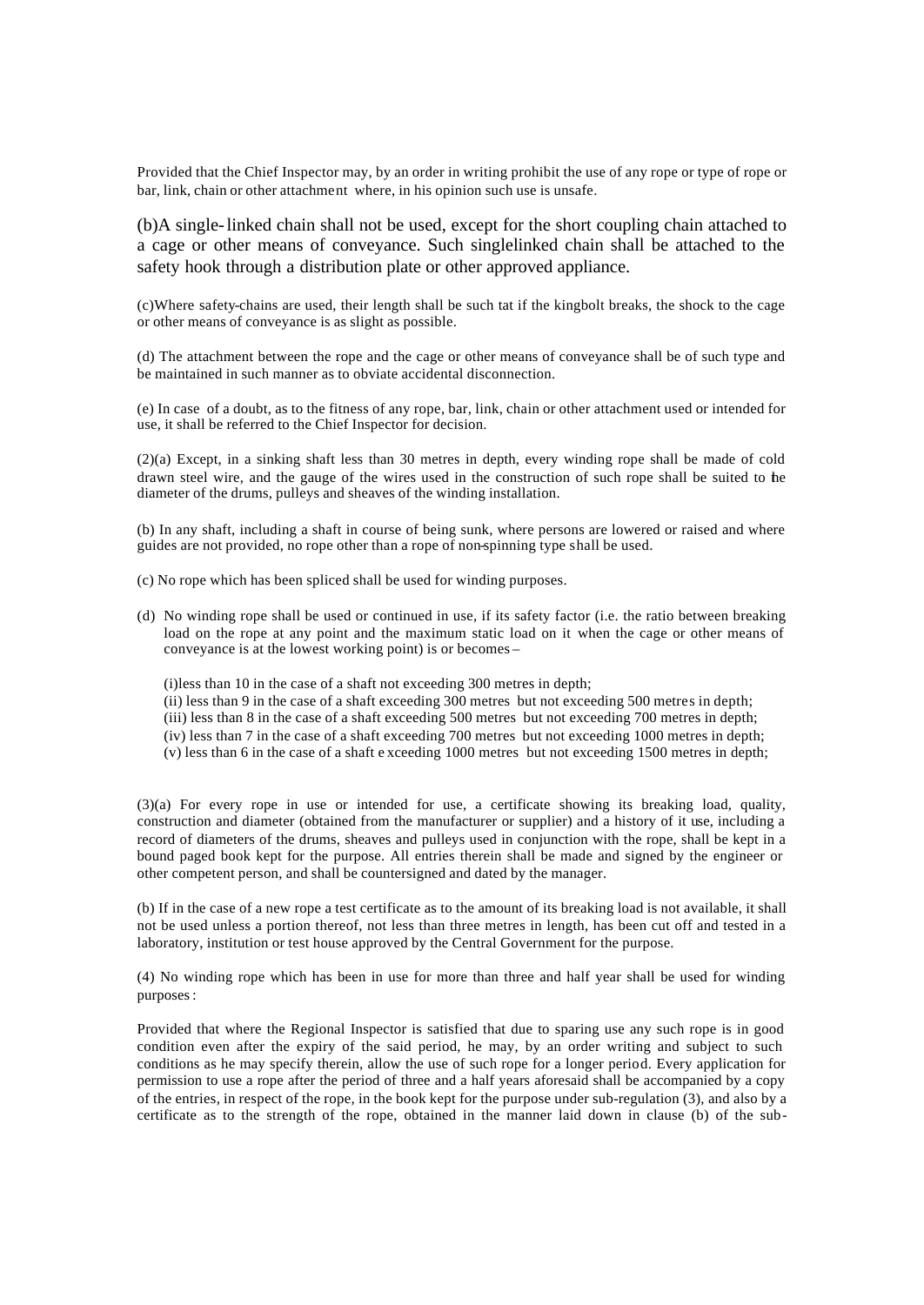regulation. The certificate aforesaid shall relate to a piece of the rope cut off not more than three months prior to the date of the application:

Provided further that where the Regional Inspector is of the opinion that any rope has become unsafe for use in a shaft before the expiry of the period of three and a half years aforesaid, he may, by an order in writing, prohibit the use of such rope for winding purposes. An appeal any such order may be preferred to the Chief Inspector.

(5)(a) No mode or type of capping shall be used, which fails to withstand a load of at least 10 times the maximum static load thereon.

(b) The cappel of a round rope shall not be attached to the rope by rivets passing through the rope.

(c) In those forms of capping, in which the wires at the end of the rope are bent back on the rope itself to form a cone, wedges formed by the lapping of soft iron wire shall be placed between the rope and that portion which is bent back. The length of the tapered portion of the socket shall be not less than 12 times the diameter of the rope.

(d) Where white metal is used in the capping of ropes, the tapered portion of the socket shall not be less than eight times the diameter of the rope.

- (e) If white metal is used in the capping of ropes -
- (i) its melting point shall not exceed 300 degrees centigrade, and its temperature when poured into the socket shall not exceed 363 degree centigrade;
- (ii) in the length of rope which is to lie within the tapered part of the socket, the fibre core, if any, shall be cut and the wires shall be untwisted and thoroughly cleaned; and
- (iii) the socket shall be heated to a temperature of about 100 degrees centigrade before the white metal is poured into it.

(6) Except in the 'Koepe' system of winding, every rope shall be recapped once at least in every six months, or if necessary, at shorter intervals and also after every overwind. Before every such recapping, a length, including the capping, of at least two metres shall be cut off the rope. Each piece of rope so cut-off shall be opened and its internal condition examined. The operation shall be carried out under the supervision of the engineer or other competent person, who shall record the date and other particulars thereof (including the length of the rope remaining after recapping) in a bound paged book kept for the purpose and shall sign and date the same.

89. Suspension gear – (1) All parts of suspension gear in regular use shall unless otherwise permitted by the Chief Inspector, be renewed after a period of service of not more than ten years, and at shorter intervals, if necessary.

(2)(a) All cage chains in general use and all other parts of suspension gear between the rope and the cage or other means of conveyance, including the detaching-hook, shall be taken apart, cleaned and carefully examined as to wear and tear (where necessary by gouging) and for rust and cracks, once at least in every six months, or if necessary, as shorter intervals. The various parts shall be annealed or given other proper heat treatment before being refitted. :

Provided that in the case of such chains or gear manufactured from a steel which is not liable to deterioration necessitating annealing or heat treatment, the Chief Inspector may by an order in writing and subject to such conditions as he may specify therein, grant exemption from the carrying out of this operation;

b) Every detaching bell or plate used in connection a safety-hook shall be examined, and the opening therein checked by calipers or gauges, once at least in every 30 days.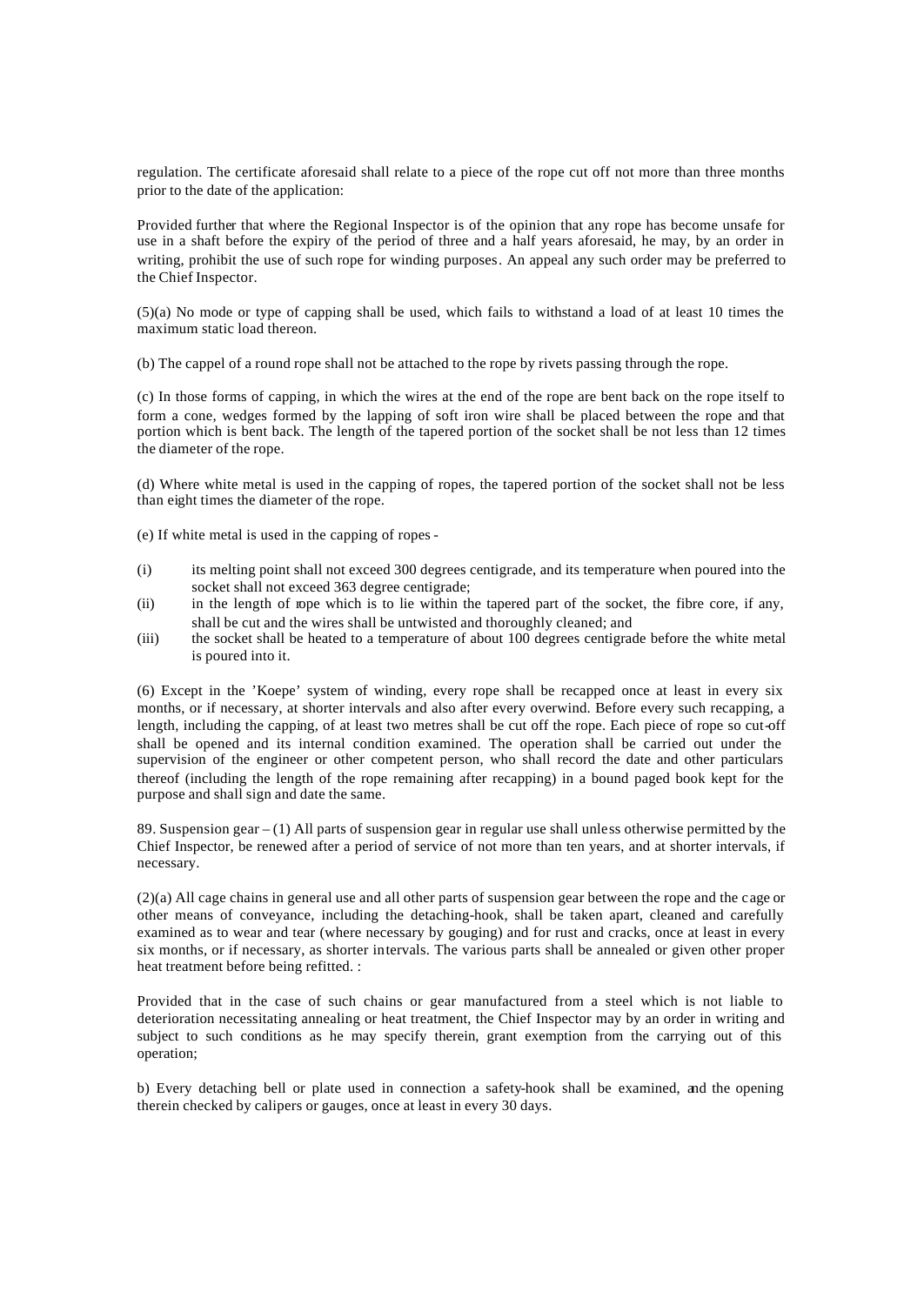(c) The operations and examination required under this sub -regulation shall be carried out by or under the supervision of the engineer or other competent person, who shall record the date and other particulars thereof in a bound paged boo kept for the purpose, and shall sign and date the same.

90. Precautions after recapping, etc - After every installation or recapping of a rope and after every renewal or refitting of any suspension gear, the engineer or other competent person shall, after the cages or other means of conveyance fully loaded with materials have made five trips up and down the working portion of the shaft, examine the cappel and other parts of the suspension gear to see that they are in proper working order. A report of every such examination shall be recorded in the book kept under regulation 89(2), and shall be signed and dated by the persons making the examination.

91. Examination of winding equipment – (1) It shall be the duty of the engineer or other competent person to examine –

- (a) Once at least in every 24 hours –
- (i) the attachment of the winding rope to the drum, the depth indicator, every part of the suspension gear in the shaft, including cages or other means of conveyance and their gates, and every external part of the winding apparatus, upon the proper working of which the safety of persons depends; and
- (ii) the brakes of the winding engines;
- (b) Once at least in every seven days –
- (i) each winding rope, by passing the rope at a speed not exceeding one meter per second; and
- (ii) the external parts of the winding engine, the guides and the signalling arrangements fitted in a shaft or winze;

(c) Once at least in every 30 days, every winding rope, by passing the rope at a speed not exceeding 0.5 metre per second. For the purpose of this examination, the rope shall be cleaned of any entrusted dirt and grease at all places particularly liable to deterioration and at other places, not more than 30 metres apart throughout the length, and any reduction in the circumference of the rope and the superficial condition of the wires as to wear, corrosion, brittleness and fracture at every such place shall be noted; and

(d) Once at least in every 12 months, the winding engine as to the condition of its internal parts.

(2) A report of every such examination shall be recorded in a bound paged book kept for the purpose, and shall be signed and dated by the person who made the examination and countersigned and dated by the engineer, or where there is no duly qualified engineer, by the manger.

(3) If on any examination made as aforesaid, there is discovered any weakness or defect by which the safety of persons may be endangered, such weakness or defect shall be immediately reported in writing to the engineer or other competent person and to the manager; and until such weakness or defect is remedies the winding installation shall not be used.

92. Gates and fences – (1) At the tope of every shaft or winze and at every inset which is in use, there shall be provided suitably gates or fences which shall effectively close the openings into the shaft or winze at all times when a cage or other means of conveyance is not at the tope or the landing. Except with the permission of the Chief Inspector by an order in writing and subject to such conditions as he may specify therein, every such gate at the tope of a shaft shall be self-operating.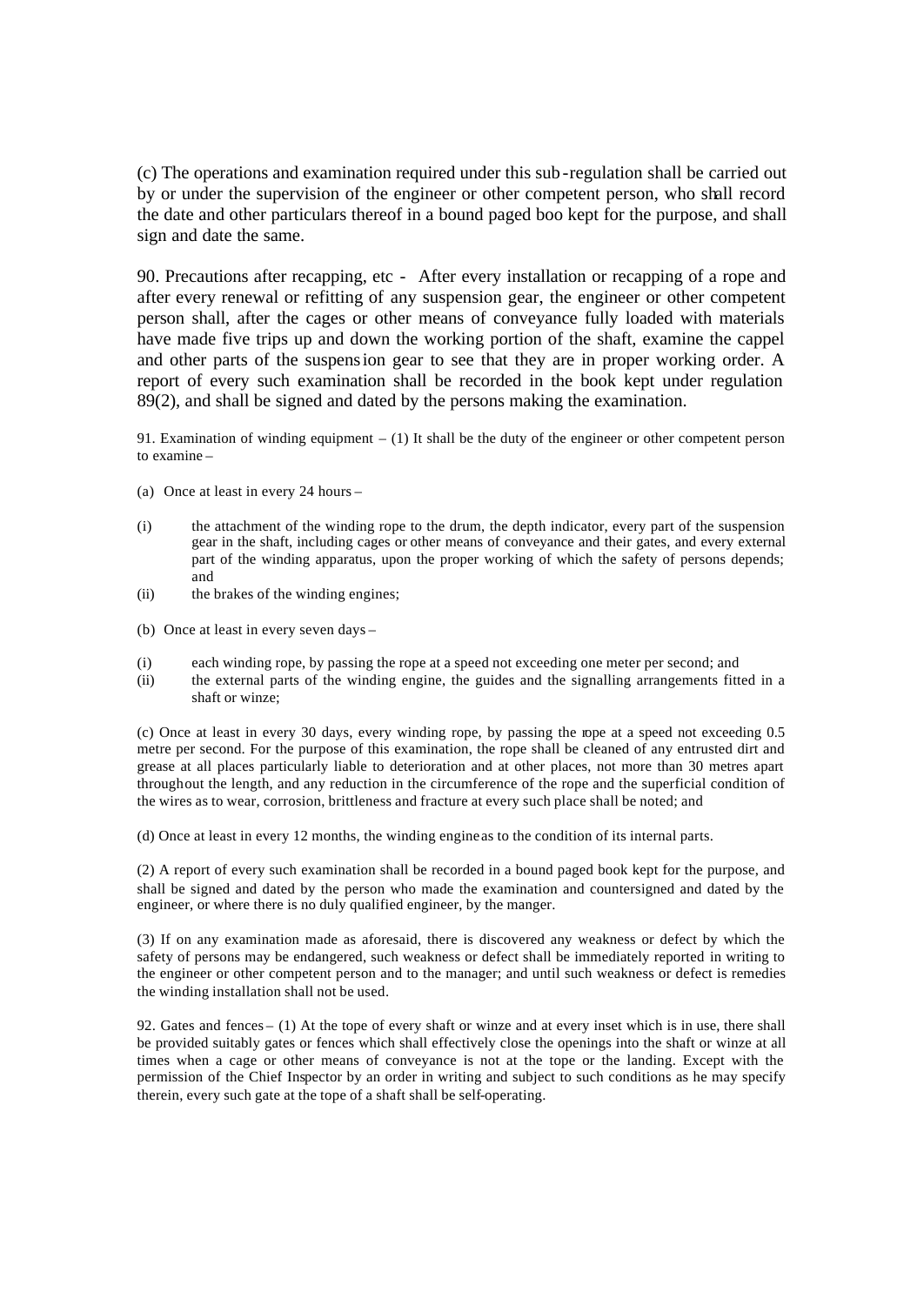(2)(a) At every landing where it is necessary for persons to pass from one side of the shaft to the other, an adequate passbye shall be provided for enabling them to do so without entering or crossing the shaft. Every passbye so provided shall be not less than 1.8 metres high and 1.2 metres wide, and shall be kept clear of all obstructions.

(b) No person shall enter or cross, or be permitted to enter or cross the winding compartment of a shaft or winze except for the purpose of entering or leaving a cage or other means of conveyance or for undertaking an examination, repair or any other work therein; and no persons shall be allowed to work in any such space unless the cages or other means of conveyance, if any, have been stopped and adequate precautions have been taken for the protection of such person.

93. Duties of persons riding or working in shafts – (1) No person shall get or off a cage or other means of conveyance after the same has been signalled to be set in motion or leave it until it has reached the appointed stopping place; nor shall any person ride on the top or edge of any cage or other means of conveyance except when engaged in an examination, repair or any other work in the shaft or winze.

(2) Every person, when at or about the top or bottom of a shaft or any inset, shall obey the lawful orders and directions of the banksman or bellman, as the case may be.

(3)(a) NO person shall carry out any examination, repair or other work in any shaft while winding operations are being carried on; and no winding shall be carried on or permitted while persons are engaged in such examination, repair or work, except where winding is necessary for the same.

(b) The person in immediately charge of any examination, repair or work in any shaft shall warn the banksman and the winding engineman that such examination, repair or work is about to be undertaken.

(c) Every person while engaged in any examination, repair or other work in a shaft shall be accompanied by at least one other person; and all such persons shall be provided with effective safety belts unless otherwise efficiently protected against the risk of falling.

(d) Every person engaged in trying out an examination, repair or other work in a shaft shall be protected by a suitable covering from objects falling from above. Every such person shall also be provided with a protective hat; and shall wear the same when so engaged.

94. General precautions – (1) No unauthorised person shall enter or be allowed, in a winding engine room.

(2) No adolescent or woman shall descend or ascend a shaft in a cage or other means of conveyance unless accompanied by one or more adult males.

### **CHAPTER-X : Transport of Men and Materials – Haulage**

95. Haulage roadways – The following provisions shall have effect with respect to every length of road or roadway in a mine where materials are transported in tubs by means of gravity of mechanical power, namely :

(1) Every such roadway shall –

(a) be of adequate dimensions and, as far as practicable, shall be straight and of regular gradient; and

(b) have tracks properly laid with rails of adequate section.

(2)(a) Pulleys, sheaves and rollers that alter the direction of a rope shall be securely fixed.

(b) No person shall guide or adjust a moving rope on to a drum, pulley, sheave or roller except with a lever or other proper appliance.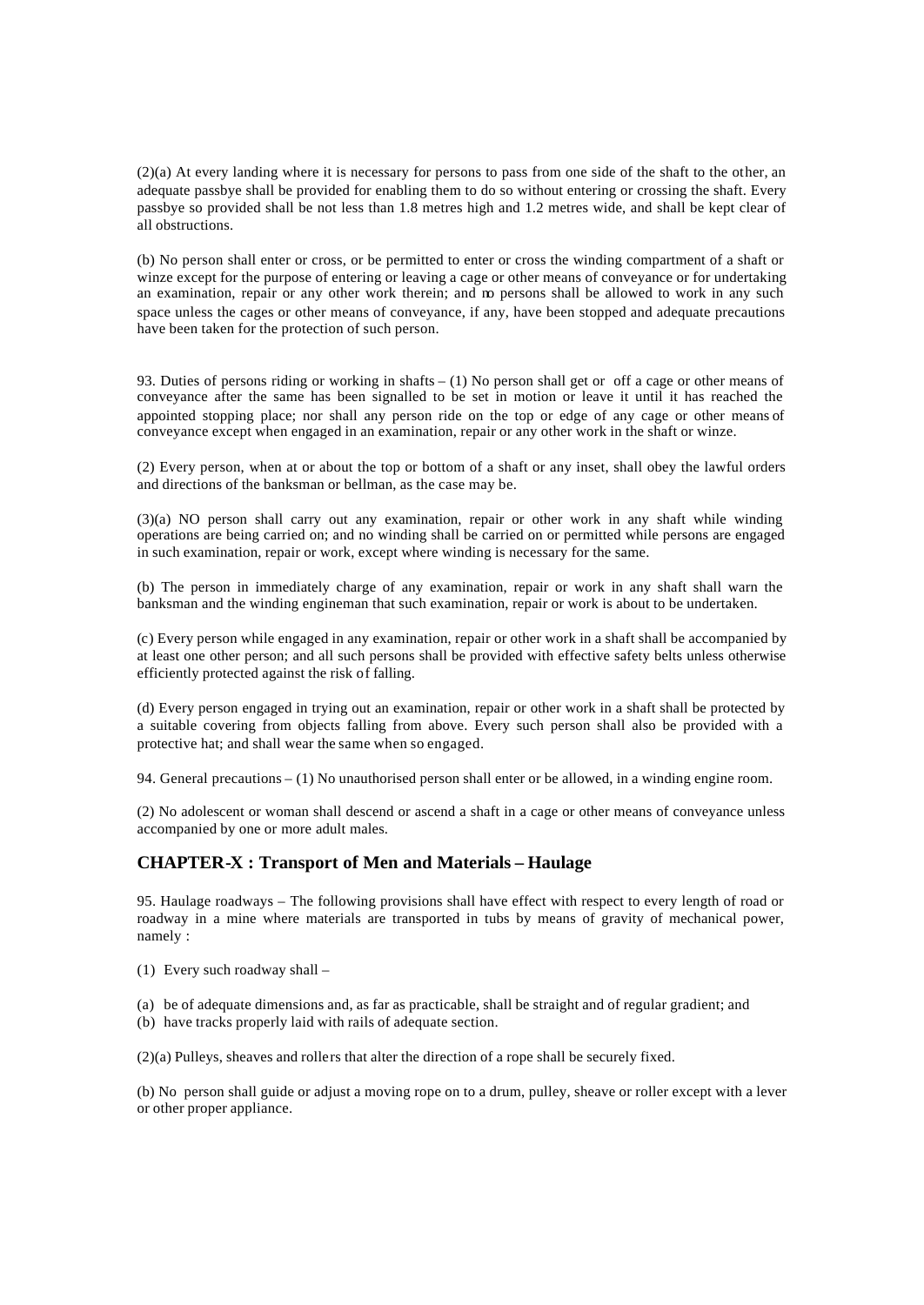- (3) Where haulage is effected by one or more ropes, there shall be provided and maintained -
- (a) at the top of every inclined plane, at least one stop-block or other effective contrivance to arrest tubs from running or moving out of control;
- (b) at least one run way switch or other effective contrivance below the first stop-block or other effective contrivance at a distance greater than the length of a set or train of tubs:

Provided that such distance shall not exceed the length of a set or train of tubs by more than 10 metres:

Provided further that where the Regional Inspector, by an order in writing so requires, the stop-block and the switch or other effective contrivance aforesaid shall be so intercoupled that they do not remain simultaneously ineffective:

(c) an attachment, behind an ascending tub or set or train of tubs, of a back-stay, drag or other suitable contrivance for preventing the tub, set or train of tubs running back. Where an endless rope or chain is used, the provisions of this clause shall be deemed to be satisfied if suitable automatic catches or other effective contrivance are provided at suitable intervals along the track to prevent the ascending tubs running back :

Provided that the Regional Inspector may, by an order in writing and subject to such conditions as he may specify therein, grant exemption from the operation of this clause on grounds that compliance with the provisions thereof is not reasonably practicable;

(d) safety hooks, jazz-rails or other suitable contrivances to prevent runaway in the forward direction;

(e) tub re-railers at intervals of not more than 250; and

(f) on every haulage roadway exceeding 30 metres in length, effective means of transmitting signal from every stopping place on the roadway to the place at which the machinery working the rope is operated. All signals shall be transmitted by mechanical or electrical means:

Provided that the Regional Inspector may, by an order in writing, require means of transmitting signals in the reverse direction also. If any doubt arises as to whether any means of transmitting signal is effective or not, it shall be referred to the Chief Inspector for decision.

 $(4)(a)(i)$  The following code of signals shall be used and strictly observed –

| $\cdot$ | STOP when in motion      |
|---------|--------------------------|
| $\cdot$ | LOWER or haul in slowly  |
| $\cdot$ | START when at rest       |
| $\cdot$ | RAISE or haul out slowly |
|         |                          |

Any other signals shall be in addition to, and shall not interfere with, the foregoing.

Provided that the Chief Inspector may, by an order in writing an subject to such conditions as he may specify therein, permit the use of any code of signals other than that specified above.

(ii) A printed copy of the code of signals, including additional signals, if any, shall be posted prominently at the place in which the machinery that works the rope is operated and at all regular stopping places along the roadway.

(iii) No person, other than a competent persons or an official, shall give any signal.

(b) Where in any mine belowground, a system of haulage roadway (and conveyors, if any) extent to distance of more than 600 metres from the shaft or the entrance to the mine, efficient telephonic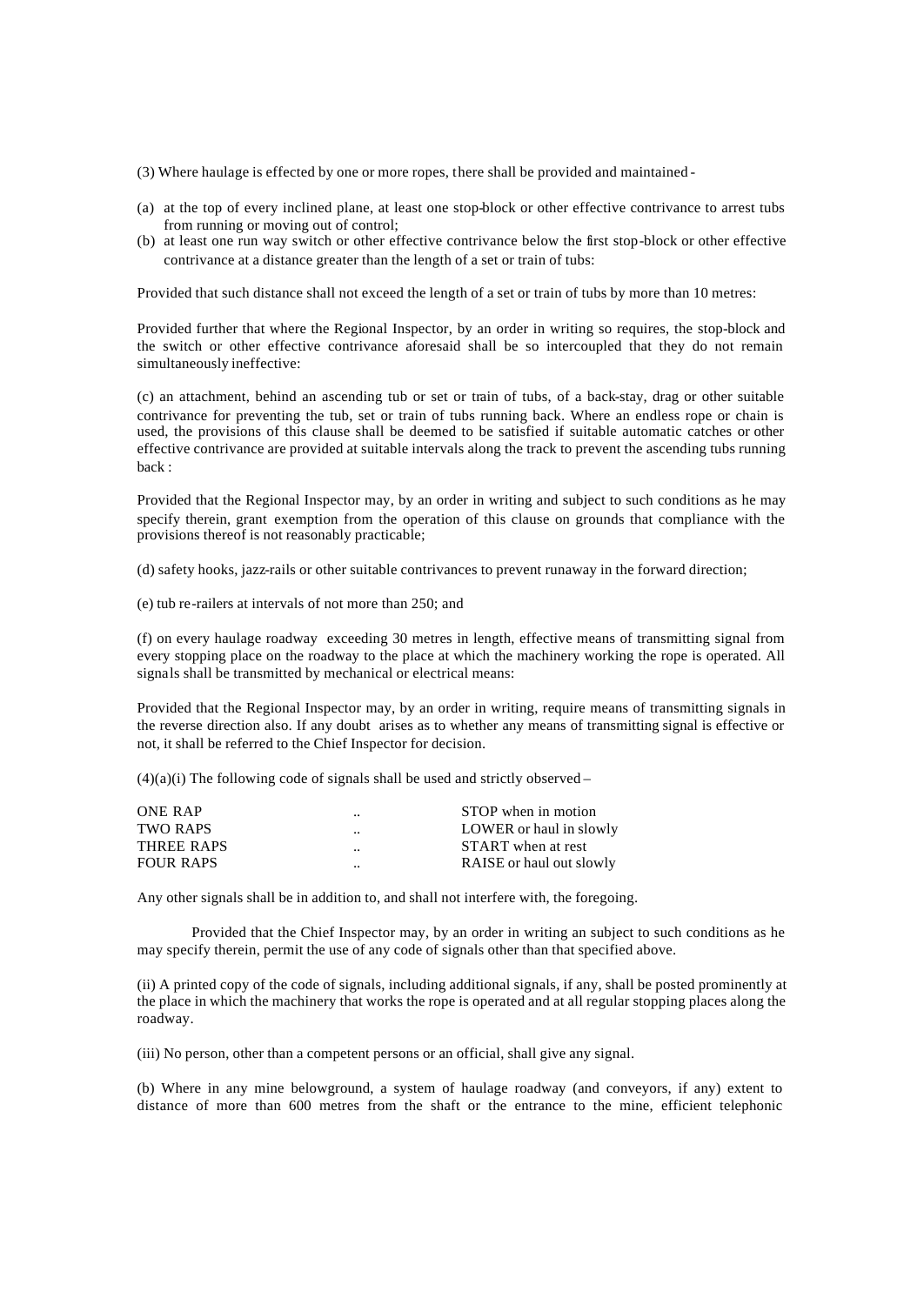communication shall be provided and maintained between the end of every such system and the bottom and top of the shaft or the entrance to the mine as the case may be :

Provided that where travelling is unduly arduous, the Regional Inspector may, by an order in writing, require the provision and maintenance of telephonic communication in any other case also.

(c) Where telephones or electrical signals are provided -

- (i) adequate precautions shall be taken to prevent signal and telephone wires coming into contact with other cables and electrical apparatus;
- (ii) signal wires shall be supported on insulators, and shall not be energised at more than 30 volts;
- (iii) contact makers shall be so constructed as to prevent accidental closing of the circuit; and
- (iv) in every gassy seam of the second or third degree], all signalling or telephonic communication circuit shall be constructed, installed, protected, operated and maintained in such a manner as be intrinsically safe.

(5) At places where telephone receivers are installed or where signals and safety contrivances are regularly operated, every person using the telephone or operating any such signal or safety contrivance shall be afforded adequate protection against tubs moving out of control.

(6)(a) Where any person is allotted to work or pass while the haulage is in motion, manholes for refuge shall be provided at intervals of not more than 10 metres:

Provided that where the gradient is less than 1 in 6 such manholes may be provided at intervals of not more than 20 metres.

(b) Manholes shall be not less than 1.8 metres in height and 1.2 metres in depth, and not less than 0.75 metres but not more than one metre in width:

Provided that the Regional Inspector may, by an order in writing and subject to such condition as he may specify therein, permit the use as manholes or cross-roadways other than haulage roadways, of dimensions larger than those aforesaid.

(c) Every manhole shall be kept clean and clear of obstruction, and white washed both inside and for a distance of not less than 0.3 metres around the aperture.

(d) As far as practicable, all manholes shall be provided on one side of the haulage roadway.

(e) In case where there are serious practical difficulties in providing manholes as specified in clauses (a) and (b), the Regional Inspector may, by an order in writing and subject to such conditions as he may specify therein, permit manholes to be at greater intervals or of other dimensions.

(f) Except where haulage is effected by means of an endless rope or chain, whenever the haulage rope is in motion, every person on the haulage roadway shall take shelter in a manhole.

(7) The manager or assistan manager or underground manager shall, by an order in writing, in respect of every haulage road or roadway, fix the maximum number of tubs, according as to whether they are loaded or not loaded, that may be coupled together to run as a set or train. A notice specifying the number of tubs so fixed shall be posted prominently at the top and at all regular stopping places of the haulage road or roadway.

(8) At all places where tubs are coupled or uncoupled, there shall be a clear space of not less than one metre –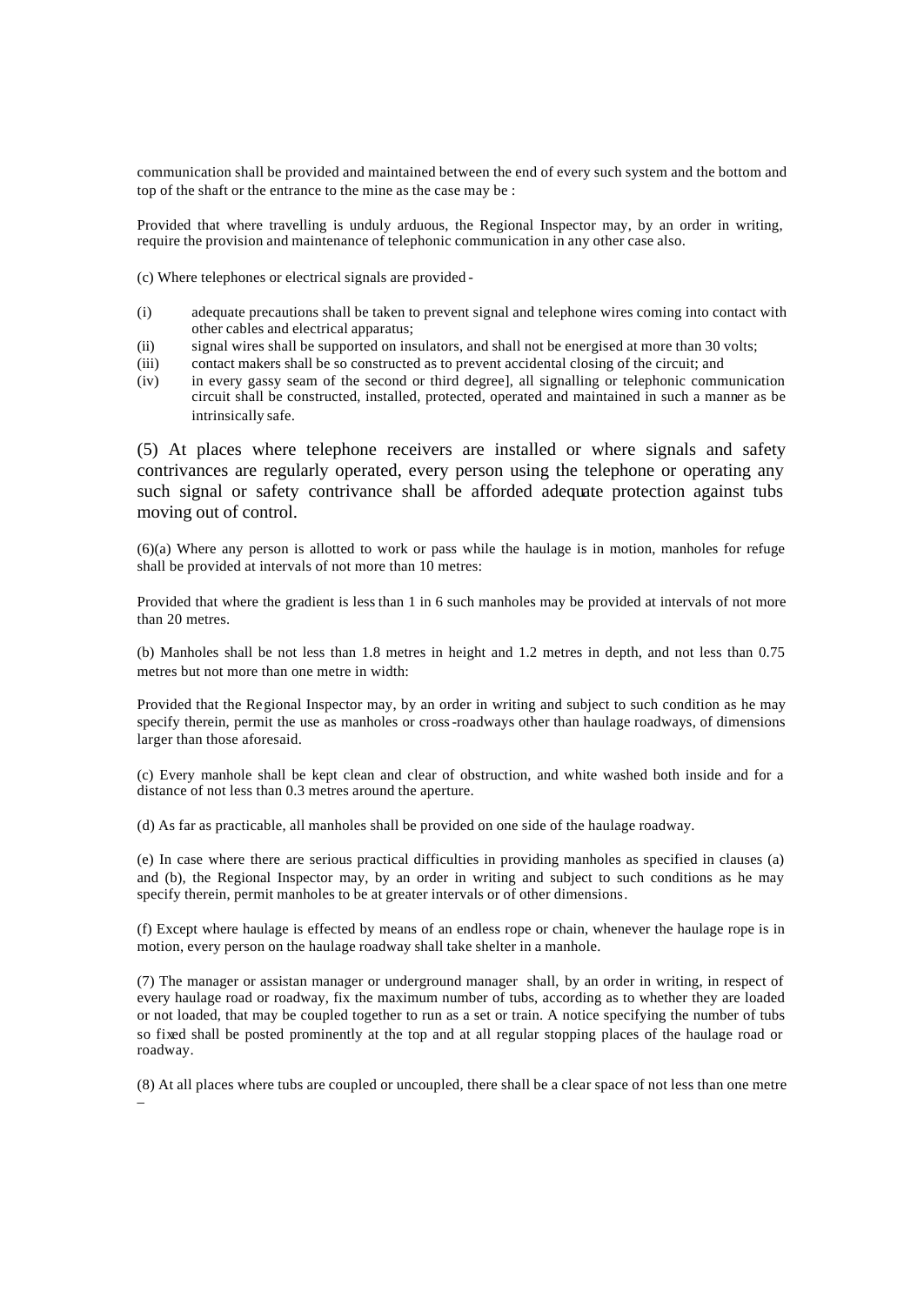- (a) between, the tubs and one side of the roadway; and
- (b) where there are two or more tracks also between the adjacent tracks.

(9)(a) When any roadway or face is in direct line with a haulage track and persons may be exposed to danger from runaway tubs, a strong buffer or other effective contrivance to prevent such danger shall be provided and maintained.

(b) A stopblock or other effective contrivance shall be provided near the entrance of every tramming roadway branching off the main haulage road or roadway, and on every track which slopes towards a shaft or winze.

96. Travelling roadways – (1) Except when an exemption in writing has been granted by the Regional Inspector and subject to such conditions as he may specify therein, travelling roadways, separate from haulage roadways on which haulage is effected by mechanical means or gravity, shall be provided for persons to travel to and from their working places.

- (2) Every such travelling roadway shall –
- (a) be not less than 1.8 metres high throughout;
- (b) where the inclination exceeds 30 degrees from the horizontal, be provided with suitable steps or ladders;
- (c) where the inclination exceeds 45 degrees from the horizontal, be provided, in addition to steps or ladders, with hand rails or ropes so as to ensure safe travel; and
- (d) where the inclination exceeds 60 degrees from the horizontal, be provided, in addition to the steps or ladders and rails or ropes, with suitable platforms at intervals not exceeding 10 metres measured along the slope.

(3) Except for purposes of inspection, examination or repair, every person other than an official of a haulage attendant shall travel by the travelling roadway or compartment.

(4) Where persons using a travelling roadway or compartment have to cross a conveyor or a haulage worked by mechanical means or gravity, a suitable cross-over or cross-under bridge or other suitable device approved in writing by the Regional Inspector shall be provided.

(5) No haulage shall be used for the general conveyance of persons except with the permission in writing of the Chief Inspector and subject to such conditions as he may specify therein.

97. Tubs and their movement  $- (1)(a)$  On every tub there shall be provided and maintained at each coupling end a strong buffer projecting beyond the end and so arranged that when two such tubs are in tandem, the gap between the innermost ends shall not be less than 20 centimeters.

(b) On every side-tipping tub in use, safety-catches shall be provided to prevent accidental tipping. No tub or set or train of tubs shall be set in motion unless all the safety catches are properly secured.

(c) The attachment between a rope or locomotive and a tub or set or train of tubs, and the attachment between any two tubs in a set or train, shall be of a type approved in writing by the Chief Inspector by a general or special order and so maintained as to obviate accidental disconnection.

(d) The state of every buffer and drawbar of every tub in use and of every safety-catch, coupling-chain and other attachment shall be examined once at least in every seven days, by a competent person appointed for the purpose. A report of every such examination shall be recorded in a bound paged book kept for the purpose, and shall be signed and dated by the person who made the examination.

(2)(a) When tubs are about to be moved, persons likely to be endangered shall be warned.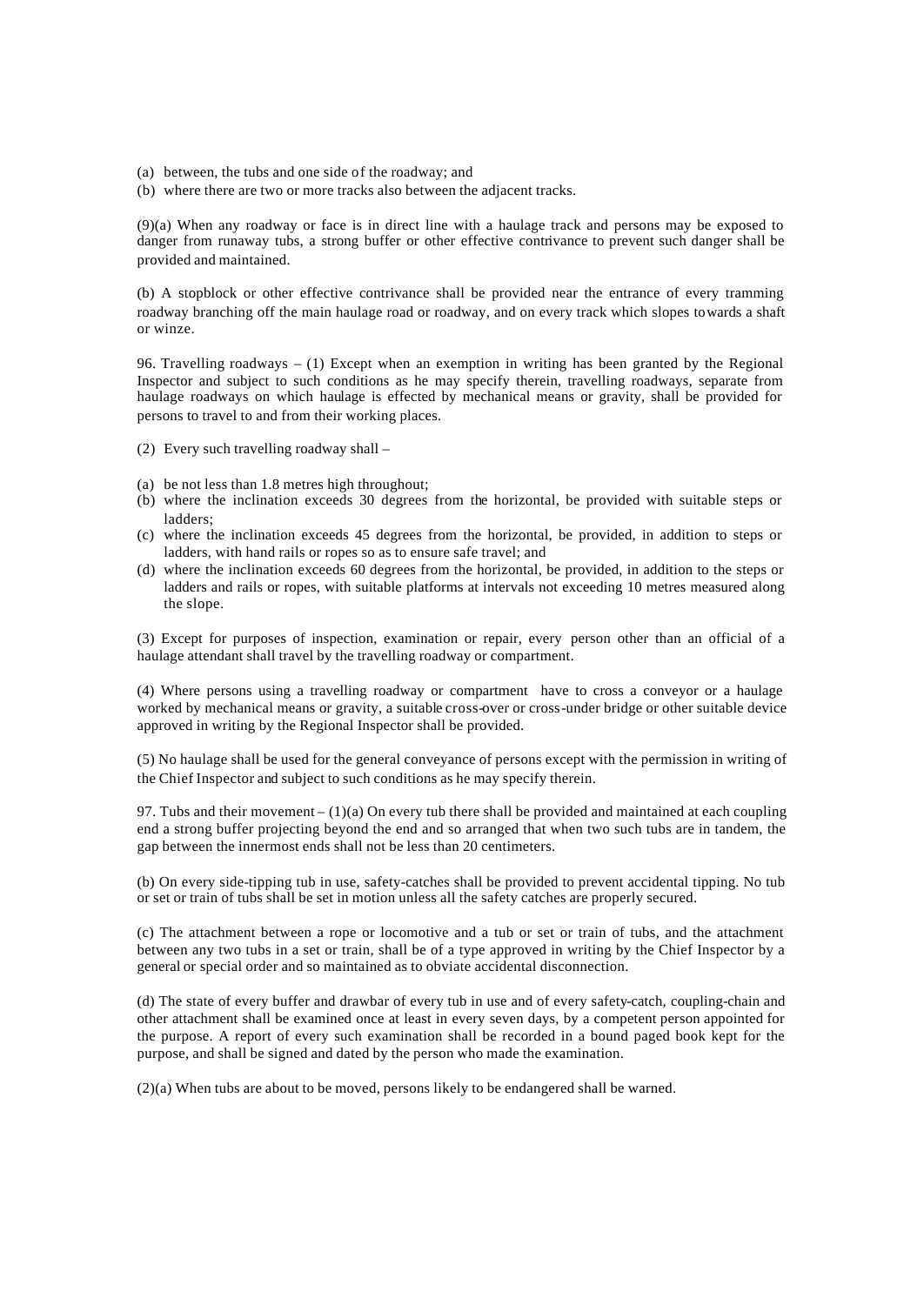(b) Two or more tubs shall not be moved by hand in close succession but shall be coupled and moved together. Two tubs shall be deemed to be in close succession when the distance between them at any time in less than 10 metres.

(c) No person shall cause or permit a tub to run uncontrolled except with the written permission of the manager:

Provided that the Regional Inspector may, by an order in writing, prohibit the uncontrolled movement of tubs at any place if he is of the opinion that such movement is likely to cause danger.

(d) No person while taking a tub down a gradient exceeding 1 in 20, shall go in front of the tub; and in every case where conditions are such that a person cannot control the tub from behind, he shall not take the tub down unless sprags or other suitable contrivances are used to control it.

(e) Where required for use, a sufficient number of sprags of suitable material and dimensions shall be provided.

(f) Every tub while standing on a track having a gradient of more than 1 in 20, shall unless held effectively by brakes or securely coupled to a haulage rope or locomotive, be effectively blocked, chained or otherwise secured.

(g) Except where haulage is effected by means of an endless rope, the coupling and uncoupling to tubs shall as far as practicable, be done only when the tub or set of the tubs, and the rope if connected to the set is not in motion.

(h) As far as practicable tubs shall not be coupled or uncoupled on a gradient.

(i) Whenever it comes to the attention of a haulage attendant that a tube being hauled by a rope, chain, locomotive or other mechanical means has got derailed, he shall immediately cause the haulage to be stopped. The tube shall then be re-railed, or detached from the rope etc., before the haulage is started again.

(3) No person shall ride on any tub or haulage rope except with the written authority of the manager. A list of all persons so authorised shall be maintained.

98. Protection at loading chutes. – Every chute where tubes are loaded shall be provided with suitable gates for holding back the column of material.

99. Haulage engines and ropes – (1) Every haulage engine shall be provided with an effective brake.

(2) (a). No rope shall be used for purposes of h aulage if it has any serious visible defect over any length.

(b) Every rope which is capped shall be recapped once at least in every six months, and if necessary, at shorter intervals, under the supervision of a competent person.

(c) For every haulage rope in use, a record of size, construction, quality, name of supplier, and dates of installation and of recapping, shall be kept in a bound paged book kept for the purpose, and all entries therein shall be made by the competent person who shall sign the same and date his signature.

100. Roadway Conveyors – (1) Every roadway conveyor shall be so installed that –

- (a) between the conveyor and one side of the roadway, there is a travelling space from obstruction not less than one metre wide;
- (b) the conveyor or any part thereof does not scrape against wooden props or supports;
- (c) the anchoring of the return station of the conveyor is independent of the face or roadway support.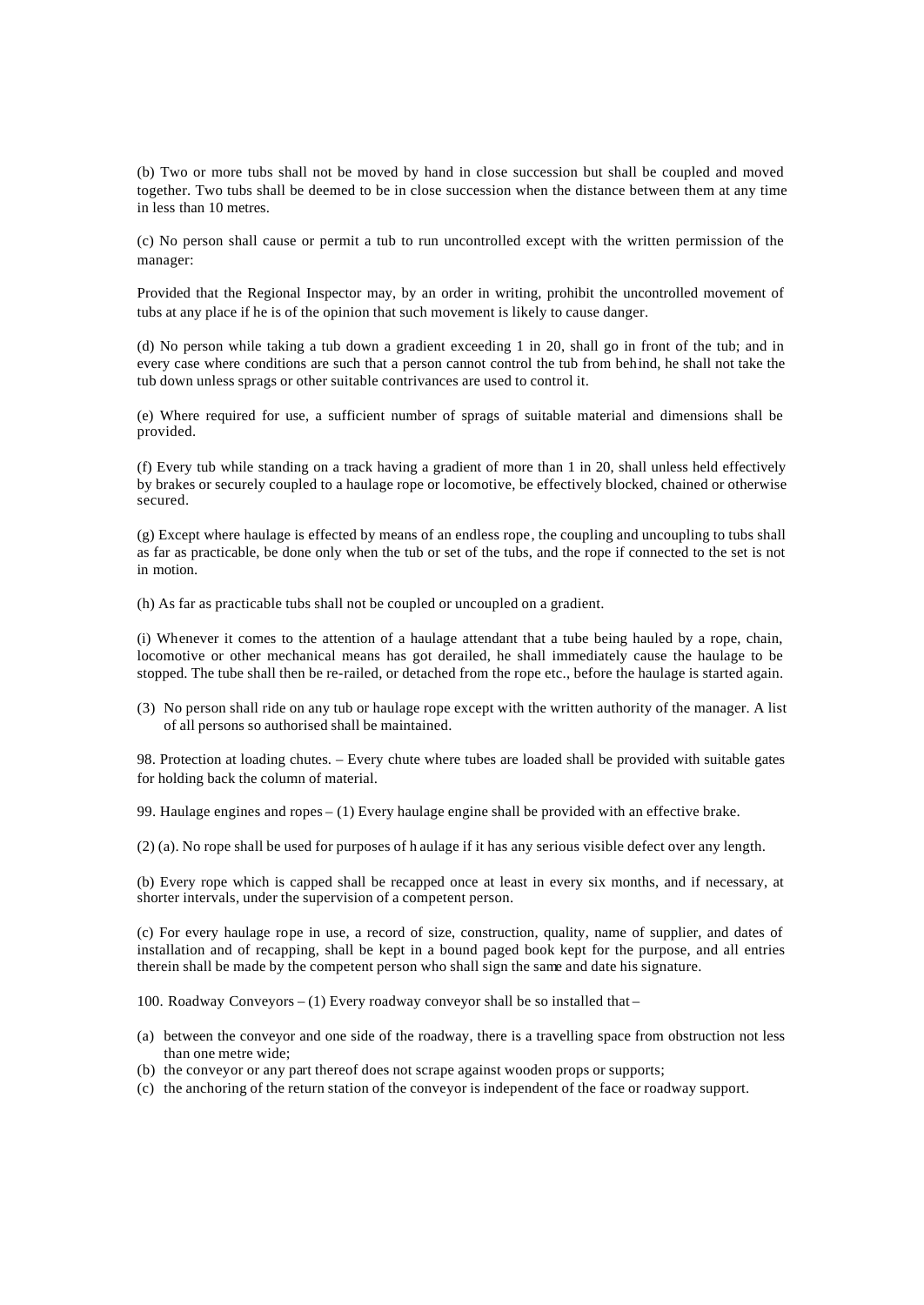(2) Where the inclination of the conveyor is such as to give rise to danger from sliding objects or material suitable devices shall be used to provide adequate protection against such danger.

(3) On every length of roadway in which a conveyor is installed for transporting loads over a distance exceeding 30 metres, there shall be provided and maintained effective means of transmitting signals from every point on the length of the road to the place at which the machinery working the conveyor is operated:

Provided that the Regional Inspector may, by an order in writing, require means of transmitting signals in the reserve direction also.

(4) No belt conveyor shall be used in a mine belowground without the permission in writing of the Chief Inspector and subject to such conditions as he may specify therein.

101. Examination of haulage engines and track etc. – (1) It shall be the duty of a competent person to examine carefully -

- (a) once at least in every 24 hours, every haulage engine, brake-wheel, rope and other appliance in use; and
- (b) once at least in every seven days, every track where the haulage is effected by means of mechanical power of gravity, and every safety contrivance fitted thereon.

(2) A report of every such examination shall be recorded in a bound paged book kept for the purpose, and shall be signed and dated by the person who made the examination.

102. Examination of haulage and travelling roadways – It shall be the duty of the forman or other competent person to examine carefully, once at least in every seven days, the state of all haulage and travelling roads and roadways, including roadways leading to all the outlets of the mine which are in use. A report of every such examination shall be recorded in a bound paged book kept for the purpose, and shall be signed and dated by the person who made the examination.

103. Locomotives – (1) No locomotive shall be used belowground otherwise than in accordance with the permission in writing of the Chief Inspector and subject to such conditions as he may specify therein.

(2) No locomotive shall be used where the gradient of the track exceeds 1 in 15.

(3) No person other than the driver shall ride on any locomotive unless authorised in writing to do so by the manager.

(4) Except during shunting operations, the locomotive shall lead the tubs or set or train of tubs.

104. Movement of railway wagons – (1) No adolescent shall be employed in moving railway wagons.

(2) The movement of railway wagons shall be carried on under the supervision of a competent male person who shall himself control the brake.

- (3) Before wagons are moved, persons likely to be endangered shall be warned by the competent persons appointed under sub-regulation (2).
- (4) No person shall move or attempt to move a wagon by pushing at the buffer, or by pulling from in front.
- (5) Where two or more wagons are moved simultaneously, the wagons shall be coupled together, and the number shall not exceed the number which can be effectively controlled; they shall be moved only by pushing from the sides or from behind the last wagon.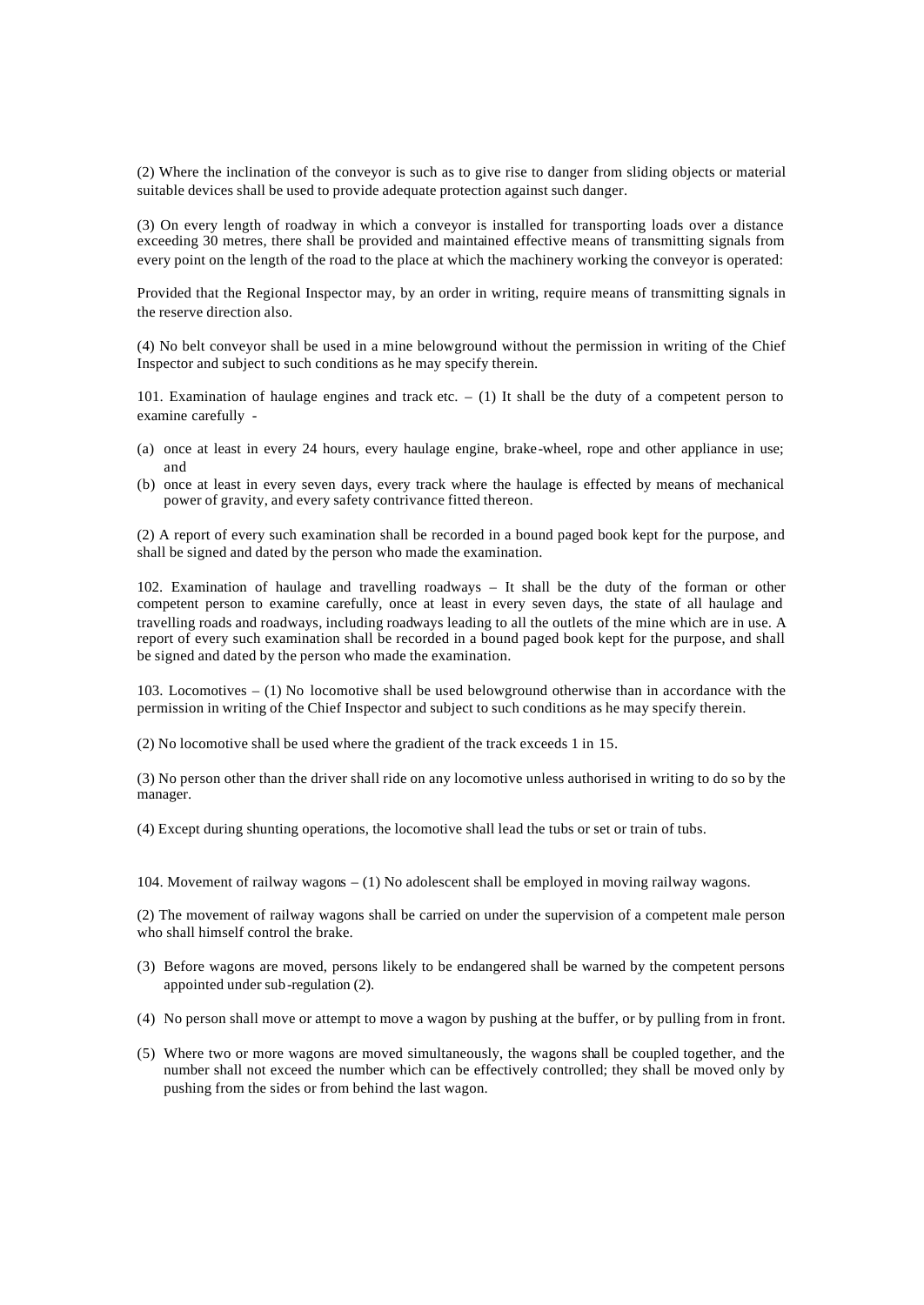- (6) No locomotive or wagon shall be moved when the natural light is insufficient, unless the approaching end is distinguished by a suitable light or is accompanied by a person carrying a lamp.
- (7) No person, other than the competent person referred to in-sub-regulation (2), shall pass immediately in front of wagons moving under bins or screens, nor between moving wagons and the under-structure of the bins or screens.
- (8) No person shall be upon the buffer of a locomotive or wagon in motion unless there is a secure hardhold, or stand thereon unless there is also a secure footplace. No person shall pass over the coupling between any two wagons while the wagons are moving.
- (9) No person shall cross a line of rails by crawling or passing underneath a train or wagon, nor shall a person sit or sleep underneath a wagon.
- (10) Wherever railway wagons are specially placed so as to afford a thoroughfare, such thoroughfare shall be not less than five metres in width.
- (11) No material shall be placed or dumped within 1.2 metres from either side of a track of rails.

105. Fencings and gates – (1) Where any haulage road or tramline passes over a public road, suitable gates shall be provided to prevent danger to public from a moving tubs, sets or trains of tubs or locomotive. Every such gate shall be fitted with a danger signal, and when the natural light is insufficient, also with warning lamps.

(2) Where occupied buildings are situated within 15 metres of any haulage road or tramline, a substantial fence shall be provided and maintained between such buildings and the haulage road or tramline.

## **CHAPTER-XI : Mine Workings**

106. Opencast workings – In opencast workings, the following precautions shall be observed, namely: -

(1) In alluvial soil, morum gravel, clay, debris or other similar ground -

(a)(i) the sides shall be sloped at an angle of safety not exceeding 45 degrees from the horizontal or such other angle as the Regional Inspector may permit by an order in writing and subject to such conditions as he may specify therein; or

(ii) the sides shall be kept benched and the height of any bench shall not exc eed 1.5 metres and the breadth thereof shall not be less than the height:

Provided that the Regional Inspector may, by an order in writing and subject to such conditions as he may specify therein, exempt from the operation of this clause any working in the case of which special difficulties exist, which in his opinion make compliance with the provisions thereof not reasonably practicable; and

(b) where any pillar is left 'in situ' for the purpose of measurement, its height shall not exceed 2.5 metres; and where the height of such pillar exceeds 1.25 metres, the base of the pillar shall not be less than 1.6 metres in diameter.

(2) (a) Where 'float' or other similar deposit is worked by manual means on a sloping face, the face shall be benched and the sides shall be sloped at an angle of not more than 60 degrees from the horizontal. The height of any bench shall not exceed six metres and the breadth thereof shall not be less than the height: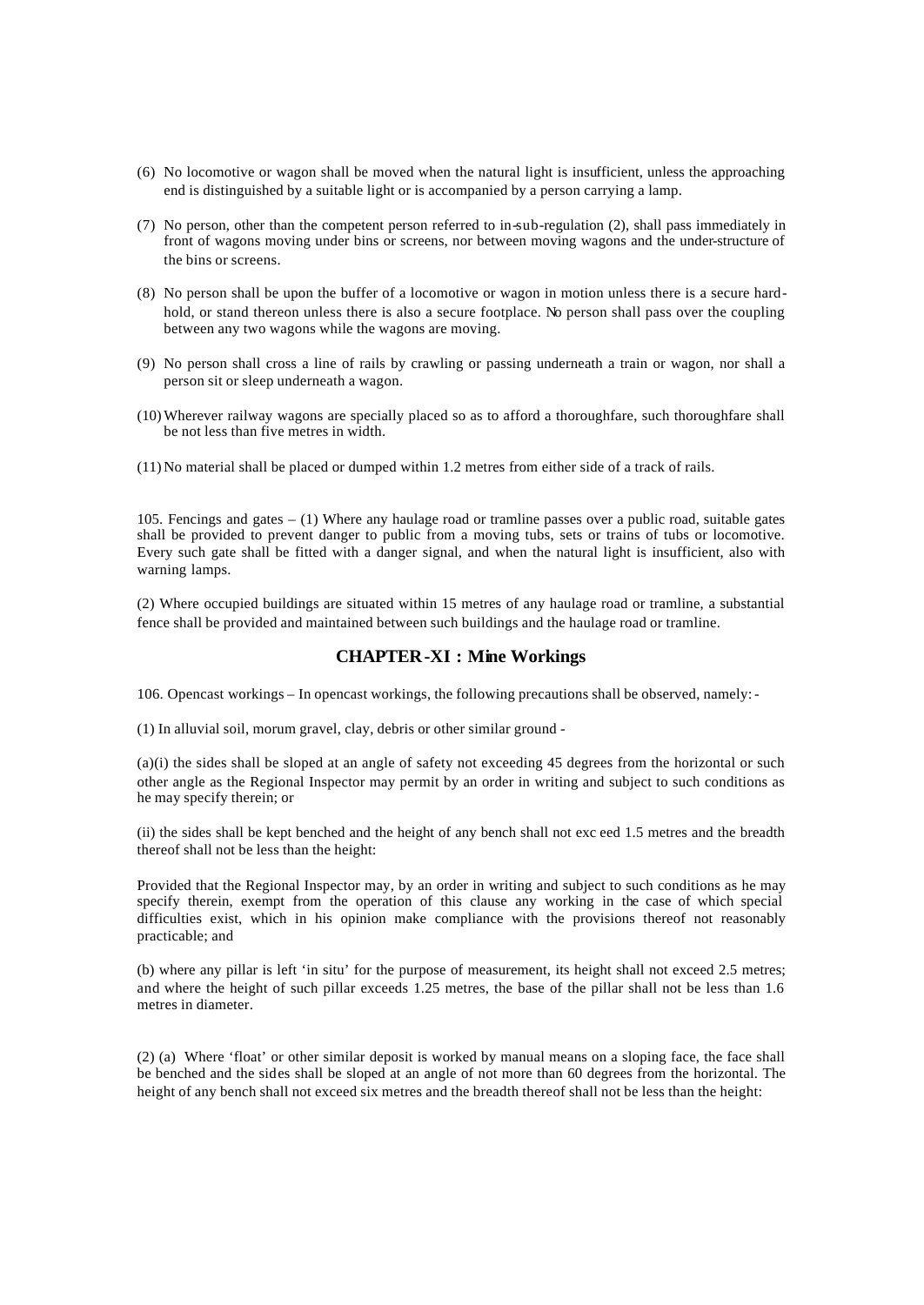Provided that where the ore-body consists of comparatively hard and compact rock, the Regional Inspector may, by an order in writing an subject to such conditions as he may specify therein, permit the height of the bench to be increased up to 7.5 metres while its width is not less than six metres :

Provided further that in case of a mine or part where special difficulties exist, the Chief Inspector may, by an order in writing an subject to such conditions as he may specify therein, relax the provisions of this sub-regulation.

(b) Where in any mine or part it is proposed to work by a system of deep-hole blasting and/or with the help of heavy machinery for its digging, excavation and removal in such manner as would not permit of compliance with the requirement of sub-regulation (1) the owner, agent or manager shall, not less than 60 days before starting such work, give notice in writing of the method of working to the Chief Inspector and the Regional Inspector; and no such work shall be commenced o carried out except in accordance with such conditions as the Chief Inspector may specify by an order in writing. Every such notice shall be in duplicate, and shall give the details of the method of working including the precautions that are proposed to be taken against the anger from falls of sides and material.

(3) In an excavation in any hard and compact ground or in prospecting trenches or pits, the sides shall be adequately benched, slopped or secured so as to prevent danger from fall of sides.

(4) No tree, loose stone or debris shall unless otherwise permitted in writing by the Chief Inspector be allowed to remain within a distance of three metres from the edge or side of the excavation.

(5) No person shall undercut any face or side or cause or permit such undercutting as to cause any overhanging.

107 Underground workings. – In every mine worked by a system of workings below ground, the following provisions shall have effect, namely –

- (1) Unless otherwise permitted by the Regional Inspector by an order in writing and subject to such condition as he may specify therein, the height of every main drive shall b not less than 1.8 metres.
- (2) The dimensions of pillars or blocks formed in any vein, load, reef or mineral bed or deposit shall be such as to ensure stability of the workings during the development and stoping stages ad between such stages.

1[(3) No extraction or splitting or reduction of pillars or blocks of minerals shall be commenced, conducted or carried out except with the prior permission in writing of the Chief Inspector and in accordance with such conditions as he may specify therein. An application for such permission shall be accom-anied by an up-to-date plan of the area where the pillars or blocks of mineral are proposed to be extracted or reduced, showing the proposed extent of extraction or reduction, the manner in which such extraction or reduction is proposed to be carried out, the thickness and other characteristics of the mineral deposit, the rate and direction of general dip and of the pitch of the vein, the nature of hangwall, and footwall, the stoping width, the depth of the workings, and such other particulars as the Chief Inspector may require. A copy of the application and the plan shall simultaneously be sent to the Regional Inspector.

(3-A) The operations of extraction, splitting and reduction of pillars or blocks of mineral shall be commenced, conducted or carried out in such a manner as to prevent, as far as possible, the extension of a collapse in the stoped-out area over-riding the pillars or blocks of minerals that have not been extracted].

(4) Nothing in sub-regulation (3) shall prevent the spilitting or reduction of any pillar or block of mineral bed or deposit where, in the opinion of the manager such work is necessary for haulage, ventilation, drainage or any other purpose necessary for the proper working of the mine, if 14 days' previous notice in writing of the intention to commence such work has been given to the Regional Inspector. Every such notice shall be accompanied by an offset plan showing details of the operation. If in the opinion of the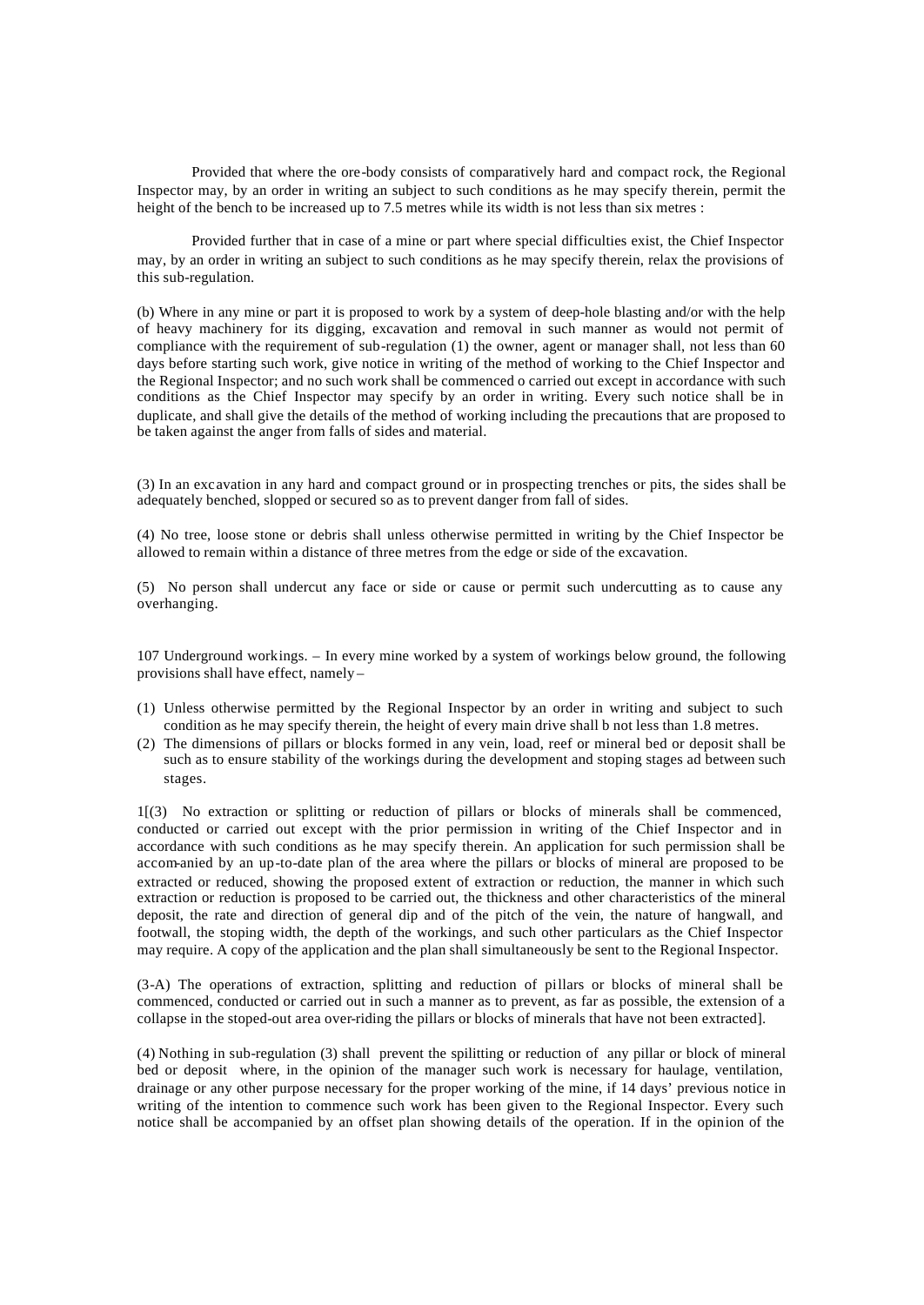Regional Inspector such work is likely to endanger the stability of the workings, he may, by an order in writing, require the completion, before commencing such drivage or enlargement, of such protective works as he may specify therein.

(5) Proper provision shall be made to prevent the premature collapse of workings; and adequate steps shall be taken to isolate, control or remedy any such collapse which may occur.

108. Powers of Inspectors – If in any mine or part thereof, it appears to the Re gional Inspector that the provisions of regulations 106 and 107 or of any order issued under any of these regulations have not been complied with, he may give notice in writing to the owner, agent or manager requiring him to take such protective measures, within such time as he may specify in the notice. In case of non-compliance with the requirements of the notice, the Regional Inspector may, by an order in writing, prohibit until the requirements specified in the notice are complied with to his satisfaction, the employment of any person other than those required for complying with the said requirements, in the part or parts of the mine in which protective measures are required to be taken.

1[108A. Pointing out contraventions during inspections – (1) If the Chief Inspector or an Inspector, during his inspection of any mine, finds or comes to know of any contravention of any provisions of Act or the regulations, rules, bylaws of orders made thereunder, he shall enter such contravention in an inter leafed paged and bound register kept for the purpose at the mine, in Form VI and shall also point out such contravention to the owner, agent or manager, it present on the spot. The Chief Inspector or the Inspector making the entry in the Register aforesaid shall duly sign such entries with date, and take a carbon copy of the entries for his record:

Provided that the Chief Inspector or the Inspector need not enter such contraventions which require confirmation after a survey or other further examination and he may subsequently intimate the owner, agent or manager, specifying the contraventions, if confirmed, and also any other contraventions which were, by inadvertence, not entered in the register aforesaid.

(2)The owner agent or manager shall check the aforesaid register once every day and countersign each entry therein. He shall et copies of such entries made out within three days of the ate of entry and display one such copy on the notice board of the mine for a period of at least fifteen days. When so required, the owner, agent or manager shall also supply copies of the entries to the registered trade unions of workers in the mine and to the State Government concerned.

 (3) The owner, agent or manager of the mine shall return one copy, within a period not exceeding fifteen days from the date of the entry, to the Chief Inspector or the Inspector who made the entry with remarks thereon showing the action taken to remedy the contravention and the date on which such action was taken.

109. Workings under railways and roads, etc. – (1) No workings shall be made and no work of extraction or reduction of pillars shall be conducted at, or extended to, any point within 45 metres of any railway, or of any public works in respect of which this regulation is applicable by reason of any general or special order of the Central Government, or of any public road or building, or of other permanent structure not belonging to the owner of the mine, without the prior permission in writing of the Chief Inspector and subject to such conditions as he may specify therein.

(2) Every application for permission under sub-regulation (1) shall specify the position of the workings of the mine in relation to the railway or public road or works or building or structure concerned, the manner in which it is proposed to carry out the intended operations, and the limits to which it is proposed to carry out the said operations; and shall be accompanied by two copies of a plan showing the existing and the intended mining operations in so far as they affect the railway or public road or works or building or structure concerned. A copy of the application shall also be sent in the case of a railway, to the railway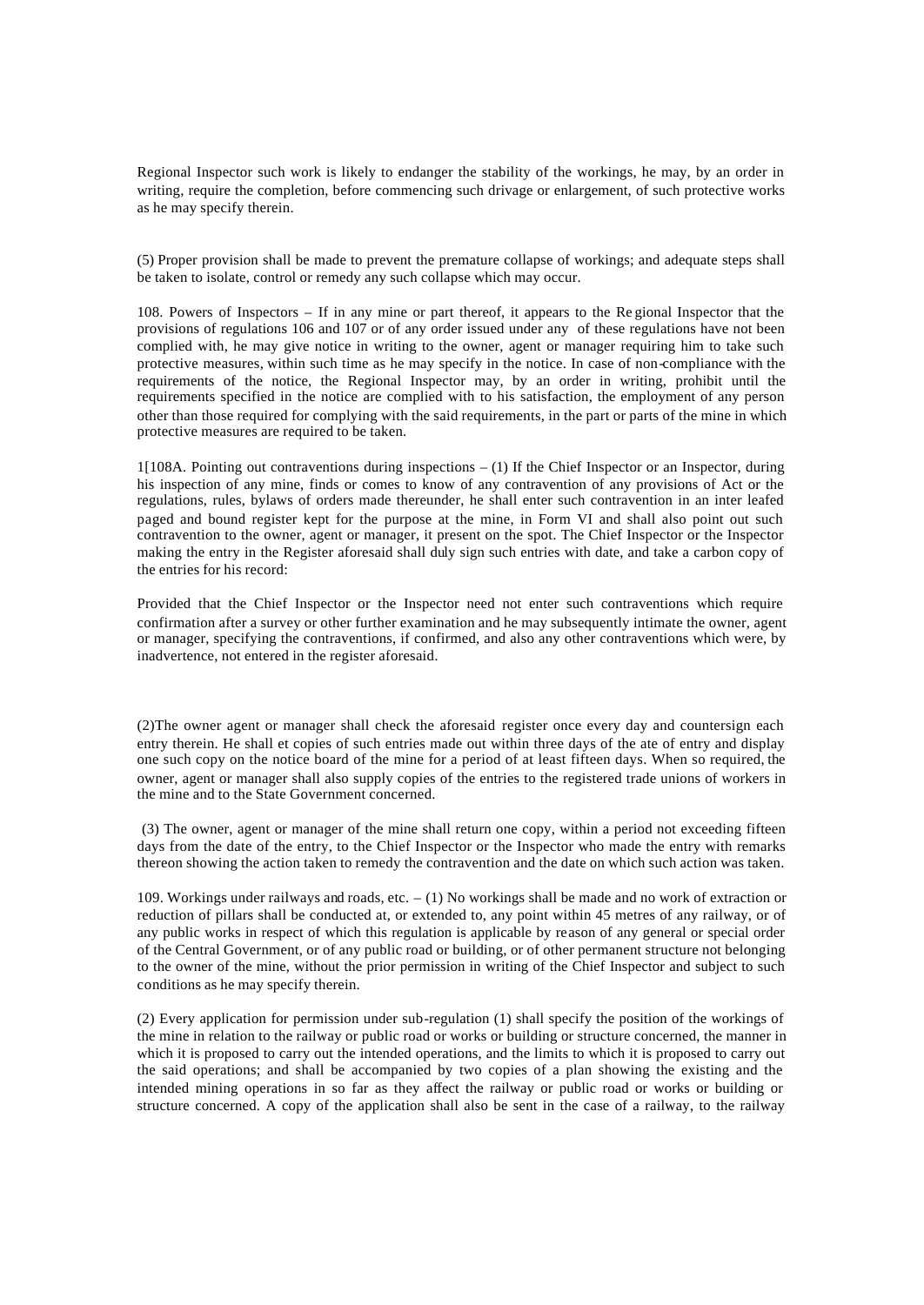administration concerned; and in the case of any public works as aforesaid, in such authority as the Central Government may by general or special order direct.

(3) Notwithstanding anything contained in the regulations, the stability of such railway, road, works, building or structure shall not be endangered until it has been dismantled, diverted or vacated, as the case may be.

(4) Where the stability of such railway, road, works, buildings or structure has been endangered due to any mining operations, the Chief Inspector may, by an order, in writing, require the owner to construct in the mine belowground or on the surface such protective works within such time as he may specify in the order.

110. Protective works before a mine is closed  $(1)$  The Chief Inspector may, by an order in writing, require the owner of any mine to which regulation 6 applies, to construct in the mine belowground or on the surface such protective works within such time as he may specify therein.

(2) If the owner fails to construct such protective works within the time specified in the order, the Chief Inspector may get the works executed by any other agency, and the cost thereof, as certified by the Chief Inspector shall be defrayed by the owner of the mine and recoverable from him as an arrear of land revenue.

(3) Until the protective works have been constructed to the satisfaction of the Chief Inspector, the means of entering the mine at not less than two entrances shall be kept intact and in working order.

111. Working near mine boundaries  $-2[(1)$  The owner, agent or manager of every mine shall fixed boundaries of the mine. Notwithstanding anything contained in sub-regulation (2), the shall not be changed except with the permission of the Chief Inspector in writing and subject to such conditions as he may specify therein].

3[(2)] No working shall be made within a distance of 7.5 metres of the boundary of any mine and, in case of a disputed boundary, no working shall be made within a distance of 7.5 metres of the boundary claimed by the owner of an adjacent mine until such time as a binding agreement has been reached as to the correct boundary or the question has been finally determined by a court of law:

1[Provided further that, where the workings of any 2[mine], for any reason, are extended or get extended within any shorter distance than what is laid down herein above, the Chief Inspector may, by an order in writing, require the owner to construct such protective works within such time as he may specify in the order].

3[(3)] Notwithstanding anything contained in sub-regulation (1), the Chief Inspector may, by an order in writing and subject to such conditions as he may specify therein, permit the workings of any mine or part thereof to extend within any shorter distance than 7.5 metres aforesaid, or may require that the said working shall not extend further than a specified distance, not exceeding 60 metres, of such boundary.

112. Support of workings. – (1) The roof or back, hanging wall, footwall and sides of every roadway and working place, including airways and travelling roadways to second outlets, shall be made and kept secure.

(2)(a) If the Regional Inspector is of the opinion with respect to any mine or part thereof that systematic support for the roof or back hanging wall, footwall and sides, or either, or them, ought to be provided an maintained for the purpose of securing the safety of persons employed therein, he may serve upon the owner, agent or manager an order in writing specifying the mine or part, stating that he is of opinion aforesaid and requiring the provision and maintenance of support in accordance with a code of Timbering Rules which he may specify in the order.

(b)The manager shall hand over copies of the code of Timbering Rules to the assistant manager, the underground manager and to all other supervising officials concerned, and shall also post such copies at conspicuous places in the mine.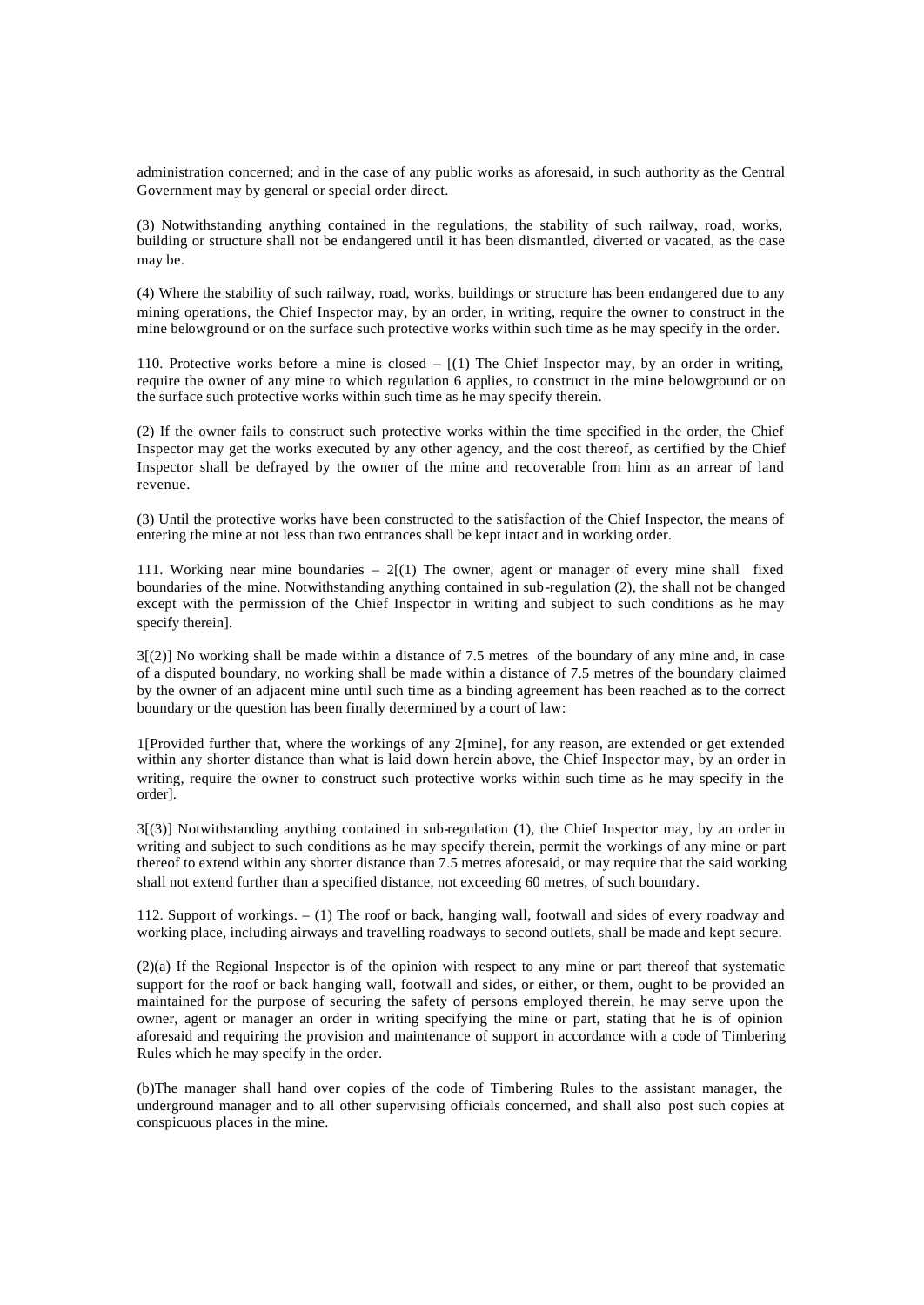(c) The manager, assistant manager, underground manager and such supervising officials shall be responsible for securing effective compliance with the provisions of the Timbering Rules, an the mine or part thereof shall not be worked in contravention thereof.

113. Setting of supports. – (1) Every piece fo timber used as a support shall be set securely and on a secure foundation an whenever it becomes loose or broken shall, as soon as possible, be tightened or replace.

- (3) Every crib set or pigstye used as a support shall be well built on a secure foundation, and shall be made and kept tight. Only rectangular pieces of material shall be used as members of a crib set or pigstye; so however that in case of timber it shall be sufficient o joggle two opposite sides to provide flat surfaces.
- (4) The sides of every pack used for the purpose of support shall be well built on secure foundation. The pack shall be filled with debris or other suitable incombustible material, if so required by the Regional Inspector as shall be made as tight as practicable over its whole area.
- (5) Where sand or other material is stowed for the purpose of support, it shall be paced tight.
- (6) Except where it is no longer necessary for purposes of support, any support dislodged by or removed for any operation shall be replaced with the least possible delay.
- (7) In every place wherein a fall of ground involving the displacement or breakage of supports has occurred, no work of clearing the fall or any part thereof shall be undertaken until the newly exposed roof or back hanging wall, footwall or side has been examined and made safe- if necessary, by temporary supports.

114. Steep workings – (1) In workings having an inclination of 30 degrees or more from the horizontal adequate precautions shall be taken to prevent danger to persons from falling or rolling of timber, tools or other appliances or material.

(2) No person shall work or be permitted to work at any place having an inclination of 45 degrees or more from the horizontal, where he is likely to slip or overbalance, unless he is secured by a safety belt or life line or is otherwise safeguarded.

115. Fencing and gates –  $(1)(a)$  Unless otherwise permitted by the Chief Inspector by an order in writing and subject to such conditions as he may specify the top of every opencast working shall be kept securely fenced.

(b) Where an excavation which has been formed as a result of any mining operation, extends within a distance of 15 metres from a public road or any building, substantial fencing shall be erected and maintained around the excavation.

(c) Where as a result of mining operations, a subsidence of the surface has taken place or is likely to take place and persons are likely to be endangered thereby, the owner, agent or manager shall keep the entire surface area securely and effectively fenced.

(2) Every entrance to a shaft, winze, ore-pass, chute sump, store or other dangerous place shall be provided with an efficient fence, barrier or gate, so designed and constructed as to effectively prevent any person from entering or falling therein.

(3) Where a shaft , winze rise, chute, ore-pass or stope leads directly into a working place or travelling roadway, such place or roadway and any working place situated on its dip side, shall be securely guarded or otherwise protected as to prevent danger to persons from falling materials.

(4) Every entrance from a roadway in a mine to a part of the mine which, for the time being, is neither being worked nor being used for any purpose, by reason of any cause whatsoever, shall be provided with a fence, barrier or gate so designed and constructed as to prevent any person from inadvertently entering that part of the mine.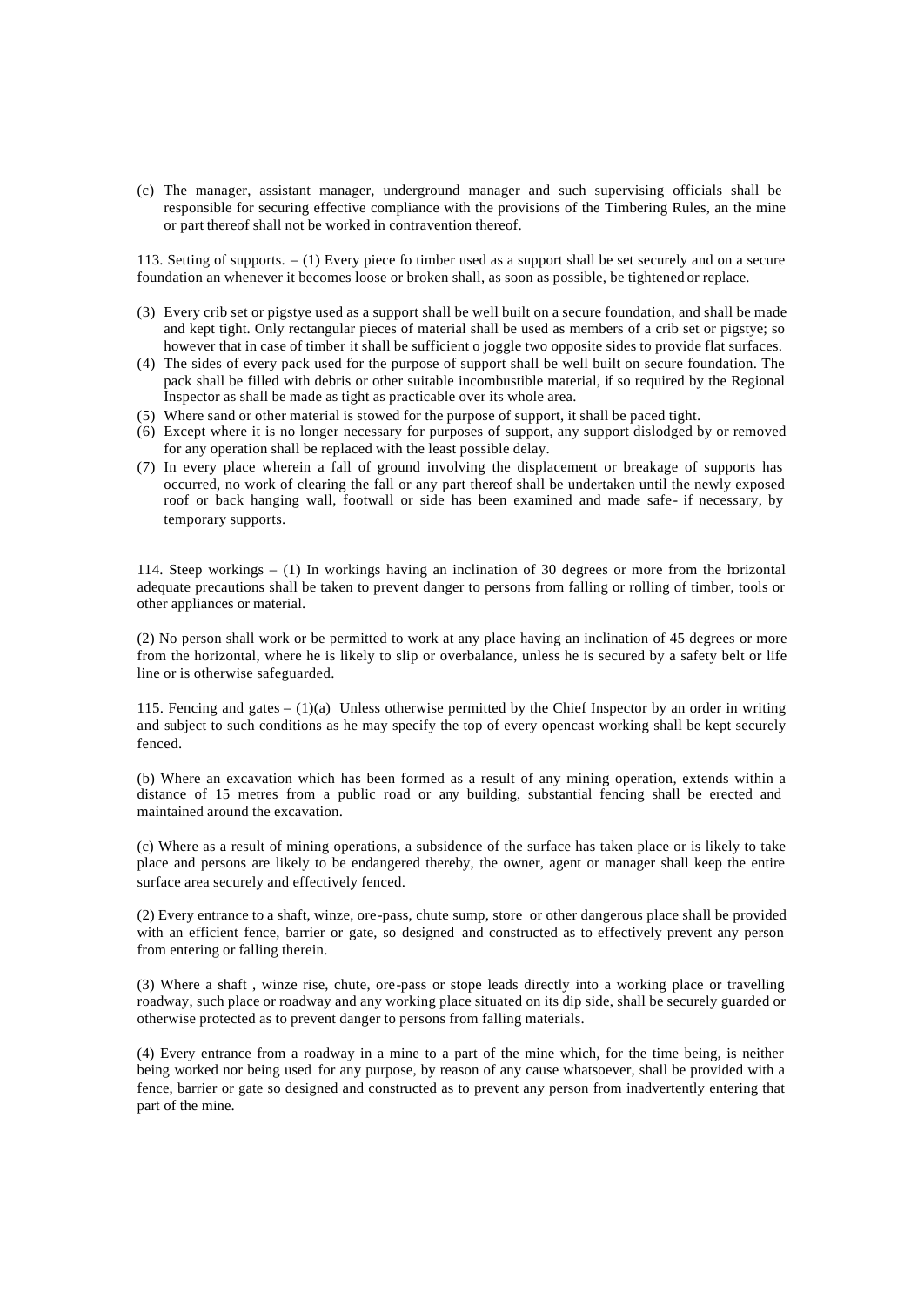(5) (a) Shaft and opencast workings temporarily or permanently out of use and any place in or about an excavation which is dangerous shall be completely filled in or kept securely fenced:

Provided that if in the opinion of the Regional Inspector, any disused trench, pit or other excavation is dangerous, he may, by an order in writing, require the same to be filled in to the level of the adjacent ground.

(b) Before a mine is abandoned or the working thereof discontinued, the owner, agent or manager shall cause the top or entrance of every shaft, incline or other opening into the mine to be fenced by a structure of a permanent character sufficient effectively to prevent persons falling into or entering the same.

116. Examination by mining mate – (1) Every place in a mine, whether belowground or in opencast working including travelling roadways and landings, where work is carried on or where persons are stationed or required to pass shall be placed under the charge of a mining mate or other competent person.

(2) The mine or district assigned to a mining mate or other competent person shall not be of such a size, nor shall any additional duties other than his duties under the regulations be such, as to be likely to prevent him from carrying out in a thorough manner the duties prescribed for him under the regulations. If any doubt arises as to the foregoing, it shall be referred to the Chief Inspector for decision.

(3)(a) At the entrance to every mine or district, one ore more stations shall be fixed by the manager; and except in the case of a mine working in a continuous succession of shifts no person other the persons making the examination under clause (b) or an official shall pass beyond any such station until all the roadways and working places to which such persons are required to have access, have been examined by the competent person in charge of the mine or district and found to be satisfactorily ventilated and in safe condition. Every such station shall be legibly marked 'STATION' and shall be of such a size as to accommodate all the persons employed in the district in any one shift.

(d) The mining mate or other competent person accompanied by such assistants as may be required shall, within two hours before the connection of work in a shift, inspect every part of the mine or district assigned to him, in which persons have to work or pass during the shift and all roadways and working places where work is temporarily stopped and shall ascertain the condition thereof as regards ventilation, sanitation, the presence of gases, the state of the roof and sides, presence of spontaneous heating and other fire risks, and generally so far as the safety of the persons is concerned.

Provided that in the case of a mine or part to which regulation 142 applies, such inspection shall be made with an approved flame safety lamp; an that in the case of a mine or part to which regulation 123(1) applies, a cage containing suitable birds or other means of detecting carbon monoxide gas approved by the Chief Inspector shall be carried during every such inspection.

- (e) Similar inspections shall be made once at least in every four hours during which the shift continues, of all the roadways and other working places to which persons engaged in the mine or district are required to have access;
- (f) The mining mate or other competent person shall, at the completion of his shift, record without delay the result of his inspections in a bound paged book kept for the purpose. Every such report shall be a full and accurate report of the inspections and shall include the following.
- (i) the details referred to in clause (b);
- (ii) the number of persons working under his charge;
- (iii) such instructions for the purposes of securing the safety of the persons as he may have given during his shift; and
- (iv) the date and time of the inspections, the signature of the mining mate or other competent person, and the date and time when the report was written.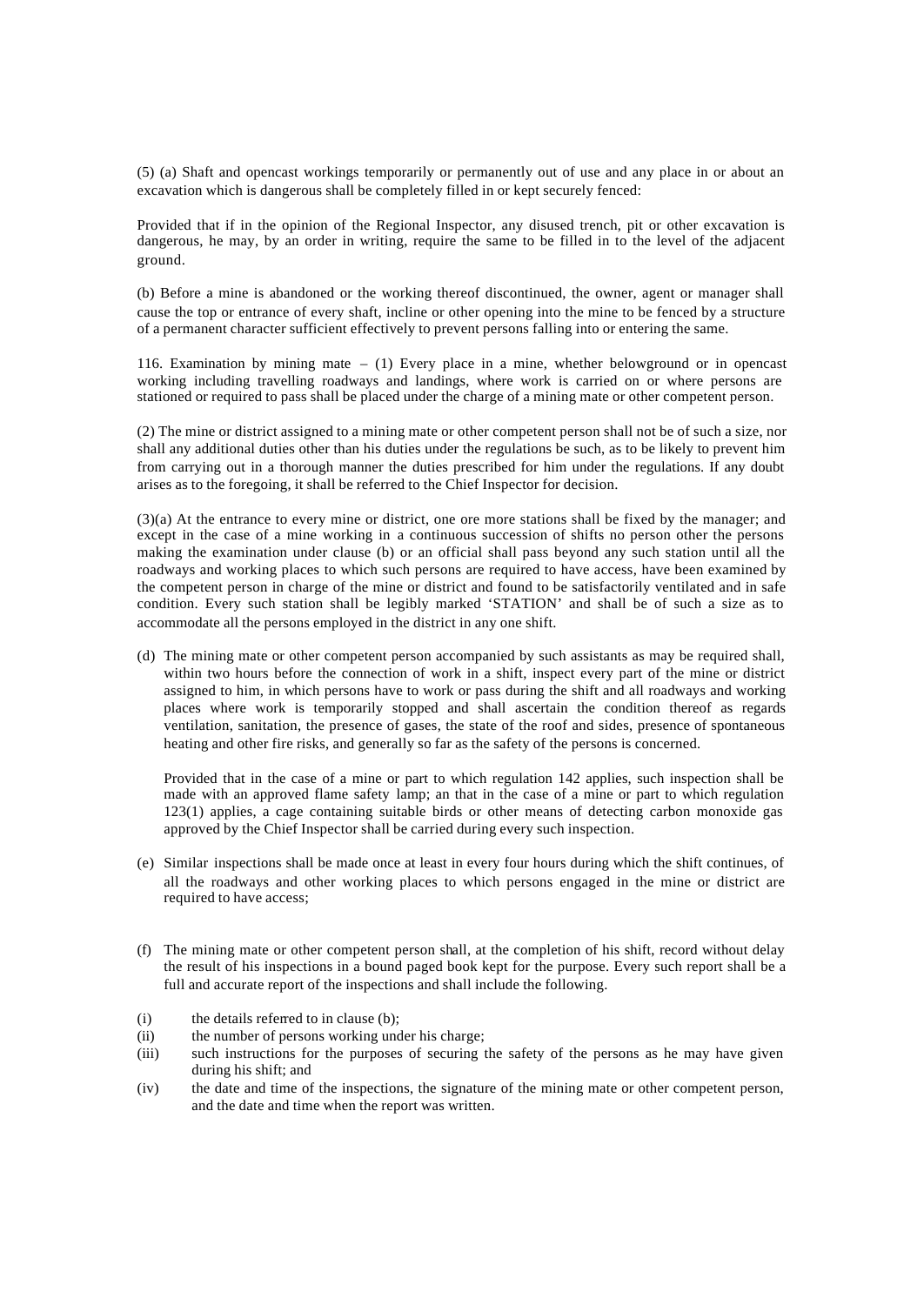- (g) In case of a mine where any other system of examination of working places has been in force, the Chief Inspector may, by an order in writing and subject to such conditions as he may specify therein, permit such a system to be continued in lieu of the system of examination laid down in this subregulation.
- (12)In the case of a shaft in the course of being sunk, the competent person or chargeman shall –
- (a) have entire charge of the shaft bottom and shall, in his shift, remain in the shaft while persons are at work at the bottom of the shaft. He shall be the last person to ascend the shaft at the end of the shift and if his shift is succeeded immediately by another shift, he shall not leave the bottom of the shaft until after the descent of the chargeman of the succeeding shaft; and
- (b) after each round of shots, and at the beginning of every shift, and after every cessation of work in the shaft for a period exceeding two hours, shall examine the sides of the shaft and remove all loose pieces before persons are allowed to descend.

114. Avoidance of dangers – (1) If at any time it is found by a competent person in charge of a mine or district, that by reason of any cause whatsoever, the mine or district is dangerous, he shall immediately withdraw all persons from the mine or district; and the mine or district shall be fenced off so as to prevent persons inadvertently entering therein.

(2) The competent person shall also immediately inform the manager or under-manager or assistant manager about the danger, and shall record the fact in the book kept under sub-regulation (3).

(3) The manager or assistant manager or underground manager shall make, or cause to be made by a competent person, a careful examination of the mine or district; and no person shall, except in so far as is necessary for enquiring into the cause of the danger or for the removal thereof or for exploration, be re admitted into the mine or district until the mine or district is reported to be safe. A report of every such examination shall be recorded without delay in a bound paged book kept for the purpose and shall be signed and dated by the person who made the examination.

(4) If the work of removing the danger is suspended before the danger is removed, the mine or district shall be securely fenced off effectively to prevent persons entering therein during the period of suspension.

(13) Notwithstanding anything contained in these regulations –

- (a) where the danger arises from the presence of inflammable or noxious gas, the provisions of regulation 141 shall apply; and
- (b) where the appearance in any part of amine of smoke or other sign indicates that a fire or spontaneous heating has or may have broken out the provisions of regulation 12 0 shall apply.

118. General precautions – (1) Where several persons are working together in any place, one of them shall be placed in charge. N person shall be so appointed unless he is 21 years of age and has had not less than three years' experience in the workings of a mine.

(2) No person shall work in any place other than his authorised working place.

(3) Every person shall carefully examine his working place before commencing work and also at intervals during the shift. If any dangerous conditions is observed, he shall cease all work at that place and shall either take immediate steps to remove such danger or inform an official or the competent person in charge of the mine or district. Where several persons are working together and one of them is in charge, the examination required by this sub-regulation shall be made by the person in charge.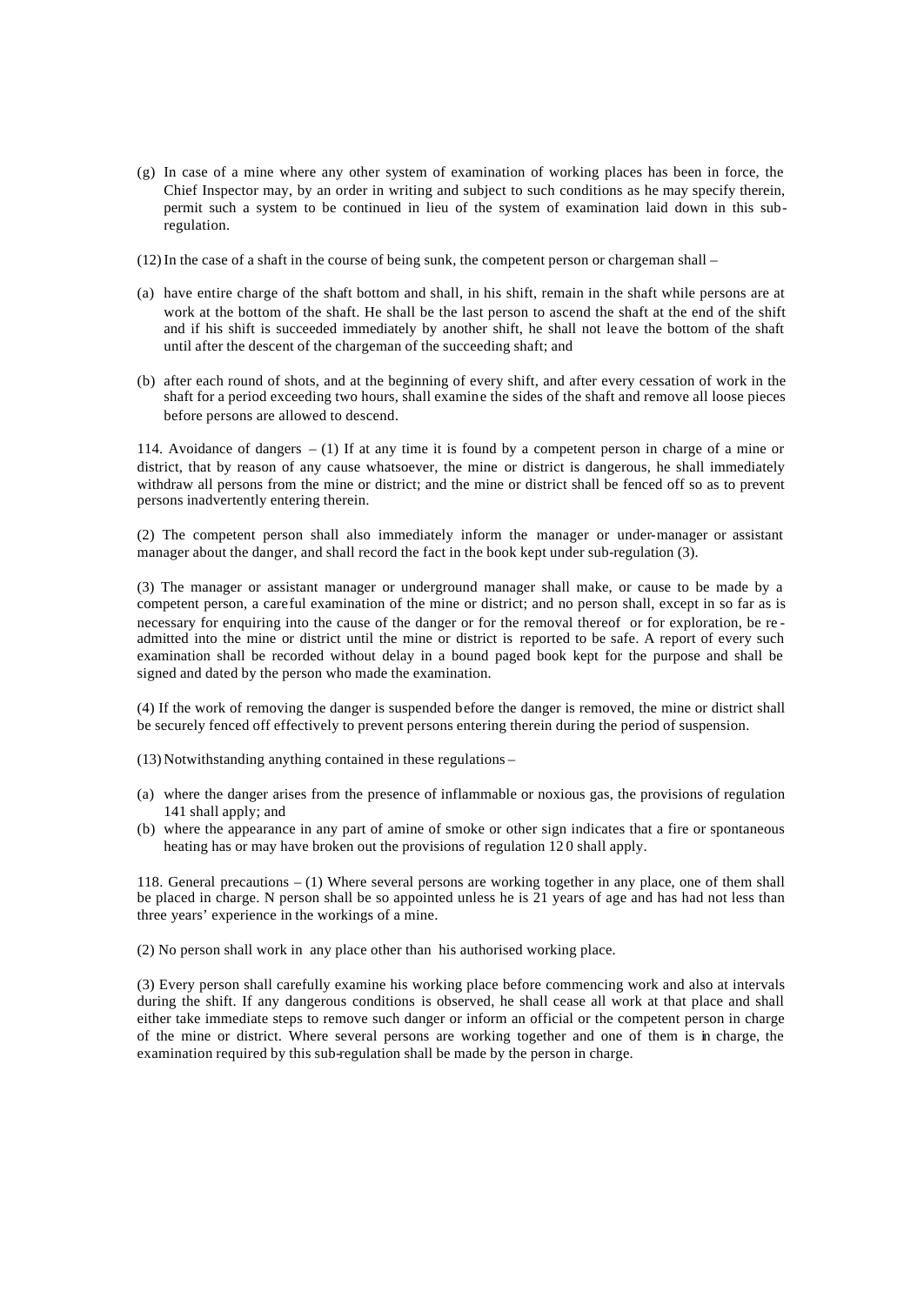(4) No person shall work or travel on any ledge or footpath less than 1.5 metres wide, from which he will be likely to fall more than 1.8 metres, unless he is protected by guard rails, fence or rope suitably fixed and sufficiently strong to prevent him from falling.

(5) (a) No person shall carry or be permitted to carry any load along a road or footpath having an inclination of 30 degrees or more from the horizontal.

(b) Every road or footpath, along which loads are carried by human agency, shall comply with the following requirements -

- (i) its breadth shall not be less than one metre; and
- (ii) at every place where the inclination exceeds 15 degrees from the horizontal, level steps shall be provided such that the vertical height of every step does not exceed 0.20 metre and the distance from the edge to the back is not less than 0.35 metre.

Explanation – Gang-planks used for loading purposes shall not be deemed to be part of a footpath for the purposes of this sub-regulation, provided that every gang-plank shall be so inclined or constructed as to give a secure foot-hold.

(6) No person shall be employed to lift, carry or move a load so heavy as is likely to cause bodily injury or injury to health of that person. In case of any doubt as to whether risk of bodily injury or injury to health is involved, it shall be referred to the Chief Inspector for decision.

(8) Every person shall ensure that tools, wood, stones, or other articles are not put down or allowed to remain, in or near a shaft , winze or opening into a stope where work is going on, in such position as may result in their falling into the shaft, winze, or stope, as the case may be.

(8) No person shall cast nay material down any chute, pass or stope or other place until he has assured himself that no person is in the way.

(9) No person shall work or be permitted to work alone in any remote part of a mine where, in any accident occurred he would not soon be discovered or assisted.

(10) No inexperienced person shall be employed in the mine for any work whereby he or other persons can be seriously endangered, except under the supervision and guidance of an experienced person.

#### **CHAPTER XII – Precautions against Dangers from Fire, Dust, Gas and Water**

119. Precautions against Fire – (1) (a) No oil, grease, canvas or other inflammable material shall be stored in any mine except in a fire-proof receptacle. Greasy or oily waste in workings belowground, shall be regularly remo ved to the surface.

(b) No person shall place or throw, or cause or permit to be placed or thrown, any naked light or lamp or 'cheesa stick' or kai-piece' on or near any timber, wooden structure or other combustible material.

© Where explosives are used in blasting any timber forming part of stulls, sets and chutes sufficient water shall be applied to the timber both before and after firing a shot.

(2) (a) All surface structures and supports within a horizontal distance of 10 metres from all entrances to a mine shall be of incombustible material :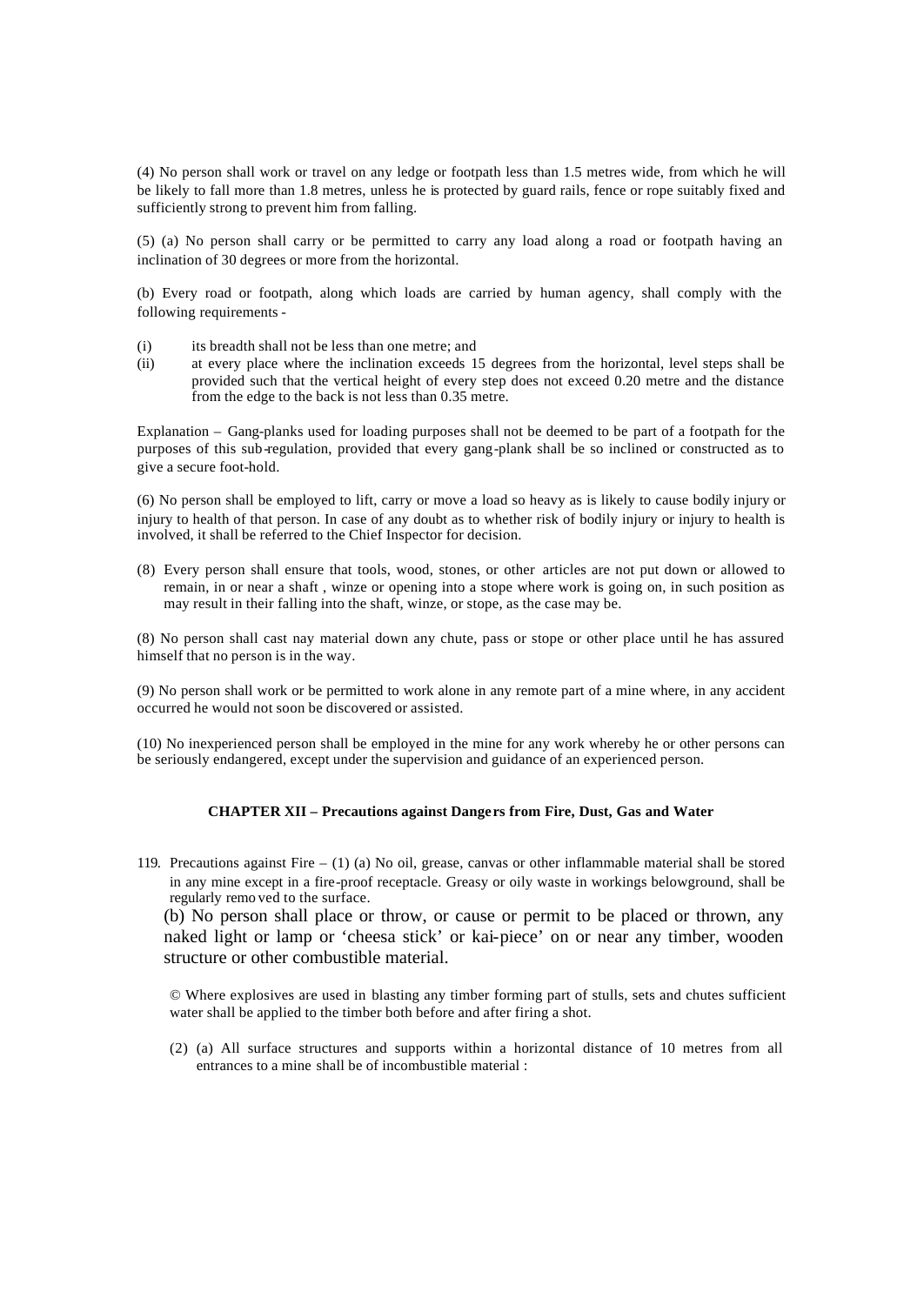Provided that this clause shall not apply to temporary structures, supports and coverings at the top of a shaft or winze which is in the course of being sunk an to the small lid of a shaft-covering operated by the rope cappel.

- (b) Dead leaves or dry vegetation shall not be allowed to accumulate or remain, and combustible materials other than material required for use within a period of 24 hours, and inflammable materials, shall not be stored within a distance of 15 metres from any entrance to a mine, which is not effectively sealed off from the workings belowground.
- (c) No person shall light a fire or permit a fire to be lighted on the surface within a distance of 15 metres from any entrance to a mine, except by an order I writing of the manager and only for a special purpose specified in such order. All such orders shall be recorded in a bound paged book kept for the purpose:

Provided that this clause shall not apply to boilers other than vertical boilers.

(3) (a) Except with the previous permission in writing of the Regional Inspector and subject to such conditions as he may specify therein, no timber or other combustible material shall be used I the construction of or in connection with, any shaft lining or any room housing any machinery or apparatus belowgsround.

(b) Wood cuttings shall not be left in any working belowgroud, but shall be removed to the surface at the end of every shift.

©No person shall light a fire or permit a fire to be lighted in any workings belowground :

Provided that –

- (i) in the case of a mine to which regulation 142 does not apply, flame or electric welding or repairing apparatus may be used belowground if permitted by a order in writing of the manager or assistant manager or underground manager. Every such order shall specify person who shall be in charge of the apparatus; and it shall be the duty of such person to bring the apparatus back to the surface when no longer required belowgsround; and
- (ii) in the case of a mine to where the provisions of regulation 142 apply, a flame or electric welding or repairing apparatus may be used belowground if prior permission in writing has been obtained from the Regional Inspector and subject to such conditions as he may specify therein.
- (d) No person shall leave a portable light or lamp belowground unless he has placed it in charge of some other person remaining therein.
- (e) At the end of a shift, unless the mine is worked by a continuous succession of shifts, after all persons have left the mine, all lights shall be extinguished and all power cut off :

Provided that nothing in this clause shall be deemed to prohibit the running of a mechanical ventilator or auxiliary fan belowground after the shift is over.

(f) Proper provision shall be made to prevent an outbreak of fire or spontaneous heating belowground or the spread of fire to the mine from any adjoining mine; and adequate steps shall be taken to control or isolate any such fire or heating that may occur. Where in the opinion of the Regional Inspector the provisions of this clause have not been complied with or the steps so taken are inadequate, he may, by an order in writing, require such aditional precautions or steps to be taken within such time as he may specify therein. If any such order is not complied with within the specified period, the Regional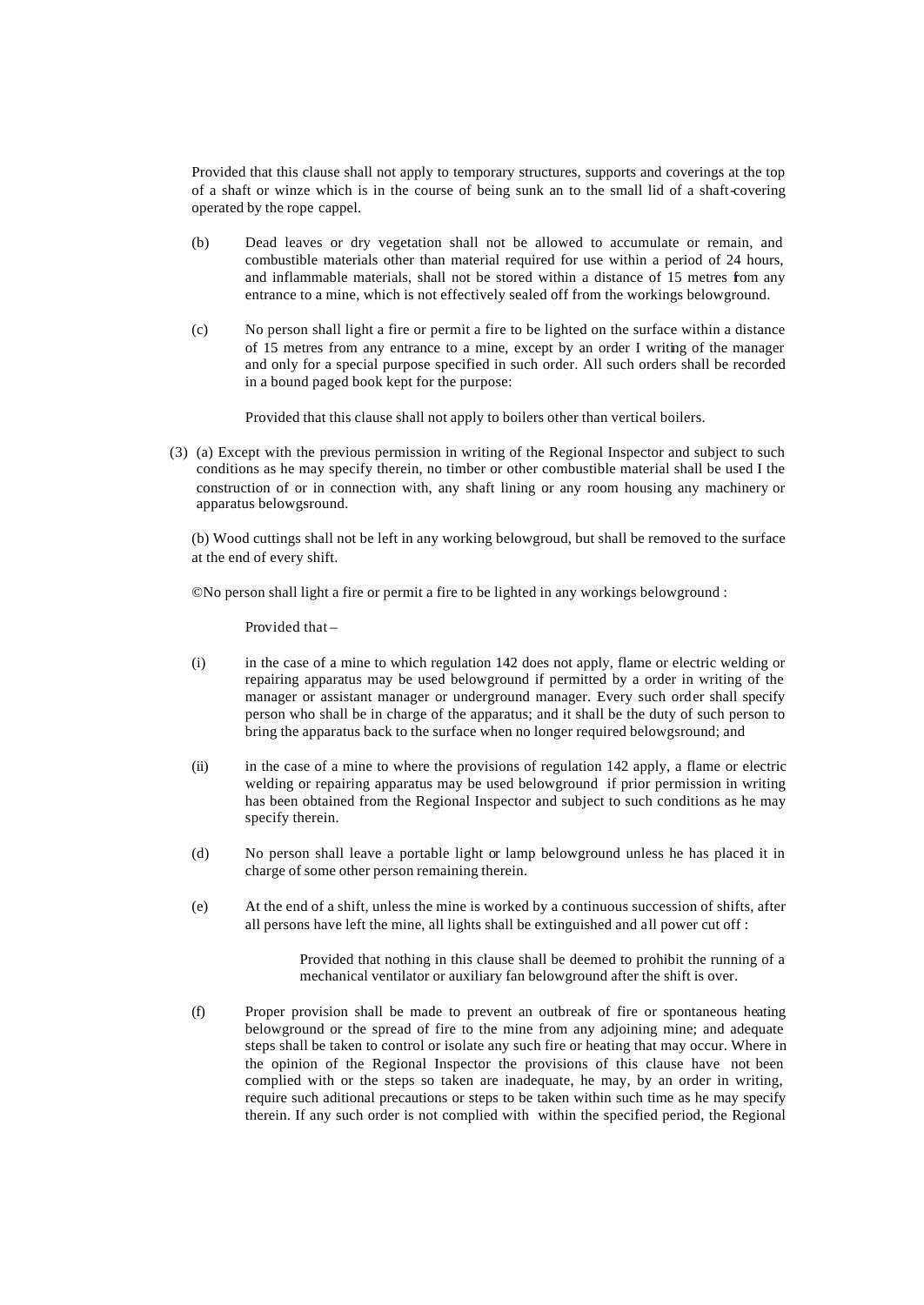Inspector may prohibit until the order has been complied with, the employment in the mine or part, of any person whose employment is not, in his opinion, necessary for the purpose of complying with the order.

120. Precautions after a fire has broken out  $-$  (1) (a) On the appearance in any part of a mine of smoke or other signs indicating that a fire or spontaneous heating has or may have broken out, all persons other than those whose presence in the mine is deemed necessary for dealing with the fire or heating shall be immediately withdrawn from the mine. No person, other than those required for dealing with or sealing off the fire or heating, shall be admitted in the mine until the fire or heating has been extinguished or effectively sealed off and an examination has been made by the manager or by the assistant manager or underground manager and the mine has been declared to be safe. A report of every such examination shall be recorded in a bound paged book kept for the purpose and shall be signed and dated by the person making the examination :

Provided that the Regional Inspector may, by an order in writing and subject to such conditions as he may specify therein, permit the employment in the mine, of persons other than those required to deal with the fire or heating.

(b) The examination required by clause (a) shall be made with a cage contain in suitable birds or other means of detecting carbon monoxide gas approved by the Chief Inspector.

(2) During the whole time that any work of dealing with or sealing off a fire or heating belowground is in progress –

- (a) a competent person shall be present on the spo0t throughout.
- (b) There shall be available, at or near the place, two smoke helmets or other suitable apparatus for use in emergency; and  $\langle$
- (c) A cage containing suitable birds or other means of detecting carbon monoxide gas approved by the Chief Inspector shall be kept at all places where persons are employed.
- 121. Equipment for free-fighting (1) a sufficient supply of sand or in combustible dust or sufficient portable fire extinguishers shall be provided at every entrance to a mine, at every landing and the bottom of every shaft or winze in use, at every engine room and at every other place where timber, canvas, grease, oil or other infalmmable material is stored.

(2) At every mine, the following provisions shall be made for dealing with any fire or heating belowground –

- (a) A sufficient supply of sand or incombustible dust or sufficient portable are extinguishers shall be kept at suitable places at the entrance to every district; and
- (b) In every mine employing 100 persons or more belowground on any one day in that of the previous year -\
	- (i) where pipes containing water under pressure are available, an adequate number of tape, not more than 120 metres apart, shall be provided on such pipes, Hose-pipes not less than 60 metres in length and the necessary fittings shall be provided.
	- (ii) Portalbe water tanks fitted with hand pressure pumps and hose-pipes not less than 60 metres in length and the necessary fittings shall be pro vided.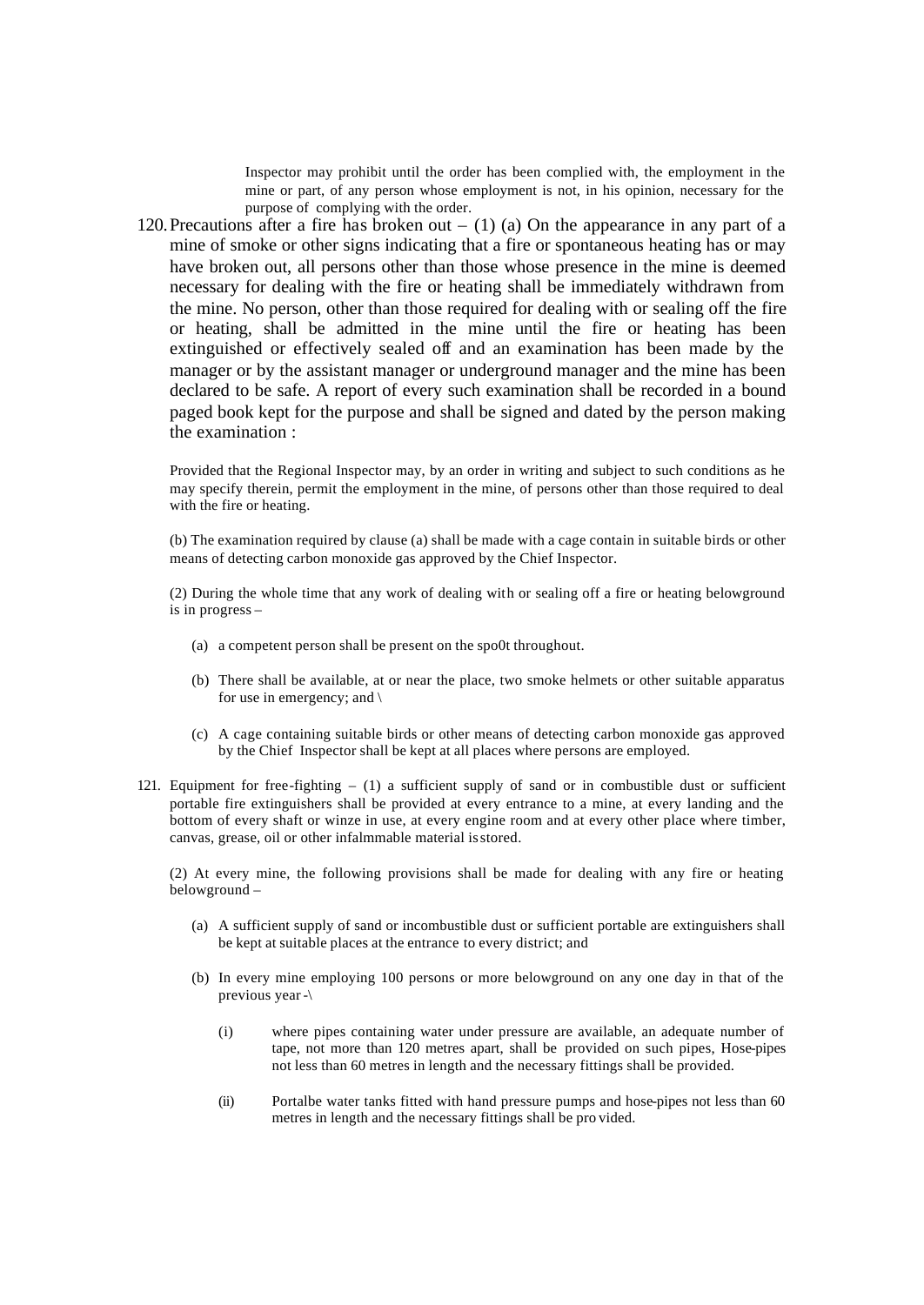- (3)(a) Soda acid type extinguishers or water shall not be used for fighting oil or electrical fires.
	- (b)Foam type extinguishers shall not be used for fighting electrical fires.
	- (c) Fire extinguishers containing chemicals which are liable, when operated, or give off poisonous or noxious gases, shall not be provided or used belowground :

Provided that nothing in this clause shall be deemed to prohibit the use belowground of fire extinguishers giving off carbon dioxide when operated.

(9) A competent person shall, once at least in every three months, examine every fire -extinguisher so provided, and shall discharge and refill it as often as may be necessary to ensure that it is in proper working order. A report of every such examination or refilling shall be kept in a bound paged book kept for the purpose, and shall be signed and dated by the person making the examination or refilling.

122. Apparatus for testing for Carbon Monoxide – In every mine to which regulation 123 (1) and 142 apply there shall be kept at the mine, constantly available for use, two or more suitable birds or other means of detecting carbon monoxide gas approved by the Chief Inspector :

Provided that the Regional Inspector may, by an order in writing, require compliance with this regulation in case of any other mine also.

123. Precautions when a fire exists belowground  $. - (1)$  In every mine in which a fire of spontaneous heating exists in workings belowground (whether such fire has been isolated by means of suitable seals or not), no work whatsoever shall be done in any part or section adjacent to the part or section on fire or believed to be on fire, except with the permission in writing of the Chief Inspector and subject to such conditions as he may specify therein.

(2) In every mine to which sub-regulation (1) and regulation 142 apply, arrangements shall be made, once at least in every 30 days, to ascertain the atmospheric conditions behind the seals of an area of old workings or a fire or spontaneous heating unless such seals are capable of resisting the force of an explosion :

Provided that the Chief Inspector may, by an order in writing and subject to such conditions as he may specify therein, exempt any mine or part thereof from the operation of this sub-regulation where in his opinion special difficulties exist which make compliance with provisions thereof not reasonably practicable.

(4) (a) Every seal erected to isolate or control a fire or spontaneous heating belowground shall be numbered, and shall be of adequate strength and shall be so maintained as to prevent any leakage of air or gas through it. Where water is likely to accumulate behind any such stopping, there shall be provided in the stopping a suitable pipe or other device to drain away the water without permitting any leakage or air or gas etc.

(b) where in any mine or part thereof the provisions of clause (a) have not been complied with or where in the opinion of the Regional Inspector the steps so taken are inadequate, he may give notice in writing to the owner, agent or manager requiring him to take such protective measures, within such time, as he may specify therein. In case of non-compliance with the requirements of the notice, the Regional Inspector may, by an order in writing, prohibit until the requirements of the notice have been complied with to his satisfaction, the employment in the mine or part, of any person whose employment is not, in his opinion, necessary for the purpose of complying with the requirements aforesaid.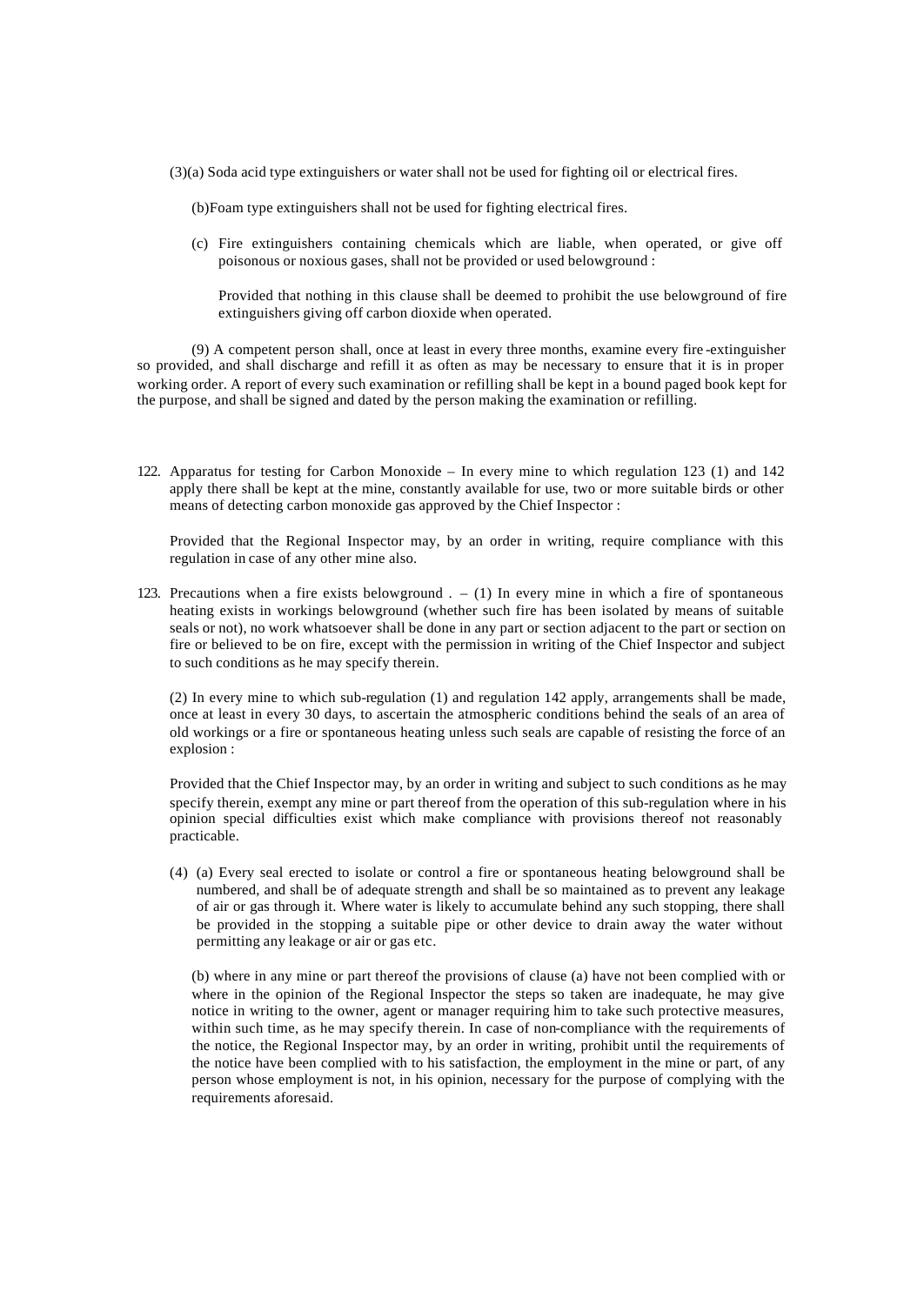(4)A competent person shall, once at least in every seven days, inspect all seals erected to isolate or control a fire or spontaneous heating belowground. During every such inspection, he shall ascertain the general condition of every seal, check it for leakage and presence of gas and ascertain the temperature and humidity of the atmosphere outbye the seal. For every seal, he shall place his signature, with date, on a check-board provided for the purpose at a suitable position on the seal; and this record shall be maintained for a period of not less than three months A report of every such inspection shall also be recorded in a bound paged book kept for the purpose an shall be signed and dated by the person making the inspection :

Provided that the Regional Inspector may, by an order in writing, require such inspection to be made at such shorter intervals as he may specify therein.

1124. Precautions against dust. – (1) The owner, agent or manager of every mine shall take such steps as are necessary for the minimising of emissions of dust and for the suppression of dust which enters the air at any work place belowgsroud or on surface and for ensuring that the exposure of workers to respirable dust is limited to an extent that is reasonably practicable but in any cast not exceeding the limits that ae harmful to the health of persons.

(2) For the purpose of this regulation, a place shall not be deemed to be in a harmless state for person to work or pass or be therein, if the 8 hours time – weighted average concentration of airborne respirable dust –

- (i) in milligrams per cubic metre of air sampled by a gravimetric dust sampler of a type approved by and determined in accordance with the procedure as specified by the Chief Inspector by a general or special order, exceeds five in case of manganese ore and the value arrived at by dividing the figures of fifteen with the percentage of free respirable silica present in other cases; or
- (ii) in case of respirable asbestos fibres, exceeds tow fibres per mililitre of air sampled by an open membrance filter and measured by a phase contrast optical microscope of a type approved by and in accordance with the procedure as specified by the Chief Inspector or by a general or special order.

Explanation – For the purpose of this regulation, the term "respirable asbestos fibre" means any fibrous form of mineral silicates of chrysolite, actionolite, amosite, anthophyllite, crocidolite, tremolite or any admixure threof with a length of greater than 5 micrometres and a diameter of less than 3 micrometres and a length to – diameter ratio greater than three is to one.

(3) (a) The owner, agent or manger of every mine shall, within six months of the coming into force of the Metalliferous Mines (Amendment) Regulations, 1988 and once at least every six months thereafter or whenever the Regional Inspector so requires by an order in writing, cause the air at every work place where airborne dust is generated to be sampled and the concentration of respirable dust therein determined :

Provided that, if any measurement at any workplace shows the concentration in excess of fifty percent or seventy five percent of the allowable concentration as specified in subregulation(2) (hereinafter referred to as 'permissible limit') the subsequent measurements shall be carried on at intervals not exceeding three months or one month respectively :

Provided further that, such measurements shall also be carried on immediately upon the commissioning of any plant, equipment or machinery or upon the introduction of any new work practice or upon any alteration therein that is likely to bring about any substantial change in the level of airborne respirable dust.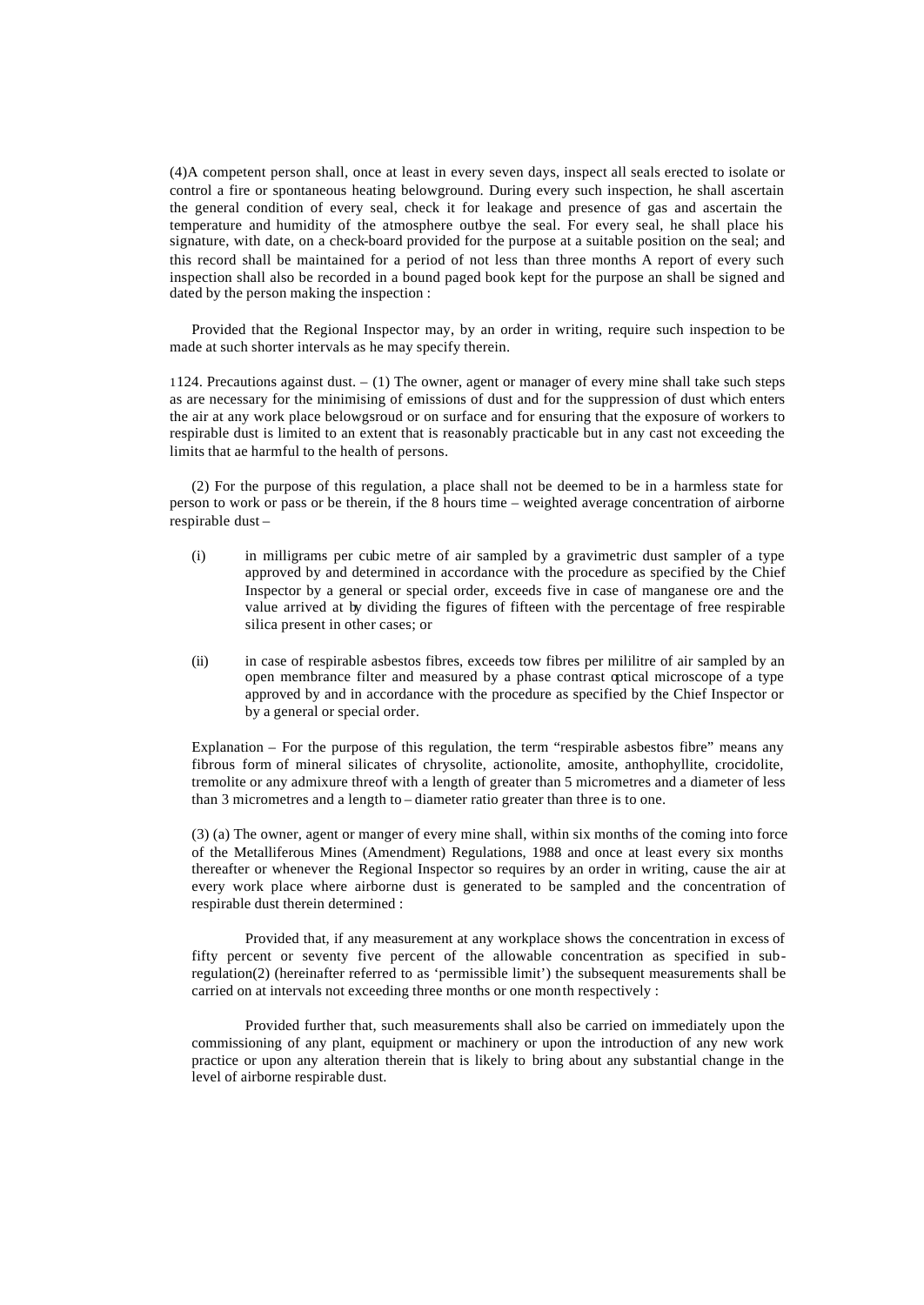(b) The location, frequency, timing, duration and pattern of sampling shall be such that the samples drawn are, as far as practicable, truly representative of the levels of dust exposure of work persons, and he sampling shall include –

- (i) 'static monitoring' to identify sources of dust emission and levels of dust concentration in working environment ; and
- (ii) 'personal monitoring' of air reaching the breathing zone of work persons.

The sampling shall be duly supplemented by short-term sampling during peak-emissions.

(c)Samples shall be taken –

- (i) by a person who has been specially trained for the purpose; and
- (ii) by the sampling equipment and accessories that have bee checked to ensure correct maintenance and efficient operation thereof and examined, tested and calibrated on a date which is not earlier than one yar.
- (d) Respirable dust content of the samples and quartz content shall be determined as soon as practicable at a properly equipped laboratory approved in writing by the Chief Inspector in that behalf.
- (e) All result of measurements of airborne respirable dust and all other relevant particulars shall be systematically recorded within fourteen days of the date of collection of samples, in a bound paged book kept for the purpose. Every entry in the book aforesaid shall be countersigned and dated by the manager within twenty four hours after such recording.

(4)When the dust monitoring results have established that the permissible limit of dust concen trations being exceeded at any place, the relevant operation or operations causing excessive dust shall cease. The operation or operations shall not be resumed and allowed to be carried on until improvements have been made in the prevention and suppression of dust and fresh sampling carried out immediately on resumption of the said operation or operations has established that such improvements have reduced the dust concentration below the 'permissible limit' :

Provided that if the dust prevention and suppression device of any machinery or equipment fails to operate efficiently, the operation of the said machinery or equipment shall likewise cease and shall not be resumed until the defect therein has been rectified:

Provided further that, purely as a continency measure or as a secondary means of protection in a work situation wherein it is technically not feasible to reduce the respirable dust concentration below the 'permissible limit' or during the time period necessary to instal and commission any device or to institute any new work practice for dust prevention or suppression, compliance with the 'permissible limit' of dust exposure may be achieved by remote operation or by job rotation and failing which by the use os a respiratory equipment of a type specified from time to time by the Chief Inspector, by a general or special order in writing in this behalf.

(5) The owner, agent or manager or every mine where need of dust respirators might arise shall –

- (a) ensure that, subject sot the second proviso to sub-regulation (4), no person goes into or works or is allowed to go into or work at any place where the respirable dust concentration is in excess of the 'permisible limit' unless he wears a suitable dust respirator; and
- (b) Provide –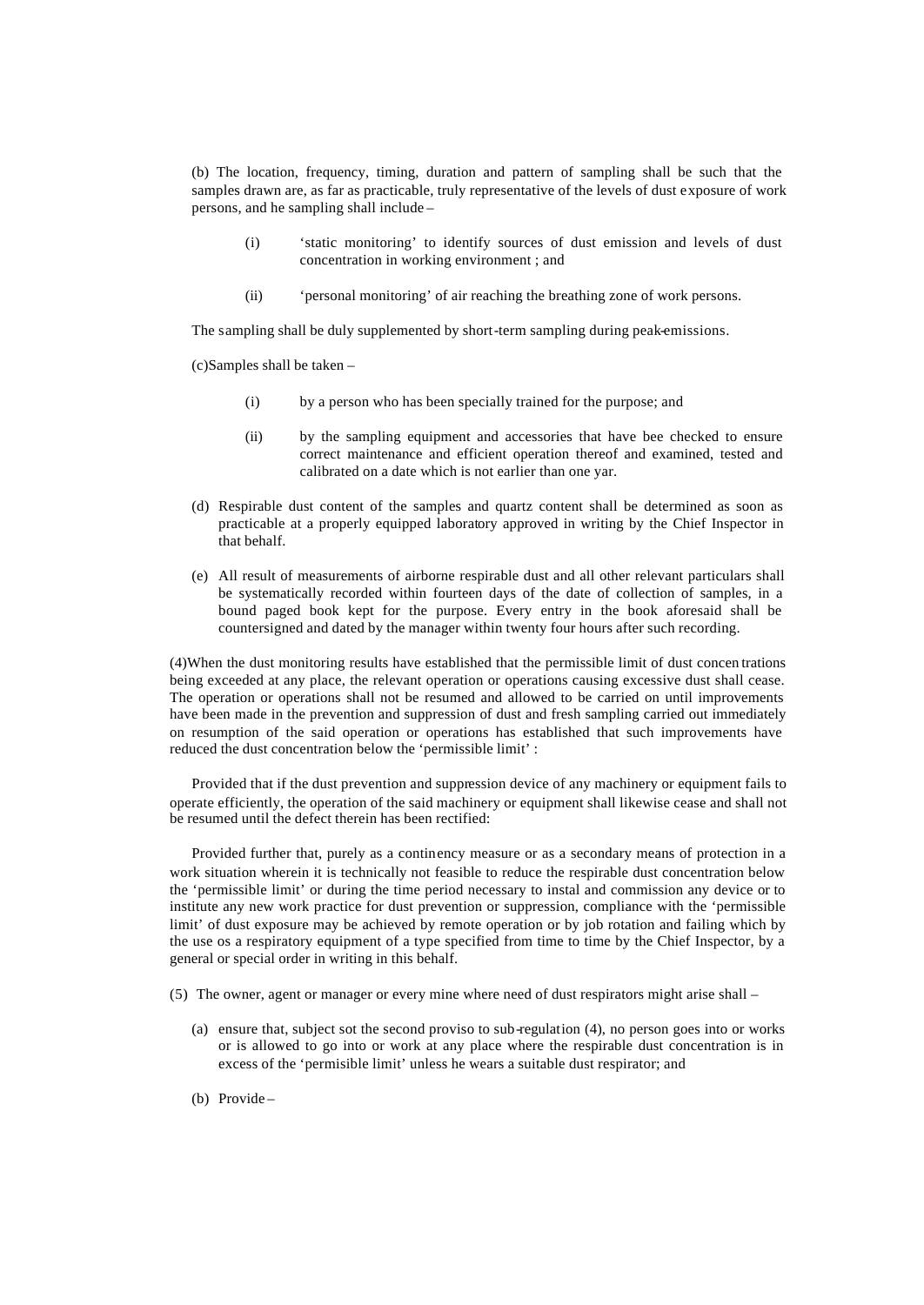(i) sufficient dust respirators of appropriate design at no costs to concerned work persons for their use

(ii) for the dust respirators to be regularly cleaned, disinfected and maintained in efficient working order; and

- (iii) for the proper fitting of and for thorough training of the concerned workers in the need for and correct use of respirators.
- (6) To prevent the liberation and accumulation of dust and the propagation of airborne dust, the following provisions shall have effect, namely :-
	- (a) dust shall be suppressed as close as possible to its source of formation.
	- (b) During any operation of drilling or boring on surface or belowground
		- (i) the production of dust shall be reduced by using bits which are sharp and of proper shape, by keeping suitable pressure on the bits and by keeping the h0les clear of the cuttings,
		- (ii) a jet of water shall be directed on to the cutting edge to wet the cuttings or other equally efficient device approved by the Chief Inspector shall be provided and kept in operation throughout the drilling or boring operation to prevent the atmosphere being charged with dust. Where pneumatic drilling is performed, water shall be turned on before turning on compressed air to the drill. When, however, drilling is done by hand, it shall be sufficient if holes are kept constantly moist during such drilling.
	- (c) Roadways on surface or below ground where mobile mining machinery ply shall be regularly wetted or shall be effectively treated with some other equally efficient agent to reduce dust being raised in the atmosphere to a minimum.
	- (d) No plant for the screening or sorting of minerals or ores and as far as practicable, no heap of cinder, cement, sand, mortar or other dry and fine material shall be placed within 80 m. of the top of any down -cast shaft or other intake airway not shall any such material be so handled as to make it air-borne an drawn into such shaft or airway.
	- (e) In every working belowground
		- (i) no machinery or equipment which is likely to emit dust in excess of 'permissible limit' shall be operated unless it is equipped with a suitable dust-prevention and suppression device and unless such device is operating efficiently ;
		- (ii) work places and rock walls in the vicinity thereof shall be, unless naturally wet throughout regularly washed down to prevent accumulation of dust and shall be kept thoroughly wetted during work shifts;
		- (iii) a current of air sufficient to clear away the dust emitted by any machinery or operation and to dilute the dust concentration below the 'permissible limit' shall be maintained by means of general ventilation and if necessary, by local ventilation, so however that, as far as practicable, the velocity of air in any roadway or workplace shall not be such as to raise dust in the atmosphere;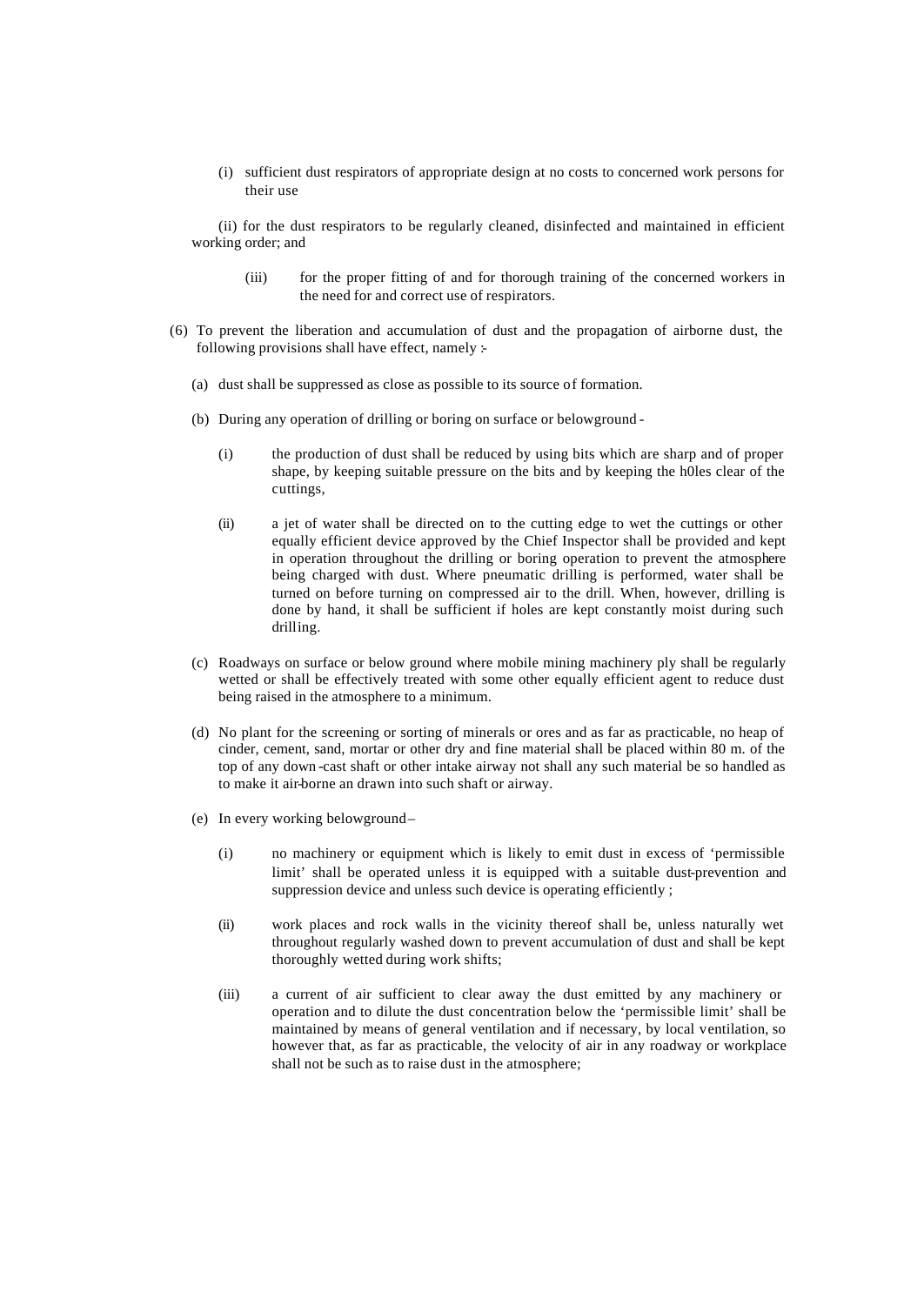- (iv) after blasting, working places shall not be entered, unless sufficient time has elapsed for dust, smoke and fumes to be cleared by a current of air and the broken ore or rock shall not be moved unless it has been thoroughly wetted with water;
- (v) vehicles, tubs and conveyors used for transport of mineral or ores shall be maintained in good condition so as to minimise spillage or leakage and chutes, spiral conveyors, ore passes, bins, tipplers conveyor discharge points and skip loading and unloading installations shall be so controlled as to reduce the formation of dust to the minimum. Such material shall be als o thoroughly wetted with water unless it is already wet or other effective means of dust suppression are used;
- (vi) unless, owing to special difficulties, exempted in writing by Regional Inspector in that behalf and subject to such conditions as he might specify therein, water in pipes in sufficient quantity and under adequate pressure and independent of any pumping system shall be provided ad maintained so as to get maximum efficiency in the laying of dust.
- (f) No process of crushing, breaking, disintegrating, opening, grinding, screening or sieving of ores, minerals or stone or any operation incidental thereto shall be carried out at any mine unless appropriate and effective dust control measures, such as, bust not limited to isolation, enclosure, exhaust ventilation and dust collection are designed, provided, maintained and used.
- (g) The exhausted air, belowground or on surface, which contains dust in excess of the 'permissible limit' shall be efficiently diluted and if necessary filtered so as to reduce the cocentration of respirable dust threin below ten percent of the 'permissible limit' before being recirculated into working places or before emission into atmosphere.
- (h) Every device used for the prevention and suppression of dust produced by any machinery, equipment or process as also for the filtering of the exhausted air and every dust respirator shall be inspected once at least in every seven days and shall be thoroughly examined and tested at least once in every period of six months and reports of the results of every such inspection, examination and test shall be recorded in the register maintained under clause (e) or sub-regulation (3).
- (7) The owner, agent, or manager of every asbestos mine where mining operations are carried on and where 'permissible limit' of dust concentration is exceeded, shall also –
	- (a) Provide
		- (i) sufficient protective clothing in good condition for the use of, at no cost to, the persons employed in such operations, as well as arrangements for proper dusting by means of a vacuum cleaner and for regular washing thereof;
		- (ii) suitable place for putting on and taking off the protective clothing;
		- (iii) well maintained washing and bathing places;
		- (iv)separate place for storing and changing personal clothing;
		- (v) clean and hygienic place for taking good or snacks -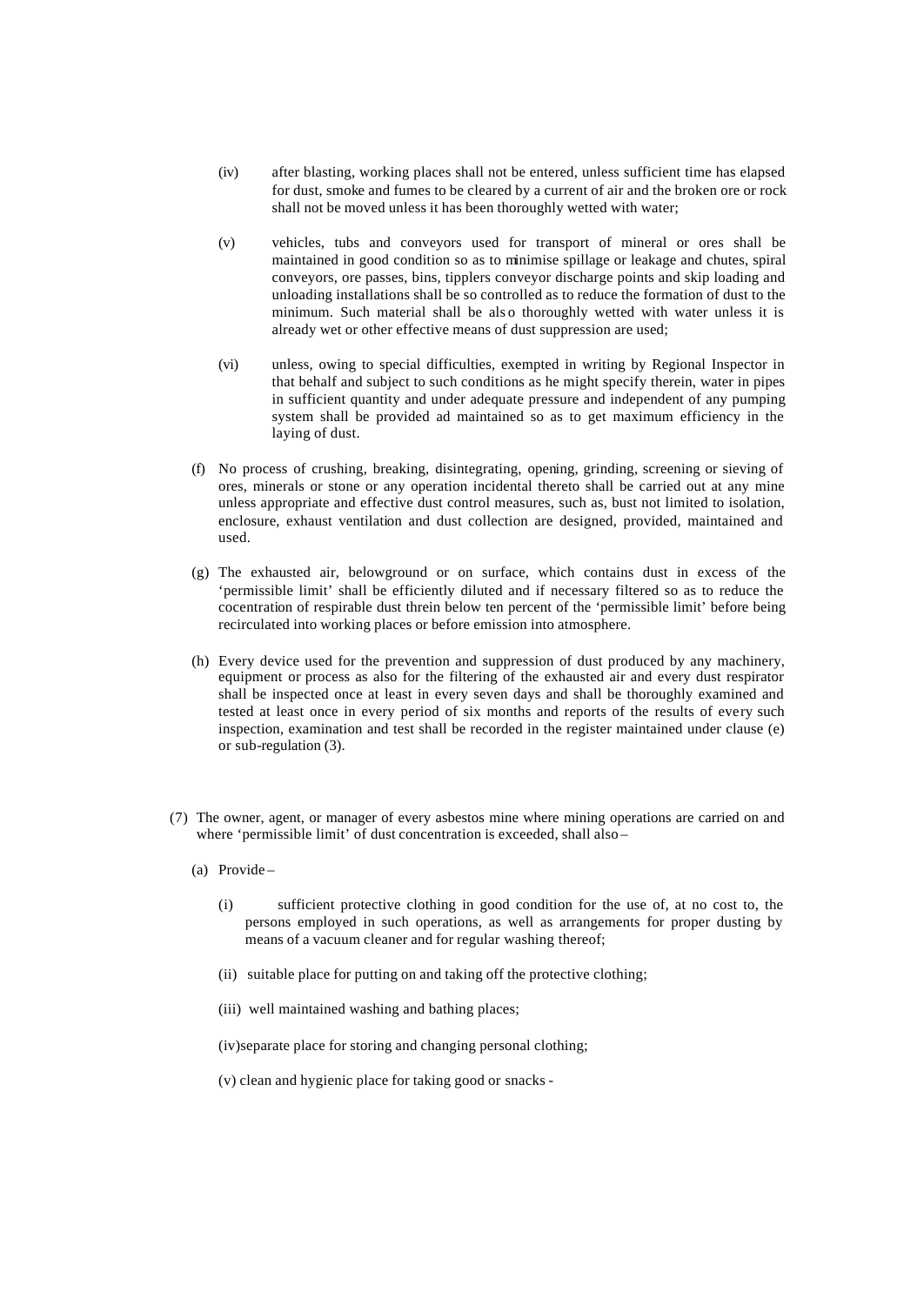- (b) cause  $-$
- (j) sorting, separation, grading, mixing, compression and packing of asbestos fibres and collection and disposal of waste including filtered dust to be carried out in such a manner that asbestos dust does not escape into air ;

(ii) All machinery, plant, work premises and all internal surfaces of the building where milling operations are carried on to be maintained in clean state and free of asbestos waste. Such cleaning shall be carried out by means of a vacuum cleaner or by some suitable exhaust draught ad persons undertaking these operations or present thereat shall be provided with and wear appropriate respiratory equipment and protective clothing;

- (iii) asbestos fibres to be packed in impermeable bags;
- (iv) cautionary notices, in language or languages understood by the majority of work persons with standard warning symbol to be prominently displayed at every such place were milling of asbestos is carried on and where the 'permissible limit' of dust exposure is likely to be exceeded, to warn the persons as to the hazards to health from asbestos dust, as to the need for the use of protective clothing and of appropriate dust respiratory by persons entering therein and as to the synergistic effect on the hazards of smoking cigarettes, beedis, cigars, etc. and occupational exposure to asbestos dust.
- (8) The manager of every mine where airborne dust is generated, shall formulate and implement a scheme specifying –
	- (a) the location, frequency, timing duration and pattern of sampling ;
	- (b) the instruments and accessories to be used for sampling ;
	- (c) the laboratory at which respirable dust content of samples and quartz content shall be determined ;
	- (d) the format in which the results of measurements of dust concentration and other particulars have to be recorded ;
	- (e) the organization for dust monitoring and for the examination and maintenance of dust prevention and suppression measures and dusts respirators ; and
	- (f) the manner of making all persons concerned with the implementation of the dust control measures fully conversant with the nature of work to be performed by each in that behalf.
- (9) The Regional Inspector may, where special conditions exist, permit, or require by an order in writing and subject to such conditions as he may specify therein, any variation in the foregoing provisions or in the manager'' scheme.
- (10)If any doubt arises as to any matter referred to in this regulation, it shall be referred to the Chief Inspector for decision]1.

125. Precautions against irruption of gas – Where any working is extended to within 30 metres of any stoped-out area or disused workings containing or likely to contain an accumulation of inflammable or noxious gases, there shall be maintained at least one bore-hole not less than 1.5 metres in advance of the working. The operation of drilling the bore hole shall be carried out under the supervision of a competent person; and where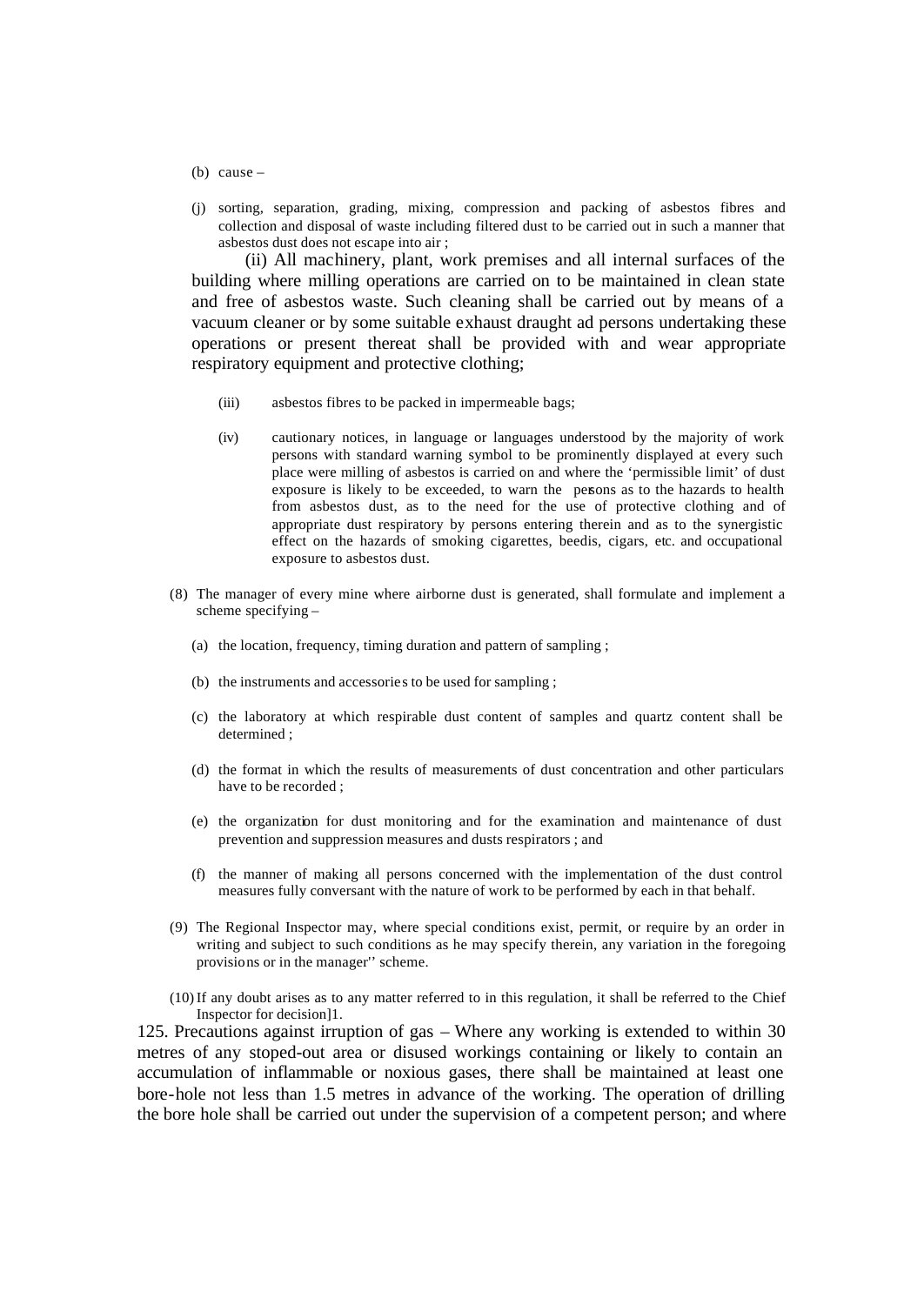inflammable gas is present or likely to be present, no lamp or light other than an approved safety lamp or torch shall be used in any such working.

126. Recovery and exploratory work – (1) After an explosion of inflammable gas has occurred in a mine only such persons as are authorise by the manager or by the principal official present at the surface, shall be allowed to enter the mine.

(2) When it is intended of proposed to reopen a mine or part thereof, which has been isolated, sealed off or flooded with water to deal with a fire or spontaneous heating, the owner, agent or manager shall, not less than 14 days before the commencement of such work, give notice in writing of such intention or proposal t the Regional Inspector and the Chief Inspector.

(3) Where it is intended to carry out any exploratory work in a mine or part belowground likely to contain irrespirable atmosphere –

- (a) no party of less than three persons shall be allowed to proceed to carry out such work; and
- (b) every such party shall carry a cage containing suitable birds or other means of detecting carbon monoxide gas approved by the Chief Inspector and also an approved flame safety lamp.

127. Danger from surface water  $-$  (1) Where any mine or part thereof is so situated that there is any danger of inrush of surface water into the mine or part, adequate protection against such inrush shall be provided and maintained. If any dispute arises as to whether such protection is adequate or not, it shall be referred to the Chief Inspector for decision.

(2) No workings shall be made in any mine vertically below –

- (a) any part of any river, canal, lake, tank or other surface reservoir; or
- (b) any spot lying within a horizontal distance of 15 metres from either bank of a river or canal or from the boundary of a lake, tank or other surface reservoir;

except with the permission in writing of the Chief Inspector and subject to such conditions as he may specify therein.

(3) Every application for permission under sub-regulation (2) shall be accompanied by two copies of a plan and section showing the existing position of the workings of the mine, the proposed layout of workings, the depth of the workings from the surface, the position and depth of any stoped -out area in the neighborhood, all faults and other geological disturbances and such other particulars as may affect the safety of the mine or of the persons employed therein.

Explanation. – Where sand or alluvium are lying in the course of a river, canal, lake, tank or reservoir, the depth from the surface shall be reckoned from the surface of hard ground underlying such sand or alluvium.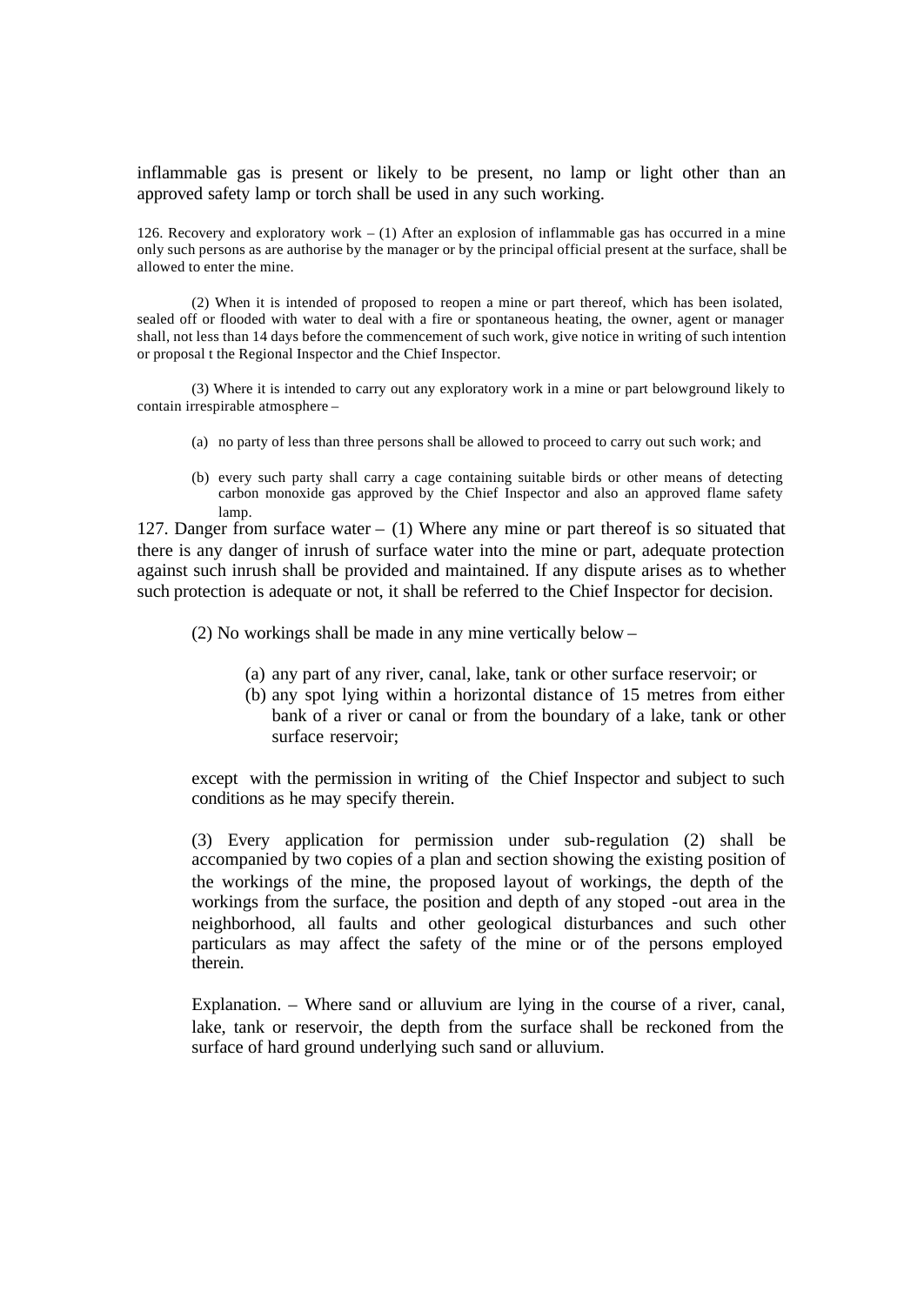128. Danger from underground inundation.  $- (1)$  Proper provision shall be made in every mine to prevent irruption of water other liquid matter from the workings of the same mine or of an adjoining mine.

(2) (a) No working which has approached withi a distance of 60 metres of any disused or abandoned workins (not being workings which have been examined and found to be free from accumulation of water or other liquid matter), whether in the same mine or in an adjoining mine, shall be extended further except with the prior permission in writing of the Chief Inspector and subject to such conditions as he may specify therein :

Provided that if any heavy seepage of water is noticed in any working approaching, but not within 60 metres of, any such disused or abandoned working, such working shall be immediately stopped, an the Chief Inspector and the Regional Inspector shall forthwith be informed about the occurrence. The workings shall not be extended further except with the prior permission in writing of the Chief Inspector ad subject to such conditions as he may specify therein.

Explanation. – For the purpose of this sub-regulation, the distance between the said workings shall man the shortest distance between the said workings measured in any direction whether horizontal vertical or inclined.

(b)Every application for permission under clause (a) shall be accompanied by two copies of a plan and section showing the outline of such disused or abandoned workings in relation to the workings which are approaching the said workings and such other information as may be available in respect of the said workings.

- (c) Except where otherwise permitted by the Chief Inspector by an order in writing and subject to such conditions as he may specify therein, no such working shall exceed two metres in width or height; and there shall be maintained at least one bore-hole near the center of the working face, and sufficient flank holes on each side and where necessary , bore-holes above and below the workings, at intervals of not more than five metres. All such bore-holes shall be, an shall be constantly maintained, at sufficient distance in advance of the working and such distance shall in no case be less than three metres.These precautions shall be carried out under the direct supervision of a competent person specially authorised for the purpose.
- (d) The precautions laid down in clause © shall also be observed in any other working where any heavy seepage of water is noticed whether approaching disused or abandoned workings or not.

129. International flooding . (1) When the owner, agent or manager intends or proposed, by introducing water from the surface or from any other part of the mine or from an adjacent mine, to flood any part of the workings of his mine, he shall give in writing not less than 14 days' notice of such intention or proposal to the Chief Inspector and the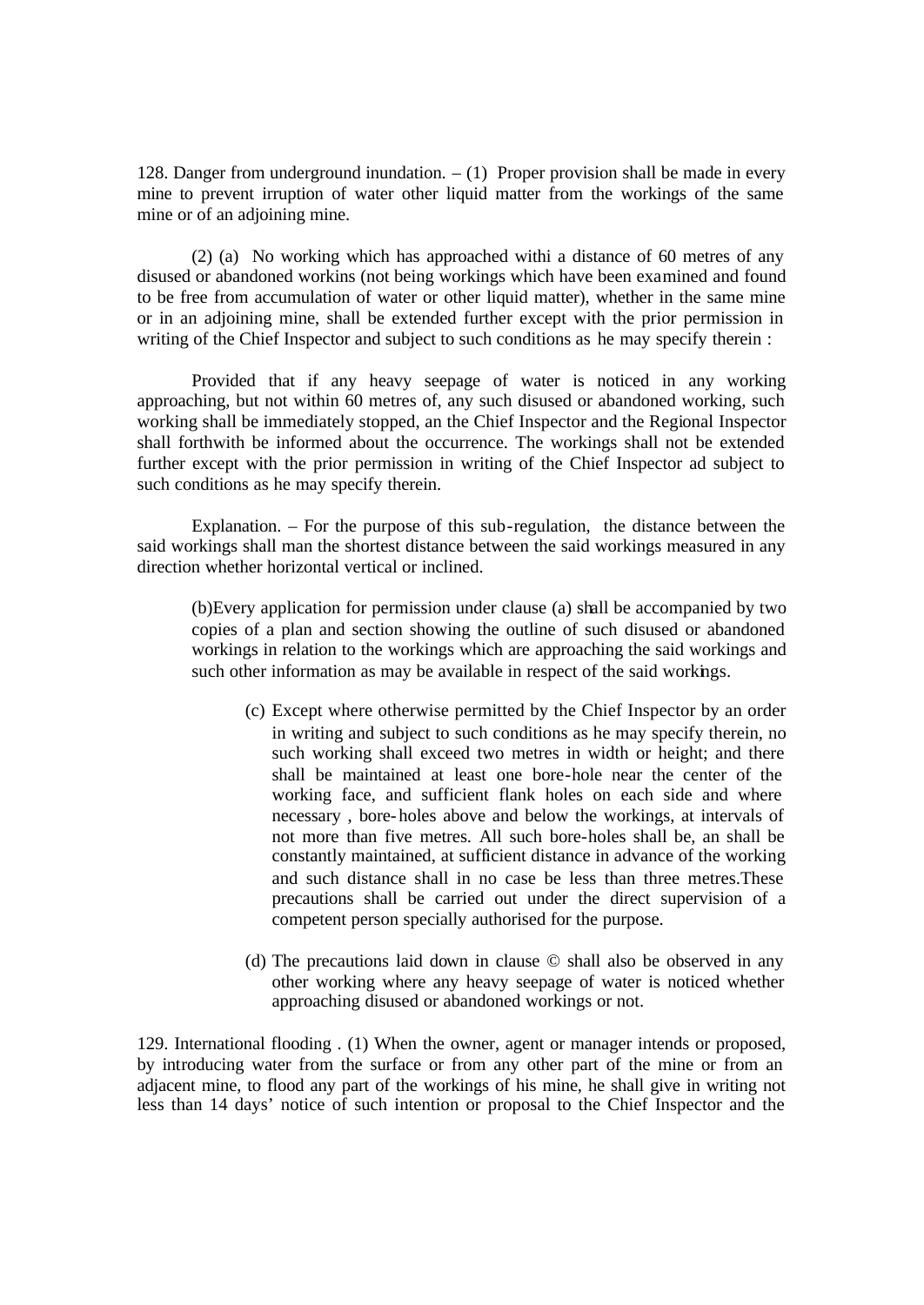Regional Inspector and to the management of all adjoining mines and of such other mines as might be affected by such flooding.

Provided that the Regional Inspector may, be an order in writing and subject to such conditions as he may specify therein, permit such operations to be commenced on any day prior to the expiry of the said 14 days:

Provided further that the Regional Inspector may, by an order in writing, either prohibit any such operation or require that such operation shall not be commenced until such precautions as he may specify therein, have been taken to his satisfaction.

Explanation. – For the purposes of this sub-regulation, a mine shall have the meaning assigned to it under regulation 33.

(2) If the operations in respect of which notice is given under sub-regulation (1), are not commenced within 60 days from the expiry of the said 14 days, the notice shall be deemed to have lapsed and the provision of the subregulation(1) shall apply as if no such notice had been given.

130. Construction of a reservoir, dam or other structure.  $- (1)$  Where in any mine it is intended to construct a reservoir, dam or other structure to withstand a pressure of water or other material which will flow when wet, or to control an inrush of water (other than a reservoir, dam or structure for storing small quantities of water) the owner, agent or manager shall give in writing not less than 14 days notice of such intention to the Regional Inspector. Every such notice shall be accompanied by two copies of plans and sections showing the design and other details of the proposed construction.

Provided that where the safety of the mine or of the persons employed therein is seriously threatened, the provisions of this regulation shall be deemed to have been complied with if the said notice is given to the Regional Inspector as soon as the work of construction is commenced :

Provided further that where such a reservoir, dam or other structure was constructed before the coming into force of these regulations, the said copies of the plans and sections shall be submitted to the Regional Inspector within three months of the coming into force of these regulations. Where these details are not available, the Regional Inspector shall be informed of the fact within the aforesaid period.

(2) The Regional Inspector may, by an order in writing, require such modification or alternations to be made by the design of any such reservoir, dam or structure as he may specify therein.

## **CHAPTER – VIII - Ventilation**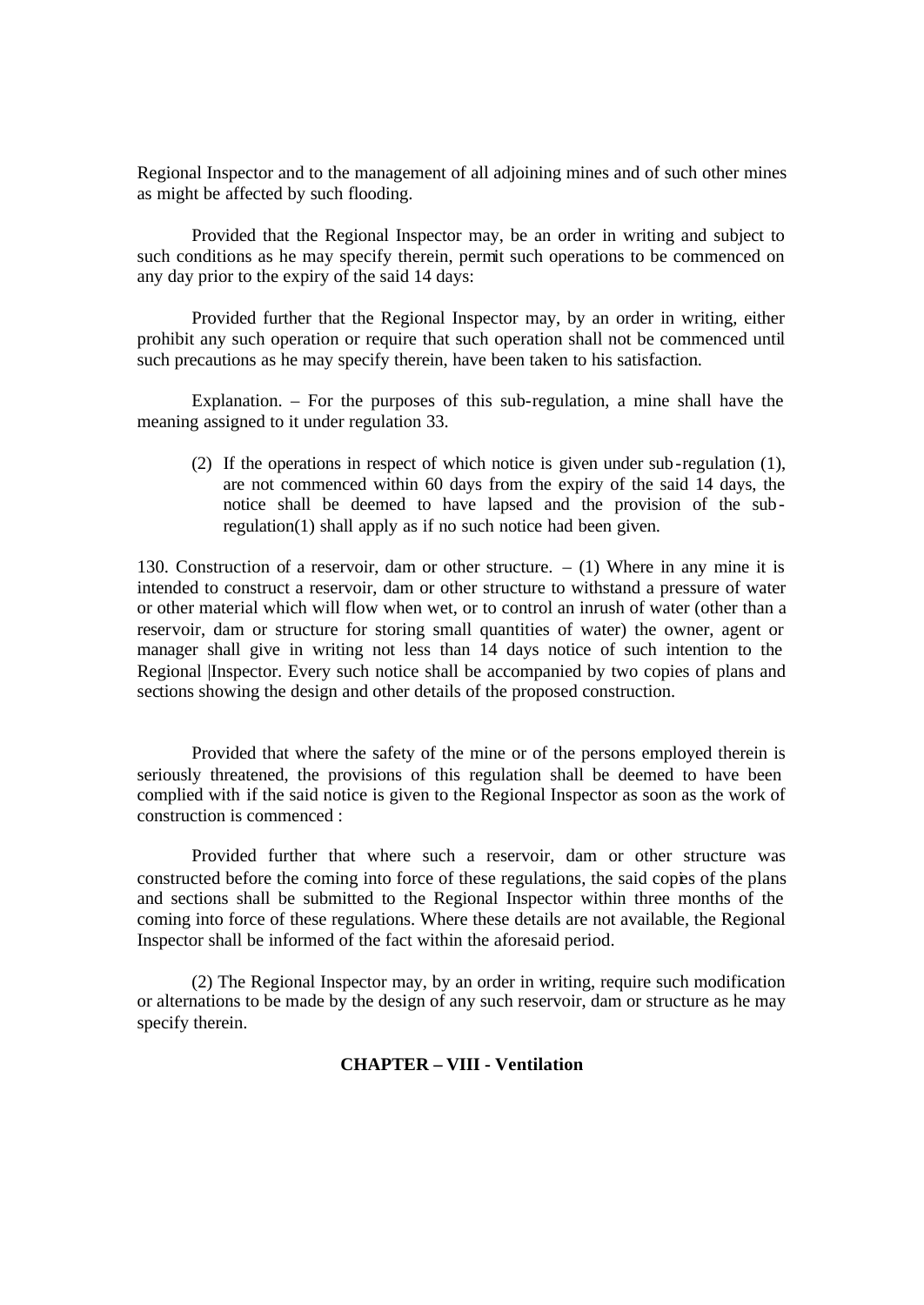131. Standard of ventilatio n. – (1) It shall be the duty of the owner, agent or manager of every mine to take such steps as are necessary for securing that there is constantly produced ion all parts of the mine belowground, ventilation adequate to clear away smoke, steam and dust; to dilute gases that are inflammable or noxious so as to render them harmless; to provide air containing a sufficiency of oxygen; and to prevent such excessive rise of temperature or humidity as may be harmful to the health of persons. If any doubt arises as to whether the ventilation in a mine or part thereof is adequate or not, if shall be referred to the Chief Inspector for decision.

- (2) For the purpose of this regulations, a place shall not be deemed to be in a safe state for persons to work or pass therein if the air contains either less than 19 percent of oxygen or more than 0-5 percent of carbon dioxide or any noxious gas present in quantity likely to affect the health of any person; and such place shall not be deemed to be normally kept free from inflammable gas if the percentage of such gas at any point in that place exceeds one an a quarter.
- (3) If with respect to any mine or part thereof the Regional Inspector is of the opinion that the ventilation is not adequate, he may, by an order in writing, require the installation and maintenance of such a mechanical ventilator as is capable of producing adequate ventilation in the mine or part.

132. Mechanical ventilators and their fittings. – (1) Every mechanical ventilator shall be installed in a fireproof housing situated at a safe distance from the opening, shaft or winze; and every mechanical ventilator, other than an auxiliary fan, shall be so designed an maintained that the current of air can be reversed when necessary.

- (2) In every mine to which regulation 142 applies, if electricity is used for driving the mechanical ventilator, current shall be supplied to the drive motor of the ventilator through a separate circuit from mthe main distribution point of the mine.
- (3) There shall be provided an maintained at every main mechanical ventilator
	- (a) a suitable pressure-recording gauge or water gauge; and
	- (b) except where the ventilator is driven by a constant speed drive, a recording instrument by which the speed of the ventilator shall be continuously registered.
- (4) At every shaft or winze ordinarily used for lowering or raising of persons or material, where a mechanical ventilator is installed, there shall be provided a properly constructed air-lock.

Provided that unless the Regional Inspector so requires by an order in writing, the provision of this sub-regulation shall not apply to a shaft or winze where a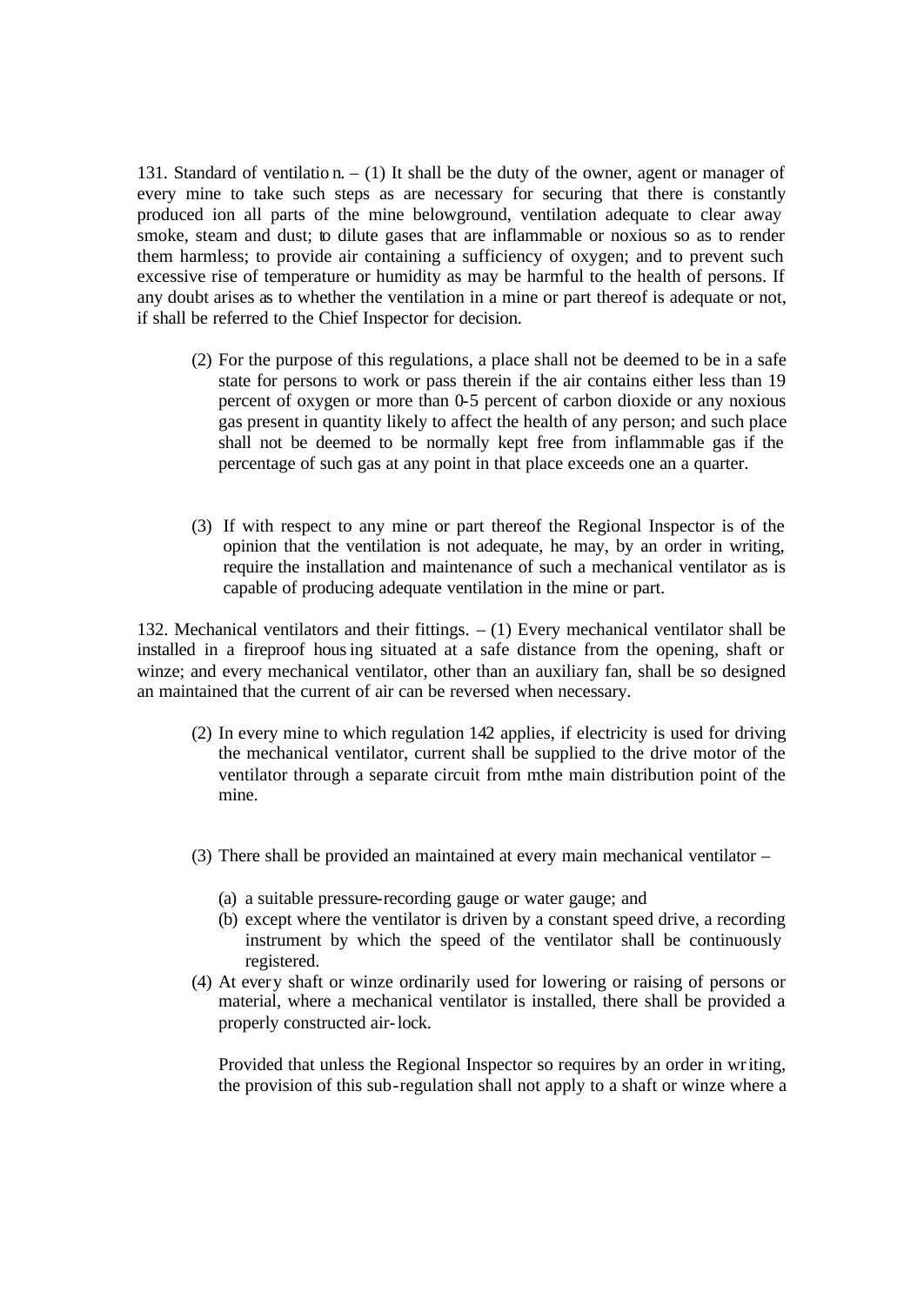mechanical ventilator was installed before the coming into force of these regulations.

- (5) The flow of air produced by a mechanical ventilator shall, as far as practicable, be so arranged as to aid the natural ventilation.
- (6) Every mechanical ventilator shall be in charge of a competent person appointed for the purpose, who shall not be entrusted with any other additional duties which may require him to go outside the fan hous e or which may interfere with his duties as incharge of the mechanical ventilator.
- (7) In every mine in which a mechanical ventilator is in use, the quantity of air circulating in every ventilating district shall be measure once at least in every 30 days and recorded in a bound paged book kept for the purpose.

133. Standing Orders. – (1) For the purpose of ventilation, every mine shall be divided into such number of districts or splits as to ensure that separate current of fresh air is made available in every such district or split.

- (2) The intake air shall be so arranged as to travel away from all stagnant water.
- (3) In any mine or part where a mechanical ventilator is used, every drive, crosscut, winze or rise which is a connection between a main intake airway and a main return airway shall, until it has ceased to be required and has been sealed off, be provided with at least two doors so spaced that whenever one door is opened, the other door can be kept closed. Steps shall be taken or ensure that at least one of the doors is always closed. Any such connection which has ceased to be so required, shall be effectively sealed.

135. Brattices, doors, stoppings ad aircrossings. - (1) There shall be provided ad maintained in every mine such number of stoppings , doors and other devices as may be adequate to ensure compliance with the provision of regulations 131. If any doubt arises as to the adequacy of such ventilation devices, it shall be referred to the Chief Inspector for decision.

(2) (a) The space between the frame or every ventilation door and the roof and sides of the road, shall be built up with masonry or concrete, not less than 25 centimetres in thickness.

(b)Every such door shall be self-closing; and whenever opened, it shall be closed as soon as possible, and shall not be propped or fixed so as to remain open.

- (c) If such door is required to be frequently kept open for the passage of men or material, there shall be, throughout every working shift, a door attendant at the door.
- (d) Unless required for purposes of control of fire or otherwise, if a door is not in use, it shall be taken off its hinges and placed in such a position that it shall not cause any obstruction to the air current.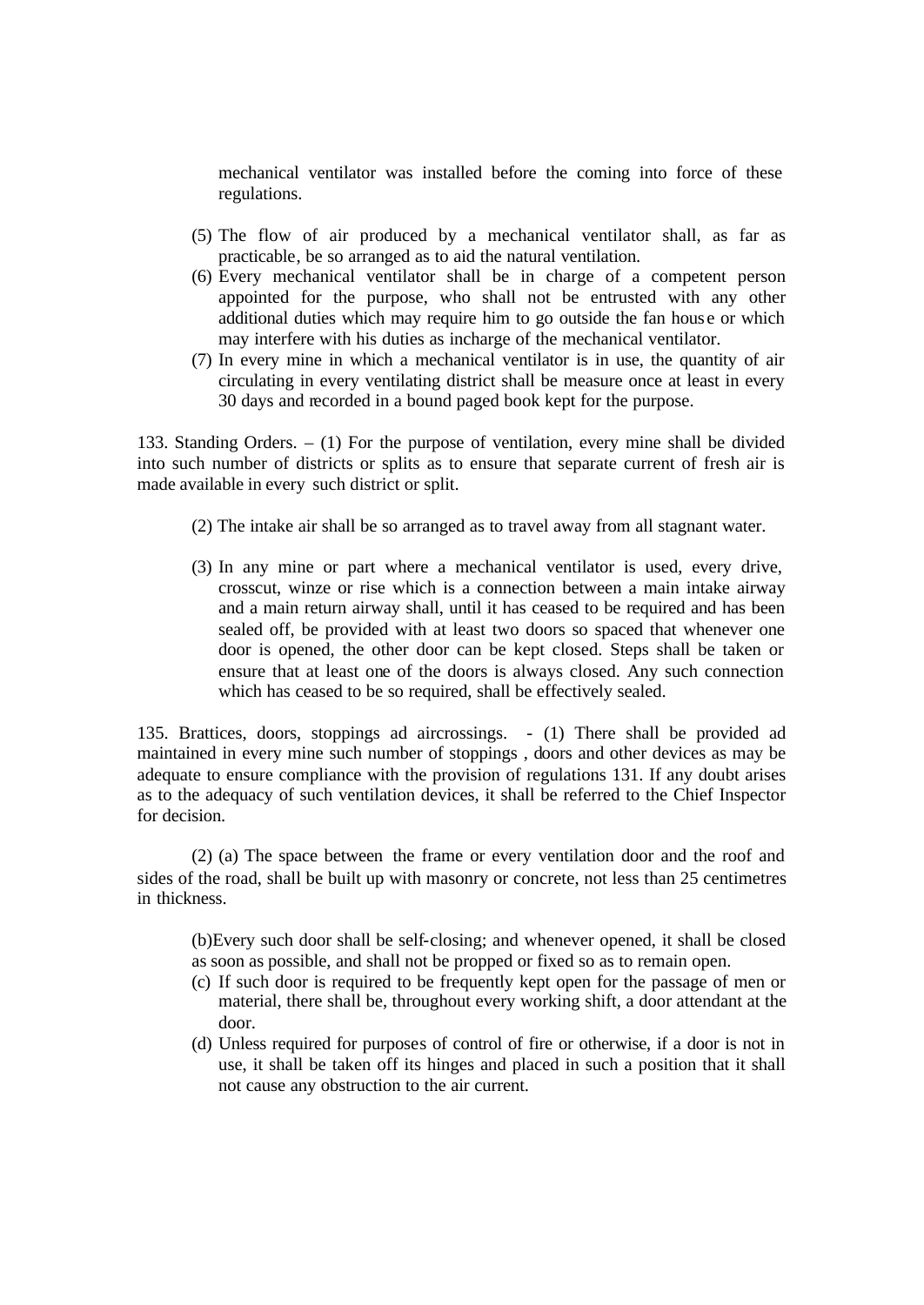(3)(a) Every stopping between the main intake and main return airways shall be constructed of masonry or brickwork, not less than 25 centimetres in thickness or such greater thickness as may be required by the Regional Inspector, and shall be faced with a sufficient thickness of lime or cement plaster to prevent leakage of air.

(c) Every stopping in use shall be kept accessible for inspection.

- (4) The partitions and walls of every air-crossing shall be not less than 25 centimetres in thickness if constructed or masonry or of concrete not properly reinforced, and not less than 15 centimeters in thickness if constructed of properly reinforced concrete.
- (5) Every air-crossing, ventilation stopping, door or brattice shall be maintained in efficient working order and good repair.
- (6) A competent person shall, once atleast in every 30 days, examine every airway, air crossing, ventilation stopping and door in use, an shall record the result thereof in a bound paged book kept for the purpose, and shall sign the same and date his signature.

136. Auxiliary fans.- (1) Every auxiliary fan :

- (a) shall be installed, located and worked in such a manner that
	- (i) a sufficient quantity of air shall, at all times, reach it so as to ensure that it does not re-circulate air; and
	- (ii) there is no risk of the air which it circulates being contaminated by any substantial quantity of inflammable or noxious gases or dust; and
- (b) shall have an air-duct for conducting the air to or from the face or blind end; and such air-duct shall be so maintained as to minimise any leakage or air and to ensure an adequate supply of air to within 4.5 metres of the face or blind end.

(2) No auxiliary fan shall be started, stopped, removed, replace or in any way altered or interfered with, except by or on the authority of an official.

(3) No person shall enter or remain in any place which is dependent for its ventilation on an auxiliary fan, unless such fan is operating efficiently. Whenever the ventilation of any such place has been interrupted, whether by the stoppage of the fan or otherwise, no person shall so enter or remain therein, except for the purpose of restoring the ventilation, unless the place has been examined by a competent person and declared safe.

137. Precautions against fire in ventilation appliances. - The covering of every shaft, winze or rise sealed off or covered for ventilation purposes, every fan drift, duct or casing an every part of a mechanical ventilator or fan within such drift, duct or casting, and every air-crossing an ventilation door shall be constructed of fire-proof material :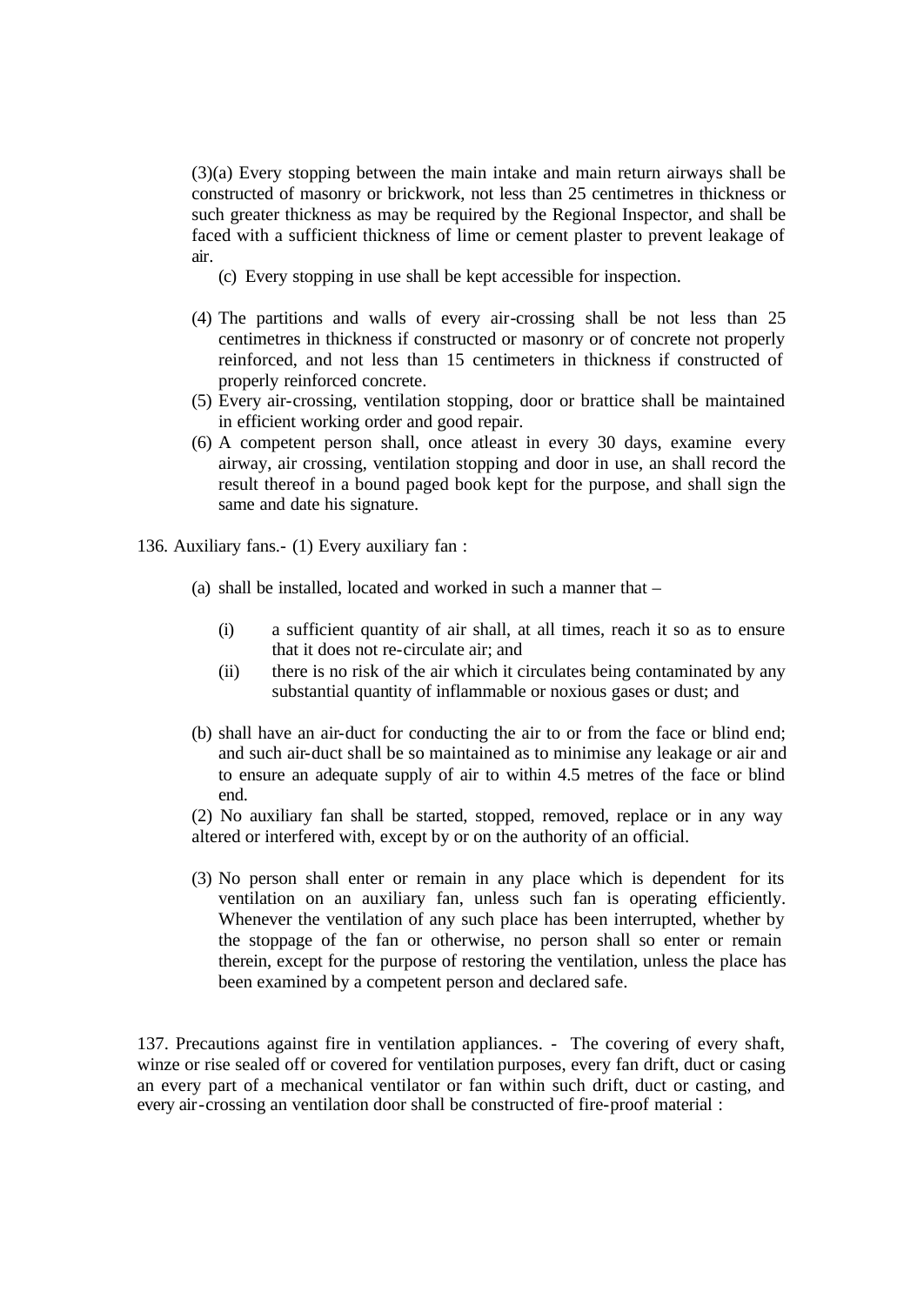Provided that this regulation shall not apply to the small lid of a shaft covering operated by the rope cappel.

138. Ventilation plants to be brought up-to-date. – As soon as any alteration is made in the ventilation of a mine, involving the erection or removal of an air-crossing or stopping or the alteration in the position or installation of a ventilator below ground, the erection, removal, alteration or installation, as the case may be, shall be shown on the ventilation plan maintained under-regulation 61.

139. Obstructions, interruptions and alterations. (1) No material or debris shall be allowed to accumulate in any level, drive, crosscut or any other part of the working below ground so as to impede the ventilation.

(2) Every roadway an working below ground which is not adequately ventilated shall be fenced or barricaded so as to effectively prevent persons entering the same.

- (7) If any person becomes aware of any obstruction in, or interference with, or deficiencty of, ventilation in any mine or part thereof, he shall –
	- (a) if it falls within his power to remedy such obstruction, interference or dificiency, immediately take steps to do so; or
	- (b) cease all work at that place, and shall forthwith inform his superior official of such obstruction interference or deficiency.
- (4) whenever there is any interruption of ventilation by the stoppage or any mechanical ventilator, including an auxiliary fan, installed below ground, the official in charge of the mine or part shall immediately take precautionary measures including withdrawal of men, if necessary against dangers that may arise out of non-compliance with the provisions of regulation 131, to restore the ventilation in the mine or part.
- (5) No person shall alter the general system of ventilation in any mine or part except with the authority of the manger :

Provided that, in an emergency, an official or the mine may carry out such alteration as he may deem necessary for the safety of persons, but he shall as soon as possible inform his superior official an the manager about the same in writing.

140. Precautio ns against gas during de-watering and re-opening.- (1) No disused mine or shaft shall be de-watered except under the constant supervision of a no competent person and during such de-watering, approved safety lamps or torches shall be exclusively used, and there shall also be kept burning at every place where persons are at work at least on e approved flame safety lamp.

(2) (a) The first inspection of a mine or part which is re-opened after a discontinuance of mining o0erations for a period exceeding seven days and of any part of amine after being de-watered shall be made by a competent person with an approved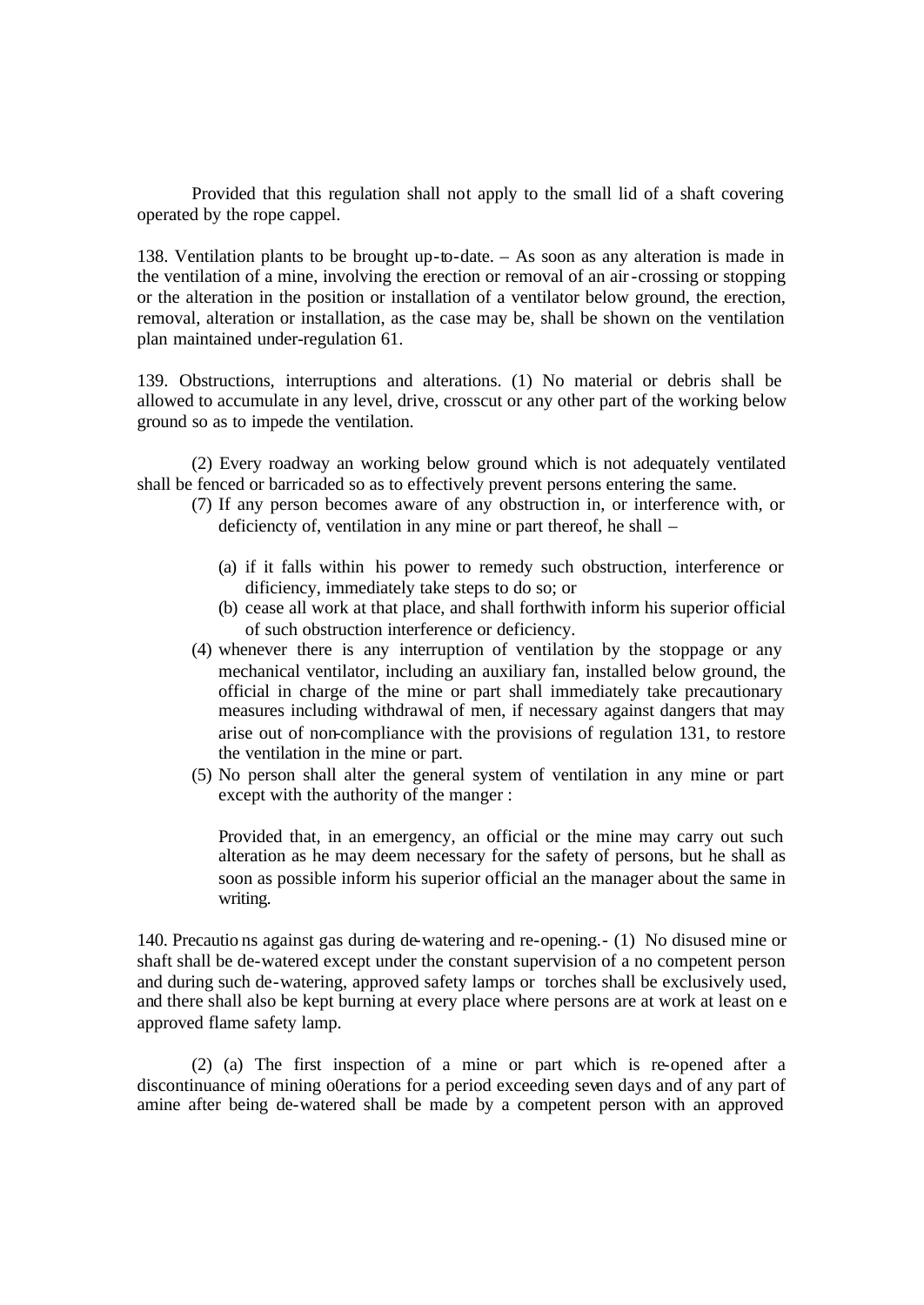flame safety lamp and during such inspection, no additional light or lamp other than an approved electric torch or lamp shall be used.

> (c) The result of every such inspection shall be recorded in a bound paged book kept for the purpose, an shall be sighed and dated by the persons making the inspection, and countersigned and dated by the manager.

141. Precautions against inflammable and noxious gases  $. - (1)$  For the purpose of this regulation, inflammable gas shall be deemed to have been found or detected when it is indicated by the lowered flame of a flame safety lamp or, where methane indicators are used, they indicate one and a quarter percent, or more of inflammable gas.

(2) When any person detects the presence of inflammable gas, he shall not brush or waft if out, but shall immediately withdraw from the place and shall inform his superior official about the same.

(3)Where in any place in a mine, inflammable or noxious gas is detected, all persons shall be withdrawn from the place, and the place shall be immediately fenced off so as to prevent persons invariantly entering the same. The competent person in charge shall, without delay, take steps to remove the gas by improving the ventilation.

(4) During the removal of such gas all persons except those necessary for such removal, shall be withdrawn from the return side of the ventilating district in which the gas has been detected unless the quantity of gas is, in the opinion of the competent persons, so small that such withdrawal is not necessary :

Provided that where the danger arises from the presence of inflammable gas, no naked light shall be used in the ventilating district in which the gas is detected.

- (5) No person shall be re-admitted into the place where the gas was detected until a competent person has examined the place and has reported that the place is free from gas, Every such examination shall be made with an approved flame safety lamp and, in the case of noxious gas, also with a cage containing suitable birds or other means of detecting carbon monoxide gas approved by the Chief Inspector.
- (6) Particulars of every occurrence referred to in sub-regulation (2) and of every examination made under sub-regulation(5) together with a statement as to where and when the gas was found and when it was removed, and in case of inflammable gas, the percentage thereof, shall be recorded in a bound paged book kept for the purpose, Every such entry shall be signed and dated by the competent person making the report, and countersigned and dated by the manager.
- (7) In any part of a mine to which regulations 123(1) and 142 apply, or where the Regional Inspector may require by an order in writing, all unused workings which have not been sealed off, shall once at least in every seven days be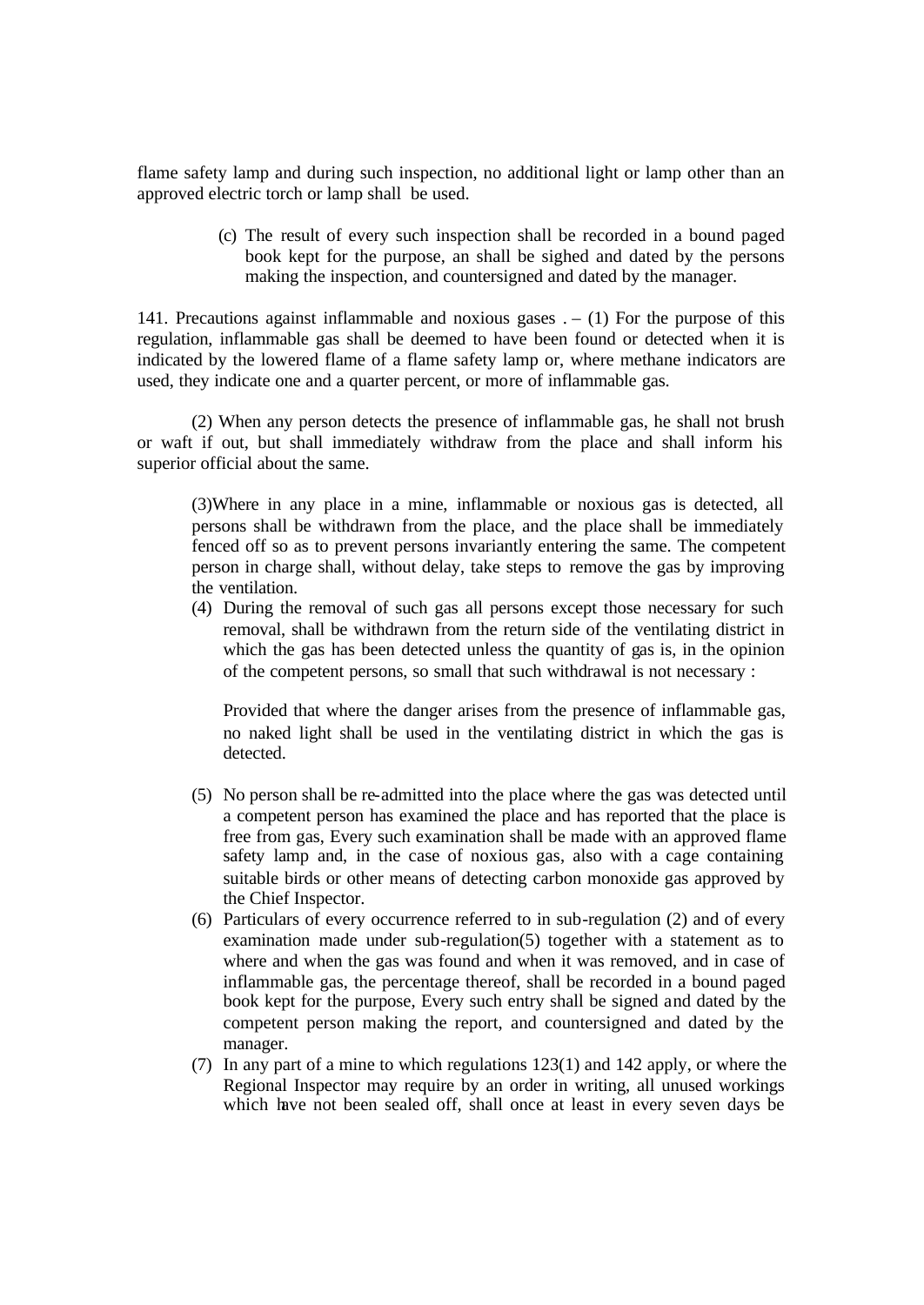inspected by a competent person for the presence of inflammable or noxious gas. A report of every such inspection shall be recorded in a bound paged book kept for the purpose, and shall be signed and dated by the person who made the inspection.

- 142.Safety lamps to be used in gassy mines. No lamp or light other than an approved safety lamp or torch or other installation permitted under the Indian Electricity Rules, 1956 shall be used or permitted to be used below ground in any mine, -
	- (a) in any part of a mine in which an explosion or ignition of inflammable gas has occurred;
	- (b) in any ventilating district in which inflammable gas has been found; and
	- (c) in any place in which, in the opinion of the Regional Inspector, inflammable gas is likely to be present in such quantities as to render the use of naked lights dangerous :

Provided that if safety lamps are not immediately available in the case of any mine to which clauses (b) and (c) apply, the Chief Inspector may, by an order in writing and subject to such conditions as he may specify therein, grant a temporary exemption from the operation thereof until such time as safety lamps can be obtained :

Provided further that the Chief Inspector may, by an order in writing and subject to such conditions as he may specify therein, exempt any mine or part thereof from the operation of this regulation on the ground that on account of the special character of the mine or part, the use of safety lamps is not necessary therein.

- 143.Contrabands. In every mine or part of which regulation 142 applies, the following provisions shall have effect, namely –
	- (1) No person shall have in his possession belowground any cigar, cigarette, biri or other smoking apparatus, or any match or other apparatus of any kind capable of producing a light, flame or spark :

Provided that nothing in this sub-regulation shall be deemed to prohibit the use belowground of any apparatus for the purpose of shot firing or of relighting safety lamps, of a type approved by the Chief Inspector.

(2) For the purpose of ascertaining whether any person proceeding belowground has in his possession any article as aforesaid, a competent person other than the banksman, if any, shall be appointed to search every such person immediately before he enters the mine. The competent person shall be on duty throughout the shift, and no duties other than those under this regulation and regulation 149(2) shall be entrusted to him.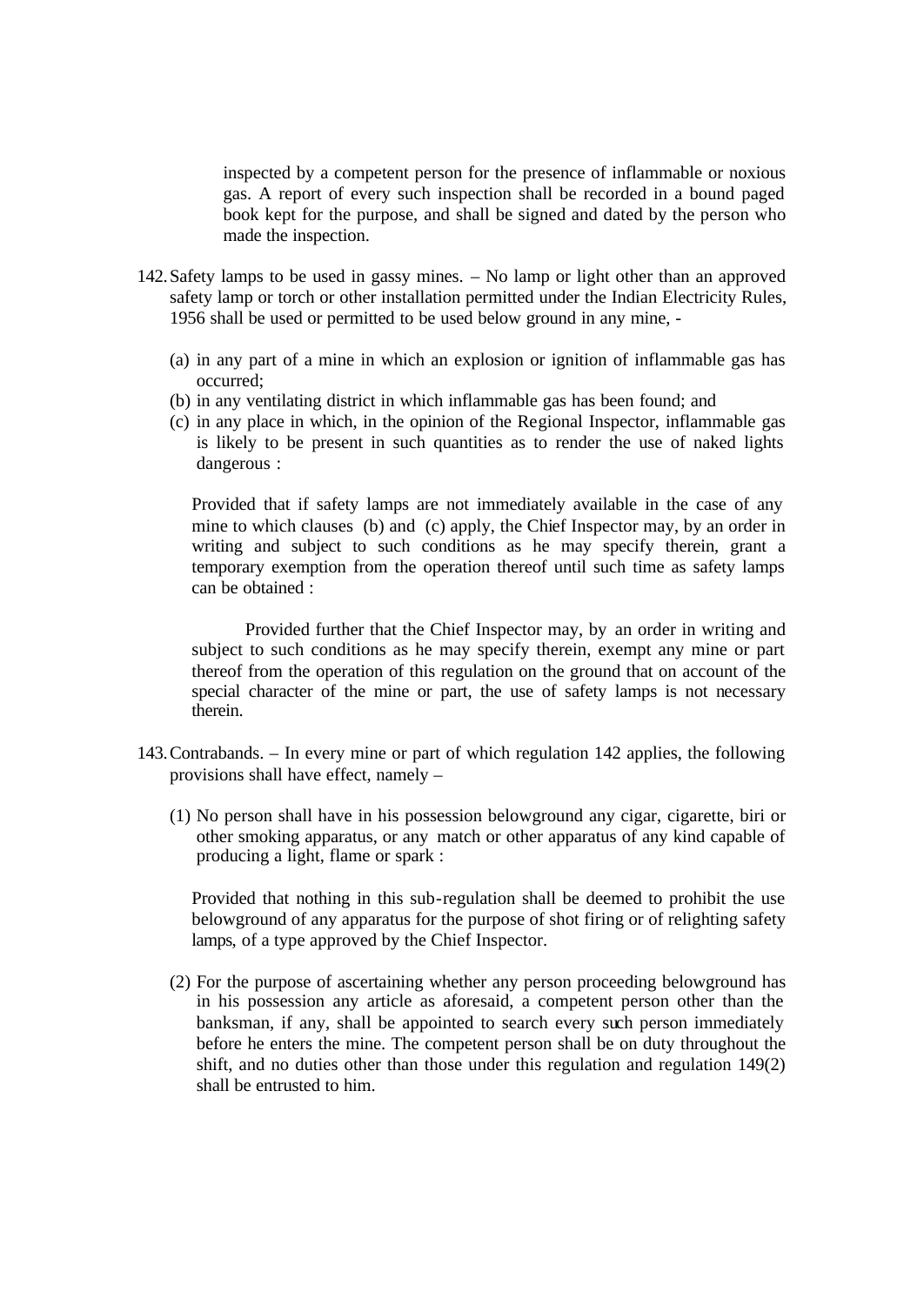- (3) The competent person so appointed shall make a thorogh search for the articles aforesaid and in particular shall –
	- (a) search or turn out all pockets;
	- (b) pass his hand over all clothings; and
	- (c) examine any article in the possession of the person searched.
- (4) If the competent person suspects that the person sea rched is concealing any articles as aforesaid, he shall detain him, and as soon as possible refer the matter tot he manager or assistant manager or underground manager. No such person shall be allowed to enter the mine until the manager or other superior official is satisfied that the person has no such article in his possession.
- (5) Any person who refused to allow himself to be so searched or who on being searched is found to have in his possession any of the article aforesaid, shall be guilty of an offence against this regulation.
- 144.Determination of environmental conditions. In every mine having workings belowground extending to a depth of more than 50 metres from the surface, determinations shall, once at lest in every 30 days be made of temperature, humidity and such other environmental conditions as the Regional Inspector may by an order in writing stipulate,. at the blind end of every drivage and at such other points as the Regional Inspector may specify.
- 145.Appointment of Ventilation Officer.- In the case of any mine having extensive workings below ground, if the Chief Inspector by an order in writing so requires, the manager shall be assisted by a Ventilation Officer, holding such qualification as the Chief Inspector may specify in the order, who shall be responsible for supervising the maintenance of the ventilation system of the mine in accordance with the provisions of these regulations.

# **CHAPTER XIV – Lighting and Safety Lamps**

- 146. General lighting  $\frac{1}{2}$  (1) Adequate general lighting arrangements shall be provided during working hours –
	- (a) on the surface where the natural light is insufficient : in every engin house, in the vicinity of every working shaft, at every open cast working, at every shunting or marshaling yard, and at very place where persons have to work; and
	- (b) belowground
		- (i) at every shaft landing and shaft bottom or siding which is in regular use;
		- (ii) in every travelling roadway normally used by 50 or more persons during any shift and in every working stope :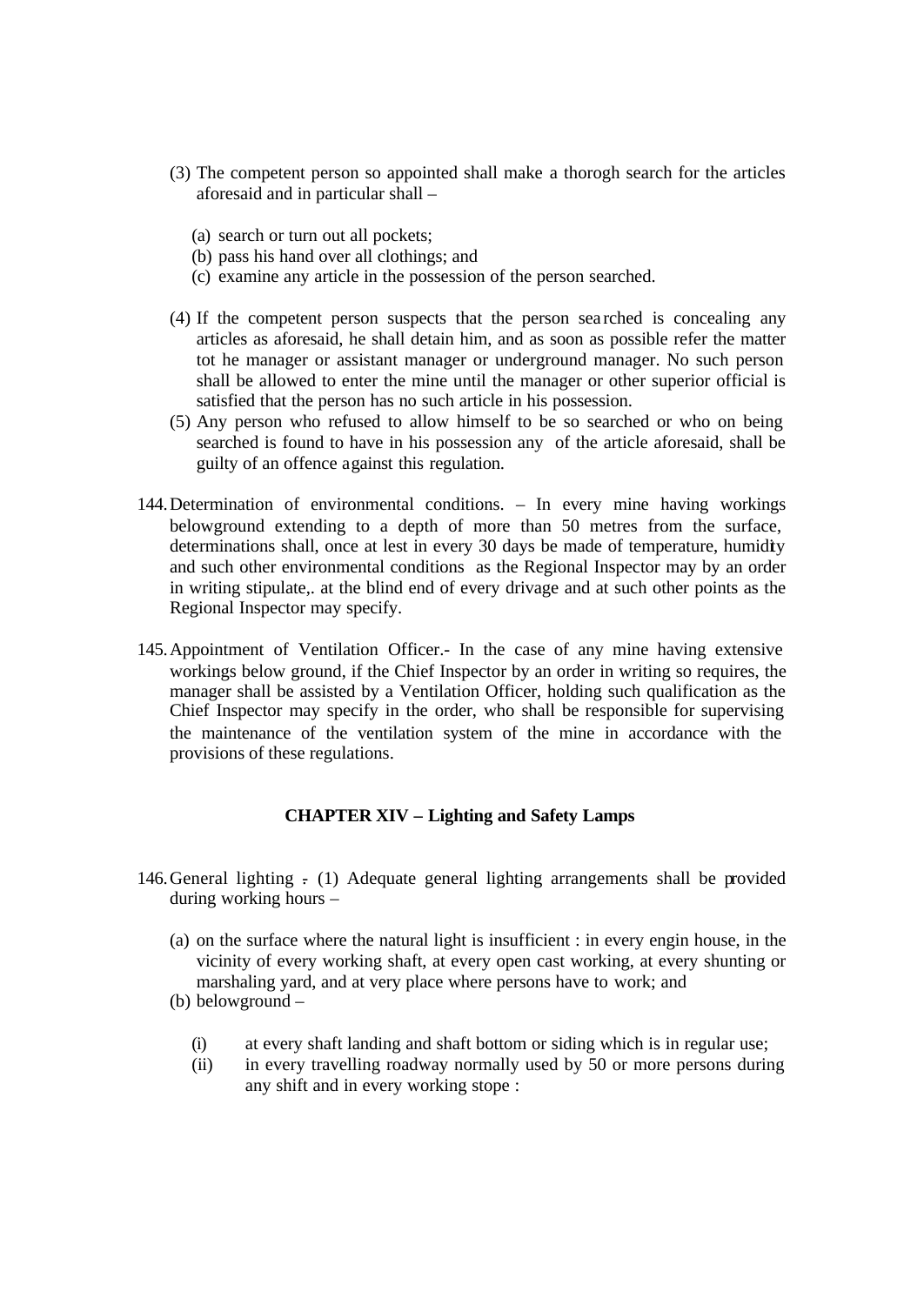Provided that the provisions of this clause shall be deemed to have been complied with where electric or carbide lamps or lights are provided to every workperson;

- (iii) at the top ad bottom of every self-acting incline in regular use;
- (iv) at every place on a haulage roadway, at which tubs are regularly coup led or uncoupled or attached to or detached from a haulage rope;
- (v) at every place at which tubs are regularly filled mechanically;
- (vi) at every room and place containing any engine, motor or other apparatus in regular use; and
- (vii) at every first aid station below ground :

Provided that in a mine or part where regulation 142 applies, the lighting fixtures shall comply with the provisions of the Indian Electricity Rules, 1956.

(2) The lighting provided in a mine shall, as far as possible, be so arranged as to prevent glare or eye strain.

(3) Where electric energy is available at the mine, the lighting arrangement made undr sub-regulation (1) shall unless otherwise permitted by the Chief Inspector by an order in writing and subject to such conditions as he may specify by electrical means.

(4) Where electric lighting is used, an additional light or lamp having no connection with electric supply shall be kept continuously burning –

- (i) belowground, in every shaft bottom or landing in regular use and in every engine room; and
- (ii) on the surface, after dark, at the top of every working shaft and in every engine room.

(5)Every electrical lamp-fitting shall be so constructed as to protect it from accidental damage; and adequate precautions shall be taken to prevent lamps being damaged from shot-firing.

- 147.Every person to carry a light. The owner, agent or manager shall provide every person employed belowground with a light or lamp adequate to enable him to perform his duties in a proper and thorough manner and no such person shall proceed or remain belowground without such light or lam.
- 148. Standards of lighting.  $(1)$  If any doubt arises as to whether any amp or light is of adequate lighting performance or not, it shall be referred to the Chief Inspector for decision.

(2) The Chief Inspector may, from time to time, by notification in the Official Gazette, specify –

- (a) The type of lamp to be provided to specified categories of persons employed in a mine; or
- (b) The standard of lighting to be provided in specified areas or places in amine.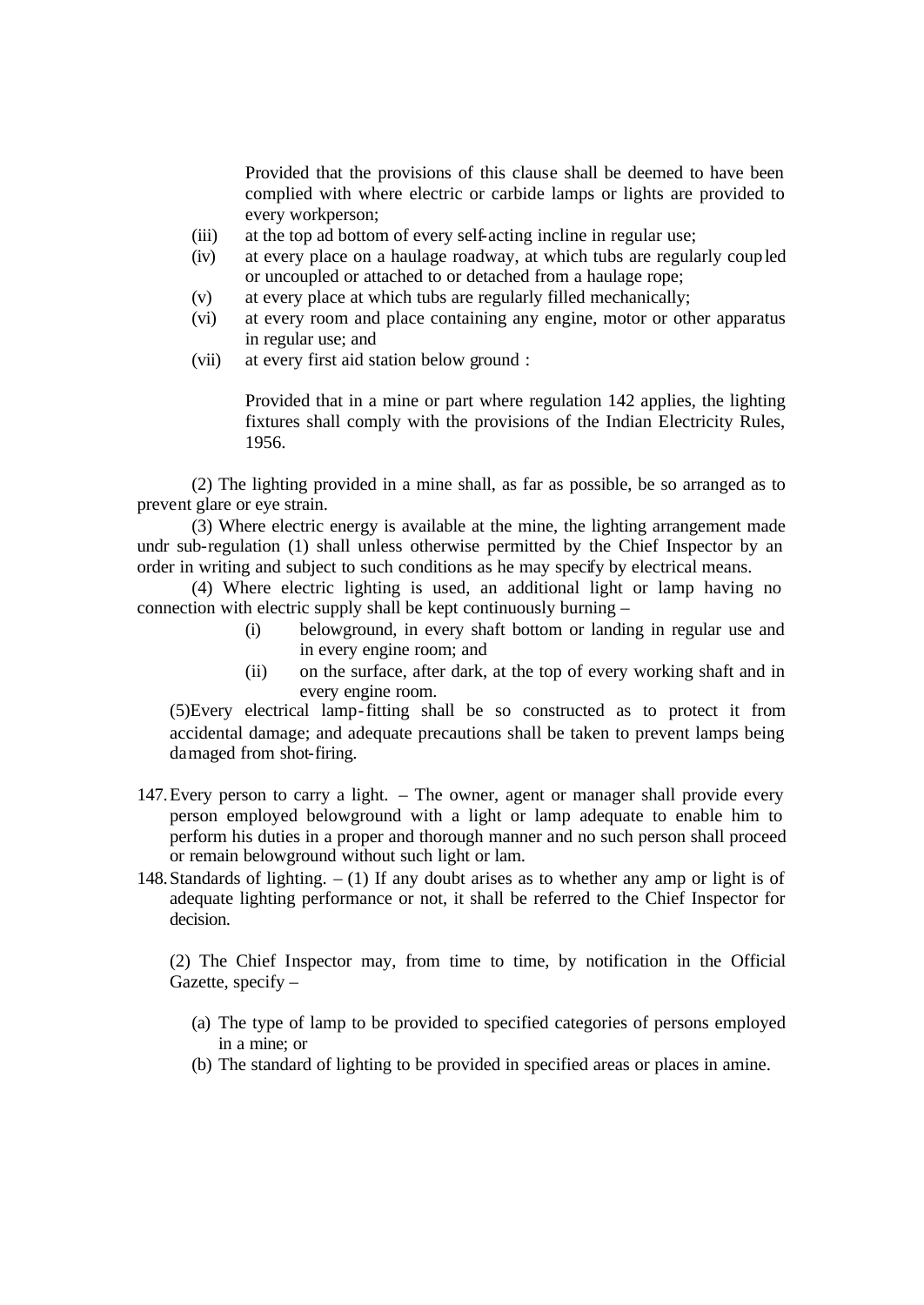- 149.Maintenance and examination of safety lamps. In every mine or part thereof in which the use of safety lamps is for the time being required by or in pursuance of the regulations, the following provisions shall have effect, namely –
	- (1) A competent person appointed for the purpose shall clean, trim, examine and lock securely all such lamps before they are issued for use, and no such lamp shall be issued for use unless it is in safe working order and securely locked.
	- (2) A competent person appointed for the purpose shall examine every safety lamp at the surface immediately before it is taken belowground for use an shall assure himself, as far as practicable from external observation that such lamp is in safe working order and securely locked. \The person so appointed shall not perform any other duties, other than those prescribed under regulation 143(2).
	- (3) A competent person appointed for the purpose shall examine every safety lamp on its being returned after use. \If on such examination, any lamp is found to be damaged or misused, he shall record the nature of the damage or misuse in a bound paged book kept for the purpose Every such entry shall be countersigned and dated by the manager.
	- (4) The manager, assistant manger, under ground manager or a competent person appointed for the purpose shall, once at least in every seven days, examine thoroughly every safety lamp in use, and shall record the result of examination of every such lamp in a bound paged book kept for the purpose.
	- (5) No person shall be appointed as a competent person under this regulation unless he holds a Gas testing Certificate.
- 150.Use of safety lamps. (1) Every safety lamp shall be numbered, and so long as the lamp is in use the number thereof shall be maintained in a legible condition.

(2) A competent person appointed for the purpose shall maintain a correct record of the lamps issued from and returned to the lamp-room, and in the record so maintained, the number of the lamp issued to and person shall be entered against his name.

(3) If any person returns to the lamp-room a lamp other than the one issued to him, he shall explain the cause and circumstances of the change.

(4) No unauthorized person shall either himself take or give out any safety lamp from the lamp-room.

(5)Every person who receives a lamp shall satisfy himself that it is complete and in good order; and should he find any effect therein, he shall immediately return it to the lamp-room.

(6) No. person shall willfully damage or improperly use, or unlock or open, or attempt to unlock or open any safety lamp.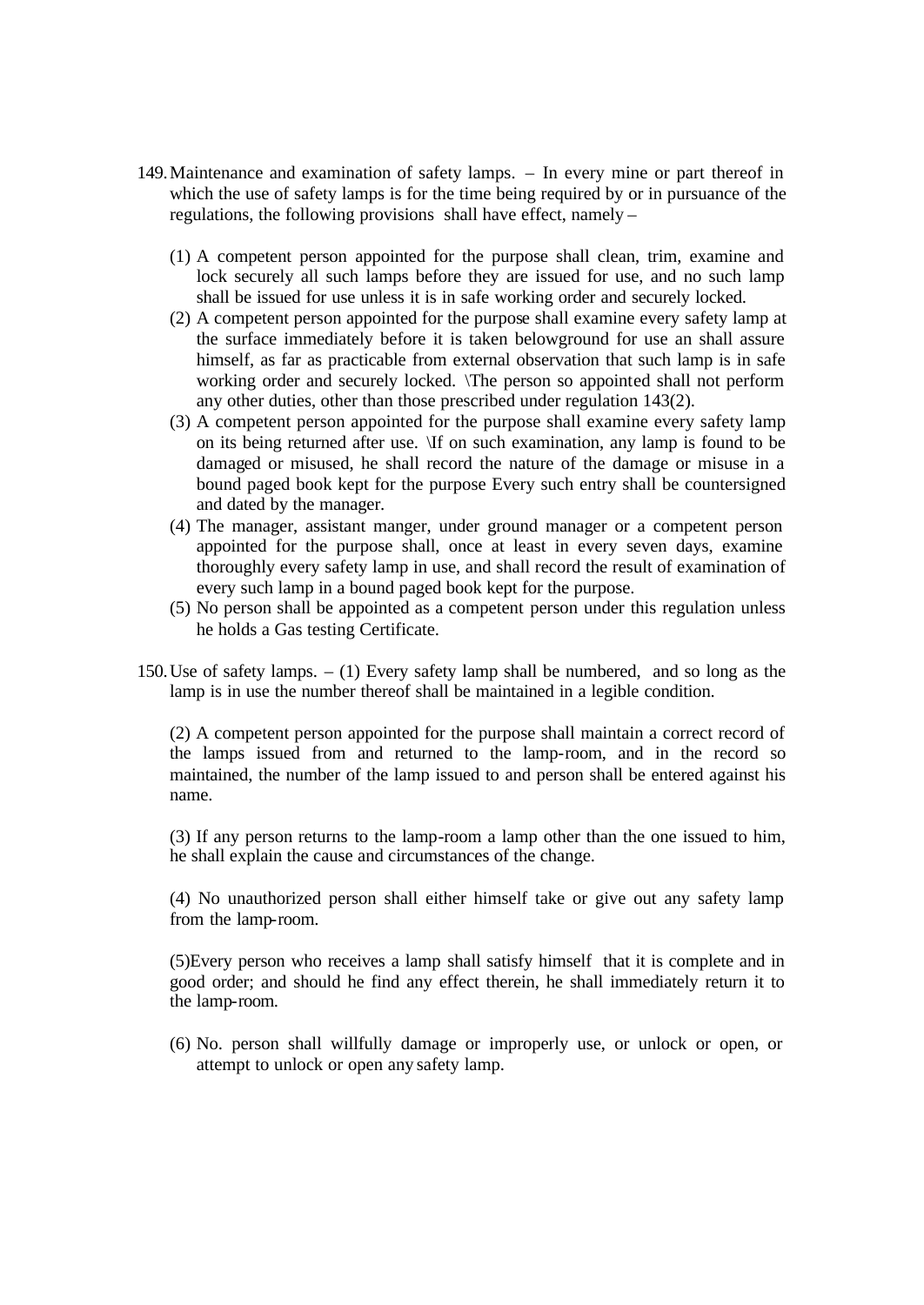(7) Should any person find that the safety lamp in his possession has become defective, he shall at once carefully extinguish the flame, if any, and report the defect to his superior official.

151. Maintenance ad repairs of safety lamps.  $- (1)$  Every safety lamp shall be properly assembled an maintained in good order. If any lamp is found to be defective or damaged, it shall not be issued for use until the defect or damage has been remedied.

(2) If the wires of any gauge of a flame safety lamp are broken or burnt away, the gauge shall not be reconditioned for further use.

(3) Damaged and defective gauges, glasses an other parts of a safety lamp shall not be kept or stored in the safety lamp-room.

(4) No glass of a safety lamp and no bulb of an electric safety lamp, shall be replaced except by a glass or bulb of such type as the Chief Inspector may, from time to time specify by notification in the Official Gazette; and no other part of a safety lamp (other than a wick or battery, as the case ma y be) shall be replaced except by a part manufactured by the manufacturers of the lamp to approved specifications. No repaired part shall be used in a safety lamp.

(5) In every flame safety lamp kept for the purpose of inspection or of testing for or detecting the presence of inflammable gas, no oil other than an oil of a type approved by the Chief Inspector shall be used.

152. Precautions to be taken in safety lamp-room. – (1) No unauthorised person shall enter the safety lamp room.

(2) No person shall smoke in the safety lamp-room

`

(3) Where petrol, benzol, or any other highly voltile spirit is used in safety lamps, the following precautions shall be observed–

- (a) lamps shall be cleaned, refitted and refilled in a separate room;
- (b) only such quantity of voltile spirit as is required for one working day shall be kept in any such room;
- (c) internal relighters shall not be taken out of lamps and cleaned, repaired or refitted on the same table were lamps are cleaned, refitted or refilled; and
- (d) adequate number of suitable fire extinguishers shall be provided and kept ready for use in every such room.

## **CHAPTER XV – Explosives an Shotfiring**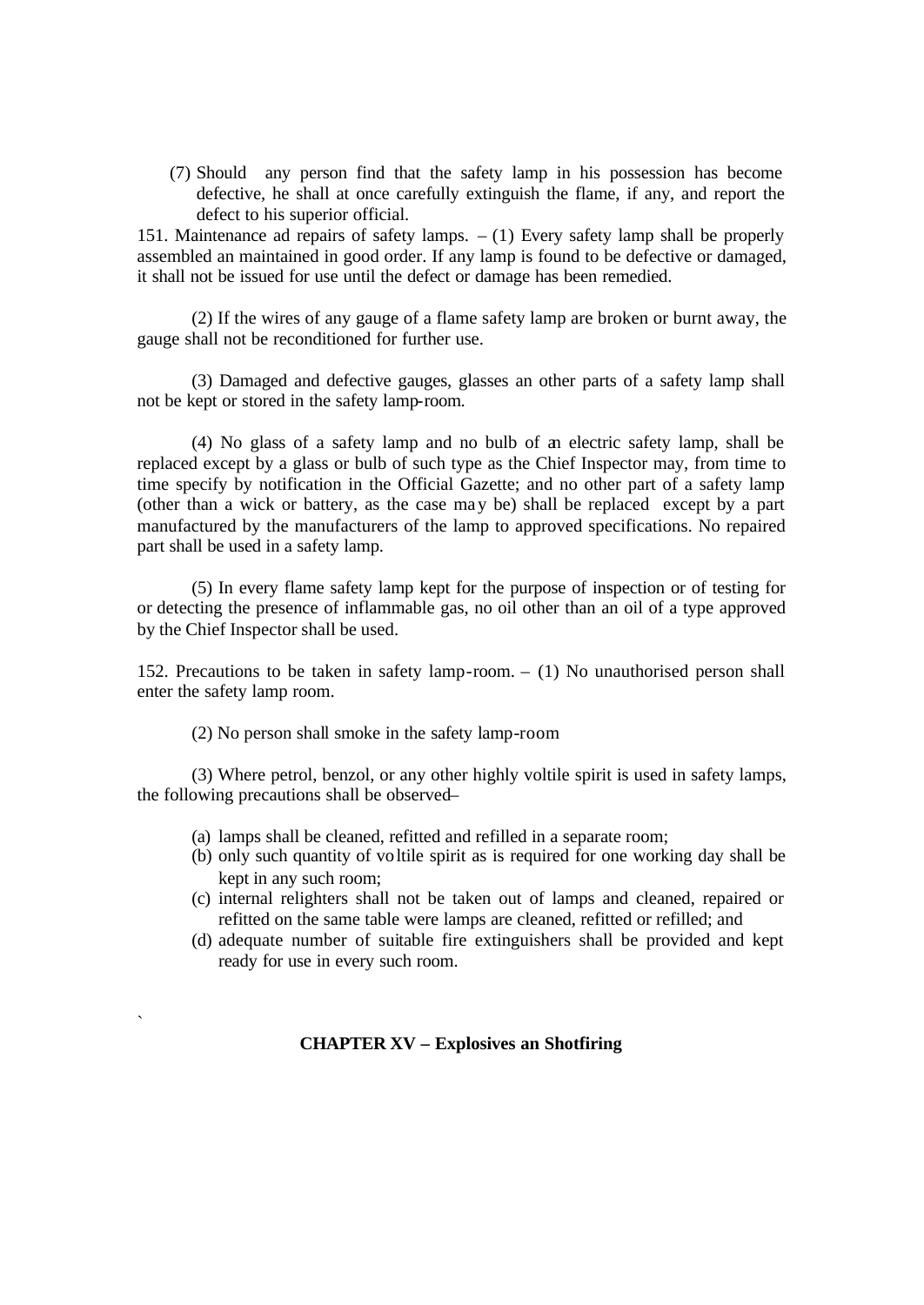153. Type of Explosives to be used in mines. – No explosive shall be used in a mine except that provided by the owner, agent or manager. The explosives provided for use shall be of good quality an, as far as can be known, in good condition.

154. Storage of explosives. – (1) No owner, agent or manager shall store, or knowingly allow any other person to store, within the premises of a mine any explosives otherwise than in accordance with the provisions of rules made under the Indian Explosives Act, 1884.

(2) Explosives shall not be taken into or kept in any building except a magazine duly approved by the Licencing Authority under the Indian Explosives Act, 1884 :

Provided that the Regional Inspector may, by an order in writing and subject to such conditions as he may specify therein, permit the use of any store or premises specially constructed at or near the entrance to a mine for the temporary storage of explosives intended for use in the mine or of surplus explosives brought out of the mine at the end of a shift.

(3) Explosives shall not be stored below ground in amine except with the approval in writing of the Chief Inspector and subject to such conditions as he may specify therein. Such storage shall be done only in a magazine or magazines duly licenced in accordance with the provisions of rules made under the Indian Explosives Act, 1884.

(4) Every licence granted by the Licencing Authority under the Indian Explosives Act, 1884 for the storage of explosives, or a true copy thereof, shall be kept at the office of the mine.

155. Cartridges. (1) Unless otherwise permitted by the Chief Inspector by an order in writing and sub ject to such conditions as he may specify therein, no explosive, other than a fuse or a detonator, shall be issued for use in mine, or taken into or used in any part of a mine, unless it is in the form of a cartridge. Cartridges shall be used only in the form in which they are received.

(2) The preparation of cartridges from loose gunpowder, the drying of gunpowder an the reconstruction of damp cartridges shall be carried out by a competent person and only in a place approved by the Licencing Authority an in accordance with the rules made under the Indian Explosives Act, 1884.

156. Magazines, stores and premises to store explosives. – (1) Every magazine, or store or premises, where explosives are stored shall be in charge of a competent person who shall be responsible for the proper receipt, storage an issue of explosives.

(2) Explosives shall not be issued from the magazine unless they are required for immediate use. If any explosives are returned to the magazine or store or premises, they shall be reissue before fresh stock is used.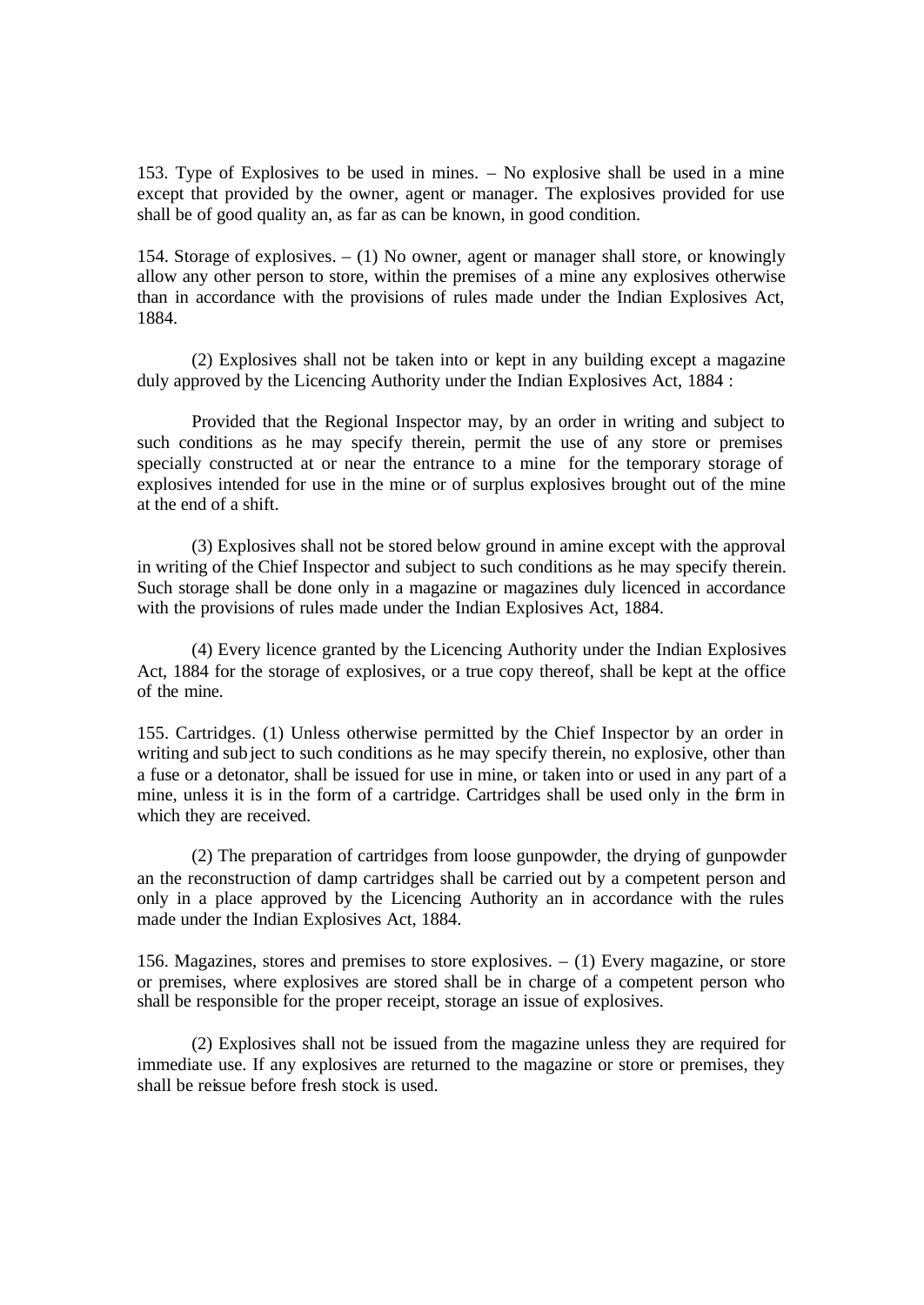(3) Explosives shall be issued only to competent persons upon written requisition signed by the blaster or by a official authorised for the purpose, and only against their signature or thumb impression. Such requisition shall be preserved by the person in charge of the magazine or store or premises.

(4) The person in charge of the magazine or store or premises shall maintain, in a bound paged book kept for the purpose, a clear and accurate record of explosives issued to each competent person and a similar record of explosives returned tot he magazine or store or premises.

157. Cases and containers for carrying explosives. (1) No explosive shall be issued from the magazine or taken into any mine except in a case or container of substantial construction and securely locked. Cases or containers made of iron or steel shall be heavily galvanised; and no case or container provided for carrying detonators shall be constructed of metal or other conductive material.

(2) No detonator shall be kept in a case of container which contains other explosives, materials or tools; and two or more types of detonators shall not be kept in the same case of container :

Provided that nothing in this sub-regulation shall restrict the conveyance of primer cartridges fitted with detonators in the same case or container for use in a wet working or in a sinking shaft or winze.

(3) No detonator shall be taken out from a case or container unless it is required for immediate use.

(4) No case or container shall contain more than five kilogrammes or explosives, and no person shall have in his possession at one time in any place more than one such case or container :

Provided that nothing in this sub-regulation shall prohibit the conveyance of larger quantity of explosives in bulk for supplying an under ground magazine :

Provided further that the Chief Inspector may, by an order in writing and subject to such conditions as he may specify therein, permit the carrying of a larger quantity of explosives in a single case of container, or the use, at one time in one place, of more than one such case or container.

(5)Every case or container shall be numbered; and as far as practicable, the same case or container shall be issue to the same blaster or competent person, as the case may be, every day.

(6) The key of every case or container shall be retained by the blaster in his own possession throughout his shift.

158. Transport of explosives. – (1) While explosives in bulk are lowered or raised in a shaft or winze, a distinguishing mark shall be attached to the cage, skip or bucket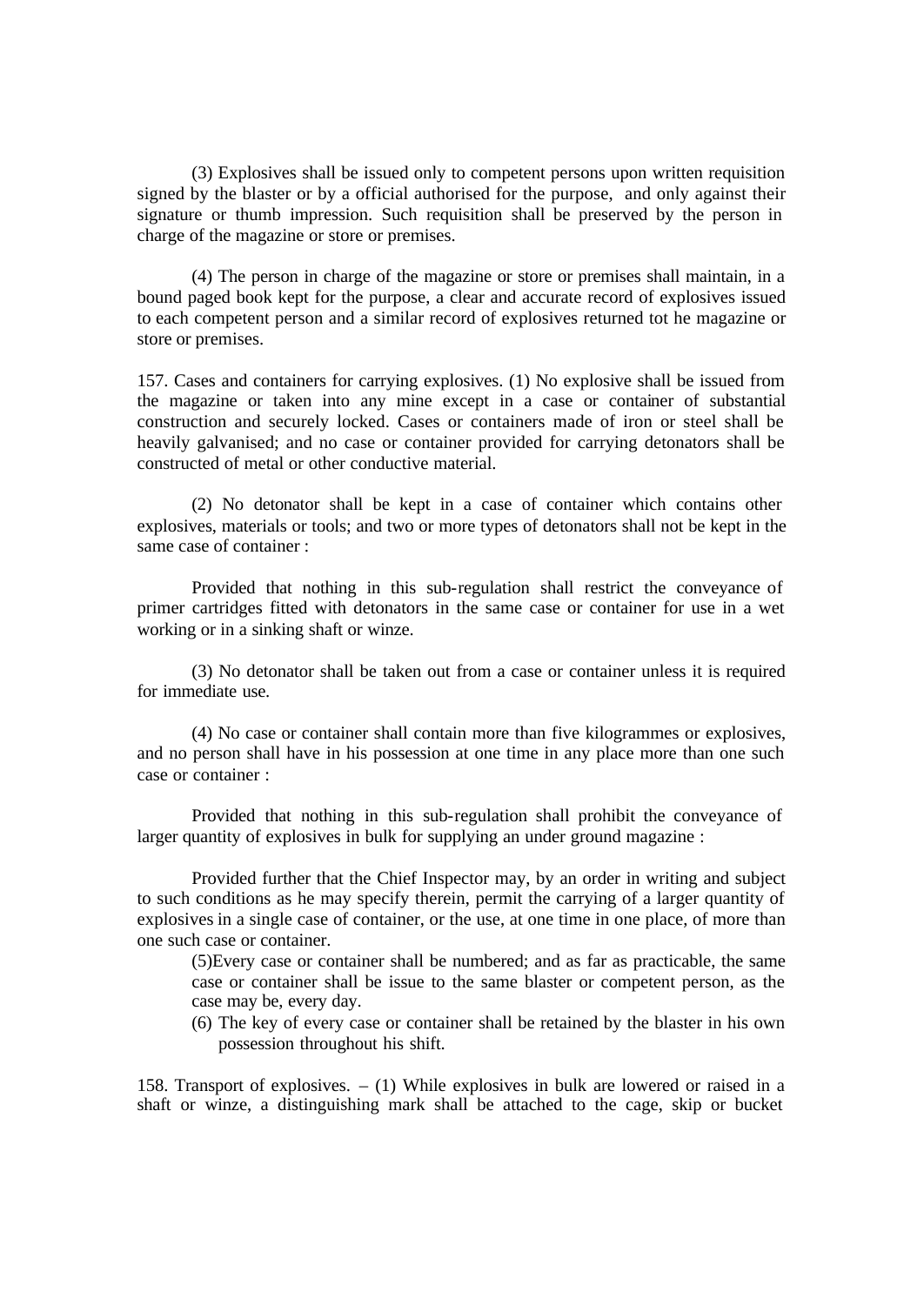containing the explosive; or the person in charge of explosives shall travel in the same cage, skip or bucket.

(2) Every cage, skip or bucket containing explosives shall be gently lo wered or raised; and it shall be the duty of the banksman or bellman, as the case may be, to adequately warn the winding engineman before the cage, skip or bucket is set in motion.

(3) Where explosives are being carried on a ladder, every case or container shall be securely fastened to the person carrying it.

(4) No person other than a blaster shall carry any priming cartridge into a shaft which is in the course of being sunk. No such cartridge shall b so carried except in a thick felt bag or other container sufficient to protect it from shock.

159. Reserve Stations. – No case container containing explosives shall be left or kept below ground except in a place appointed by the manager or assistant manger or underground manager for the purpose and so situa ted that it is not frequented by workpersons. Every such place shall be kept clean, safe and adequately fenced and legibly marked 'RESERVE STATION'.

160. Blasters.  $- (1)$  The preparation of charges an the charging and stemming of holes shall be carried out by or under the personal supervision of a competent person, in these regulations referred to as a 'blaster'. The blaster shall fire the shots himself.

- (2) No person shall be appointed to be a blaster unless he is the holder of Manager's, Foreman's Mate's or Blaster's certificate.
- (3) If 30 or more persons are employed belowground at any one time in any mine or district under the charge of a competent person referred to in regulation 116, such person shall not perform the duties of a blaster.
- (4) No person whose wages depend on the amount of mineral, rock or debris obtained by firing shots, shall be appointed to perform the duties of a blaster.
- (5) The manger shall fix, from time to time, the maximum number of shots that a blaster may fire in any one shift; and such number shall not unless the Regional Inspector by an order in writing ad subject to such conditions as he may specify therein otherwise permits, exceed 80 in case they are fired electrically or by means of an igniter cord and 50 in other cases, and shall be based upon –
	- (i) the time normally require to prepare and fire a shot in accordance with the provisions of these regulations;
	- (ii) the time required for that blaster to move between places where shots are fired;
	- (iii) the assistance, if any, available to him in the performance of his said duties; and
	- (iv) any other duties assigned to him, whether statutory or otherwise :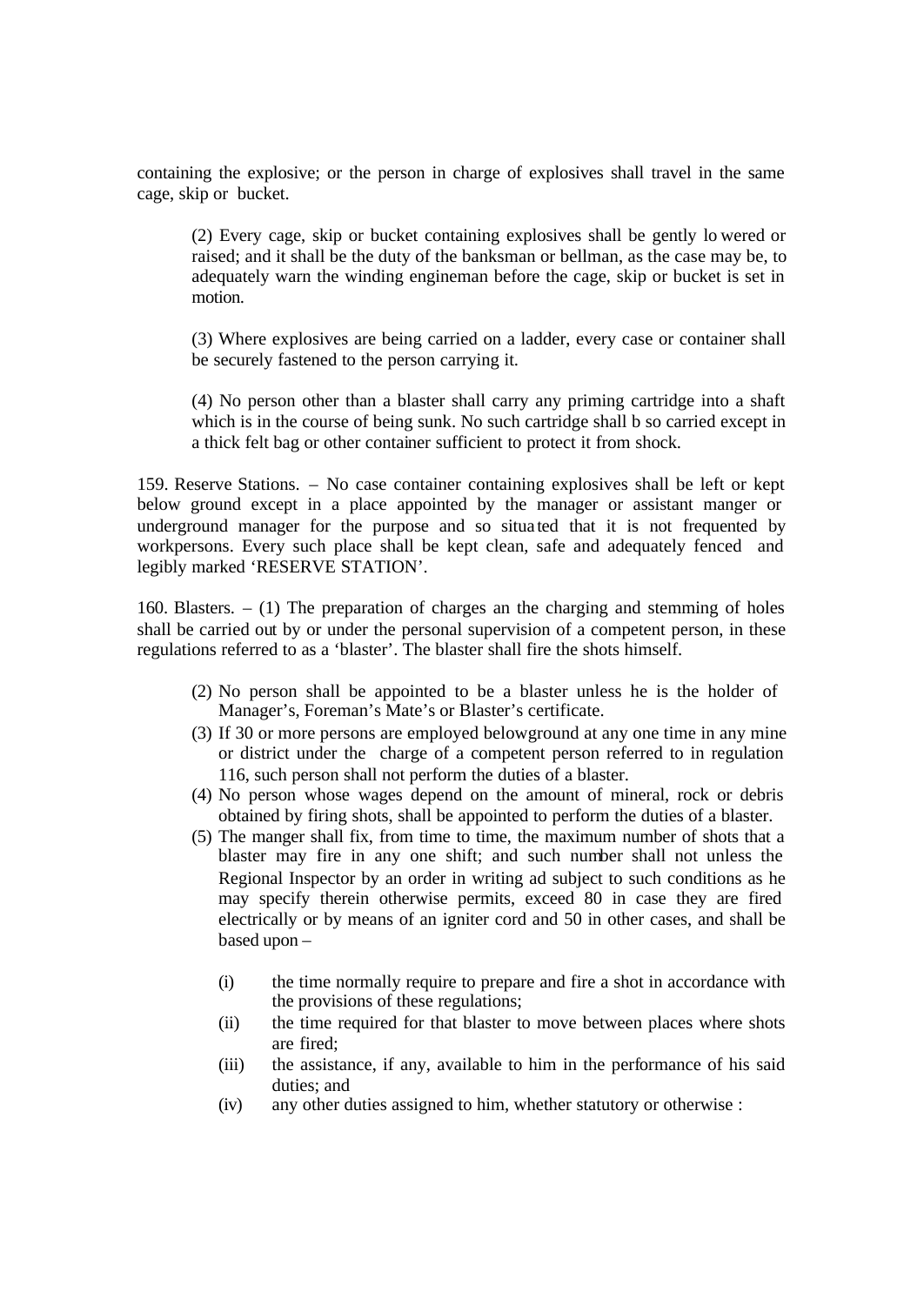Provided that the Regional Inspector may, by an order in writing an subject to such conditions as he may specify, permit the manager to fix the maximum number of shots to be fired by a blaster differently from the limits specified in this sub-regulation.

(6) The number of detonators issued to, and in the possession of, a blastr during his shift shall not exceed the maximum number of shots that he is permitted to fire under sub-regulation (5).

161 Shotfiring tools. - (1) Every blaster on duty shall be provided with –

- (a) a suitable electric lamp or torch ;
- (b) a tool, made entirely of wood, suitable for charging and stemming shotholes;
- (c) a scraper made of brass or wood suitable for cleaning out shotholes;
- (d) where fuses are used, a knife for cutting off fuses an, unless machinecapped fuses are provided, also a pair of suitable crimpers for crimping detonators; and
- (e) where detonators are used, a pricker made of wood or a non-rerrous metal for priming cartridges.

(2) No tool or appliance other than that provided as above shall be used by a blaster.

162. Drilling, charging, stemming and firing of shotholes. – (1) No rill shall be used for boring a shothole unless it allows a clearance of at least 0.3 centimetre over the diameter of the cartridge of explosive which it is intended to use.

(2) No shothole shall be charged before it is thoroughly cleaned.

(3) Before any shothole is charged, the direction of the hole shall, where practicable, be distinctly marked on the roof or other convenient place.

(4) No detonator shall be inserted into a priming cartridge until immediately before it is to be use : however that in case of wt workings, priming cartridges may be prepared at the nearest convenient dry place; and such primed cartridges shall be cartied to the working place in a securely closed case or container. Detonators once inserted into a priming cartridge shall not be taken out.

- (5) Unless otherwise permitted by the Chief Inspector by an order in writing and subject to such conditions as he may specify therein, the charge in any shothole shall consist of one or more complete cartridges of the same diameter and the same type of explosive.
- (6) The blaster shall, to the best of his judgment, ensure that no charge in a shothole is over-charged of under-charged, having regard to the task to be performed.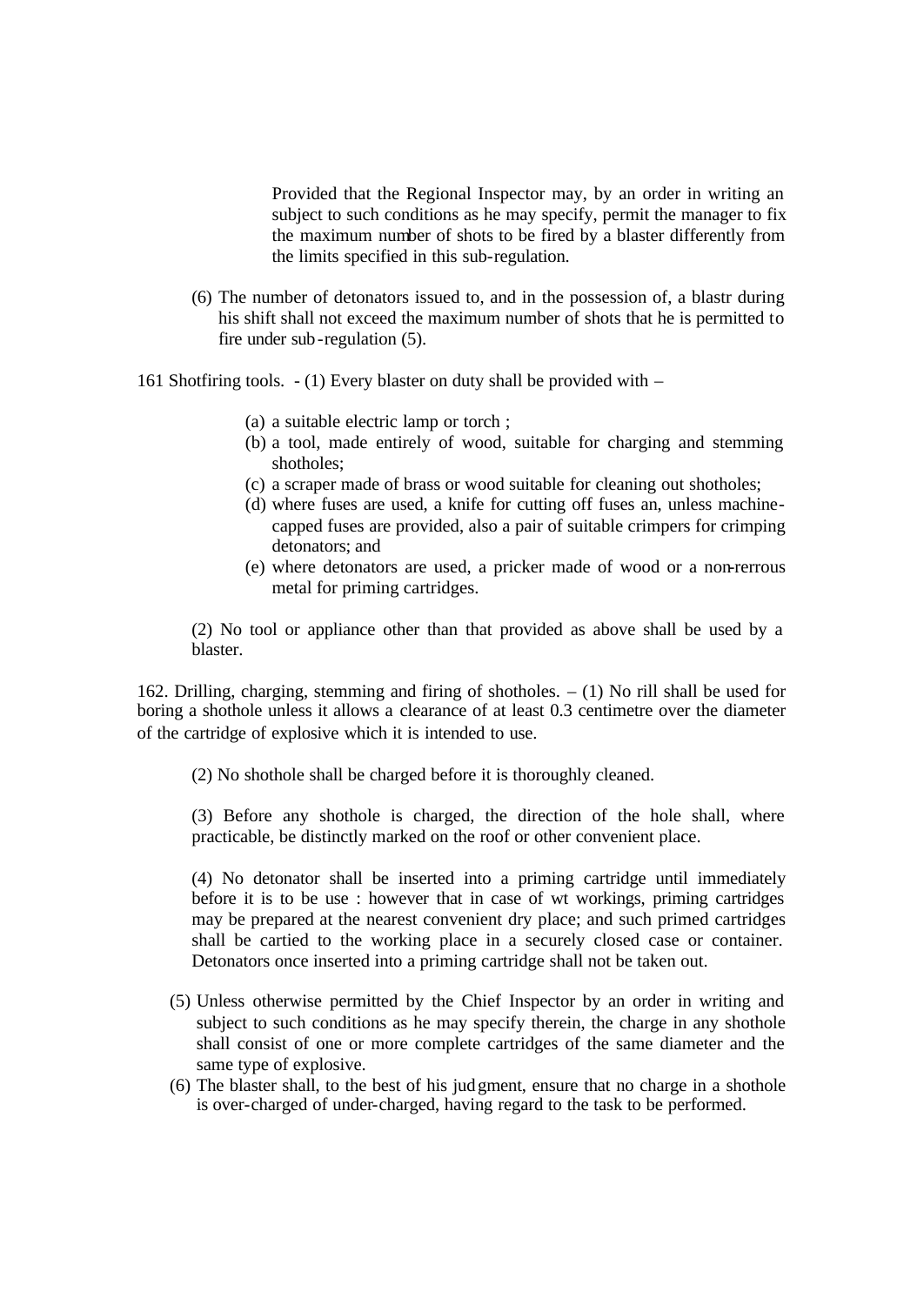- (7) No shothole shall be fired by a fuse less than 1.2 metres in length.
- (8) Every shothole shall be stemmed with sufficient an suitable non-inflammable stemming so as to prevent the shot from blowing out. Only sand loosely filled in, or soft clay lightly pressed home, or a compact but not hard mixture of sand and clay or water shall be used as stemming.
- (9) In charging or stemming a shothole, no metallic tool, scraper or rod shall be used; an no explosive shall be forcibly pressed into a hole of insufficient size.
- (10) No shot shall be fired except in a properly drilled, charged an stemmed shothole.
- (11) Blasting gelatine or other high explosives shall not be lighted in order to set fire to fuses; but specially prepared 'kai-pieces' of such explosives may be so used. Such 'kai-pieces' shall be prepared only in the magazine, and a correct record of the issue, use and return of such 'kai-pieces' shall be maintained in the books kept under regulations 156(4) an 169(b).
- (12) All surplus explosives shall be removed from the vicinity of a shothole before a light is brought near it for the purpose of lighting the fuse.
- (13) As far as practicable, a shot shall be fired by the same blaster who charged it.
- (14) In any mine in which explosives other than gunpowder are used, every shot shall, if so required by the Regional Inspector, be fired electrically.
- (15) No more than 10 holes shall be fired in one round unless they are fired electrically or by means of an igniter cord.
- (16) No shothole shall be charge except those which are to be fired in that round; and all shotholes which have bee charged shall be fired in one round.
- (17) Where a large number of shots has to be fired, a shotfiring shall, as far as practicable, be carried out between shifts.
- (18) No person shall remove any stemming otherwise than by means of water or an approved device, or pull out nay detonator lead or remove any explosive from any charged shothole.

163. Electric Shotfiring. – Where shots are fired electrically, the following provisions shall have effect, namely :-

(1) (a) No shot shall be fired except by means of a suitable shotfiring apparatus; an the number of shots fired at any one time by the apparatus shall not exceed the number for whichit is designed.

(b)Every electrical shotfiring apparatus shall b so constructed and used that –

- (i) it can only be operated by a removable handle or plug. This handle or plug shall not be placed in position until a shot is about to be fired and shall be removed as soon as a shot has been fired; and
- (ii) the firing circuit is made an broken either automatically or by means of a push-button switch.
- (c) (i) No apparatus shall be used which is defective; an every apparatus shall m once at least in every three months, be cleaned an thoroughly overhauled by a competent person.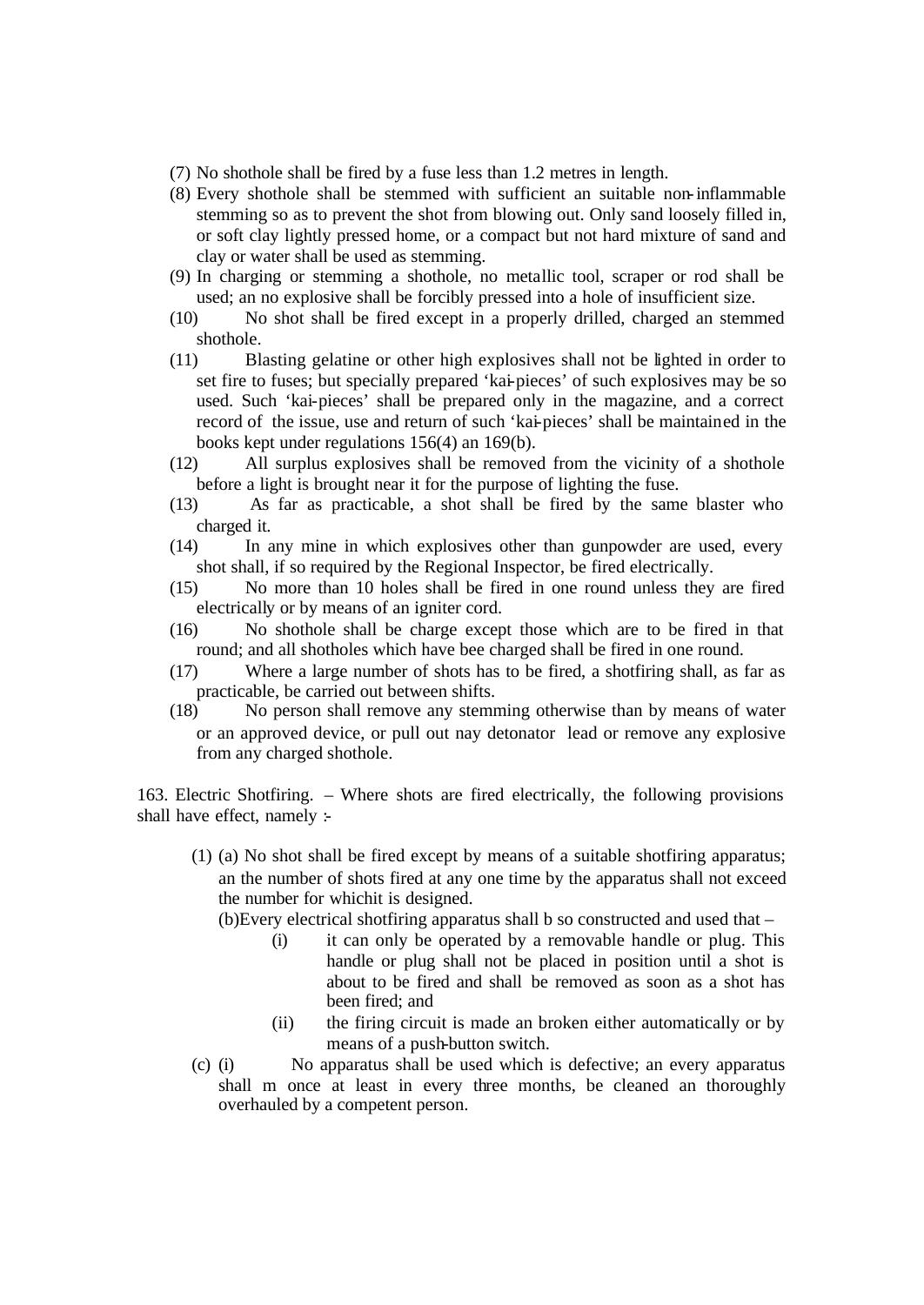(ii)If the apparatus fails to fire all the shots in a properly connected circuit, the blaster shall return the apparatus to the manger or assistant manager or underground manager as soon as possible, and it shall not be use again unless it has been tested on the surface and found to be in safe working order.

- (iii) The result of every overhaul test or repair is aforesaid shall be recorded in a bound paged book kept for the purpose an shall be signed an dated by the person making the overhaul, test or repair.
- (2) No current from a signalling, lighting or power circuit shall be used for firing shots.
- (3) The blaster shall –

–

- (a) retain the key of the firing apparatus in his possession throughout his shift;
- (b) use a well-insulated cable of sufficient length to permit him to take proper shelter, and in no case, shall this cable be less than 20 meters in length;
- (c) before coupling the cable to the firing apparatus, couple up the cable himself to the detonator leads;
- (d) take care to prevent the cable from coming into contact with any power or lighting cable or other electrical apparatus;
- (e) take adequate precautions to protect electrical conductors and apparatus from injury;
- (f) himself couple the cable to the firing apparatus; an before doing so, see that all persons in the vicinity have taken proper shelter as provided under regulation 164; and
- (g) after firing the shots and before entering the place of firing, disconnect the cable from the firing apparatus.
- (4) Where more than one shot are to be fire at the same time :-
	- (a) care shall be taken that all connections are properly made;
	- (b) all shots if fired belowground shall be connected in series;
	- (c) the circuit shall be tested either for electrical resistance or for continuity before connecting it to the firing apparatus. Such a test shall be made with an apparatus specifically designed for the purpose and after the provisions of regulation 164 have been complied with; and
	- (d) the cable to the shotfiring apparatus shall be connected last.

164. Taking shelter etc.  $-1$ [(1) The blaster shall, before a shot is charged, stemmed or fired, see that all persons other than his assistants, if any, in the vicinity, have taken proper shelter and he shall also take suitable steps to prevent any person approaching the shot and shall himself take adequate shelter, along with his assistants if any, before firing the shots.

(1-A) in the case of an opencast working the blaster shall not charge or fire a shot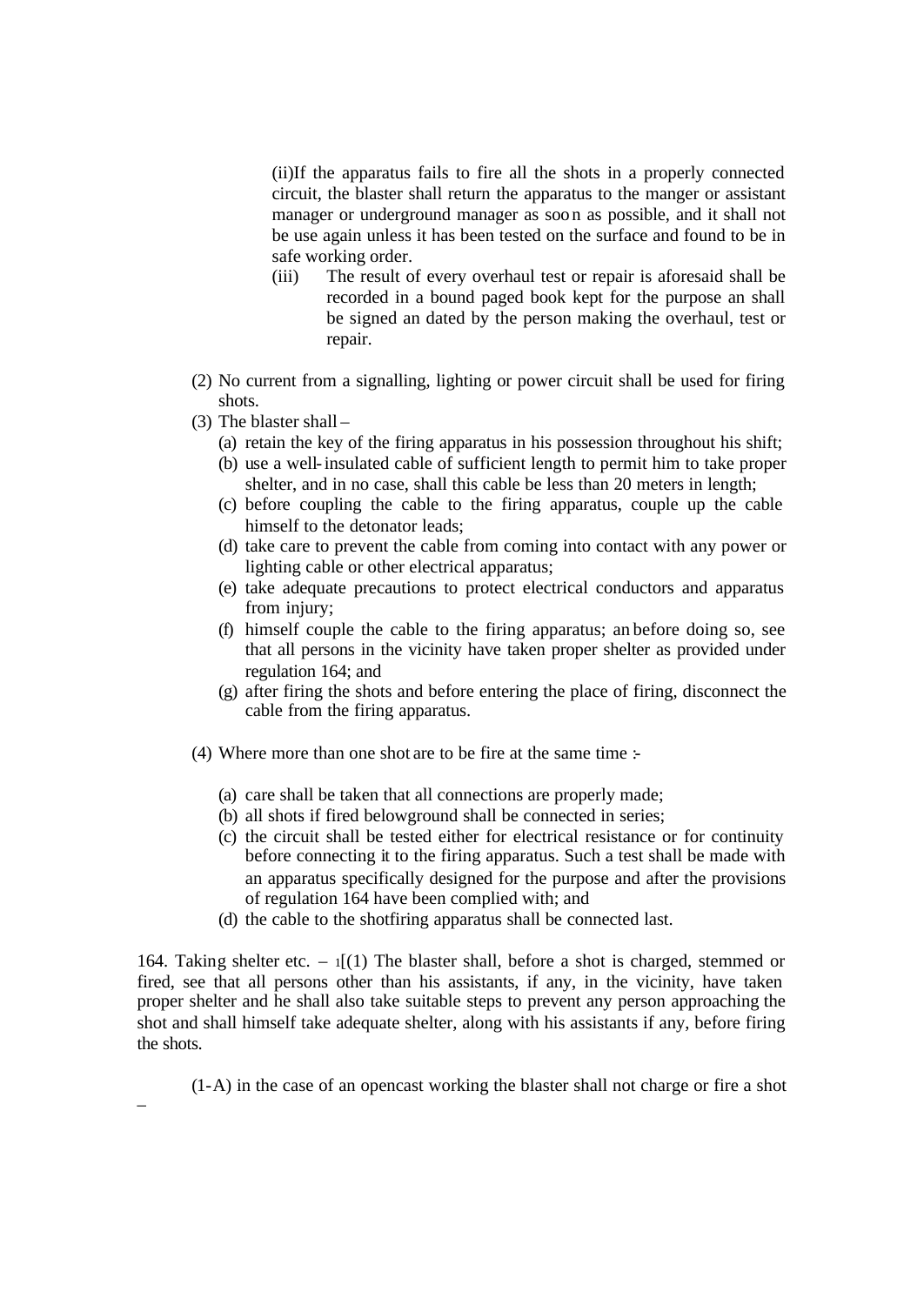- (a) unless he has taken the precautions laid down in sub-regulation (1).
- (b) Unless sufficient warning, by efficient signals or other means approved by the manager, is given over the entire area falling within a radius of 300 metres from the place of firing (hereinafter referred to as the danger zone) an also he has ensured that all persons within such area have taken proper shelter, and
- (c) Where any part of a public road or railway lies within the danger zone, unless two persons are posted, one in either direction at the two extreme points of such road or railway which fall within the danger zone who have, by an efficient system of telephonic communication or hooter or loudspeakers or other means approved by the Chief Inspector or Regional Inspector intimated clearance of traffic to the blaster and have also warned the passers by and whenever possible the vehicle also, if any, which have passed by such road or railway :

Provided that if blasting is done in such a manner approved in writing, by the Chief Inspector or Regional Inspector , that the flying fragments from blasting cannot project beyond a distance of ten metres from the place of firing, the provisions of clauses (b) and (c) need not be complied with,

(1-B) (a) In the case of an opencast working, where any permanent building or structure of permanent nature, not belonging to the owner, lies within the danger zone, the aggregate maximum charge in all the holes fired at one time shall not exceed two kilograms unless permitted in writing by the Chief Inspector of the Regional Inspector and subject to such conditions as he may specify therein :

Provided that if blasting is done with delay detonators or other means an that there is a delay of at least half a second between successive shots fired, a maximum charge of two kilograms can be used in each hole;

 Provided further that if the shortest distance from the place of firing to any part of such building or structure is less than 50 metres irrespective of the amount of the charge, no blasting shall be done except with the permission in writing of the Chief Inspector or the Regional Inspector and subject to such conditions as he may specify therein.

(b)Notwithstanding anything contained in clause (a) the Chief Inspector may, by an order in writing and subject to such conditions as he may specify, exempt any mine or part thereof from the operation of all or any of the provisions of clause (a) on the ground that the observance of its provisions is not necessary or reasonably practicable on account of the special conditions existing thereat].

(2) Where the workings, either above or belowground, offer insufficient protection against flying fragments or missiles, adequate shelter or other protection shall be provided.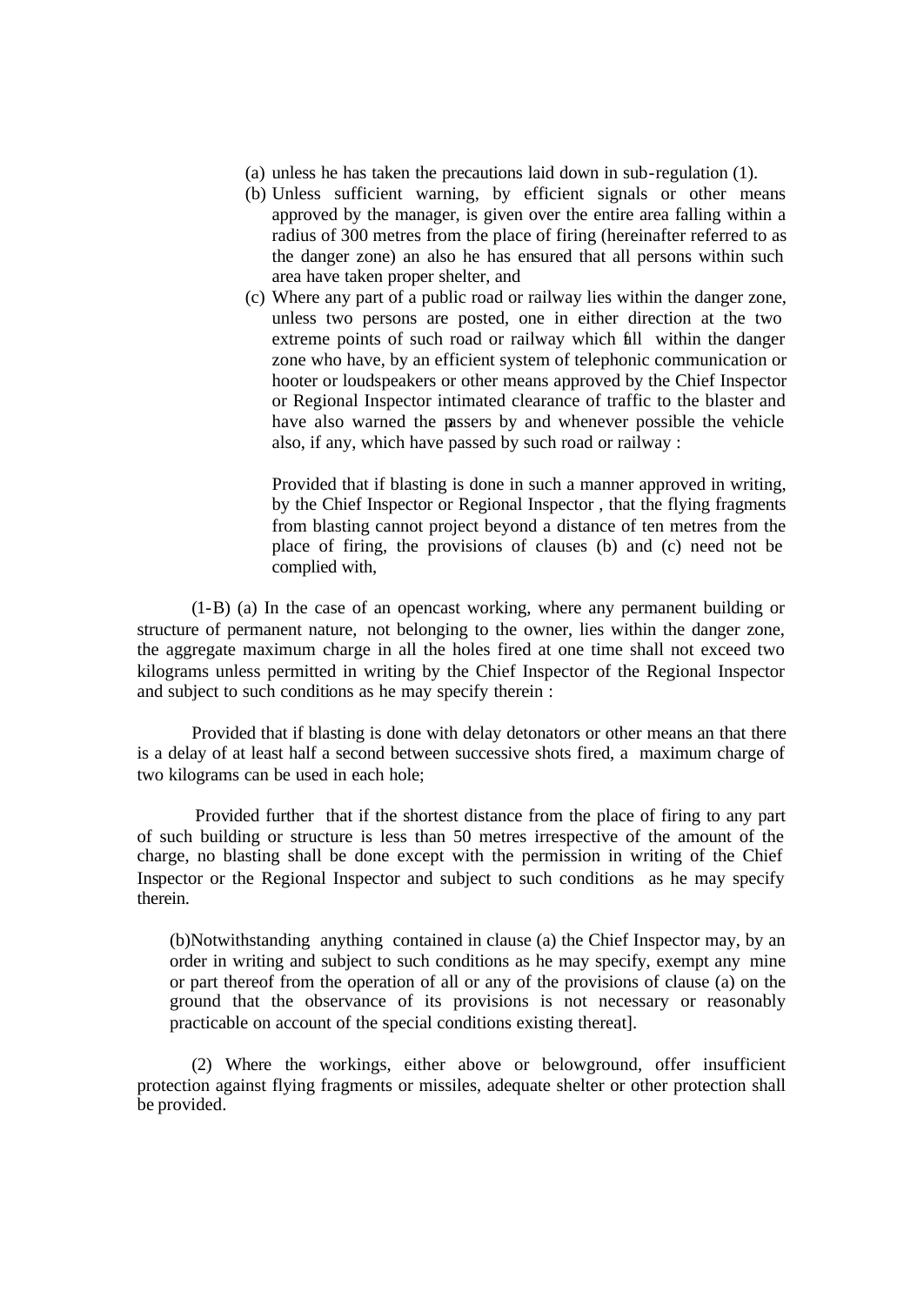(3) When two working places belowground have approached within three metres of each other, the blaster shall not fire any shot in any one of the said workings unless all persons have been withdrawn from the other working place and the same has been so fenced off as to prevent persons inadvertently coming in direct line of the shot.

- (4) In any mine to which regulation 142 appliles, the following provisions shall have effect, namely :-
	- (a) Notwithstanding anything contained in the regulations, no shot shall be stemmed or fired by any person who does not hold either a Manager's Certificate, or Foreman's or Mate's Certificate together with a Gas-testing Certificate.
	- (b) Where more shots than one are charged for firing, the shots shall be fired simultaneously. No delay-action detonator shall be used, except with the previous permission in writing of the Chief Inspector and subject to such conditions as he may specify therein.
	- (c) If in ventilating district, presence of inflammable gas is detected in any place, no shothole shall be charged, stemmed or fired in that place or in any other place situated on its return side till such place has been cleared of gas and declared safe.
	- (d) Immediately before charging a shothole or a round of shotholes, and again before firing the shots, the blaster shall carefully test for inflammable gas at all places within a radius of 20 metres of the place of firing.

166. Inspections after shotfiring.  $- (1)$  After 4 a shot has been fired, no person other than the blaster or any other competent person holding a Manger's or Foreman's Certificate appointed for the purpose by the Manager shall enter, or allow any other person to enter, the place until the area is free from dust, smoke or fumes. The blaster or other competent person shall, before any other person enters the place, make a careful examination and with his assistants, if any, make the place safe. No other person shall enter the place and where guards have been posted, they shall not be withdrawn until the examination has been made and the place has been declared to be safe in all respect. In the case of opencast workings, after shots have been fired, an all clear signal shall be given except in the case of a misfire.

(2) After shots have been fired, all persons engaged in clearing mineral, rock or debris shall look for unexploded cartridges and detonators. If such a cartridge and detonator is found, it shall be removed and shall as soon as possible be handed over to a blaster or other official.

167. Misfires. – (1) The number of shots which explode shall, unless shots are fired electrically or by means of an igniter cord, be counted by the blaster and another competent person authorized for the purpose; and unless it is certain that all the shots have been exploded, no person shall re-enter or be permitted to re-enter the place until 30 minutes after the firing of shots :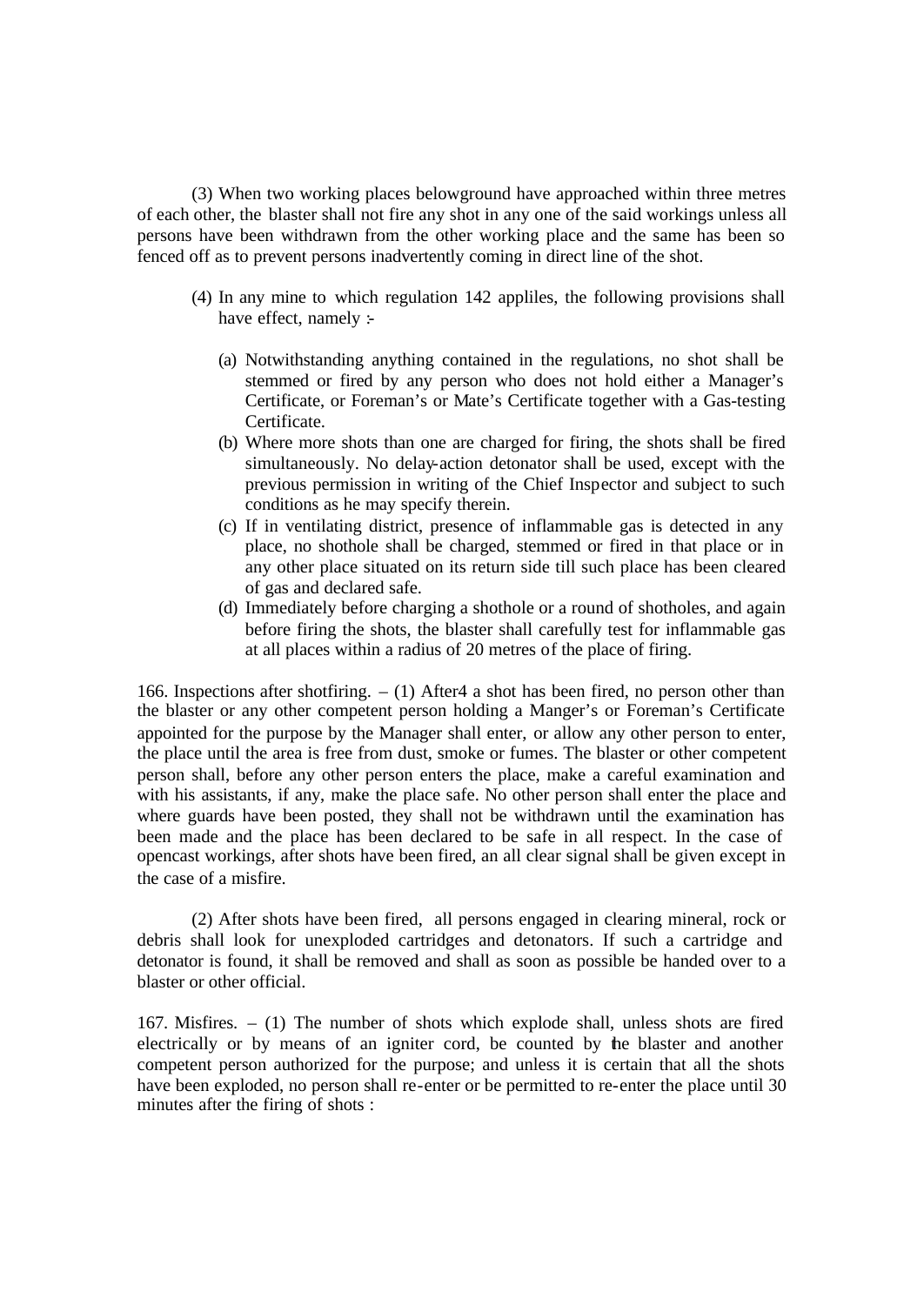Provided that where shots are fired electrically, this interval may be reduced to not less than five minutes after the source of electricity has been disconnected from the cable.

(2) In the event of a misfire, the entrance or entrances to the working place shall be barricaded or fenced so as to prevent inadvertent access; and no work other than that of locating or relieving the misfire shall be done therein until the misfire has been located and relieved. In opencast workings, it shall be sufficient to mark the place of the misfire with a red flag.

(3) In the event of a misfire, the tamping may be sludged out with compressed air or water under pressure or removed by such other means as may be approved in writing by the Chief Inspector and subject to such conditions as he may specify therein. The hole shall thereafter be reprimed and fired.

- (4) If the misfire contains a detonator, the leads or fuse thereof shall be attached by a string to the shotfiring cable or some distinctive marker.
- (5) Except where the misfire is use to faulty cable or a faulty connection, and the shot is fired as soon as practicable after the defect is remedied, or where a shot has been reprimed and fired under sub-regulation (3) another shot shall be fired in a relieving hole which shall be so placed and drilled in such a direction that at no point shall it be nearer than 30 centimetres from the misfired hole.. the now hole shall be bored in the presence of a blaster, preferably the same person who fired the shot.
- (6) After a relieving shot has been fired, a careful search for cartridges and detonators, if any, shall be made in the presence of the blaster or other competent person holding a Manager's or Forman's certificate approve for the purpose by the Manager amongst the material brought down by the shot :

Provided that in the case of workings belowground if such cartridge or detonator is not recovered, the tubs into which the material is loaded shall be marked and a further search made on the surface. As far as practicable the search for the detonators and cartridges and the loading of any ore stone or debris which may contain a detonator, shall be carried out without the aid of tools.

- (7) If a misfired hole is not dislodged by a relieving shot, ,the procedure laid down I sub-regulation (5) and (6) shall be repeated. A misfired hole which cannot be dealt with in the manger so prescribed, shall be securely plugged with a wooden plug; an no person other than a blaster a mining official or a person authorised for the purpose shall remove or attempt to remove such plug.
- (8) When a misfired shot is not found, or when a misfired shot is not relieved or reblastered, the blaster shall, before leaving the mine, give information of the failure to such official as may relieve or take over charge from him. He shall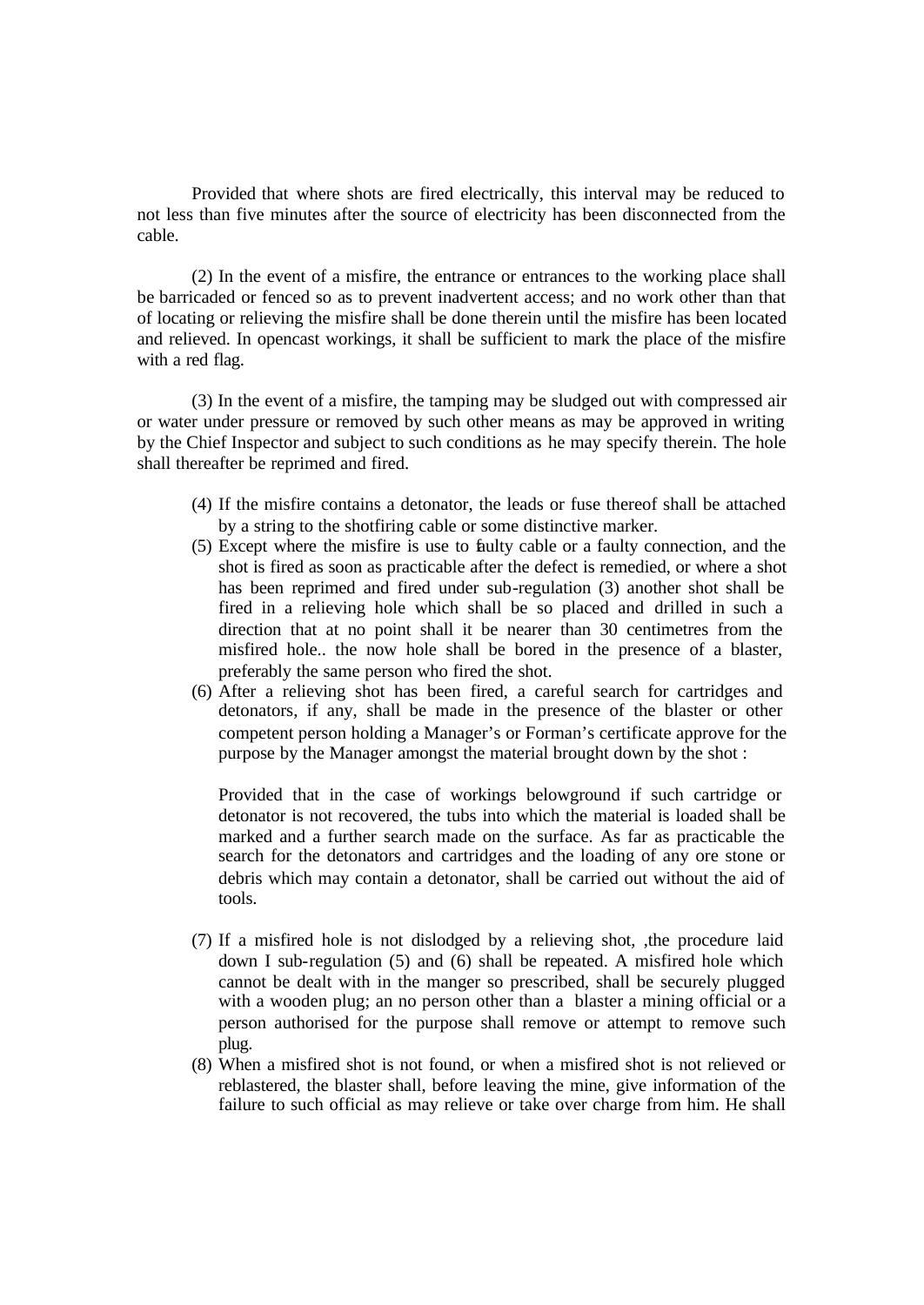also record, in a bound paged book kept for the purpose, a report on every misfire, whether suspected, and whether relieved or not relieved. It shall be the responsibility of the relieving blaster or official also to sign the report and later to record in the said book the action taken for reliving the misfired shothole.

(9) The blaster of the next shifts shall locate an reblast the misfired hole, but if after a thorough examination of the place where the misfire was reported to have occurred, the blaster or other competent person holing a Manager's or Foreman's certificate appointed for the purpose by the Manger, is satisfied that no misfire had actually occurred, the may permit drilling in the place.

168. Precaution in as of sockets etc.  $- (1)$  Before the commencement of drilling in any working place, the competent person in charge of the place shall see that all looser rock is removed from the face and the area lying within a radius of two metres of the proposed shothole is thoroughly cleaned or washed down with water and carefully examined for the presence of misfires or sockets :

Provided that where special conditions exists, the Chief Inspector may, by an order in writing and subject to such conditions as he may specify therein, grant a relaxation from these provisio ns.

(2) If any socket is found, it shall be dealt with in the manner prescribed in regulation 167.

(3) No person shall bore out a hole that has once been charged, or attempt to withdraw a charge either before firing or after a misfire, or deepen or tamper with any empty hole or socket left after shotfiring.

169. Duties of blaster at the end of his shift . \_Immediately after the end of his shift, the blaster –

- (a) shall return all unused explosive to the magazine, or where a store or premises or underground magazine is provided under regulation 153, to such store or premises or magazine; and
- (b) shall record, in a bound paged book kept for the purpose, the quantity or explosive taken, used an returned, the places where shots were fired and the number of shots fired by him, and misfires, if any. Every such entry shall be signed and dated by him.

170. General precautions regarding explosives. (1) No person, whilst handling explosives or engaged or assisting in the preparation of charges or in the charging of holes, shall smoke or carry or use a light other than an enclosed light, electric torch or lamp :

Provided that nothing in this sub-regulation shall be deemed to prohibit the use of an open light for lighting fuses.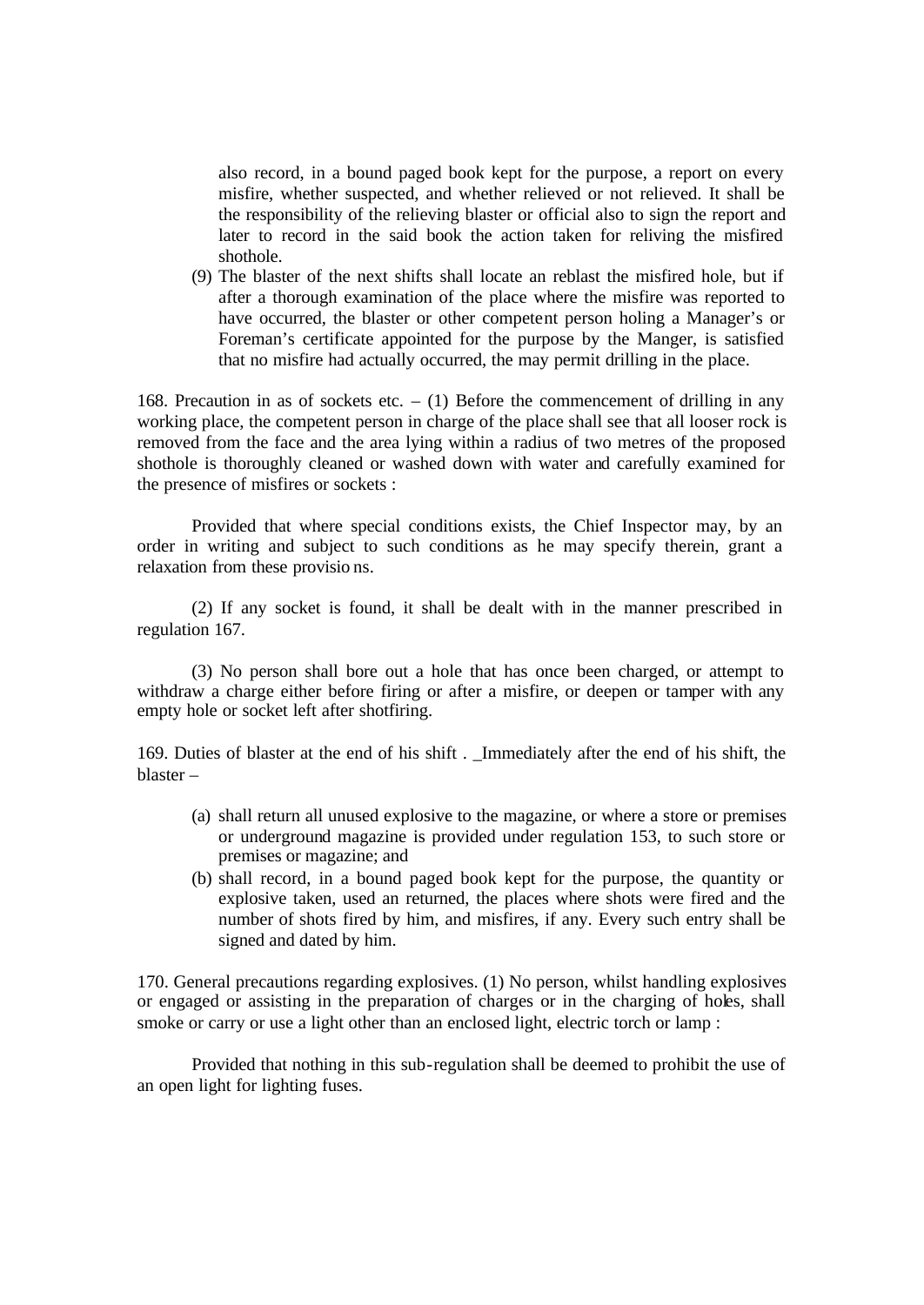(2) No person shall take any light other than an enclosed light, electric torch or lamp into any explosive magazine or store or premises.

(3) No person shall have explosives in his possession except as provided for in these regulation, or secret or keep explosives in a dwelling house.

(4) Any person finding any explosives in or about a mine shall deposit the same in the magazine or store or premises. Every such occurrence shall be brought to the notice of the manager in writing.

# **CHAPTER XVI - Machinery and Plant**

171. Use of certain machinery belowground. – (1) No internal combustion engine or steam boiler shall be used belowground in a mine expect with the permission in writing of the Chief Inspector and subject to such conditions as he may specify therein.

(2) In every mine or part of a mine to which regulation 142 applies, only flameproof electric apparatus and equipment shall be used belowground unless otherwise provided for under the Indian Electricity Rules, 1956.

172. General provisions about construction and maintenance of machinery. – All parts and working gear whether fixed or movable, including the anchoring and fixing appliances, of all machinery and apparatus used as or forming part of the equipment of amine, an all foundations in or to which any such appliances are anchored or fixed shall be of good construction, suitable material, adequate strength and free from visible defect, and shall be properly maintained.

173. Apparatus under pressure. – (1) All apparatus, used as or forming part of the equipment of a mine, which contains or produces air, gas or steam at a pressure greater than atmospheric pressure shall be so constructed, installed and maintained as to obviate any risk of fire, bursting, explosion or collapse or the production or noxious gases.

(2) Every air receiver forming part of a compressing plant shall be fitted with a safety valve and an air gauge which shows pressure in excess of the atmospheric pressure.

- (3) Before an air-received is cased in or put in commission, the engineer or other competent person shall subject it to a hydraulic test at a pressure at least one and-a-halftimes the maximum permissible working pressure. A similar test shall be made after every renewal or repair and in any case at intervals of not more than three years. The result of every such test shall be recorded in a bound paged book kept for the purpose and shall be signed and dated by the person carrying out the test.
- (4) The supply of air for air-compressors shall be drawn from a source free from dust and fumes.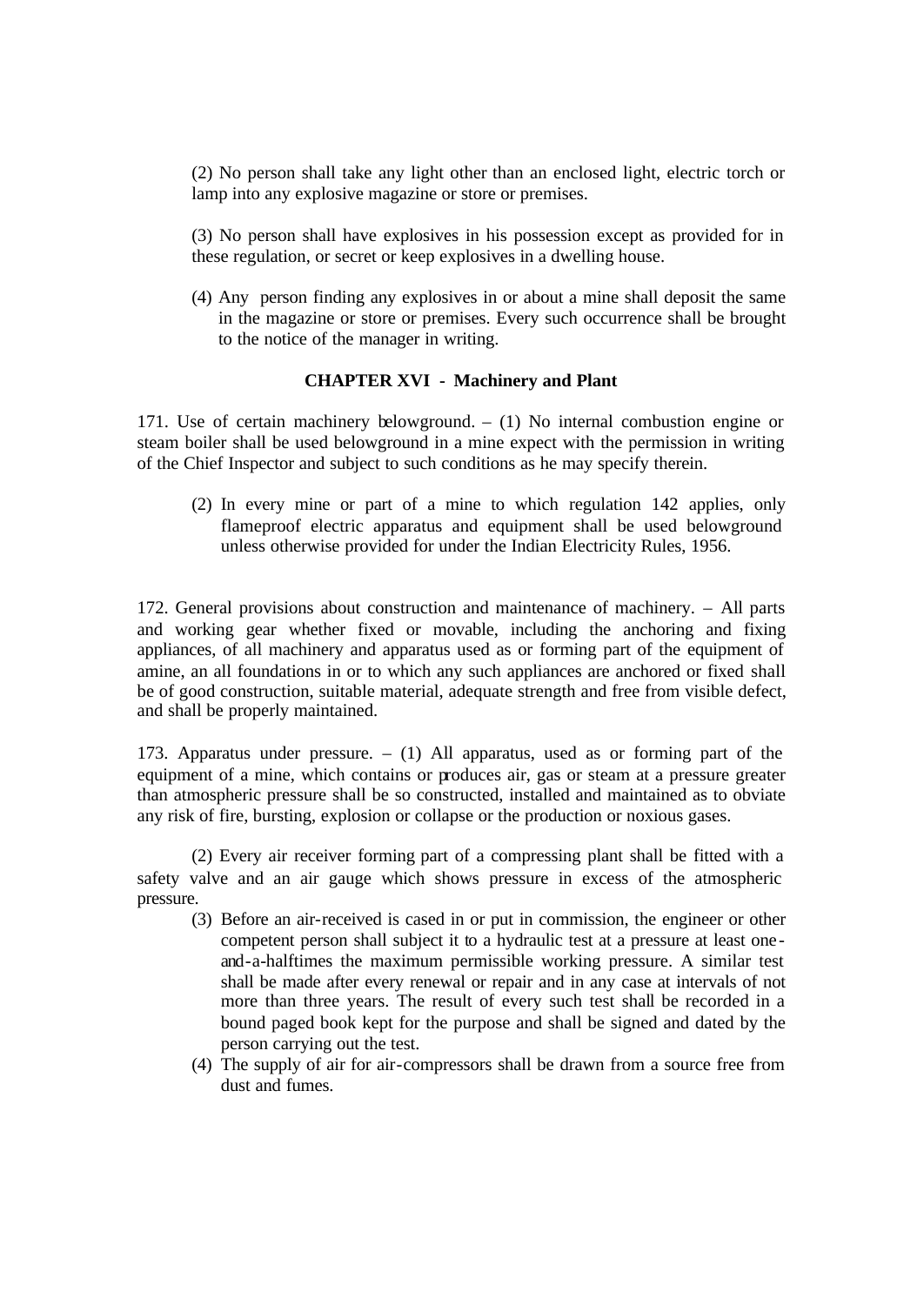174. Precautions regarding moving parts of machinery  $- (1)$  Every winch or windlass shall be provided with a stopper, pawl or other reliable holder.

(2) Every fly-wheel and every other dangerous exposed part of any machiery used as, or formig part of, the equipment of a mine shall be adequa tely fenced by suitable guards of substantial construction to prevent danger; and such guards shall be kept in position while the parts of th machinery are in motion or in use, byt they may b removed for carrying out any examination, adjustment or repair if adequate precautions are taken.

(3) No person shall, or shall be allowed to, repair, adjust, clean or lubricate machinery in motion where there is risk or injury.

(4)No person shall, or shall be allowed to, shift or adjust a driving belt or rope while the machinery is in motion unless a proper mechanical appliance is provided and used for the purpose.

- (5) No person in close proximity to moving machinery shall wear, or be permitted to wear, loose outer clothing.
- (6) No unauthorised person shall enter any engine room or in any way interfere with the engine.

175. Engine rooms an their exits. – Every engine, motor an transformer room on the surface an every room in which highly inflammable materials are stored on the surface shall be kept clean, an be provided with at least two exists, Every such exit shall be properly maintained and kept free from obstruction.

176. Working and examination of machinery. (1) No machinery shall be operated otherwise than by or under the constant supervision of a competent person.

- (2) In every mine to which regulation 142 applies, no person shall be appointed to supervise or operate any electrical machinery, apparatus or appliance other than a telephone or signalling vice or an electric lamp or light unless he holds a Gas-testing Certificate.
- (3) Every person in charge of any machinery, apparatus or appliance shall, before commencing work, see that it is in proper working order; an if he observes any defect therein, he shall immediately report the fact to the manager, engineer or other competent person.
- (4) Every person in charge of an air-receiver shall see that no extra weight is added to the safety valves and that the permissible pressure of air is not exceeded.
- (5) A competent person or persons appointed for the purpose shall, once at least in every seven days, make a thorough inspection of all machinery and plant in use, and shall record the result thereof in a bound paged book kept for the purpose.

#### **CHAPTER XVII – Miscellaneous**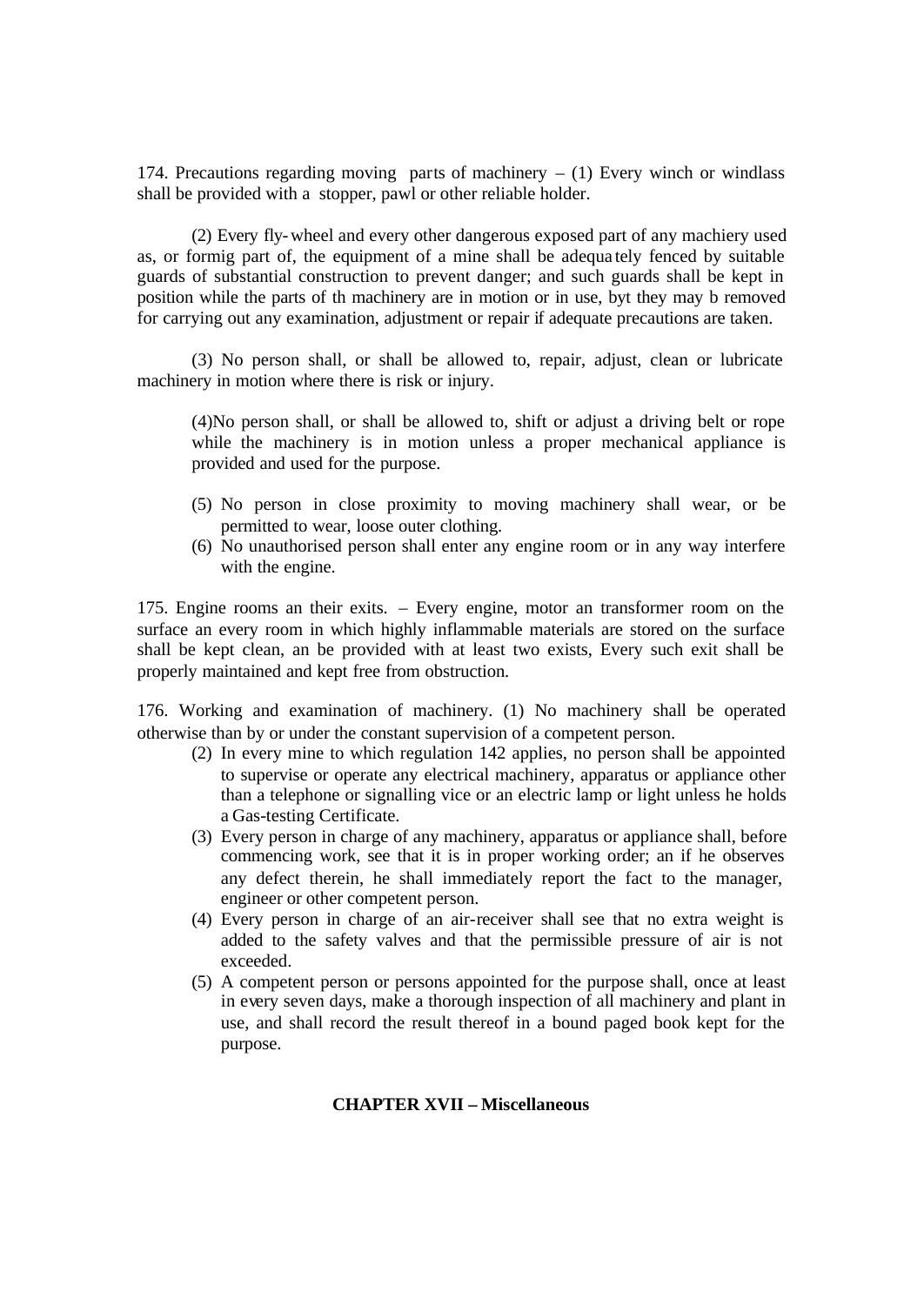177. Fences. (1) Every tank or reservoir or other dangerous place in or about a mine, which has been formed as a result of, or is used in connection with, mining operations, shall be kept securely fenced.

(2) Every fence erected on the surface shall, once at least in every seven days, be examined by a competent person. A report or every such inspection shall be recorded in a bound paged book kept for the purpose, and shall be signed and dated by the person who made the examination.

(3) Any fence, gate or barricade may be temporarily removed for the purpose of repairs or other operations, if adequate precautions are taken.

(4) If any doubt arises as to whether any fence, guard, barrier or gate provided under these regulations is adequate, proper or secure, or as to whether the precautions taken under sub-regulation(3) are adequate, it shall be referred to the Chief Inspector for decision.

178. Notices. – where at any place smoking or unauthorised entries prohibited, notices to that effect shall be posted at conspicuous places at every entrance to the place.

179. Storage belowground of calcium carbide. – Calcium carbide shall not be taken or kept belowground until about to be used, except in a secure metal case or container containing not more than half a kilograme in weight thereof. No person shall have in the mine at any one time more than one such case or container.

180. Danger from poisonous substances. - (1) At every mineral dressing or separating plant where cyanide or other poisonous substance is used, there shall be kept a sufficient supply of a satisfactory and efficient antidose for poisoning.

(2) Water containing poisonous or injurious matter in suspension or solution must be effectively fenced off to prevent inadvertent access to it, and notice boards shall be put up at suitable places to warn persons from making use of such water.

(3) In no case shall water containing any poisonous matter in suspension or solution in a dangerous concentration be permitted to escape.

181. General Safety. – No person shall negligently or wilfully to anything likely to endanger life or limb in the mine, or negligently or wilfully omit to do anything necessary for the safety of the mine or of the persons employed therein.

1[182. Use, Supply maintenance of protective Footwear. – (1) No person shall go into, or work in, or be allowed to go into, or work in, a mine, unless he wears a protective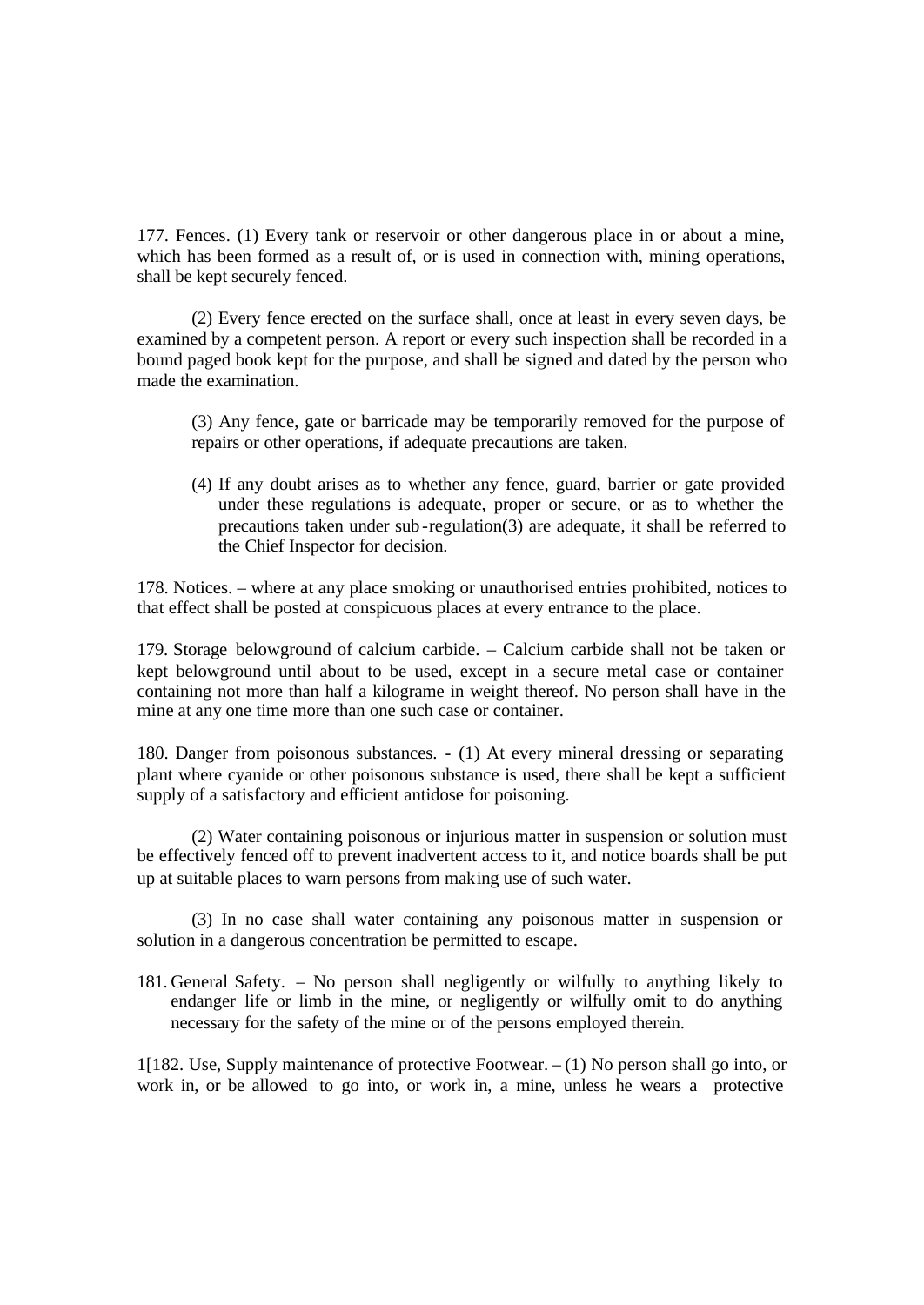footwear of such type as may be approved by the Chief Inspector by a general or special order in writing.

(2) The protective footwear referred to in sub-regulation(1) shall be supplied free of charge, at intervals not exceeding six months, by the owner, agent or manager of a mine, who shall at all times maintain a sufficient stock thereof in order to ensure immediate supply as and when need for the same arises. Where a protective footwear is provided otherwise than as aforesaid, the supply shall be made on payment of full cost.

(3) The owner, agent of manager of a mine shall provide at suitable places in the mine dubbing and revolving brushes or make other suitable alternative arrangements for the cleaning of protective footwear by the persons using them. It shall however be the responsibility of the person supplied with the protective footwear to arrange the repair of the same at his own cost.

182A. Use and supply of helmet. (1) No person shall go into, or work, in or be allowed to go into or work in, a mine, other than the precincts of a mine occupied by an office building, canteen, creche, rest shelter, first aid room or any other building of a similar type, unless he wears a helmet of such type as may be approved by the Chief Inspector by a general or special order in writing :

Provided that where the Chief Inspector is of the opinion that due to special circumstances it is not necessary of reasonably practicable for any person or class of persons going into, or working in, a mine to wear a helmet, he may, by a general or special order in writing and subject to such conditions as he may specify therein, exempt such person or class of persons, from the operation of the provisions of this subregulation.

(2) The helmet referred to in sub-regulation(1) shall be supplied free of charge, at intervals not exceeding three years or such other interval as the Chief Inspector may specify by a general or special order in writing by the owner, agent or manager of a mine, who shall at all times maintain a sufficient stock thereof in order to ensure immediate supply as and when need for the same arises :

Provided that when a helmet is accidentally damaged during legitimate use, the owner, agent or manager shall immediately replace the damaged helmet free of cost.

(3) Where a helmet is provided otherwise than as aforesaid, the supply shall be made on payment of full cost.

182B. Supply of other protective equipment. – (1) Where is appears to the Regional Inspector or the Chief Inspector that any person or class of persons employed in a mine is exposed to undue hazard by reason of the nature of his employment, he may, by a general or special order in writing, require the owner, agent or manager of the mine to supply to such person or class of persons, free of charge, gloves, goggles, shinguards, or such other protective equipment as may be specified in the order.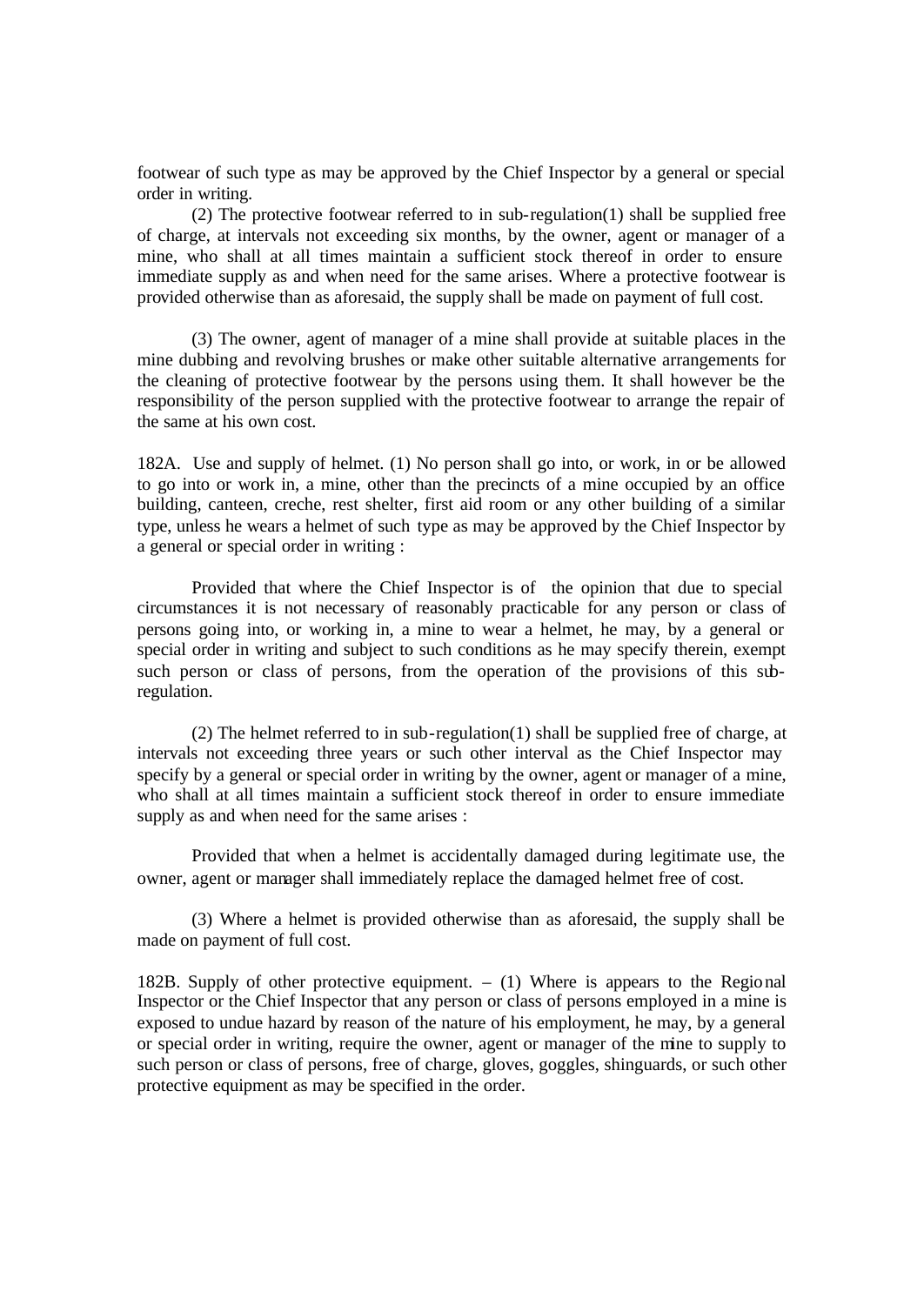(2) The protective equipment provided under sub-regulation(1) shall be replaced free of charge by the owner, agent or manager whenever it is rendered unserviceable by legitimate use. In any other event, the replacement shall be made on payment of full cost.

(3) If any dispute arises as to the life of any protective equipment, it shall be referred to the Chief Inspector for decision.

182C. Obligation of persons provided with protective equipment. – Whenever any person is supplied by the owner, agent or manager of a mine with any protective equipment, he shall use the same while doing the work for which he is supplied with such protective equipment.]

183.Information about sickness. – Every official or competent person shall, in case of sickness or of absence, give early and sufficient notice thereof to his superior official or the underground manager or the assistant manager or the manager, as the case may be, so that a substitute may be arranged.

184. Man power Distribution Plan. – During the first week of every month, a survey shall be made of the number of persons normally employed in every district and other places belowground in the mine; an a sketch plan showing the results of such a manpower survey, and signed and dated by the manager, shall be kept in the office of the mine and a copy thereof shall be kept with the attendance clerk.

185. Mining Mates and Mine Foreman. – (1) No person shall be appointed as a competent person under regulations 37(1), 72, 101, 120(2), 123(4), 135(5), 136(3) and 140(2) unless he is the holder of either a Foreman's or a Manager's Certificate :

Provided that in the case of mine having working belowground, the certificate aforesaid shall be one which is not restricted to mines having opencast workings only.

(2) No person shall be appointed as a competent person under regulations, 116,117,125,128(2)(c), 140(1) and 141, unless he is the holder of either a Mate's or a Foreman's or a Manager's Certificate :

Provided that –

- (a) in the as of a mine having workings belowground, the certificate aforesaid shall be one which is not restricted to mines having opencast workings only; and
- (b) in the case of a mine to which regulation 142 applies, every person holding a Mate's or Foreman's Certificate shall also hold a Gas-testing Certificate.

186. Delayed application of certain provisions. – The provisions of regulations 32, 34, 35,  $37, 38, 160(2), 176(2)$  and  $185$  shall not come into force in respect of any mine and the provisions of Regulation 78(1) shall not come into force1 in respect of any mine other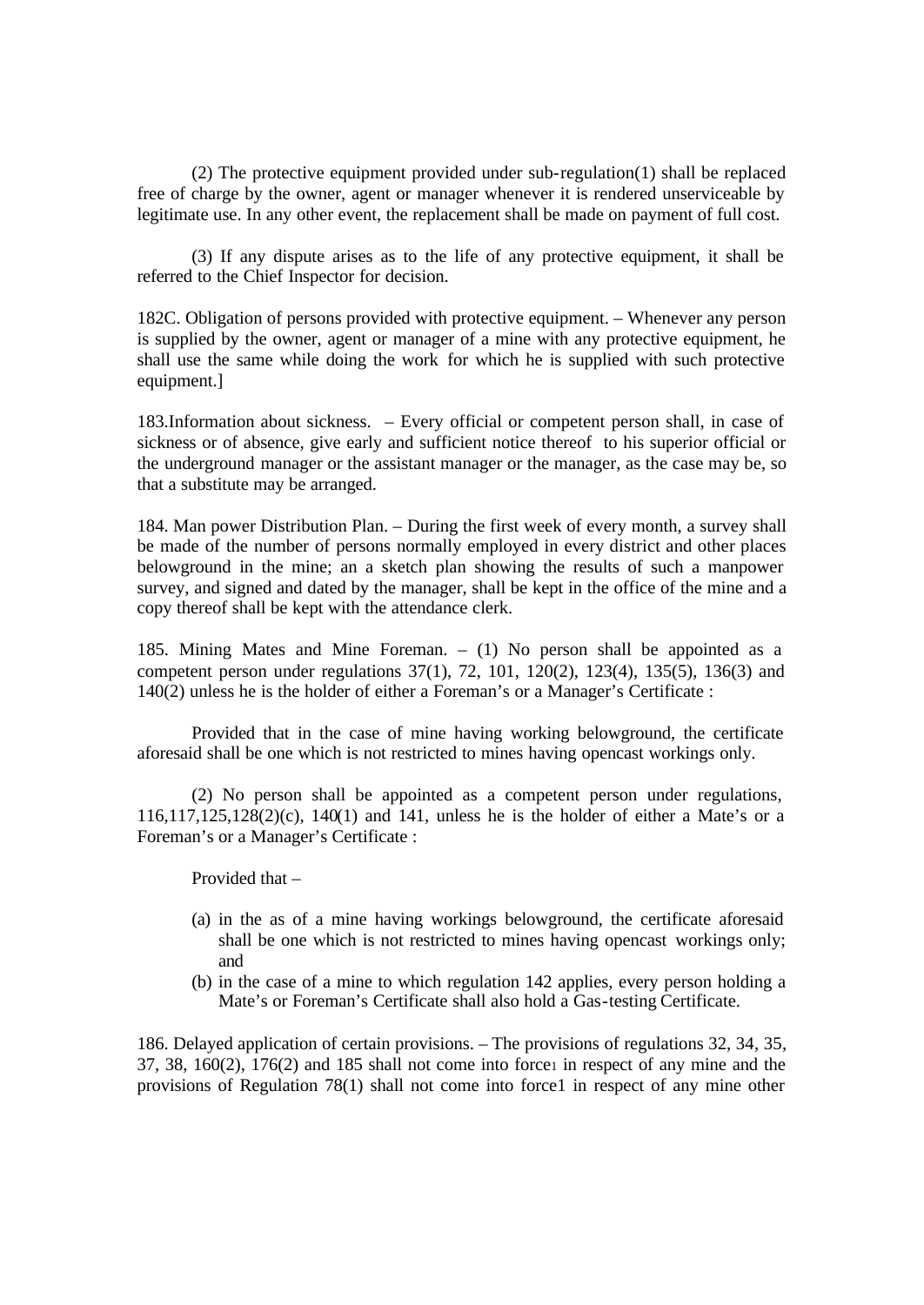than a gold mine until such date or dates as the Central Government ma y notify in that behalf in the Official Gazette :

Provided that, till such date as aforesaid, if any doubt arises as to whether any person appointed as a manager, assistant manager, underground manager, surveyor, mine foreman, mining mate, winding engine man or blaster is competent to perform the duties assigned to that post, it shall be referred to the Chief Inspector for decision.

187. Officials to be literate. – After coming into force of these regulations, no person shall be appointed as an official of a mine unless he is literate and is conversant with the language of the district in which the mine is situated or with the language understood by a majority of the persons employed in the mine :

Provided that this regulation shall not apply to any official employed in any mine on the date of coming into force of these regulations :

Provided further that so much of this regulation as requires a person to be conversant with the language of the district or of the majority of persons shall not apply to assistant managers, underground managers, engineers, and surveyors.

188. Writing of reports. – If any person required to make any report is unable to write, he shall be present when his report is written for him, and shall have it read over to him, and shall then attach his thumb mark to it or sign it. The person writing the report shall certify that it has been read over to the person for whom it was written, and shall sign the certificate an date his signature.

189. Payment of fees. – Any fees payable under these regulations shall be paid directly into the Treasury or a branch of the State Bank of India or by means of a Crossed Indian Postal Order and the receipt of the Treasury or Bank or Postal Order shall be sent to the Chief Inspector along with the application to which the fee relates.

 $2[190.$  Place of accident.  $- (1)$  Whenever an accident occurs in or about a mine causing loss of life or serious bodily injury to any person, the place of accident shall not be disturbed or altered before the arrival or without the consent of the Chief Inspector or the Inspector to whom notice of the accident is required to be given under sub-section (1) of section 23 of the Act unless such disturbance or alteration is necessary to prevent any further accident, to remove bodies of the deceased, or to rescue any person from danger, or unless discontinuance of work at the place of accident would seriously impede the working of the mine:

Provided that the work may be resumed at the place of accident in case the chief inspector or the inspector fails to inspect the place of accident within seventy-two hours.

(2) Before the place of accident involving a fatal or serious accident is disturbed or altered due to any reason whatsoever, a sketch of the site illustrating the accident and all relevant details shall be prepared (in duplicate) and such sketch shall be duly signed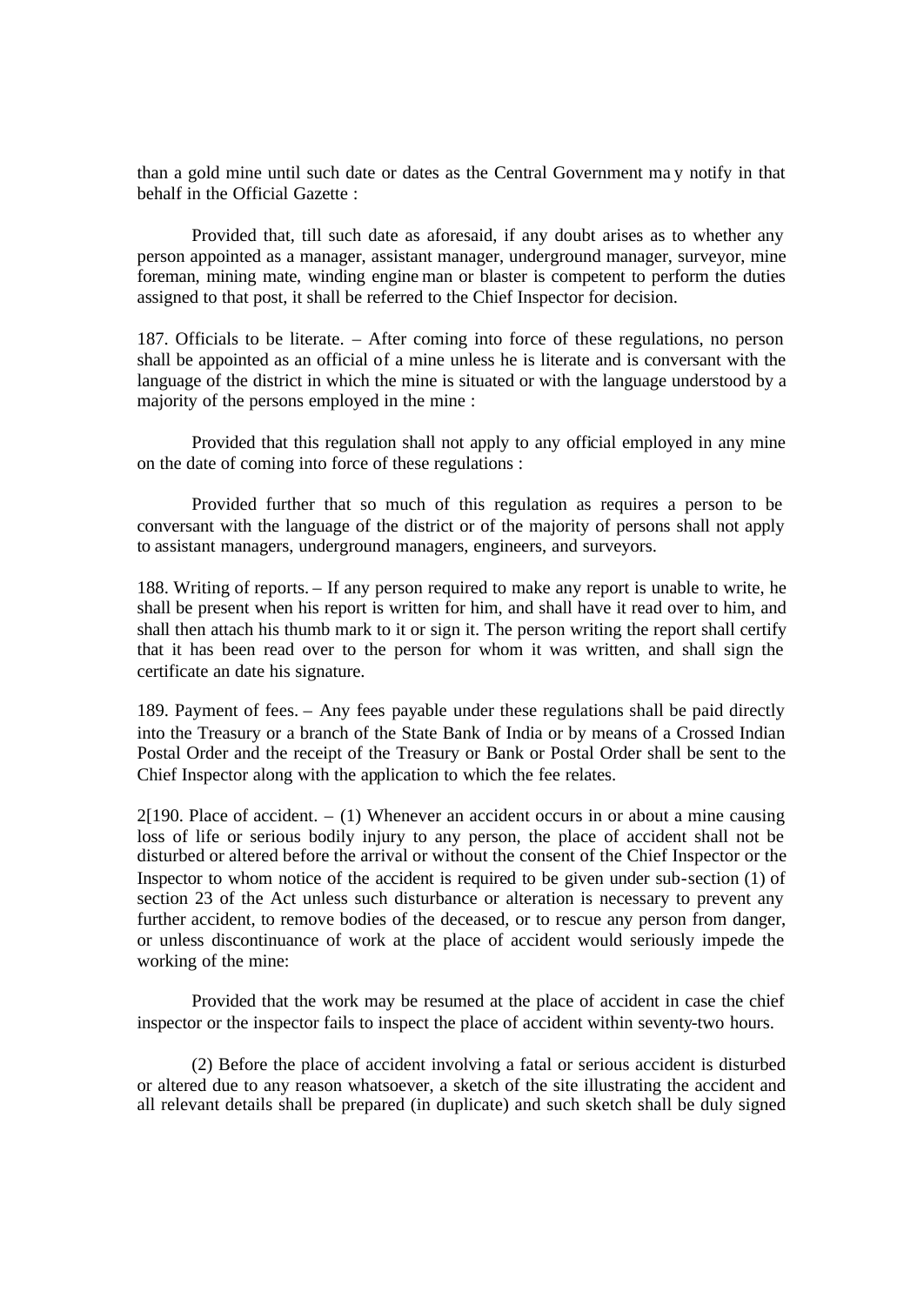by the manager or assistant manager, safety officers, surveyor and the workmen's inspector or, where there is no workmen's inspector by a work person nominated by the workers in this behalf :

Provided that, if the place is disturbed or altered to prevent further accident or rescue persons from danger before the sketch could be prepared, the same shall be prepared immediately thereafter giving all relevant details as existed before the place was disturbed or altered.

(3) One of the authenticated sketches shall be delivered or sent to the concerned inspector or Mines.

190A. Emergency plan. – (1) The manger of every mine having workings below ground shall prepare a general plan of action for use in time of emergency. The plan shall outline the duties and responsibilities of each mine official and men including the telephone operators, so that each person shall know his duties in case fire, explosion or other emergency occurs. All official and key men shall be thoroughly instructed in their duties so as to avoid contradictory orders and confusion at the time when prompt and efficient action is needed. The emergency plan shall also provide for mock rehearsals at regular intervals.

(2) The manager shall submit a copy of the aforesaid emergency plan prepared by him to the regional inspector, within 60 days of the coming into force of the Metalliferous Mines (Amendment) Regulations, 1985, or in the case of a mine which is opened or reopened thereafter, within 30 days of such opening or re-opening. The regional inspector may, by an order in writing approve of such action plan, either in the Form submitted to him or with such additions and alterations as he may think fit, and the action plan so approved shall be enforced at the mine.

(3) On receiving information of any emergency, the manager and his absence the principal official present at the surface, shall immediately put emergency action plan in operation.]

191. Taking samples from mines. – Where for official purposes, an Inspector considers it necessary to take samples of any mineral, rope or other material, the owner, agent or manager shall make over to him such samples in such quantities as he may require.

1[192. \* \* \* \* \*

193. Chief Inspector etc. to exercise powers of the Regional Inspector. – Any power granted under these regulations to the Regional Inspector may be exercised by the Chief Inspector or an Additional Chief Inspector or a Deputy Chief Inspector or any other Inspector authorised in writing in this behalf by the Chief Inspector.

194. Appeals to the Chief Inspector.- Against an order made by the Regional Inspector under any of these regulations, an appeal shall lie, within 15 days of the receipt of the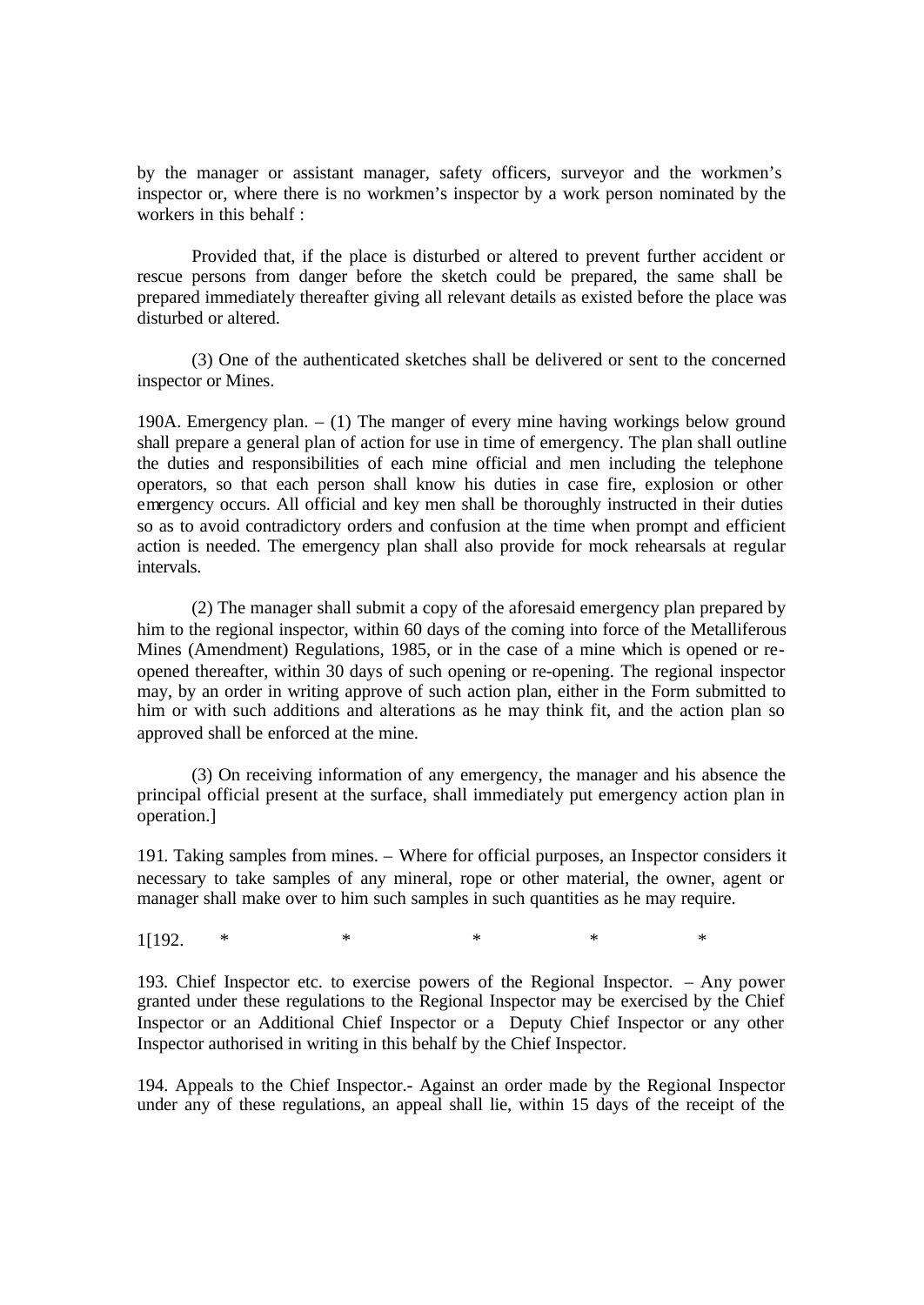order by the appellant, to the Chief Inspector who may confirm, modify or cancel the order.

195. Appeals to the Mining Boards or the Central Government.  $- (1)$  Against any order of the Chief Inspector specified below an appeal shall lie, within 20 days of the receipt of the order by the appellant, to the 2[Committee constituted under section 12 of the Act[]:

> (i) Original orders passed under proviso to regulation 34(2), regulation 107(3), regulation 109(1), and regulation 109(4), regulation 110, regulation 111(2), regulation 123(1), regulation 127(2), and regulation 128(2).

> (ii)Orders passed on appeal against Regional Inspector's orders made under regulation 108, clause (a) of regulation 112(2), clause (e) of regulation 119(3) and clause (b) of regulation 123(3) .

(2) Every order of the Chief Inspector, against which an appeal is preferred under sub-regulation(1) shall be complied with pending the receipt at the mine of the decision of 3[the committee] :

Provided that 3[the committee] may on application by the appellant, suspend the operation of the order appealed against pending the disposal of the appeal.

196. Repeal and Saving. – The Indian Metalliferous Mines Regulations, 1926 and the Mysore Gold Mines Regulations, 1953 are hereby repealed :

Provided that all acts done or orders issued under any of the said regulations shall, so far as they are not inconsistent with these regulations, be deemed to have been done or issued under the corresponding provisions of these regulations.

## FIRST SCHEDULE

FORM I (See Regulations, 3,6,7,8) Notice of opening, closing or change etc.

From ………………………….. …………………………… To 1. The Chief Inspector of Mines Dhanbad, E.R. 2. The regional Inspector of Mines ……………………….. 3. ………………………………………………………….. 4. …………………………………………………………..

Sir,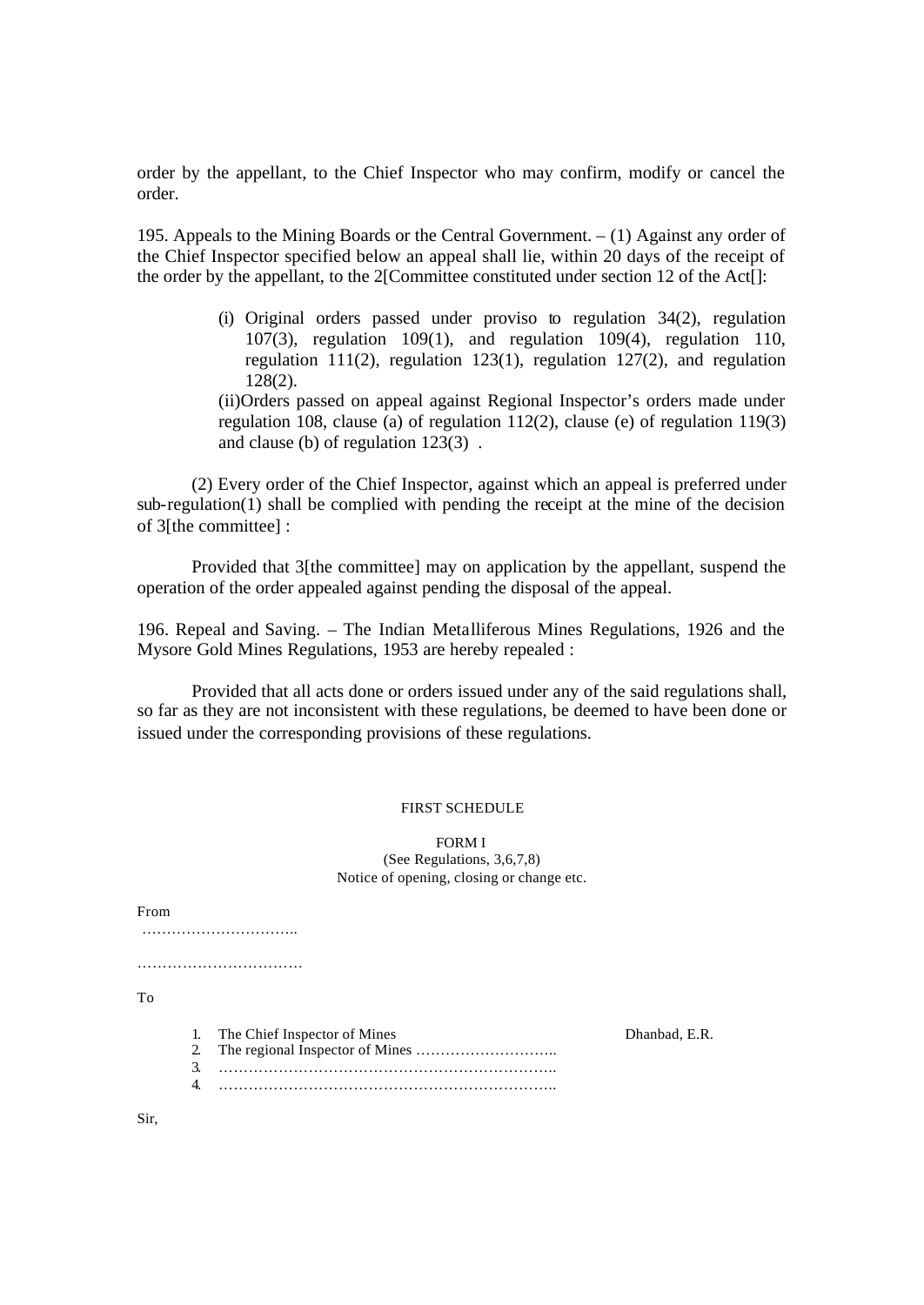| 1. | *In case of CHANGE OF NAME OR MINE :                                                                                                                                     |  |
|----|--------------------------------------------------------------------------------------------------------------------------------------------------------------------------|--|
|    |                                                                                                                                                                          |  |
| 2. |                                                                                                                                                                          |  |
|    | *(b) In case of ANEW MINE, particulars of situation of mine :                                                                                                            |  |
|    |                                                                                                                                                                          |  |
|    | (Give distance therefrom)                                                                                                                                                |  |
|    |                                                                                                                                                                          |  |
|    | Previous*<br>Present                                                                                                                                                     |  |
| 3. | (a) Name and Postal address of (ii)                                                                                                                                      |  |
|    |                                                                                                                                                                          |  |
|    | (b) Managing agent, if any                                                                                                                                               |  |
|    |                                                                                                                                                                          |  |
|    |                                                                                                                                                                          |  |
|    |                                                                                                                                                                          |  |
|    | *4. (a) Name and qualifications etc. of Manager/Assistant Manager/Underground Manger/<br>Engineer/Surveyor (iii) whose appointment is terminated/who is appointed (iii): |  |
|    | (b) Date of appointment/termination of appointment (iii) :                                                                                                               |  |
|    | *5 Date on which it is intended to open/re-open/abandon/discontinue (iii) the mine :                                                                                     |  |
|    | *6 Actual date of opening/Re-opening abandonment/discontinuance (iii) of the mine :                                                                                      |  |
|    |                                                                                                                                                                          |  |

Yours faithfully,

Signature ………………………… Designation : Owner/Agent/Manager Date ………………………………..

#### **INSTRUCTIONS**

(i) Mention the matter to which the notice refers.

(ii) Need not be filled in if the notice relates to Item 4,

(iii) Delete whatever is not applicable.

\*Only such columns to be filled in respect of which notice in given.

-------------

#### FORM II (See Regulation 4) Quarterly Return for the quarter ending ………..19

| 2. Situation of Mine: | Place |  |
|-----------------------|-------|--|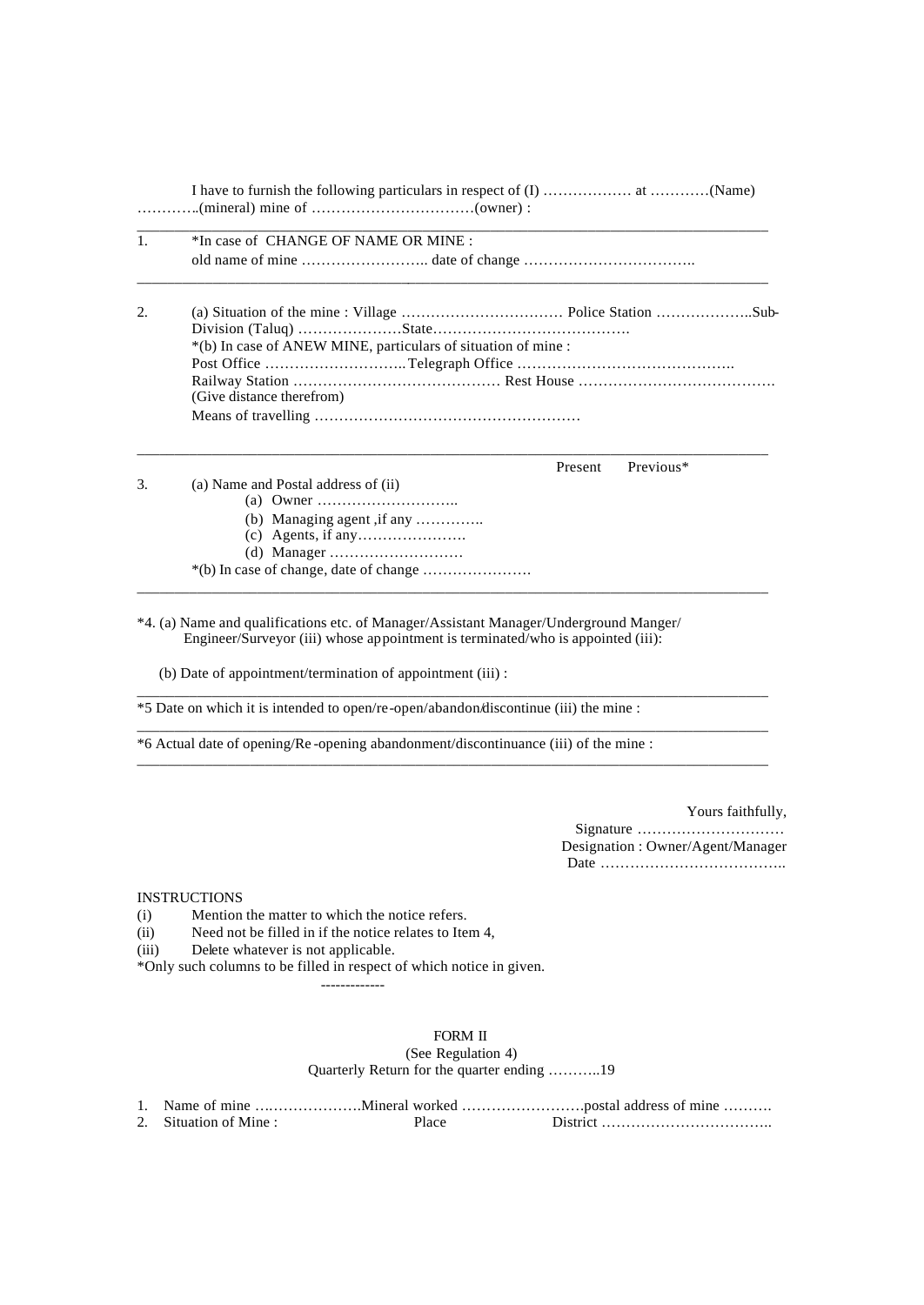State …………………….

- 3. Name of Owner ………………………… Postal address of owner……………… 4. Name of managing agents, if any ……………… Postal address of managing agents, ……….. 5. Name of agent, if any……………………………. Postal address of agent ……………………… 6. Name of manager ………………………………..
- Postal address of manager ………………….. 7. Tables A to C duly filled in, are attached. Certified that the information given above and in Tables A to C below is correct to the gest of my knowledge.

Yours faithfully,

Signature ………………………… Designation : Owner/Agent/Manager

|    |                                                                | TABLE A<br><b>MACHINERY</b> |               |
|----|----------------------------------------------------------------|-----------------------------|---------------|
|    |                                                                | $\left( \mathrm{I}\right)$  | Number in use |
| 1. | Rock drills :                                                  |                             |               |
|    | (i)<br>(ii)<br>(iii)                                           |                             |               |
| 2. | Heavy earth moving machinery :                                 |                             |               |
|    | (i)<br>(ii)<br>(iii)<br>(iv)                                   |                             |               |
|    | (v)                                                            |                             |               |
| 3. | Mechanical loaders used below ground :<br>(i)<br>(ii)<br>(iii) |                             |               |
|    | 4. Conveyors :<br>(i)<br>(ii)<br>(iii)                         | (2)                         |               |

Signature of person Signing the return

INSTRUCTIONS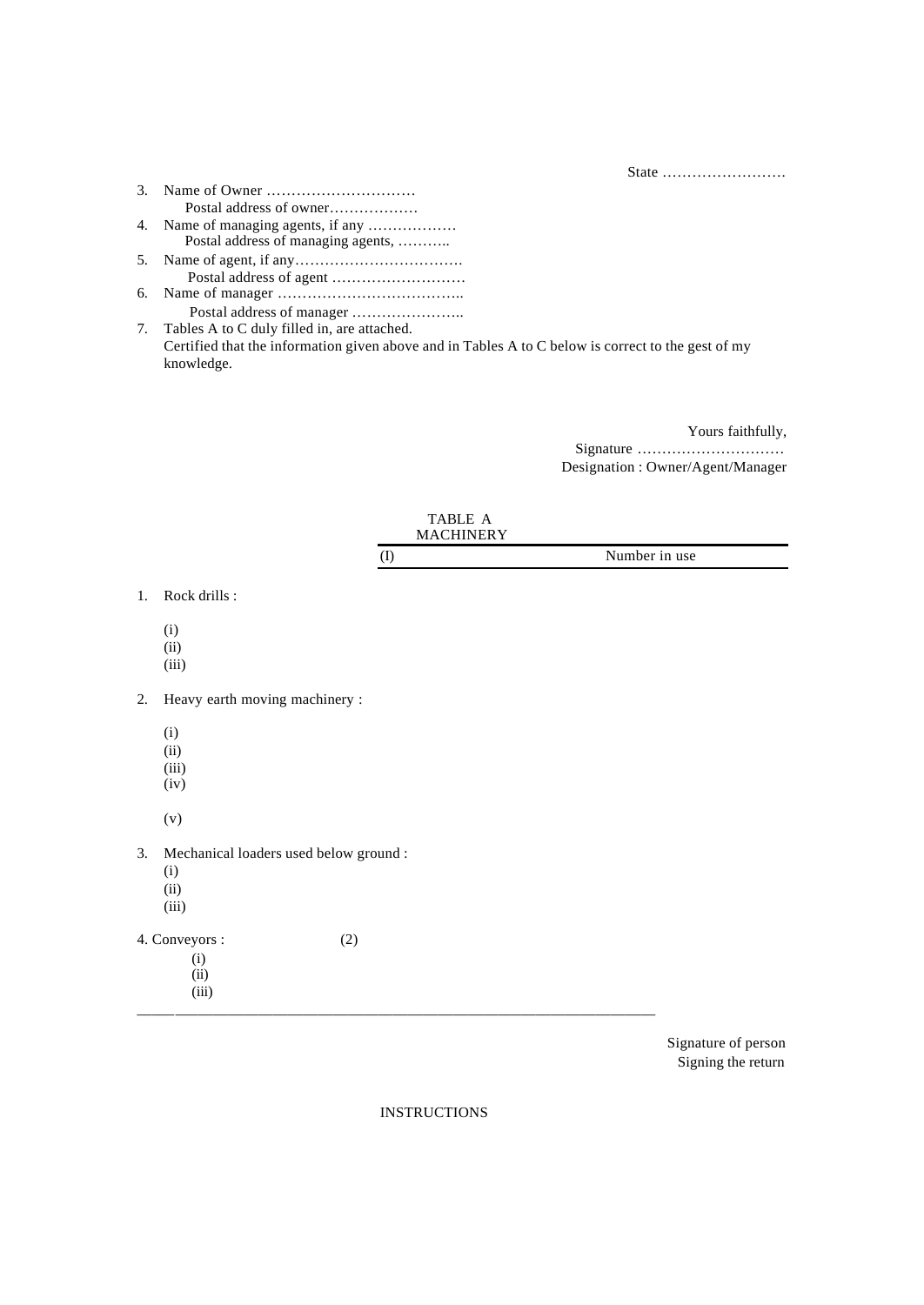(1) Give types separately.

(2) Give length in metres.

#### 1[TABLE A-I – OUTPUT, DESPATCH AND STOCKOFMICA\* (in kilogrammes)

|                 |                 | 3             | 4               |                               | 6                  |
|-----------------|-----------------|---------------|-----------------|-------------------------------|--------------------|
|                 | the<br>Stock at | Output during |                 | Sale or Dispatches during the | Stock<br>the<br>at |
|                 | beginning<br>of | the quarter   | quarter         |                               | of<br>end<br>the   |
|                 | the quarter     |               |                 |                               | quarter            |
|                 |                 |               | Consigned<br>by | Sold locally                  |                    |
|                 |                 |               | rail or road    |                               |                    |
| Crude mica      |                 |               |                 |                               |                    |
| Dressed Mica    |                 |               |                 |                               |                    |
| Mica Splittings |                 |               |                 |                               |                    |
| Waste Mica      |                 |               |                 |                               |                    |

Signature of person Signing the return

#### **INSTRUCTIONS**

 \*If any other mineral, such as beryl, is also produced from the mine, particulars relating to such minerals shall be given in Table A-II

## TABLE A-II – OUTPUT, DESPATCH AND STOCK OF MINEALS OTHER THAN MICA (a)

| Mineral    | Stock at the | Output of     | Sale or dispatches during he |             | Stock at the | Metal        |
|------------|--------------|---------------|------------------------------|-------------|--------------|--------------|
| worked (b) | beginning of | mineral $(c)$ | quarter                      |             | end of the   | extracted if |
|            | the quarter  | during the    |                              |             | quarter      | any $(b)$    |
|            |              | quarter       |                              |             |              |              |
|            |              |               | For export                   | For home    |              | Name Oty.    |
|            |              |               | market                       | consumption |              |              |
|            |              |               |                              |             |              |              |

Signature of person Signing the return

### INSTRUCTIONS

(a) The figures should be stated

- (i) in the case of gem-stones, in carats ;
- (ii) in the case of gold, silver and other precious metals, in grams;
- (iii) in the case of alum, amber, asbestos, beryl, graphite, jadestone, stealite, tin-ore, tungsten-ore, radio active minerals and rare minerals, such as, molybdenite, monazite, pitch blende, samarskite, tantalite and triplite, and also in case of tin, in kilogrammes; and
- (iv) in the case of clay, limestone, magnesite, marble, phosphetic rock, slate, salt and other stone, and all metalliferous ores except those referred to above, and also in case of other metals, in tonnes.
- (b) If more than one mineralsare raised or metals extracted, separate figures should be given for each one of them.
- (c) If the mineral is dressed, processed or treated before despach, the output of the dressed, processed or treated mineral (instead of crude ore), as the case may be, should be given].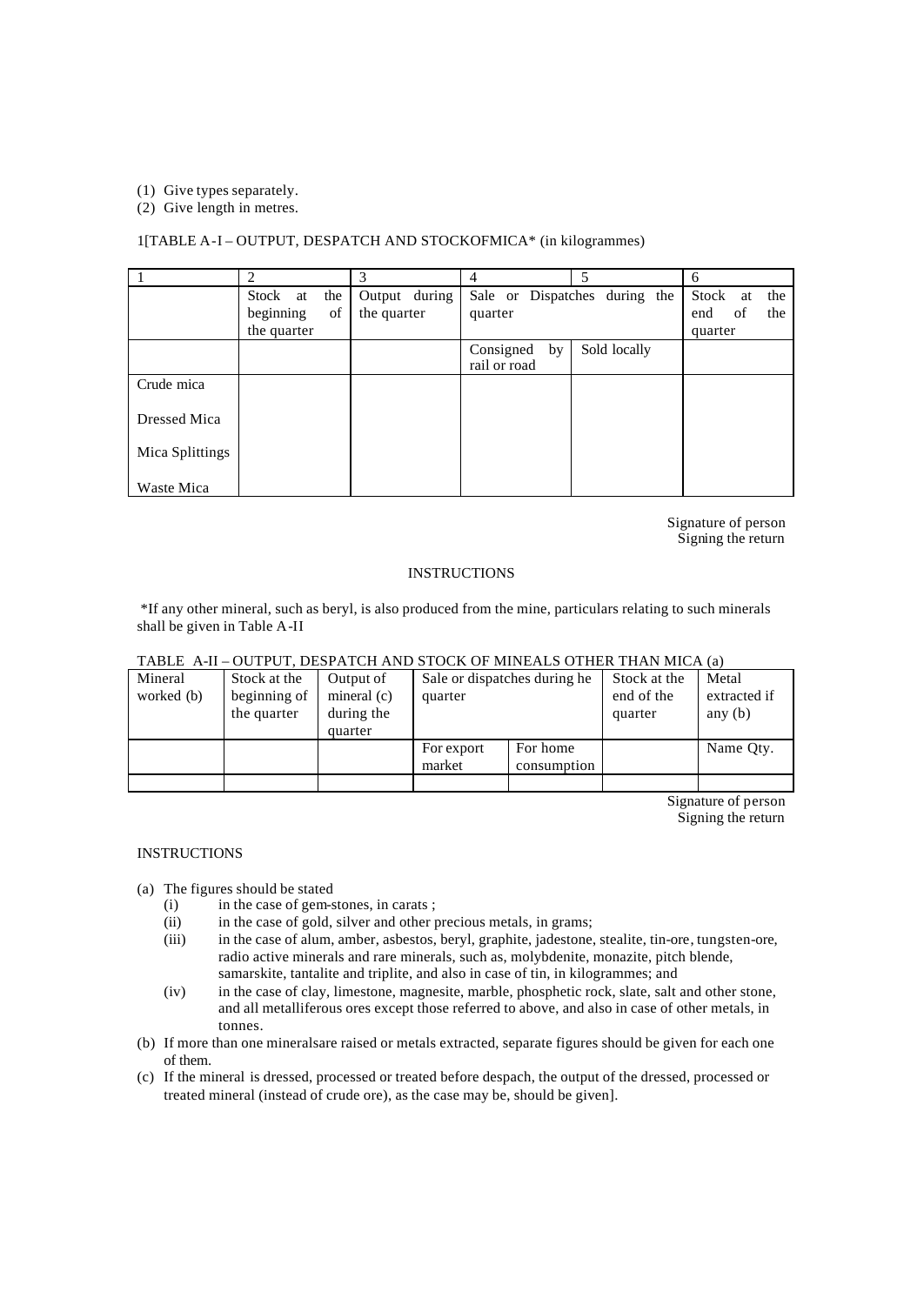#### **TABLE B** NUMBER OF MAN-DAYS ETC.

Give maximum number of persons employed on any one d ay during the quarter-

- (i) in workings belowground on ……………………….(a)……………………………
- (ii) in all in the mine on  $\ldots$   $\ldots$   $\ldots$   $\ldots$   $\ldots$   $\ldots$   $\ldots$   $\ldots$   $\ldots$   $\ldots$   $\ldots$   $\ldots$   $\ldots$   $\ldots$

Number of working days during the quarter :

|                |                           |     | Aggregate number of Aggregate number of man days lost on account of absence<br>mandays workerd |       |          |  |  |                            |       |
|----------------|---------------------------|-----|------------------------------------------------------------------------------------------------|-------|----------|--|--|----------------------------|-------|
|                |                           | (b) | (c)                                                                                            |       | (d)      |  |  | (e)                        |       |
| Below ground   |                           |     | Men                                                                                            | Women | sickness |  |  | Accident Leave Other cause | Total |
| (i)            | Face                      |     |                                                                                                |       |          |  |  |                            |       |
|                | Workers                   |     |                                                                                                |       |          |  |  |                            |       |
|                | and                       |     |                                                                                                |       |          |  |  |                            |       |
|                | Loaders                   |     |                                                                                                |       |          |  |  |                            |       |
| (ii)           | Others                    |     |                                                                                                |       |          |  |  |                            |       |
|                | <b>Opencast Workings:</b> |     |                                                                                                |       |          |  |  |                            |       |
|                |                           |     |                                                                                                |       |          |  |  |                            |       |
| (i)            | Miners $\&$               |     |                                                                                                |       |          |  |  |                            |       |
|                | Loaders                   |     |                                                                                                |       |          |  |  |                            |       |
| (ii)           | Others(f)                 |     |                                                                                                |       |          |  |  |                            |       |
| Above ground : |                           |     |                                                                                                |       |          |  |  |                            |       |
| Total          |                           |     |                                                                                                |       |          |  |  |                            |       |

If there is any marked increase or decrease in attendance or absence, please account for it.

Signature of person Signing the return \_\_\_\_\_\_\_\_\_\_\_\_\_

#### **INSTRUCTIONS**

- (a) Give day of the week and the date and month.
- (b) The information should cove all persons "Employed" in the mine as defined in clause(h) of section 3 of the Mines Act, 1952, including clerical and subordinate supervisory staff.
- (c) Total number of man-days worked should be obtained by adding the daily attendance for the whole quarter
- (d) Total number of man-days lost by absence should be obtained by adding the daily absences for the whole quarter.
- (e) Absences should include all cases in which a person is "scheduled to work" or is expected to turn up for work, but does not. All permanent employees are to be treated as "Schedule" to work. So far as temporary or casual employees are concentrated a person who attended work during the preceding week should be considered as scheduled to work during the week under consideration unless :
	- (i) He has reported his intention to quit, or
	- (ii) His services have been terminated by the management, or (iii) He does not turn up for work during the whole week.
	- He does not turn up for work during the whole week.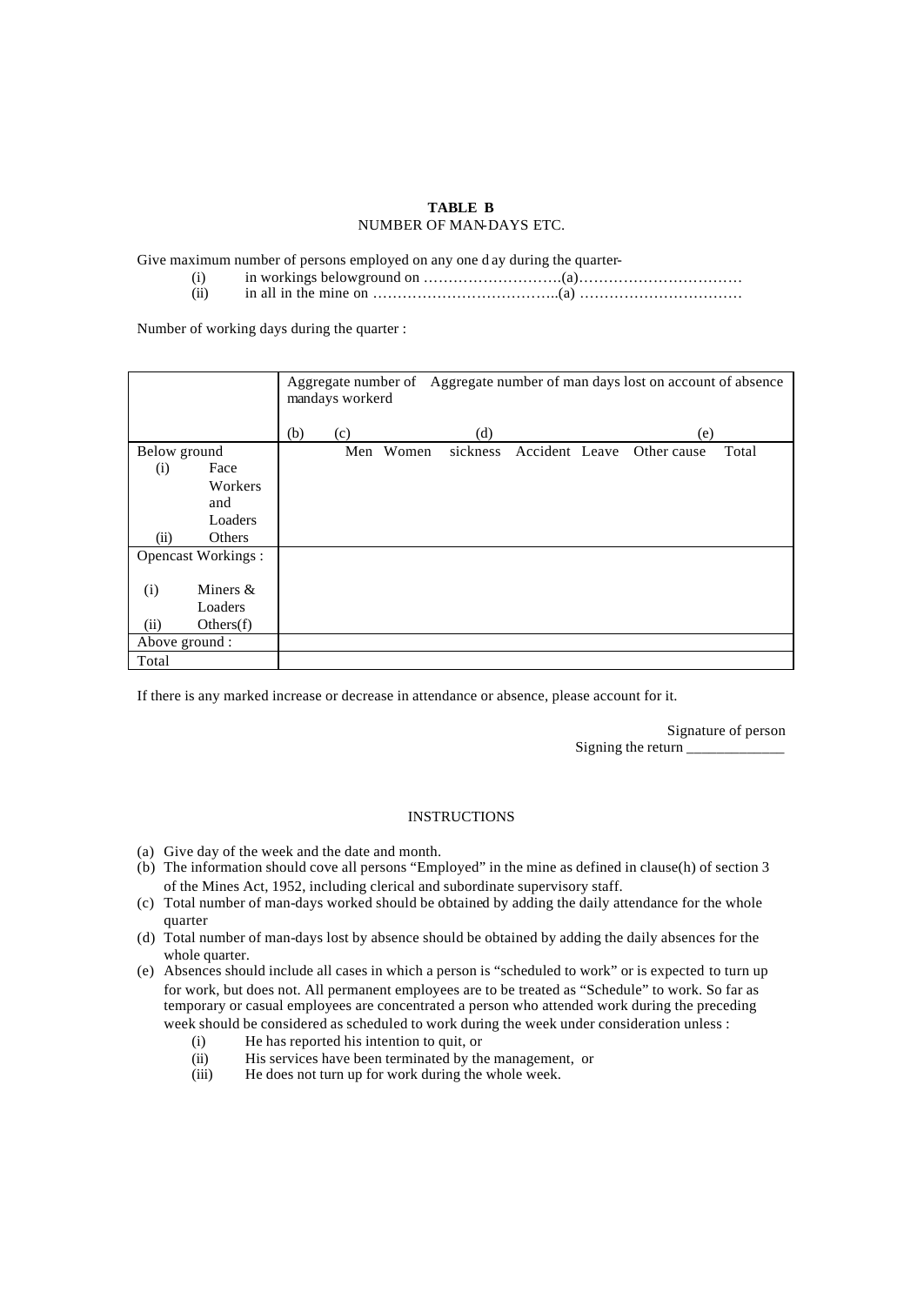A person who has not worked during the preceding week, should be considered as "scheduled to work" only from the day in which he joins work during the week under consideration. Absence due to strike, lockout, lay-off or maternity leave should not be included as absence here.

(f) Persons employed in the removal of over burden should be included amongst "others" and not among "miners and Loaders".

#### TABLE C HOURS OF WORK AND EARNING

Information should be furnished in respect of one complete working week during the last month of the quarter(a).

1. Attendance, man-hours worke d and cash earnings.

|                                                                                                                  |                          | Average daily<br>attendance<br>during<br>the<br>week $(b)$ | Aggregate<br>number<br>of<br>man-hours<br>worked during<br>the week $(c)$ | Total cash payments for work done during the<br>week $(d)$ |           |               |       |  |
|------------------------------------------------------------------------------------------------------------------|--------------------------|------------------------------------------------------------|---------------------------------------------------------------------------|------------------------------------------------------------|-----------|---------------|-------|--|
|                                                                                                                  |                          |                                                            |                                                                           | <b>Basic</b>                                               | Dearness  | Other<br>cash | total |  |
|                                                                                                                  |                          |                                                            |                                                                           | wages                                                      | allowance | payments (e)  |       |  |
|                                                                                                                  |                          |                                                            |                                                                           | Rs.                                                        | Rs.       | Rs.           | Rs.   |  |
| <b>Below Ground:</b><br>(i)Mine Foreman<br>and Mining Mates<br>(ii)Face Workers<br>and Loaders<br>$(iii)$ Others |                          |                                                            |                                                                           |                                                            |           |               |       |  |
|                                                                                                                  | <b>Opencast Workings</b> |                                                            |                                                                           |                                                            |           |               |       |  |
| (i)                                                                                                              | Mine                     |                                                            |                                                                           |                                                            |           |               |       |  |
|                                                                                                                  | Forman                   |                                                            |                                                                           |                                                            |           |               |       |  |
|                                                                                                                  | and                      |                                                            |                                                                           |                                                            |           |               |       |  |
|                                                                                                                  | Mining                   |                                                            |                                                                           |                                                            |           |               |       |  |
|                                                                                                                  | Mates                    |                                                            |                                                                           |                                                            |           |               |       |  |
| (ii)                                                                                                             | Mines<br>$\&$            |                                                            |                                                                           |                                                            |           |               |       |  |
|                                                                                                                  | Loaders                  |                                                            |                                                                           |                                                            |           |               |       |  |
| (iii)                                                                                                            | Others                   |                                                            |                                                                           |                                                            |           |               |       |  |
|                                                                                                                  | $(Men)$ (f)              |                                                            |                                                                           |                                                            |           |               |       |  |
|                                                                                                                  | Women)                   |                                                            |                                                                           |                                                            |           |               |       |  |
|                                                                                                                  | Above Ground:            |                                                            |                                                                           |                                                            |           |               |       |  |
| (i)                                                                                                              | Clerical                 |                                                            |                                                                           |                                                            |           |               |       |  |
|                                                                                                                  | and                      |                                                            |                                                                           |                                                            |           |               |       |  |
|                                                                                                                  | Supervisor               |                                                            |                                                                           |                                                            |           |               |       |  |
|                                                                                                                  | y staff                  |                                                            |                                                                           |                                                            |           |               |       |  |
| (ii)                                                                                                             | Others                   |                                                            |                                                                           |                                                            |           |               |       |  |
|                                                                                                                  | (men)                    |                                                            |                                                                           |                                                            |           |               |       |  |
|                                                                                                                  | women)                   |                                                            |                                                                           |                                                            |           |               |       |  |

2. total estimated value of concessions in kind (g) given during the week : Rs. –

3. Normal hours of production shifts :

From To

1 st Shift  $2<sup>nd</sup>$  Sift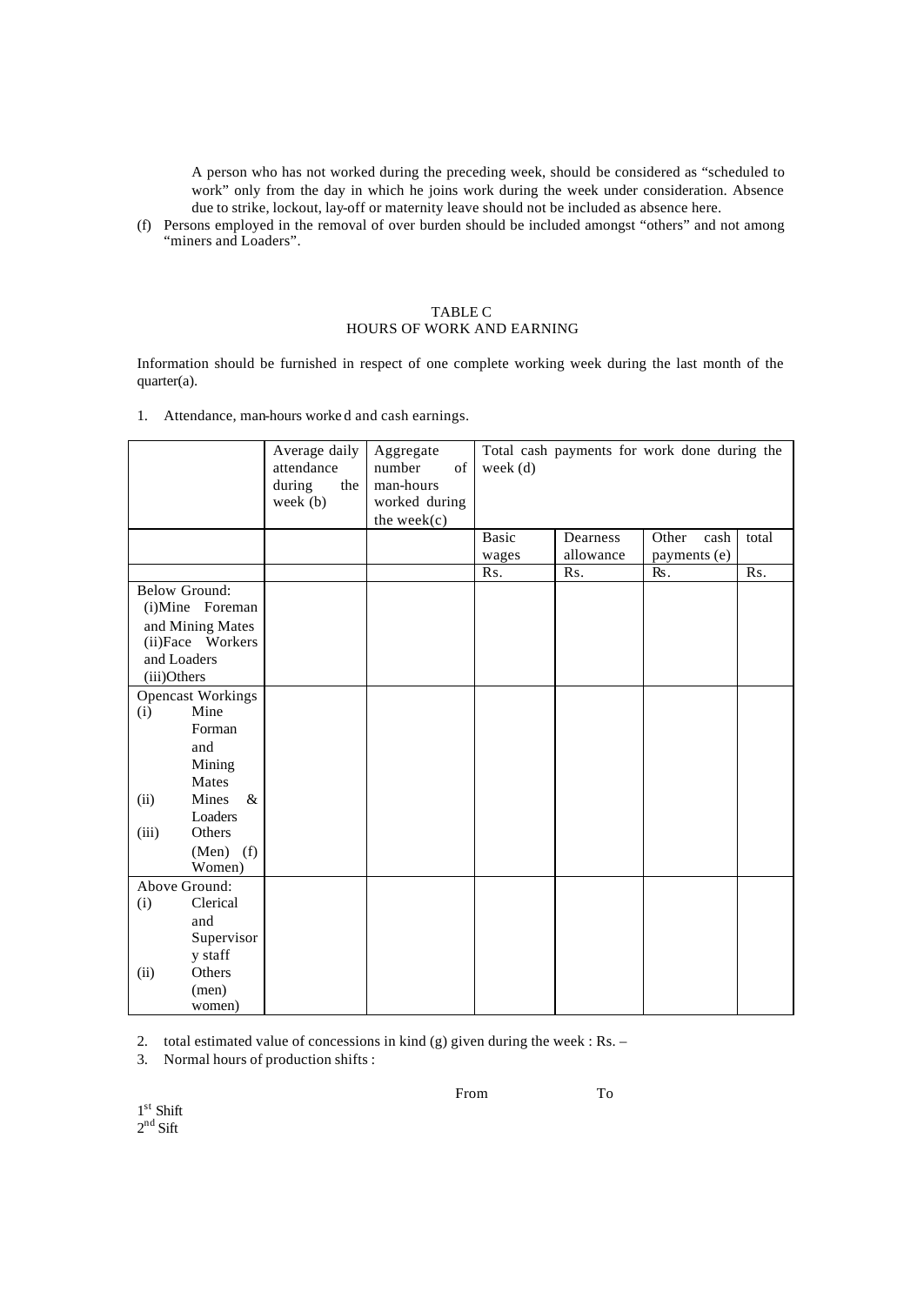3 rd Shift

- 4. Number of workings days in the week :
- 5. If there is any major change in wages or hours of work as compared to the preceding quarter, please account for the change here.

Signature of person Signing the return \_\_\_\_\_\_\_\_\_\_\_\_\_

#### INSTRUCTIONS

- I. the information should cover all persons "employed" as in Table C. Particulars relating to payments etc., to monthly paid staff should be included on a pro-rata basis.
- II. Average daily attendance should be obtained by dividing the aggregate number of attendances on all the shifts on all days during the week by the number of working days. Any day on which the mine did not work, for any cause whatsoever, should not be treated as a working day.
- III. Aggregate number of man-hours worked during the week should be obtained by adding for the whole week, the number of man-hours worked every day. The number of man-hours worked on a day is obtained by summing up the number of hours worked by each person attending work on each of the shifts during the day, including o vertime worked, if any.
- IV. Total cash payments should include all remuneration payable (and paid) for work done during the week before making deductions, if any, towards fines, provident fund contributions, etc., Employer's contributions to the provident fund or on account of welfare provisions should not be included. Bonuses not payable for every pay-period should also not be included.
- V. Including over-time payments.
- VI. Persons employed in the removal of overburden should be included among "Others" and not among "Miners and Loaders" or "Face Workers and Loaders".
- VII. Concessions in kind (such as supply of food-stuffetc. Free or at subsidised prices) should be estimated in terms of the difference between the monetary value of the food stuffs, etc. at cost price and the value realised by sale at concessional price.

## FORM III

#### (See Regulation 5) Annual Return for the year ending on the  $31<sup>st</sup>$  December, 19

- 1. Name of mine ………………………………………Mineral worked……………………
- 2. Postal address of mine …………………………..
- 3. Date of opening ……………………………………
- 4. Date of closing (if closed)
- 5. Situation of mine District……………………………………… State …………………………………. 6. Name of Owner………………………. Postal address of Owner…………………..
- 7. Name of Managing Agents (if any)………………….. Postal address of Managing Agents………………….
- 8. Name of Agent (if any) as defined in section 2(c) of the Mines Act, 1952…………. Portal address of Agent ………………………….
- 9. Name of Manager……………………………….
- Postal address of Manager………………………………
- 10. Other superior supervisory staff employed as at the end of the yar. (Please give designations and numbers employed).

………………………………………………..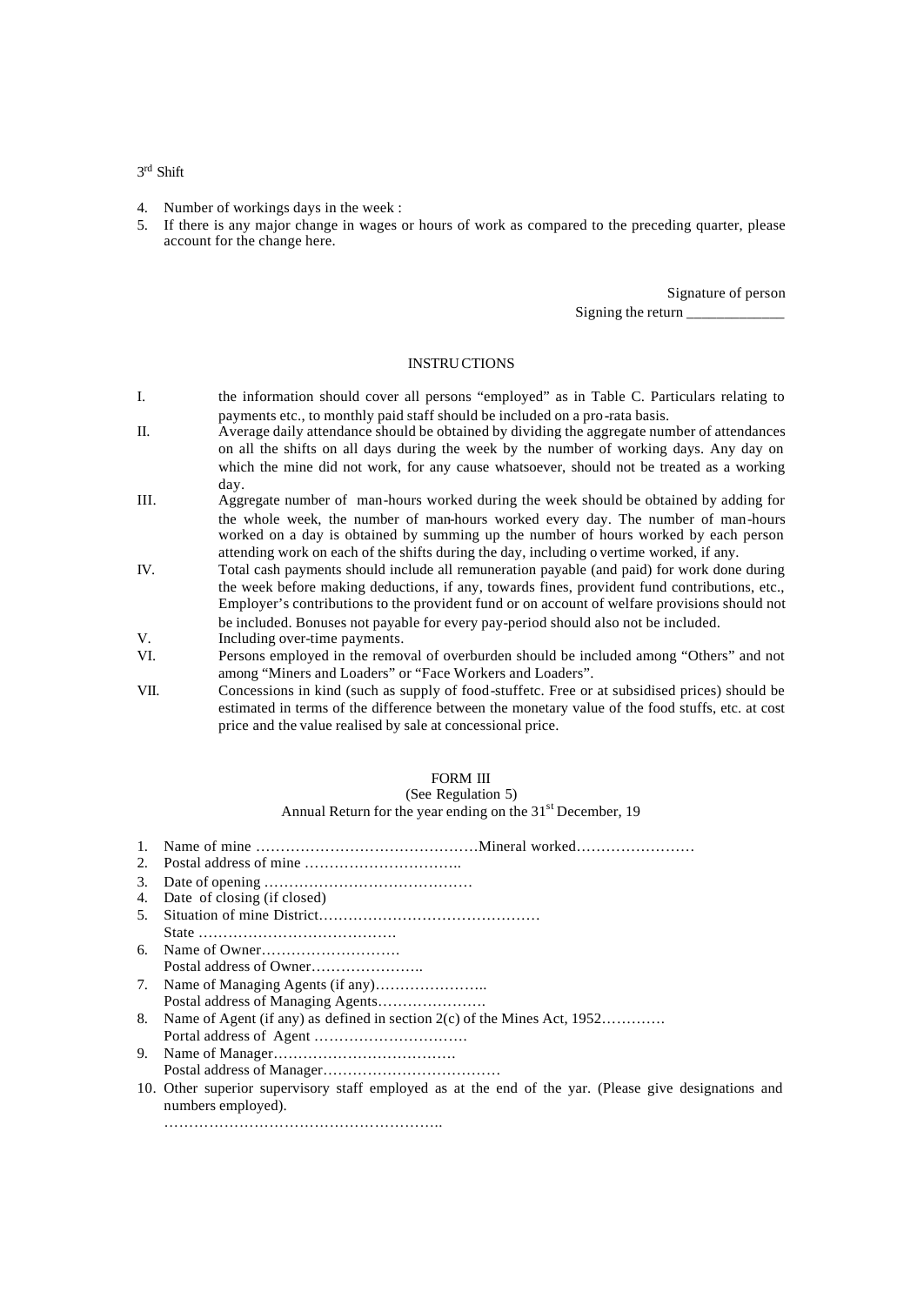………………………………………………...

- 11. (a) Whether machinery is used …………………… (b) Nature of power used, if any (e.g., electricity, steam, compressed air, etc.)
- 12. Tables A to E2 duly filled in, are attached.

Certified that the information given above and in Tables A to E2 below is correct to the best of my knowledge.

> Yours faithfully, Signature ………………………… Designation : Owner/Agent/Manager

### TABLE A.-EMPLOYMENT

Maximum number of persons employed on any one day during the year  $\equiv$ (i)in workings below ground on …………………………(a)…………………………..  $(ii)$  in all in the mine on  $\ldots$   $\ldots$   $\ldots$   $\ldots$   $\ldots$   $\ldots$   $\ldots$   $\ldots$   $\ldots$   $\ldots$   $\ldots$   $\ldots$   $\ldots$   $\ldots$   $\ldots$ 

| Classification                                                                                       |              | Total number of man-<br>days worked during |      | Number<br>of<br>days |      | Average daily number of<br>persons employed (c) |      |      | Total<br>wages or |
|------------------------------------------------------------------------------------------------------|--------------|--------------------------------------------|------|----------------------|------|-------------------------------------------------|------|------|-------------------|
|                                                                                                      | the year (b) |                                            |      | worked               |      |                                                 |      |      | salary bill       |
|                                                                                                      |              |                                            |      | during the           |      |                                                 |      |      | for the           |
|                                                                                                      |              |                                            |      | year                 |      |                                                 |      |      | year(d)           |
| (1)                                                                                                  | (2A)         | (2B)                                       | (2C) | (3)                  | (4A) | (4B)                                            | (4C) | (4D) | (5)               |
| Below ground:<br>Foremen and Mining Mates<br>(i)<br>(ii) Face workers and loaders<br>Others<br>(iii) |              |                                            |      |                      |      |                                                 |      |      |                   |
| <b>Opencast Working:</b>                                                                             |              |                                            |      |                      |      |                                                 |      |      |                   |
| Foremen and Mining Mates<br>(i)                                                                      |              |                                            |      |                      |      |                                                 |      |      |                   |
| Miners and Loaders<br>(ii)                                                                           |              |                                            |      |                      |      |                                                 |      |      |                   |
| (iii)<br>Others (e)                                                                                  |              |                                            |      |                      |      |                                                 |      |      |                   |
| Above ground :                                                                                       |              |                                            |      |                      |      |                                                 |      |      |                   |
| Clerical and Supervisory<br>(i)<br>staff (excluding the                                              |              |                                            |      |                      |      |                                                 |      |      |                   |
| superior supervisory staff                                                                           |              |                                            |      |                      |      |                                                 |      |      |                   |
| mentioned in item 10 of                                                                              |              |                                            |      |                      |      |                                                 |      |      |                   |
| Form III)                                                                                            |              |                                            |      |                      |      |                                                 |      |      |                   |
| Workers in any attached<br>(ii)<br>factory, workshop or<br>mineral dressing plant.                   |              |                                            |      |                      |      |                                                 |      |      |                   |
| Others.<br>(iii)                                                                                     |              |                                            |      |                      |      |                                                 |      |      |                   |
|                                                                                                      |              |                                            |      |                      |      |                                                 |      |      |                   |
| Total                                                                                                |              |                                            |      |                      |      |                                                 |      |      |                   |

Sigature of person Signing the Return …………..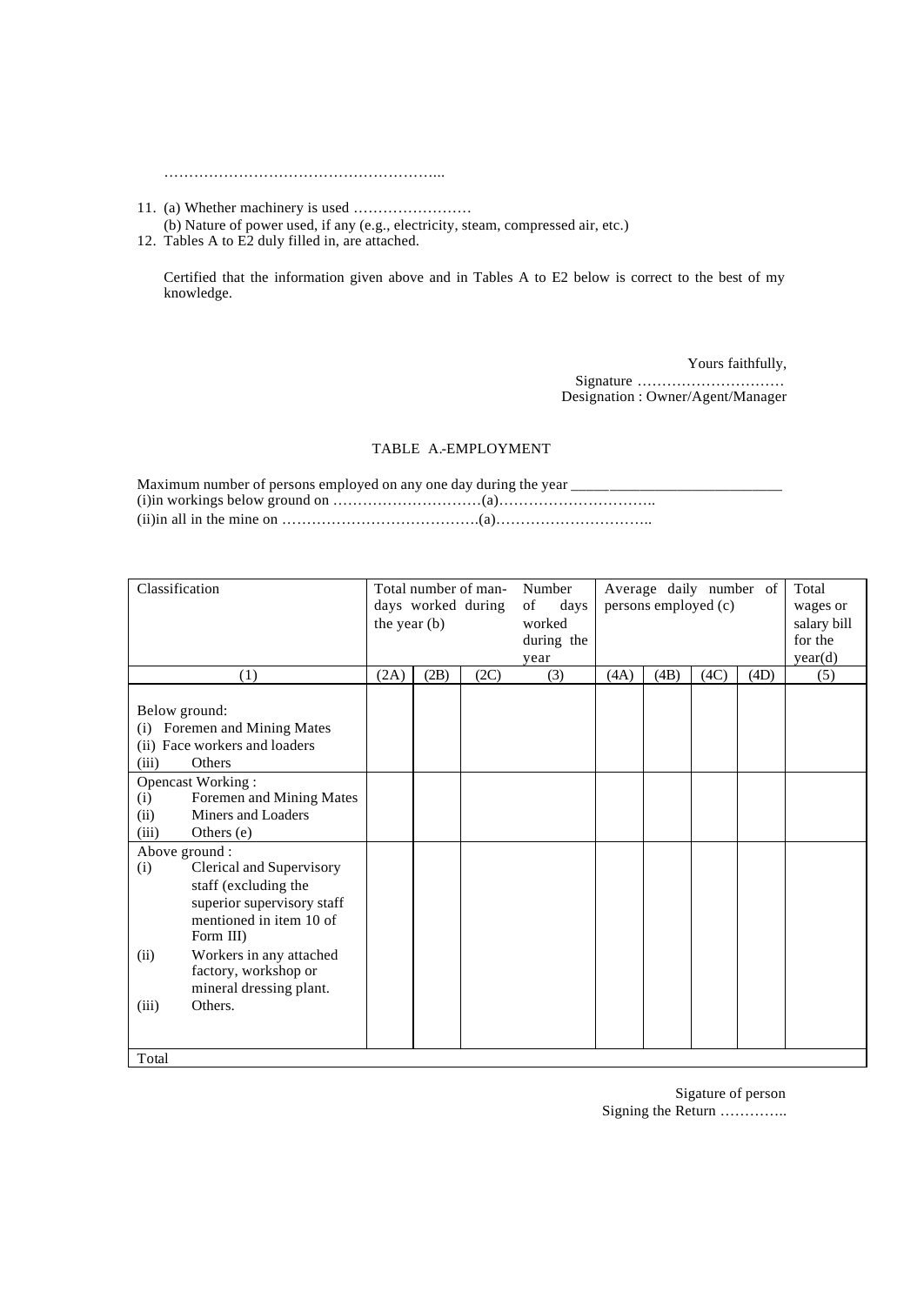#### INSTRUCTIONS

- (a) Give day of the week and the date and month.
- (b) Obtained by adding the daily attendance for the whole year.
- (c) Obtained by dividing the number of man-days worked by the number of working days. The total shown in column (4D) should agree with the quotient obtained by dividing the total shown in column (2C) by the number of working days shown in column (3)
- (d) Includes all cash payments including bonuses. Employer's contributions to provident funds, welfare activities, etc., and concessions in kind should not be included.
- (e) Persons employed in the removal of overburden should be included among "Others" and not among "Miners and Loaders" or "Face Workers and Loaders".

## TABLE B – TYSPE AND AGREGATE HORSE-POWER OF ELECTRICAL APPARTATUS

1. Electricity generated, purchased or received otherwise (in kwh).

|                 | l ienerated | Purchased or received |
|-----------------|-------------|-----------------------|
| (a) For own use |             |                       |
| For sale<br>(b) |             |                       |

- 2. System of supply (whether direct current or alternating current) :-
	- (i) Voltage of supply
	- (ii) Periodicity
	- (iii) Source of supply

#### 3. Voltage at which current is used for :

|                 | Above ground | Below ground |
|-----------------|--------------|--------------|
| Lighting<br>(a) |              |              |
| (b) Power       |              |              |

- 4. Length of cables (in metres)
	- (i) High pressure
	- (ii) Medium pressure

#### 5. Total number and aggregate horse-power of motors

|                                     | In use          |            | In reserve      |            |
|-------------------------------------|-----------------|------------|-----------------|------------|
|                                     | Number of units | Total h.p. | Number of units | Total h.p. |
| Installed above ground for :<br>(a) |                 |            |                 |            |
| Winding<br>(i)                      |                 |            |                 |            |
| (ii)<br>Ventilation                 |                 |            |                 |            |
| (iii)<br>Haulage                    |                 |            |                 |            |
| (iv)<br>Pumping                     |                 |            |                 |            |
| Mineral treatment<br>(v)            |                 |            |                 |            |
| plants                              |                 |            |                 |            |
| (vi)<br>Workshops including         |                 |            |                 |            |
| foundry, smithy etc.                |                 |            |                 |            |
| Miscellaneous<br>(vii)              |                 |            |                 |            |
| (specify)                           |                 |            |                 |            |
|                                     |                 |            |                 |            |
|                                     |                 |            |                 |            |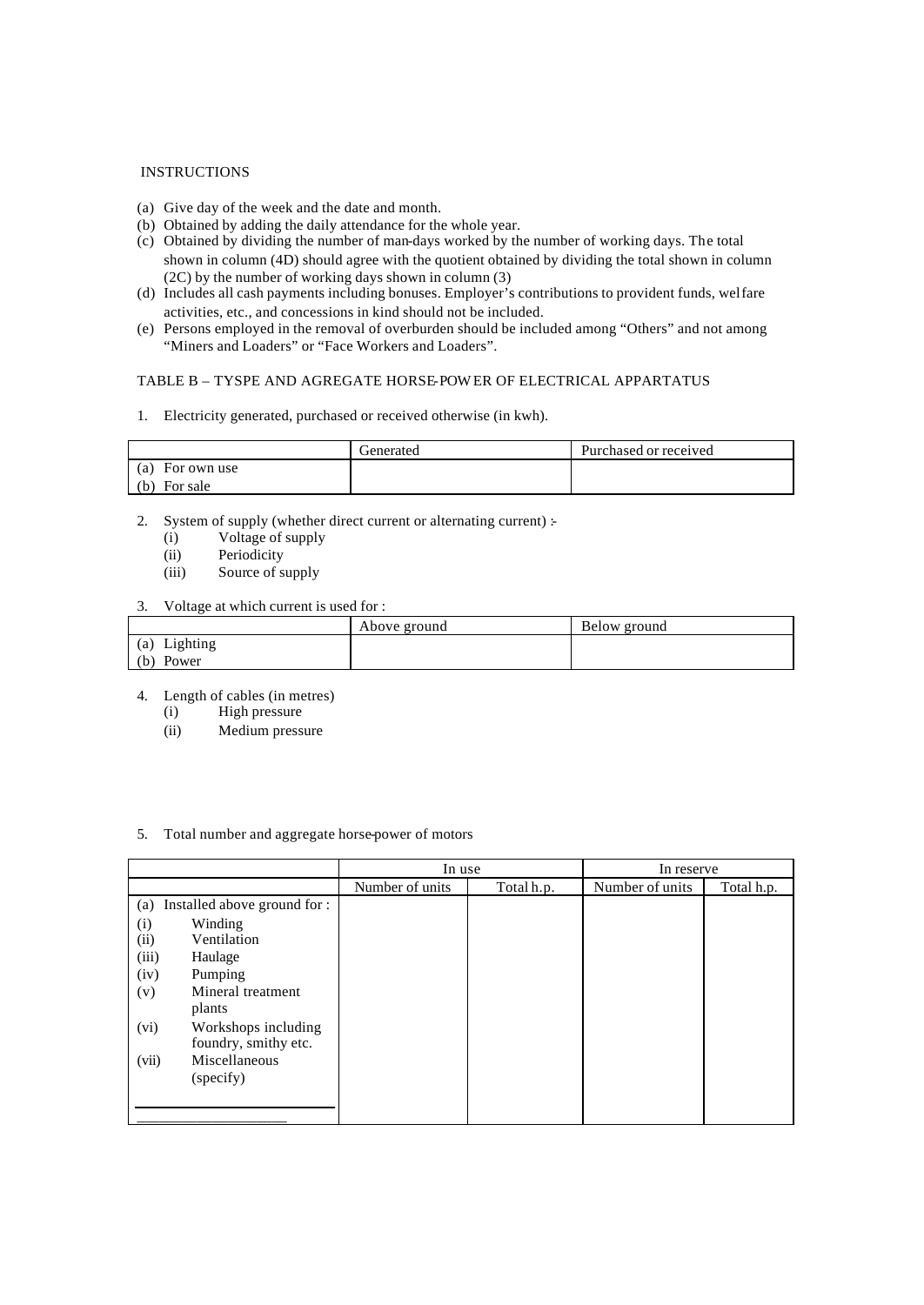| Total: |              |                              |  |  |
|--------|--------------|------------------------------|--|--|
| (b)    |              | Installed above ground for : |  |  |
| (i)    | Winding      |                              |  |  |
|        | (ii) Haulage |                              |  |  |
|        | (iii)        | Ventilation                  |  |  |
|        | (iv)         | Pumping                      |  |  |
|        | (v)          | Other portable               |  |  |
|        |              | machines (drill,             |  |  |
|        |              | $etc.$ )                     |  |  |
|        | (vi)         | Conveyors,                   |  |  |
|        |              | loaders, scrapers,           |  |  |
|        |              | etc.                         |  |  |
|        | (vii)        | Electric traction            |  |  |
|        |              | (locomotives, etc.)          |  |  |
|        | (viii)       | Miscellaneous                |  |  |
|        |              | (specify)                    |  |  |
|        |              |                              |  |  |
|        |              |                              |  |  |
| Total: |              |                              |  |  |

Signature of person

Signing Return ………………

## TABLE. C- TYPE AND AGGREGATE HORSE-POWER OF MACHINERY AND EQUIPMENT OTHER THAN ELECTRICAL APPARATUS

|                                                      | In use          |            |                 | In reserve |  |  |
|------------------------------------------------------|-----------------|------------|-----------------|------------|--|--|
|                                                      | Number of units | Total h.p. | Number of units | Total h.p. |  |  |
| $\textcircled{\scriptsize{1}}$<br>Power generators : |                 |            |                 |            |  |  |
| <b>Boilers</b><br>(a)                                |                 |            |                 |            |  |  |
| <b>Steam Turbines</b><br>(b)                         |                 |            |                 |            |  |  |
| Diesel Engines<br>(c)                                |                 |            |                 |            |  |  |
| Gasoline, Gas or Oil<br>(d)                          |                 |            |                 |            |  |  |
| Engines other than Diesel                            |                 |            |                 |            |  |  |
| Engines                                              |                 |            |                 |            |  |  |
| (e) Hydraulic Turbines or                            |                 |            |                 |            |  |  |
| <b>Water Wheels</b>                                  |                 |            |                 |            |  |  |
| Air Compressors<br>(f)                               |                 |            |                 |            |  |  |
| Total:                                               |                 |            |                 |            |  |  |
| (II) Machinery Installed above                       |                 |            |                 |            |  |  |
| ground for:                                          |                 |            |                 |            |  |  |
| (i)<br>Winding                                       |                 |            |                 |            |  |  |
| Ventilation<br>(ii)                                  |                 |            |                 |            |  |  |
| (iii)<br>Haulage                                     |                 |            |                 |            |  |  |
| Pumping<br>(iv)                                      |                 |            |                 |            |  |  |
| Mineral dressing<br>(v)                              |                 |            |                 |            |  |  |
| plants                                               |                 |            |                 |            |  |  |
| Workshops including<br>(vi)                          |                 |            |                 |            |  |  |
| foundry, smithy etc.                                 |                 |            |                 |            |  |  |
| Miscellaneous<br>(vii)                               |                 |            |                 |            |  |  |
| (specify)                                            |                 |            |                 |            |  |  |
|                                                      |                 |            |                 |            |  |  |
|                                                      |                 |            |                 |            |  |  |
| Total:                                               |                 |            |                 |            |  |  |
| (III) Machinery Installed above                      |                 |            |                 |            |  |  |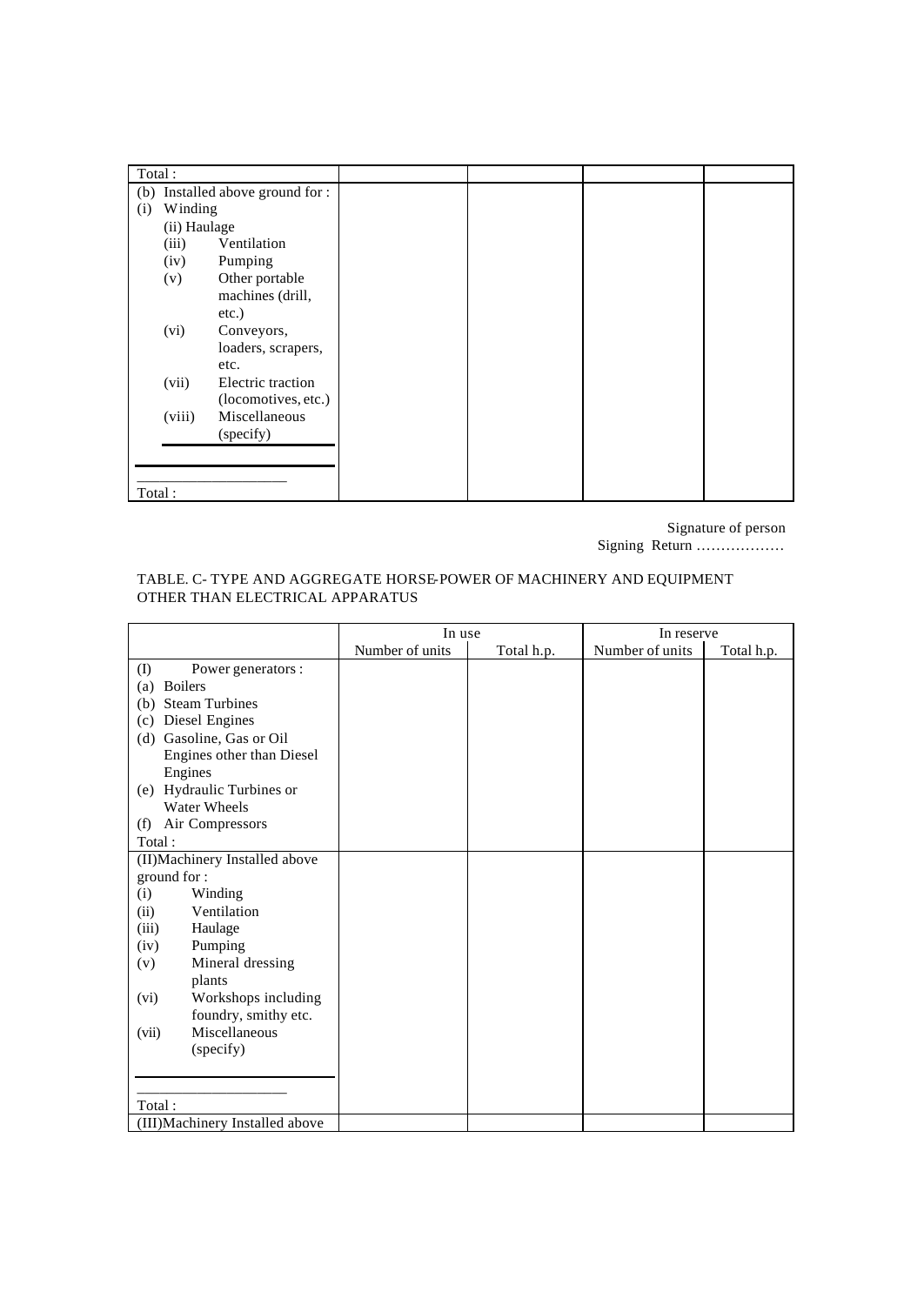|                  | ground for:       |  |
|------------------|-------------------|--|
| (i)              | Winding           |  |
| (ii) Haulage     |                   |  |
| (iii)Ventilation |                   |  |
| (iv)             | Pumping           |  |
| (v)              | locomotives, etc. |  |
| (vi)             | Miscellaneous     |  |
|                  | (specify)         |  |
|                  |                   |  |
|                  |                   |  |
|                  |                   |  |
| Total:           |                   |  |

Signature of person Signing Return ………………

## TABLE D. - EXPLOSIVES, SAFETY LAMPS, ROCK DRILLS AND MECHANICAL VENTILATORS

1. Explosives :

| Name of explosive | Quantity used (in kgm) | Number of detonators used |          |
|-------------------|------------------------|---------------------------|----------|
|                   |                        | Electric                  | Ordinarv |
|                   |                        |                           |          |

## 2. Safety Lamps :

| Name and type of safety lamps* | Number of safety lamps according to method of locking |          |       |
|--------------------------------|-------------------------------------------------------|----------|-------|
|                                | Lead rivet                                            | Magnetic | Other |
|                                |                                                       |          |       |

• Mention type, such as flame type, electric hand type, electric cap., etc.

## 3. Rock drills.

| Name and type etc. of rock drill | Number in use |
|----------------------------------|---------------|
|                                  |               |

## 4. Mechanical Ventilators.

| Name and size of      | Position where installed Average total quantity | of air delivered per | Water gauge obtained |
|-----------------------|-------------------------------------------------|----------------------|----------------------|
| Mechanical Ventilator |                                                 | minute               | (in centimeters)     |
|                       |                                                 |                      |                      |

Signature of person

Signing the Return ……

 $(a)$  (b) TABLE E1. – OUTPUT ETC. OF MICA

| Opening        | Output | Value of                                         | Despatches |              | Closing         |
|----------------|--------|--------------------------------------------------|------------|--------------|-----------------|
| Stocks on      | during | mica                                             | Consigned  | Sold locally | stock on $31st$ |
| $1^{ST}$ Jan., |        | the year $\vert$ produced (c) $\vert$ by rail or |            |              | Dec. . 19       |
| 19             |        |                                                  | road       |              |                 |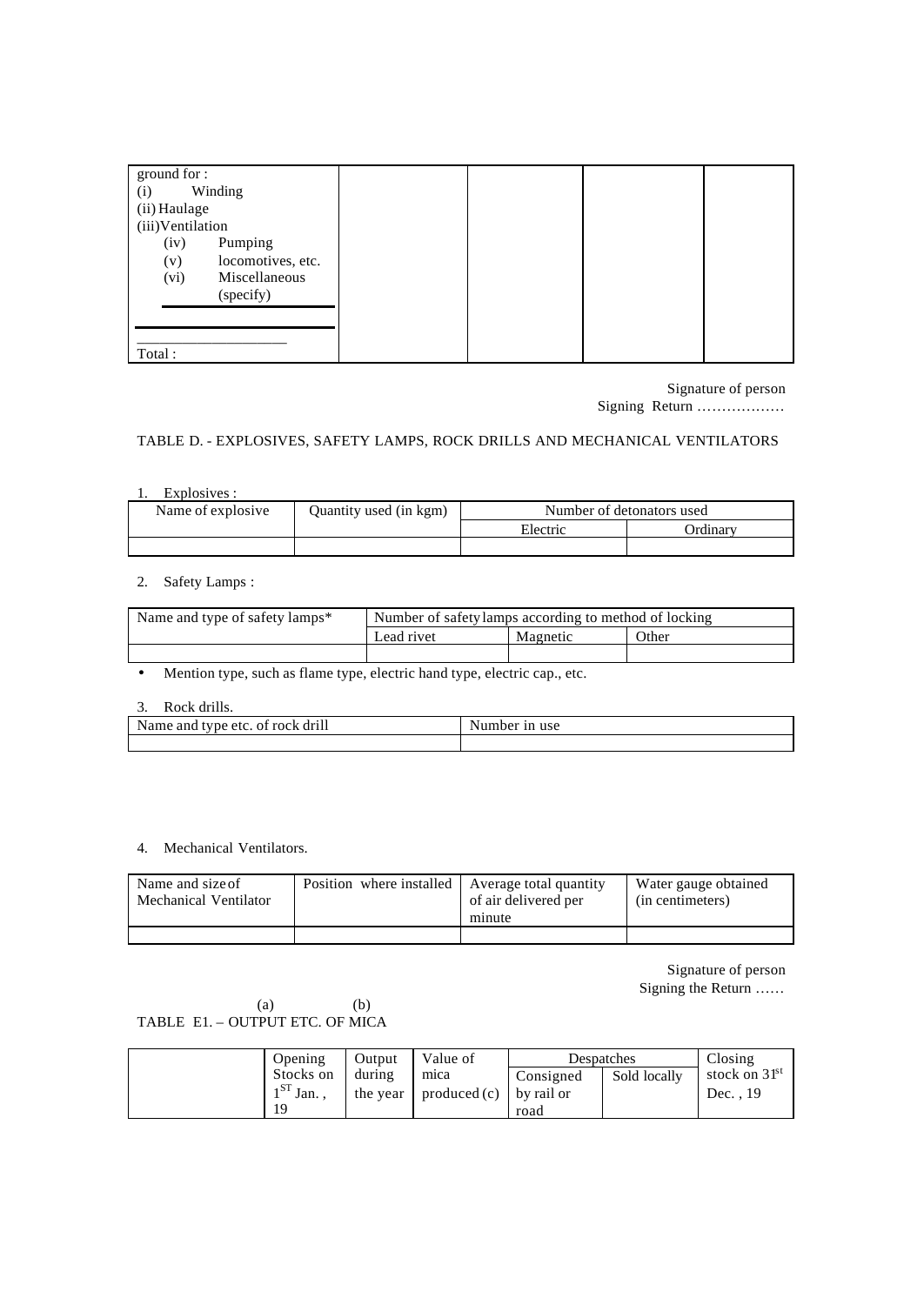| Cruda Mica      |  |  |  |
|-----------------|--|--|--|
| Dressed Mica    |  |  |  |
| Mica Splittings |  |  |  |
| Waste Mica      |  |  |  |
|                 |  |  |  |

Signature of person Signing the return ……..

#### **INSTRUCTIONS**

- (a) In Kilogrammes.
- (b) If any other mineral such as beryl is also produced from the mine, give particulars regarding such minerals in Table E2
- (c) The value required is the pit-head or ex-factory value. Royalty figures will not be accepted in place of value.

| Name<br>of<br>Minera<br>raied(b) | Openin<br>g stock<br>on $1st$<br>Jan.,<br>19 | Out put of the<br>Mineral(c)           |                                   | Value<br>of the<br>minera<br>-<br>produc | Despatches                      |                                         | Closing<br>stock<br>on 31st<br>Dec.,<br>19 | mine(e) | Metal extracted, if an, at the |       |
|----------------------------------|----------------------------------------------|----------------------------------------|-----------------------------------|------------------------------------------|---------------------------------|-----------------------------------------|--------------------------------------------|---------|--------------------------------|-------|
|                                  |                                              | As<br>receive<br>d from<br>the<br>mine | After<br>proces<br>sing if<br>any | ed(d)                                    | For<br>exp<br>ort<br>mar<br>ket | For<br>hous<br>e<br>cons<br>umpt<br>ion |                                            | Name    | Quantity                       | Value |
|                                  | 2                                            | 3A                                     | 3B                                | 4                                        | 5A                              | 5B                                      | 6                                          | 7A      | 7B                             | 7C    |
|                                  |                                              |                                        |                                   |                                          |                                 |                                         |                                            |         |                                |       |

 (a) TABLE E2 : OUTPUT ETC. OF MINERALS OTHER THA MICA

> Signature of person Signing the Return…………

#### INSTRUCTIONS

- (a) The figures should be stated :
	- (i) in the case of gem-stones, in carats;
	- (ii) in the case of gold, silver and other precious metals, in grammes;
	- (iii) in the case of alum, amber, asbestos, beryl, graphite, jadestone, steatite, tin-ore, radio-active minerals and rare minerals such as molybdenite monazite, pitch blende, samarskite, tantalite and triplite, and also in case of tin, in kilogrammes; and
	- (iv) in the case of clay, limestone, magnesite, marble, phosphetic rock, slate, salt and other stone, and all metalliferous ores except those referred to above, an also in case of other metals in tons.
- (b) If more than one minerals are raised or metals extracted, separate figures should be given for each of them.
- (c) If the mineral is dressed, processed or treated before despatch, the output of the dressed, processed or treated mineral (instead of crude ore), as the case may be, should be given.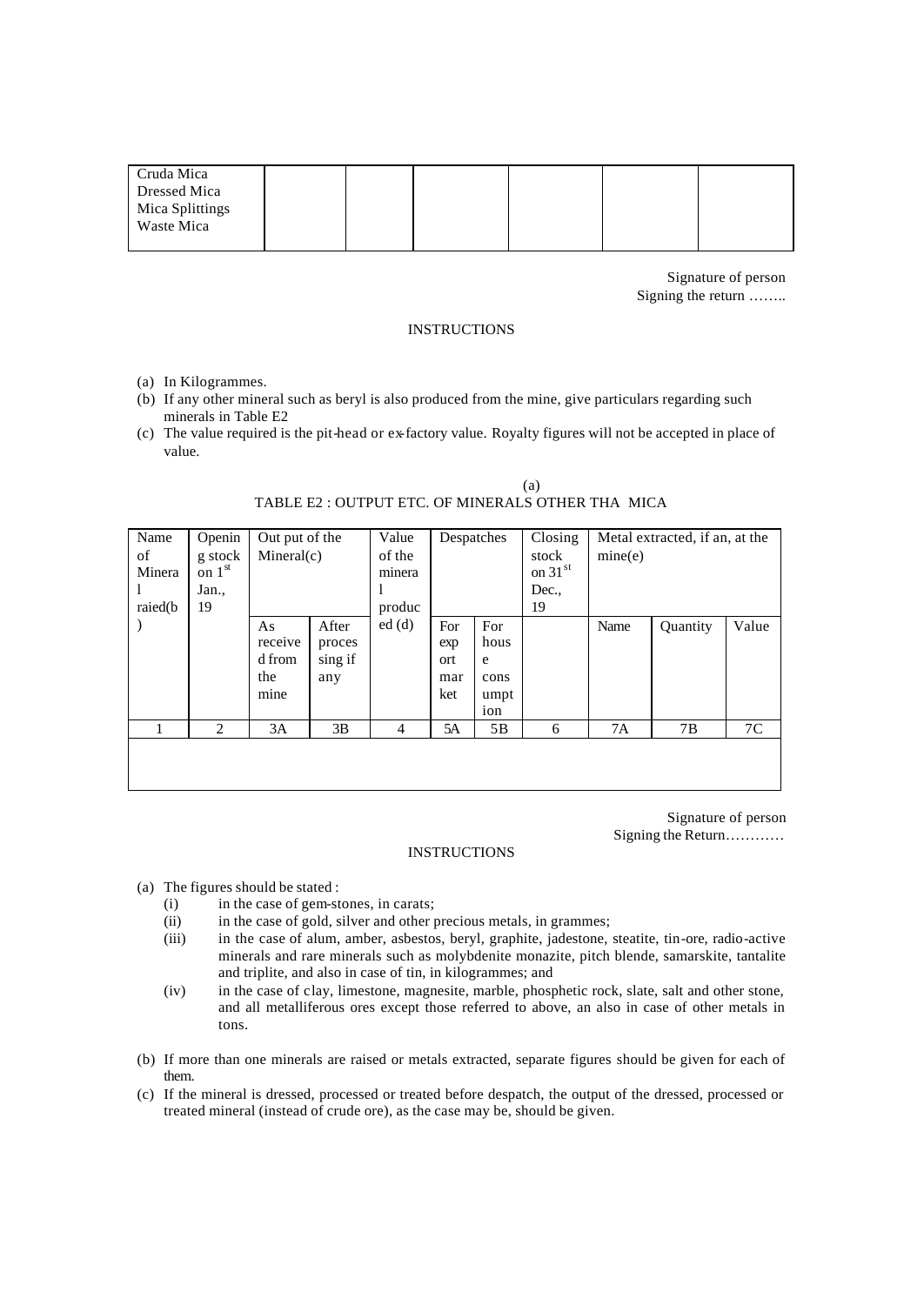- (d) "Value" should be calculated upon actual or estimated selling price at the pit-head. Any charges incurred in transporting the mineral outside the mine property should not be included. Royalty figures will not be accepted.
- (e) Each metal should be shown separately.

#### FIRST SCHEDULE FORM IV-A (See Regulation 9)

#### Notice of Accident/Occurrence

From :

…………………………………..

……………………………………

- 1. The Chief Inspector of Mines, …………..Dhanbd, E.Rly.
- 2. The Regional Inspector of Mines ………………………..
- 3. The District Magistrate/District Collector ………………
- 4. The Electric Inspectorof Mines (in case of electrical accidents only, Dhanbad).E .R. …….

Sir,

I have to furnish the following particulars of a fatal accident/a serious accident/a dangerous occurrence (I) which occurred at the………………………………………… Mine (also state name of mineral produced) of …………………………. (owner) :

### 1. PARTICULARS OF STHE MINE :

| Situation of mine    | Mineral worked | Name and postal address of owner |
|----------------------|----------------|----------------------------------|
| Village              |                |                                  |
| Post office          |                |                                  |
| Police station       |                |                                  |
| Sub-Division (Taluq) |                |                                  |
| District             |                |                                  |
| <b>State</b>         |                |                                  |

#### 2. PARTICULARS OF THE ACCIDENT :

| Date and hour of<br>accident/occurrence                                         | Place and Location in mine          |  | Number of persons $(s)$ |                           |                                      |
|---------------------------------------------------------------------------------|-------------------------------------|--|-------------------------|---------------------------|--------------------------------------|
|                                                                                 |                                     |  |                         | Killed                    | Seriously injured                    |
| Classification of accident / occurrence(ii)                                     |                                     |  |                         | Its cause and description |                                      |
| $\mathcal{F}$                                                                   | <b>PARTICULARSOF INJURIES ETC.:</b> |  |                         |                           |                                      |
| Name of<br>Nature of<br>age<br>person(s)(iii)<br>employment<br>Killed<br>1<br>2 |                                     |  | sex                     | of death (iv)             | Nature of injury and if fatal, cause |

- 3
- Injured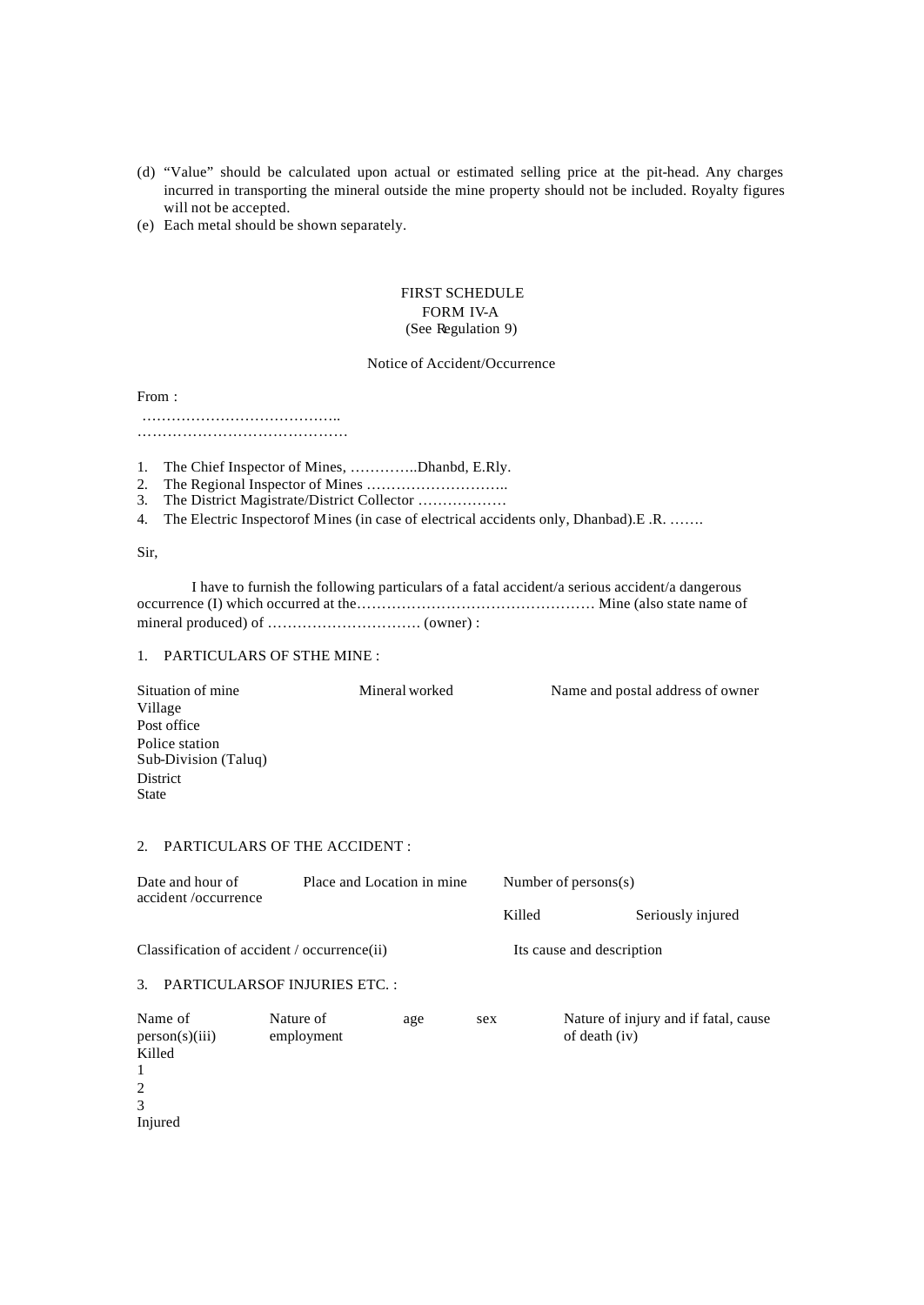1 2

3

Particulars in respect of every person, killed or injured, in form IV-B are enclosed/ shall be forwarded within a week (I)

> Yours faithfully, Signature ………………………… Designation : Owner/Agent/Manager Date ………………………………..

## INSTRUCTIONS

- (I) Delete whatever is not applicable ;
- $(II)$  Under one or other of the following heads, namely :-
	- 1. Explosion and ignition of inflammable gas :
		- 2. Falls of ground :
			- (a) falls of roof;
			- (b) falls of side, wall or face;
			- (c) rockburst;
		- 3. Haulage :
			- (a) above ground
			- (b) below ground
		- 4. In shafts :
			- (a) Overwinding of cages or other means of conveyance ;
			- (b) Breakage of ropes, chains or drawgear;
			- (c) While ascending or descending by machinery;
			- (d) By falling;
			- (e) By falling objects (excluding falls of ground);
			- (f) Miscellaneous;
		- 5. Explosives;
		- 6. Machinery :
			- (a) Above ground;
			- (b) Below ground;
		- 7. Suffocation by gases;
		- 8. Irruption of water
		- 9. Premature collapse of workings;
		- 10. Outbreak of fire or spontaneous heating;
		- 11. At railway sidings belonging to the mine;
		- 12. Electricity; or
		- 13. Miscellaneous :
			- (a) above ground
			- (b) below ground
		- (iii) In block capital.
		- (iv) Attach separate sheet, if necessary.

FIRST SCHEDULE FORM IV-B

(See Regulation 9)

Particulars of Deceased/Injured person

(To be given separately in respect of every person killed or injured in an accident in the mine)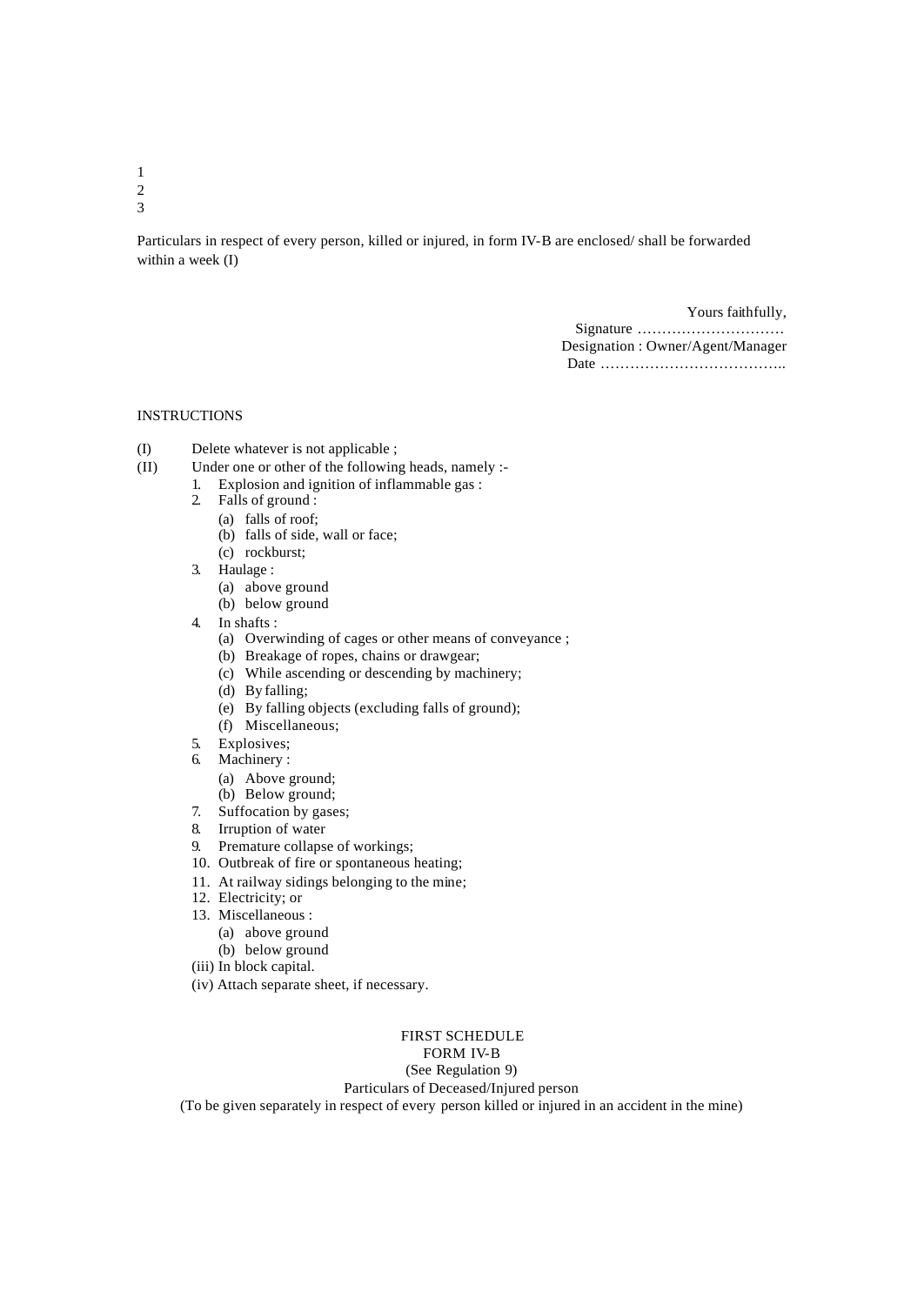| 1. | General:      |                                                                                                 |
|----|---------------|-------------------------------------------------------------------------------------------------|
|    | (i)           |                                                                                                 |
|    | (ii)<br>(iii) |                                                                                                 |
|    | (iv)          |                                                                                                 |
|    |               |                                                                                                 |
| 2. |               |                                                                                                 |
| 3. |               | Time of Accident:                                                                               |
|    | (i)           |                                                                                                 |
|    |               | (iv) Number of shifts worked per day at the mine                                                |
|    |               | (v) Time when the worker began work on the day f the accident                                   |
| 4. |               | Occupation and Experience of the Worker:                                                        |
|    | (i)           | State the nature of job he was doing at the time of accident                                    |
|    | (ii)          |                                                                                                 |
|    |               | (a) If yes, state length of experience at the occupation :                                      |
|    |               | At your mine                                                                                    |
|    |               |                                                                                                 |
|    |               | (b) If no, state how long employed at this job                                                  |
|    | (iii)<br>(iv) | State total experience in mining, coal and metalliferous                                        |
|    |               |                                                                                                 |
| 5. |               | Place of accident:                                                                              |
|    | (i)           | if belowground, state:                                                                          |
|    |               | (a) Whether development area or depillaring/stoping area                                        |
|    |               |                                                                                                 |
|    |               |                                                                                                 |
|    | (ii)          | If on surface, state whether on railway, tramway, power plant or elsewhere (to be<br>specified) |
|    | (iii)         | If other, state whether open-workings, shaft or elsewhere (to be specified)                     |
| 6. |               | Nature of Injury:                                                                               |
|    | (i)           | State whether fracture, amputation, laceration, bruise, sprain, crushing injury or other (to be |
|    |               | specified)                                                                                      |
|    | (ii)          | Part of body injured (to be specified precisely)                                                |
| 7. |               | Degree of Disability:                                                                           |
|    |               |                                                                                                 |
|    | (i)           |                                                                                                 |
|    | (ii)          | If permanent disablement, specify :-                                                            |
|    |               | (a) the part or parts of the body lost, if any                                                  |
|    |               | (c) Whether disablement, was total or partial                                                   |
|    |               |                                                                                                 |
|    | (iii)         | If temporary disablement, state number of days forced to remain idle                            |
| 8. |               | Responsibility for the Accident:                                                                |
|    | (i)           |                                                                                                 |
|    | (ii)          |                                                                                                 |
|    | (iii)         | What action was taken against the offender ?                                                    |
|    | (iv)          |                                                                                                 |
|    | (v)           |                                                                                                 |
|    |               |                                                                                                 |

Signature ………………………… Designation : Owner/Agent/Manager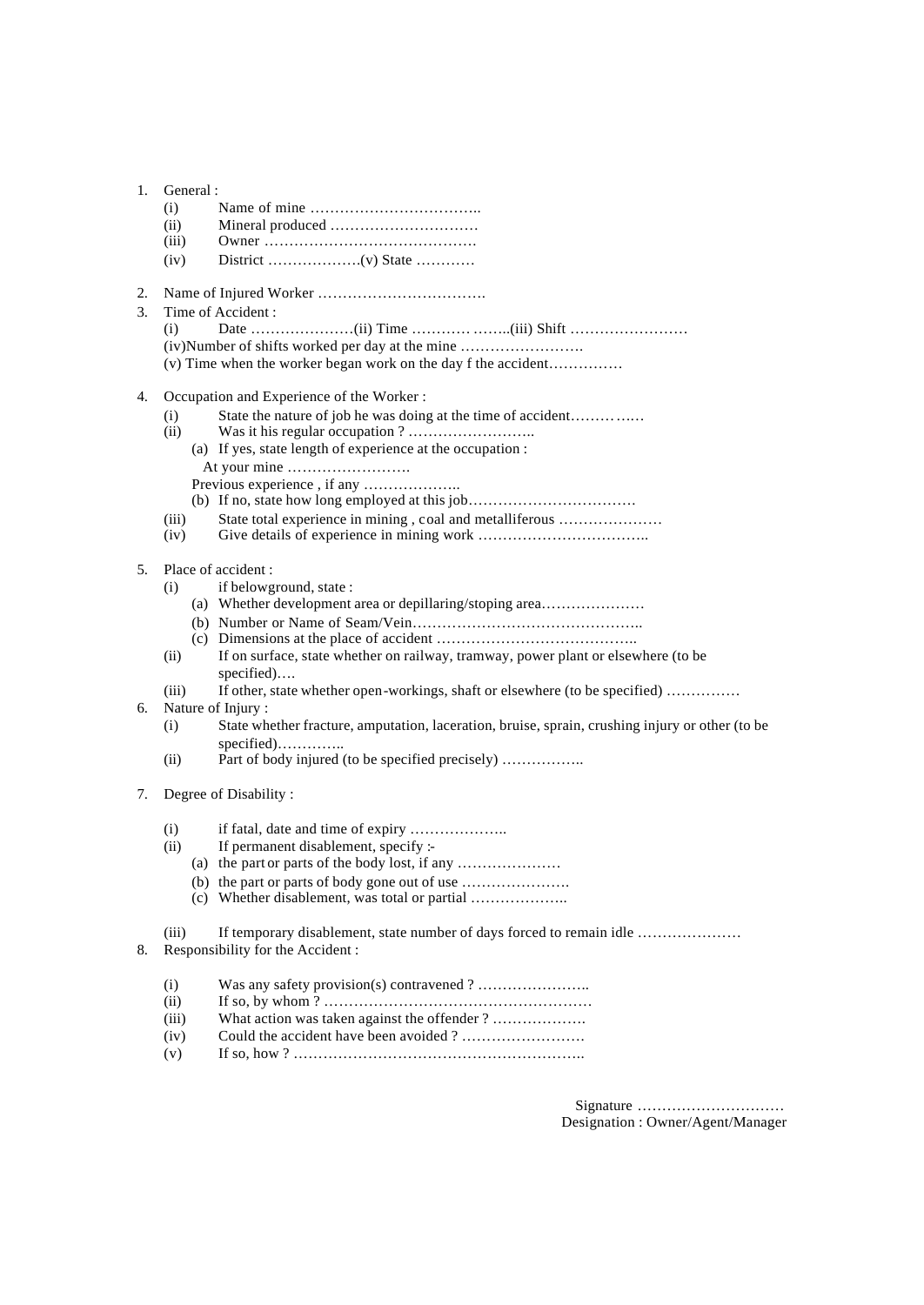Date ………………………………..

#### FIRST SCHEDULE FORM IV-C (See Regulation 9) Particulars of Injured person returned to duty (To be given separately in respect of every person within 15 days of his return to duty )

- 1. General :
	- (i) Name of mine  $\dots$   $\vdots$   $\vdots$   $\vdots$   $\vdots$   $\vdots$   $\vdots$   $\vdots$   $\vdots$   $\vdots$   $\vdots$   $\vdots$   $\vdots$   $\vdots$   $\vdots$   $\vdots$   $\vdots$   $\vdots$   $\vdots$   $\vdots$   $\vdots$   $\vdots$   $\vdots$   $\vdots$   $\vdots$   $\vdots$   $\vdots$   $\vdots$   $\vdots$   $\vdots$   $\vdots$   $\vdots$   $\vdots$   $\vdots$
	- (ii) Mineral produced …………………………
	- (iii) Owner …………………………………….
	- District ………………
	- $\mathbf{.}(v)$  State  $\ldots$ ..........
- 2. Name of Injured Worker …………………………….
- 3. Return to duty :
	- (i) Date when returned to work  $\ldots$  is  $\ldots$  whether runned to regular job or some other job (
	- Whether rturned to regular job or some other job (to be specified) ……………..
- 4. Compensation : State amount of compensation paid, or to be paid, if any ………………………..

Signature ………………………… Designation : Owner/Agent/Manager Date ………………………………..

#### FIRST SCHEDULE FORM V (See Regulation 10)

Notice of Disease notified under section 25

From :

…………………………………..

……………………………………………

- 1. The Chief Inspector of Mines, …………..Dhanbd, E.Rly.
- 2. The Regional Inspector of Mines ………………………..
- 3. The Inspector of Mines (in case of electrical accidents only, Dhanbad).E .R. …….
- 4. The District Magistrate/District Collector ………………

Sir,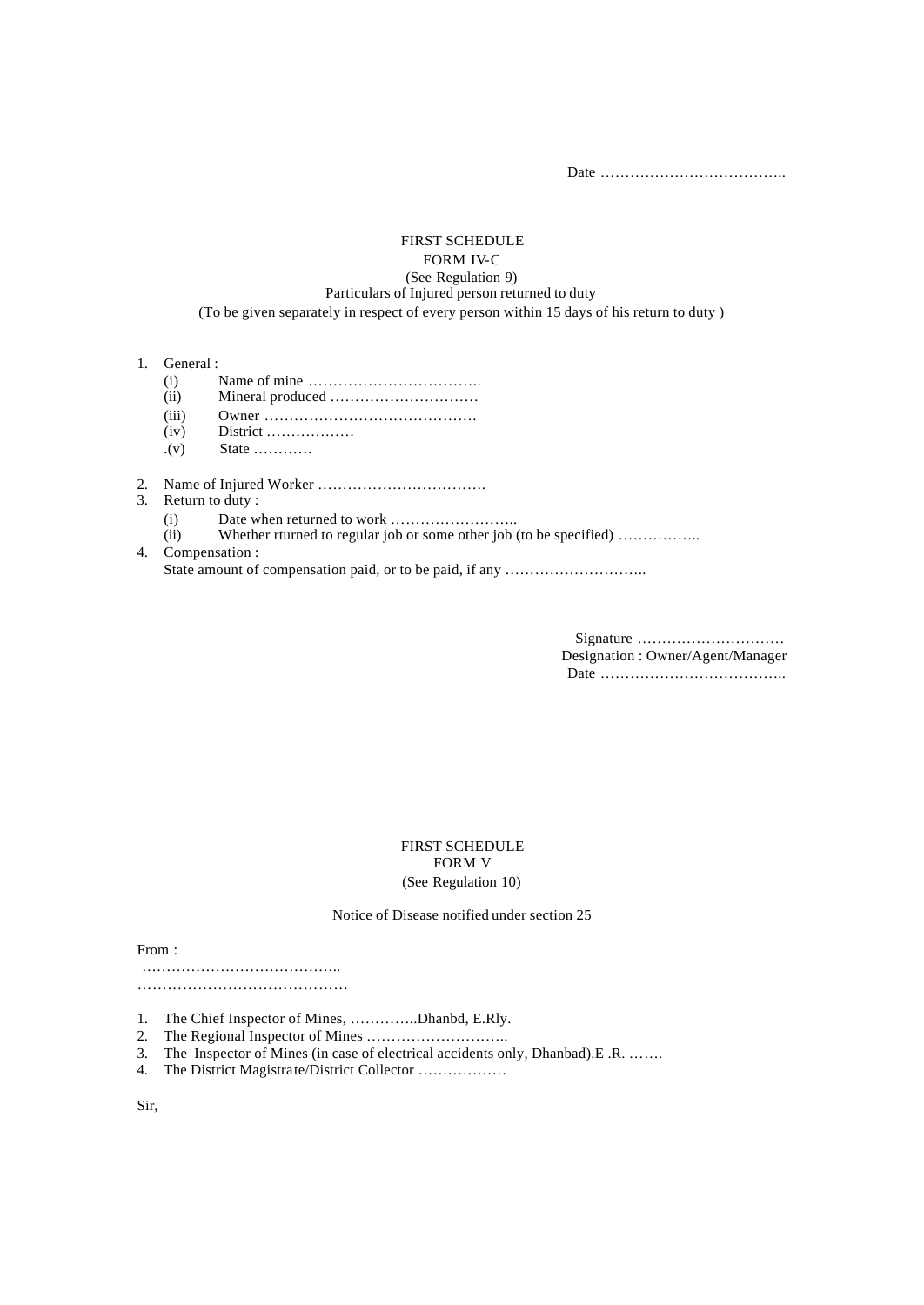I have to furnish the following particulars with respect to an occupational disease contracted by a person employed in the………………………………………… Mine (also state name of mineral produced) of …………………………. (owner) :

## 1. PARTICULARS OF THE MINE ETC:

#### 2. PARTICULARS OF PERSON AFFECTED :

| (I) |  |  |  |
|-----|--|--|--|
|-----|--|--|--|

- (II) Caste or surname ………………………………
- (III) Permanent address –

|    | (iv)  |                                                        |
|----|-------|--------------------------------------------------------|
|    | (v)   |                                                        |
|    | (vi)  |                                                        |
|    |       |                                                        |
|    | (vii) | Date of commencement of employment :                   |
|    |       | (a) in your mine $\dots \dots \dots \dots \dots \dots$ |
|    | (b)   |                                                        |
|    | (c)   |                                                        |
| 3. |       | <b>PARTICULARS OF DISEASE ETC.:</b>                    |

#### (i) nature of disease from which the person is suffering (state stage) ……………

- (ii) Date of detection of disease …………………………………………………..
- (iii) Name, registration number and address of Medical Practitioner suspecting disease………

Signature ………………………… Designation : Owner/Agent/Manager Date ………………………………..

#### 1[FORM VI (See regulation 108A)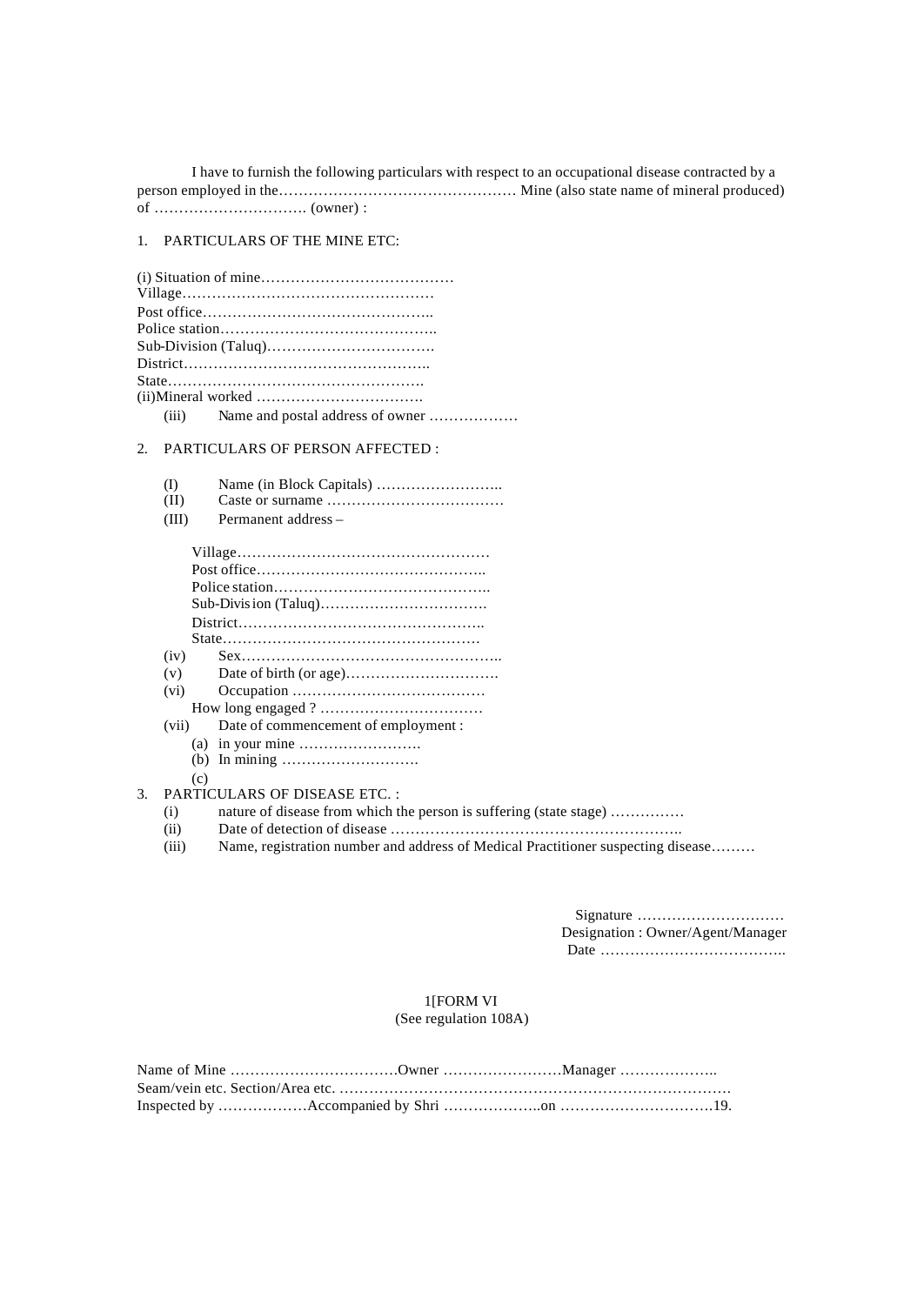| Places    | Mines                                                                                           | Contravention | Action taken                                       | Date of                                  | Remarks, if |
|-----------|-------------------------------------------------------------------------------------------------|---------------|----------------------------------------------------|------------------------------------------|-------------|
| Inspected | Act/Metallifero<br>us Mines<br>Regulations/Mi<br>nes<br>Rules/Section/<br>Clause number<br>etc. | observed      | by<br>Management to<br>remedy the<br>contravention | rectification of<br>the<br>contravention | any         |
|           |                                                                                                 |               |                                                    |                                          |             |
|           |                                                                                                 |               |                                                    |                                          |             |

The contraventions mentioned above are not exhaustive. A letter giving the details of other contravention observed may follow in due course,

Signature of Inspection Officer [Signature of Mine Official]

(IO) accomp anying I.O Date Date Date Designation Designation 2\*\*\*\*\*\*\*\*\*\*\*\*\*\*\*\*\*\*\*\*

## STATUTORY ORDERS ISSUED UNDER THE METALLIFEROUS MINES REGULATIONS, 1961

Approval of Institutions and their degrees, diplomas and certificates under the MMR, 1961

S.O. 2792, dated the 23<sup>rd</sup> September, 1963. – In pursuance of the provisions of proviso (b) to subregulation (1) of regulation 16 of the Metalliferous Mines Regulations, 1961, the Central Government hereby approves the educational institutions mentioned under column I of the table below in respect of such diplomas, certificates, degrees or other qualifications awarded by the tem as are specified in the corresponding entry under column II of the said table.

#### TABLE

|                                               | П                                                                          |  |  |  |
|-----------------------------------------------|----------------------------------------------------------------------------|--|--|--|
| Name of Institution                           | Degrees, Diplomas or Certificates awarded                                  |  |  |  |
| 1. Any University in India established by law | Degree in applied Geology or in Civil, Mechanical<br>engineering           |  |  |  |
| 2. Indian School of Mines, Dhanbad.           | Certificate in Geology (Awarded upto<br>$\left( 1\right)$<br>1950-51)      |  |  |  |
|                                               | Diploma of Associateship in Geology<br>(ii)<br>$(Awarded up to 1950-51)$   |  |  |  |
|                                               | (iii)<br>Diploma of Associateship in Applied<br>Geology,                   |  |  |  |
| 3. Delhi Polytechnic                          | Diploma in Civil, Electrical<br>Mechanical<br><sub>or</sub><br>Engineering |  |  |  |

S.O. 2793, dated the 23<sup>rd</sup> September, 1963. – In pursuance of the provisions of proviso (b) to subregulation (1) of regulation 16 of the Metalliferous Mines Regulations, 1961, the Central Government hereby approves the educational institutions mentioned under column I of the table below in respect of such diplomas, certificates, degrees or other qualifications awarded by the them as are specified in the corresponding entry under column II of the said table.

## TABLE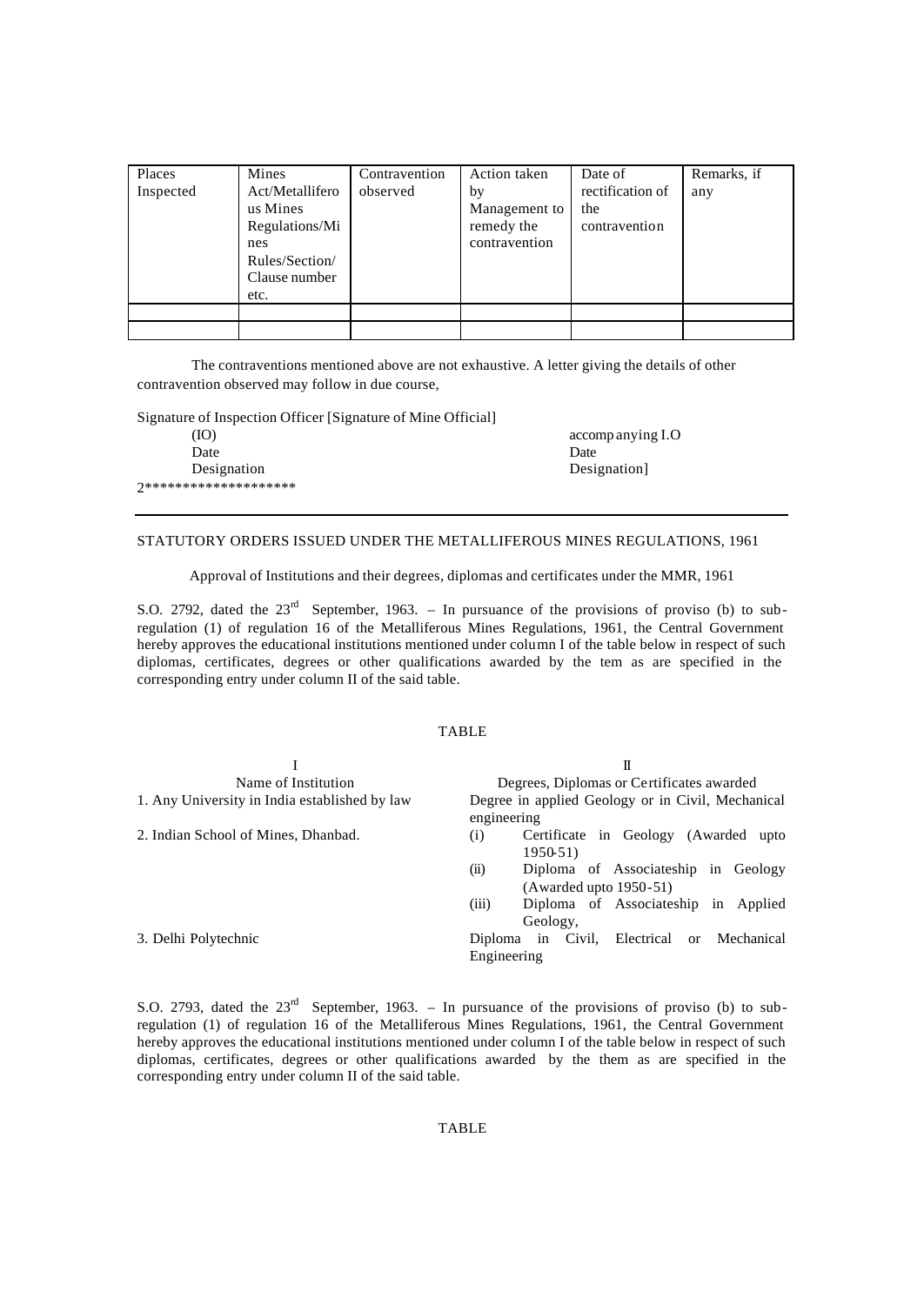| I                                                                                                                  | $\mathbf I$                                                                                                                                                                                     |  |  |
|--------------------------------------------------------------------------------------------------------------------|-------------------------------------------------------------------------------------------------------------------------------------------------------------------------------------------------|--|--|
| Name of Institution                                                                                                | Degrees, Diplomas, Certificates awarded                                                                                                                                                         |  |  |
| 1. Any University in India established by law<br>2. Indian School of Mines, Dhanbad.                               | Degree in mining.<br>Certificate in Metal Mining (Awarded upto<br>(i)<br>1938-39)                                                                                                               |  |  |
| (India)<br>$1[3]$ .<br>The<br>Institution<br>of<br>Engineers<br>incorporated by Royal Charter 1935.                | (ii) Diploma of Associateship in Mining Enginering.<br>Pass in Sections A and B of the Associate<br>Membership Examination in Mining Engineering<br>Branch.]                                    |  |  |
| "INDIA" (only for the purpose of Manager's Certificates restricted to open cast mines)                             |                                                                                                                                                                                                 |  |  |
| 1. Indian School of Mines, Dhanbad                                                                                 | M. Tech. (opencast Mining)                                                                                                                                                                      |  |  |
| <b>UNITED KINGDOM</b>                                                                                              | D.I.S.M. (Opencast Mining)                                                                                                                                                                      |  |  |
|                                                                                                                    |                                                                                                                                                                                                 |  |  |
| 1. London University                                                                                               | Degree in B.Sc. in Mining for Internal<br>(i)<br>Students subject to the Degree being<br>endorsed by the University with a<br>certificate of four months'<br>practical<br>experience in a mine. |  |  |
|                                                                                                                    | (ii)<br>Degree of B.Sc. in Mining for External                                                                                                                                                  |  |  |
|                                                                                                                    | Students.                                                                                                                                                                                       |  |  |
| 2[2 University of Sheffield                                                                                        | Bachelor of Engineering (Mining)                                                                                                                                                                |  |  |
| 3. Leeds University                                                                                                | Degree of B.Sc. in Mining.                                                                                                                                                                      |  |  |
| 4. Birmingham University                                                                                           | Degree of B.Sc. in Mining                                                                                                                                                                       |  |  |
| 5. Camborne School of Metalliferous Mining,                                                                        | Diploma of Associateship in Metalliferous Mining]                                                                                                                                               |  |  |
| Cornwal (England)<br>6. University of Wales                                                                        | Degree of B.Sc. in Mining Engineering.                                                                                                                                                          |  |  |
| U.S.A.                                                                                                             |                                                                                                                                                                                                 |  |  |
| 1. Colorado School of Mines                                                                                        | Degree in Mining Engineering                                                                                                                                                                    |  |  |
| 3[2. Wisconsin State College and Institute of Bachelor of Science in Mining.<br>Technology, Platteville, Wisconsin |                                                                                                                                                                                                 |  |  |
| $1$ EDODTILCAL DEDIJDI IC                                                                                          |                                                                                                                                                                                                 |  |  |

1[PORTUGAL REPUBLIC

1. Higher Technical Institute of the Technical Degree in Mining Engineering. University of Lisbon

S.O. 2795, dated the 23<sup>rd</sup> September, 1963. – In pursuance of the provisions of proviso to regulation 17 of the Metalliferous Mines Regulations, 1961, the Central Govern ment hereby approves for the purpose of said regulation the educational institutions mentioned under column I of the table below in respect of such diplomas, certificates, degrees or other qualifications awarded by the them as are specified in the corresponding entry under column II of the said table.

#### TABLE

 $\mathbf I$ Name of Institution Degrees, Diplomas, Certificates awarded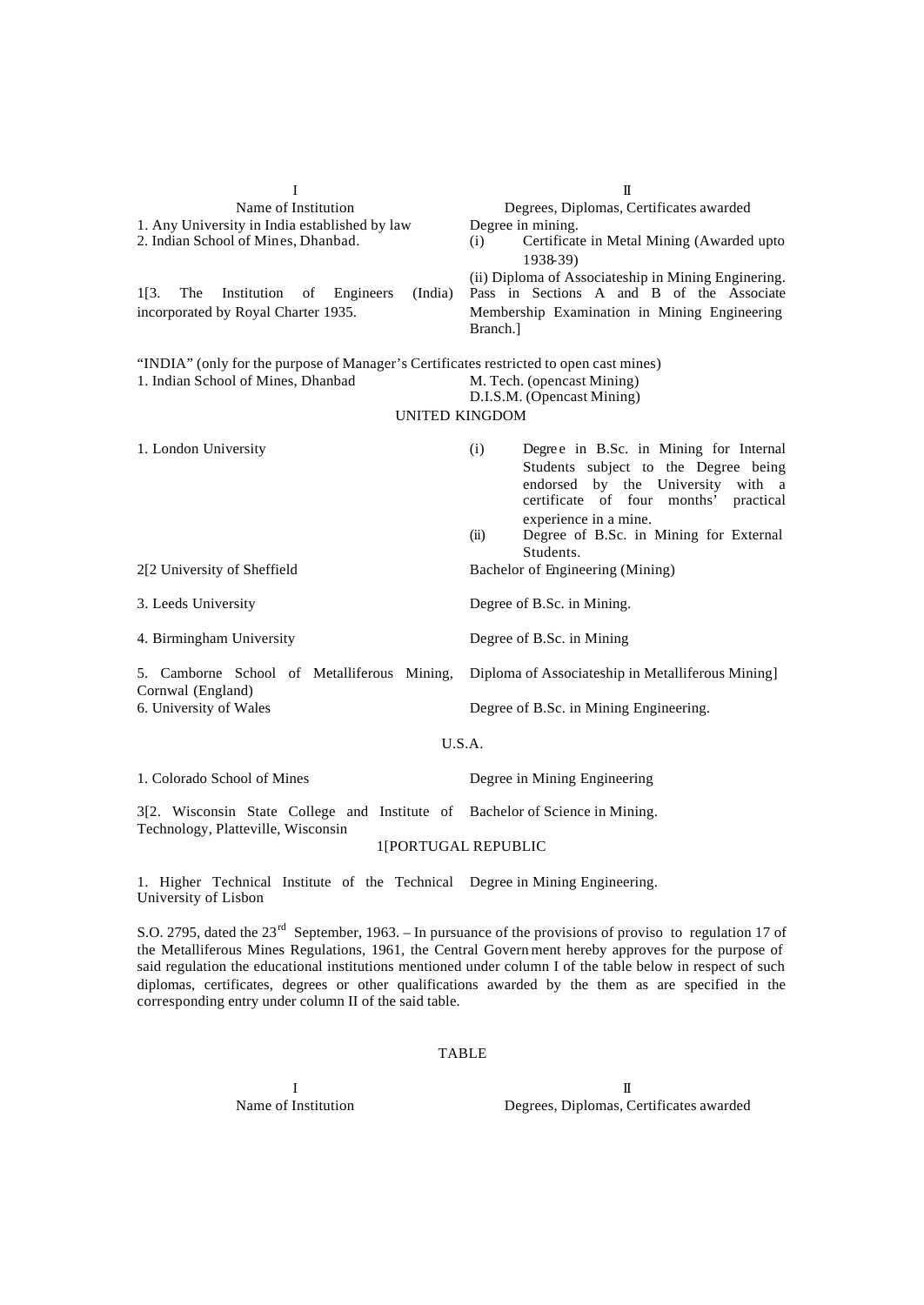#### **INDIA**

(List of Institution and authorities awarding Degree/Diploma in Mining, after full time course of study) 1. Any University in India established by law Degree in mining.<br>2. Indian School of Mines, Dhanbad. (i)Certificate in C

(i)Certificate in Coal Mining (Awarded upto 1950 -51)

- (ii) Certificate in Metal Mining (Awarded upto 1938-39)
- (iii) Diploma of Associateship in Mining Enginering.

3. Bengal Engineering College, Sibpore Diploma in Mining (awarded up to 1929) 4. State Council for Engineering and Technical Education, West Bengal. Licentiate Diploma in Mining Engineering. 5. Board of Technical Education, Rajasthan, Jodhper Diploma in Mining 6. State Council of Technical Education and Training, Orissa Diploma in Mining Engineering 7. Central Board of Technical Examination, Mysore Licentiate in Mining Engineering 8. Shri Jayachamarajendra Occupational Institute, Bangalore Diploma in Mining 9. State Board of Technical Education and Training , Andhra Pradesh. Diploma in Mining Engineering 10. State Board of Technical Education (formerly Technological Examination Board,), Madras Licentiate in Mining Engineering 11. State Board of Technical Education, Bihar Diploma in Mining and Mine Surveying 12.Madhya Pradesh Board of Technical Education, Bhopal Diploma in Mining and Mine Surveying 2[13. Board of Technical Examination, Mysore Diploma in Mining and Mine Surveying 3[14. Board of Technical Examinations, Maharashtra, Bombay Diploma in Mining and Mine Surveying 15. The Institution of Engineers (India) incorporated by Royal Charter 1935. Pass in Sections A an B of the Associate Membership Examination in Mining Engineering Branch] **5(List of Institution and authorities awarding Degree/Diploma in Mining, after part time course of study)** 1. State Board of Technical Education, Bihar Diploma in Mining and Mine Surveying (Re organised Mining Classes, Bhaga, Dhanbad). 2. Mining Education Advisory Board, West Bengal Final Merit Certificate (Evening Mining Classes run by the Directorate of Mines and Minerals, Government of West Bengal].  $\mathbf I$ **(List of Institution and authorities awarding Degree/Diploma in Mining, after full time course of study)** 1. Any University in India established by law Degree in Civil Engineering 2. All India council of Technical Education National Certificate in Civil Engineering 3.Assam Engineering Institute, Gauhati Certificate in Civil Engineering

4. Bihar College of Engineering, Patna (1) Surveyor's Certificate (2) Civil Engineering Subordinate Diploma 5. Board of Technical Education, Kerala Diploma in Civil Engineering 6. Board of Technical Education, Rajasthan,Jodhpur Diploma in Civil Engineering 7. Board of Technical Examination, Mysore (formerly Central Board of Technical Examination, Mysore) L.C.E./ Diploma in Civil Engineering 8. Civil Engineering School, Allahabad Overseers Certificate

9. Civil Engineering School, Lucknow Overseers Certificate 10. College of Engineering, Poona Civil Engineering diploma prior to 1950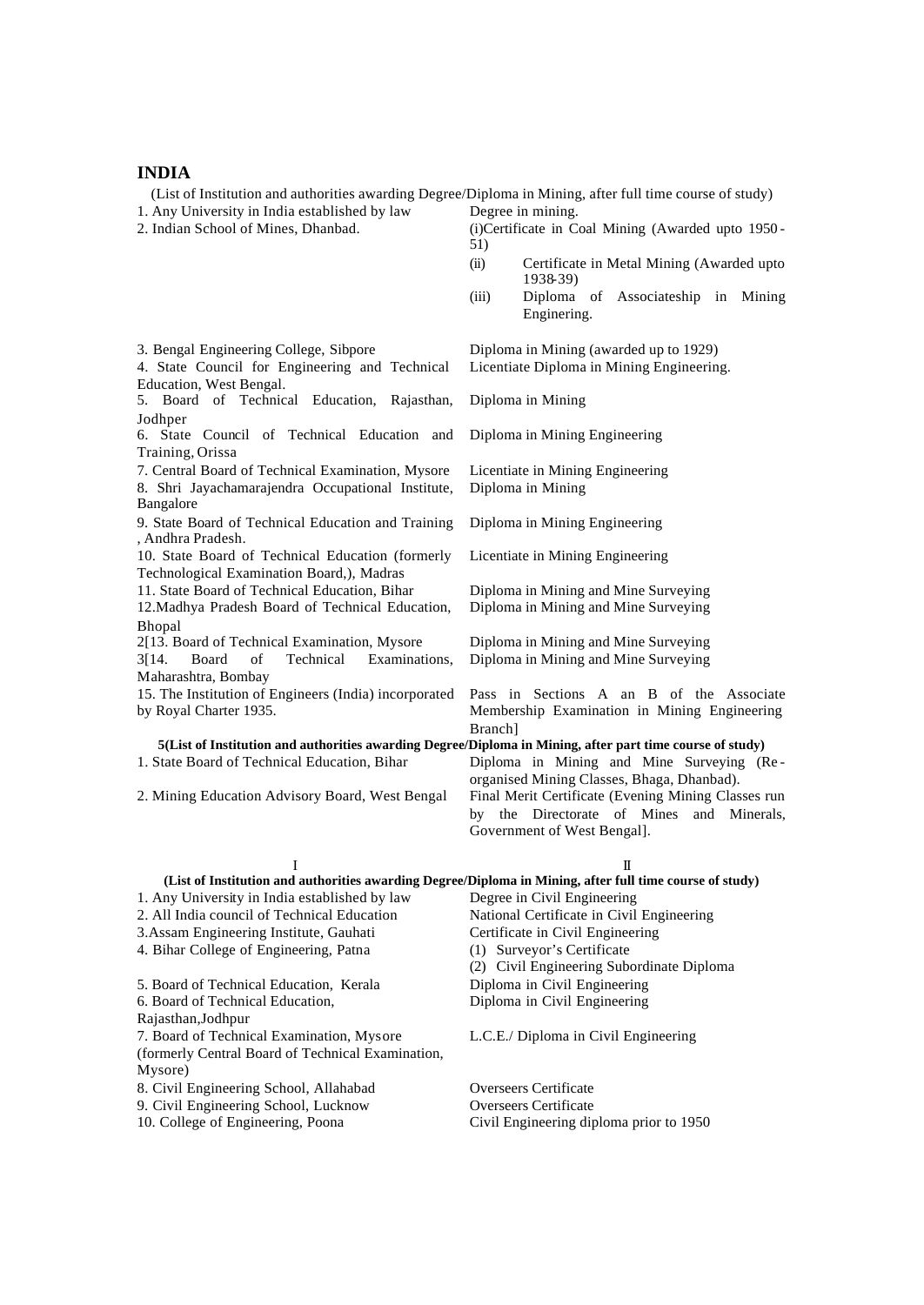12. College of Engineering, Osamania Univeristy (formerly Osmania Engineering College), Hyderabad

13. College of Enginering and Technology, Jadhavpur

15. Department of Technical Education, Bombay Diploma in Civil Engineering 16. Department of Technical Education, Gujarat State, Ahmedabad (previously Bombay) 17. Director Geneal of employment and Training (Ministry of Labour and Employment, Government of India)

19. Government Polytechnic, Nagpur University (formerly Government Engineering School, Nagpur 20. Government School of Engineering, Rasual Overseership Certificate (21) Governments Technical College, Hydrabad (formerly Osmania Technical College, Hyderabad (22) Howett-Engineering School, Lucknow Ovearseers Certificate (Granted by the Department

23. H.R.H. the Prince of 'wales Institute of Engineering an Technology, Jorhat

25. Kerala University (formerly Travancore University)

26. Mainamati Survey Institute, Tripura Survey Final Examination.

27. M.E.M. Engineering College, Jodhpur Diploma in Civil Engineering

28. Murlidhar Gajan and Technical Institute, Hathras

29. Muslim University, Aligarh Diploma in Civil Engineering

30.Nagpur University L.C.E.

31. National Council for Rural Higher Education Diploma in Civil Engineering

32. Orissa School of Engineering, Cuttack (1) Surveyor's Certificate

33. Overseer Examination Board (Bengal ) (Before partition)

34. Polytechnicl Faculty of Technological (including engineering) 35. Punjab Polytechnic (formerly Punjab

Government School of Engineering, Nilokheri). 36. Ramgarhia Polytechnic, Phagwara (formerly Vishwakarma polytechnic Institute.

38. School of Engineering, Bangalore Diploma in Civil Engineering

39. Shri Jaichamarajendra Occupational Institute, Banglore

40. State Boar of Technical Education and Vocational Training, Bihar

41. State Board of Technical Education and Training, U.P. (formerly in adhoc Board of Engineering Education , UP)

11. College of Engineering, Guidy Upper Subordinate Diploma, L.C.E. from 1942 to 1953. Upper Subordinate (Ist Class) Overseer Certificate from 1941

Diploma of the Overseer Course

14. College of Military Engineering, Kirkee Overseers' Building and Road Course Overseers Diploma

Surveyor's Diploma

18. Director of Industries, Punjab Common Civil Overseer's Certificate (1) Surveyor's Certificate (2) L.C.E. L.C.E.

> of Public Instruction from 1936 to 1944 and by the U.P. Government from 1946) Certificate in Civil Engineering.

24. Kalikata Shilpa Vidya Pith L.CE. awarded by the Adhoc Committee. Provincial Council for Engineering and Technical Education. West Bengal. Diploma in Civil Engineering

Surveyor's Examination

(2) Civil Engineering Subordinate Diploma, L.C.E L.C.E

Diploma in Civil Engineering (obtained after a course of at least three years) Overseer's Diploma in Civil Engineering from December, 1947 Diploma in Civil Engineering Course, Overseer Course. 37. Saugar University Diploma in Civil Engineering Diploma in Civil Engineering

> Diploma in Civil Engineering after a course of study lasting for 2 and half years Overseer Diploma in Civil Engineering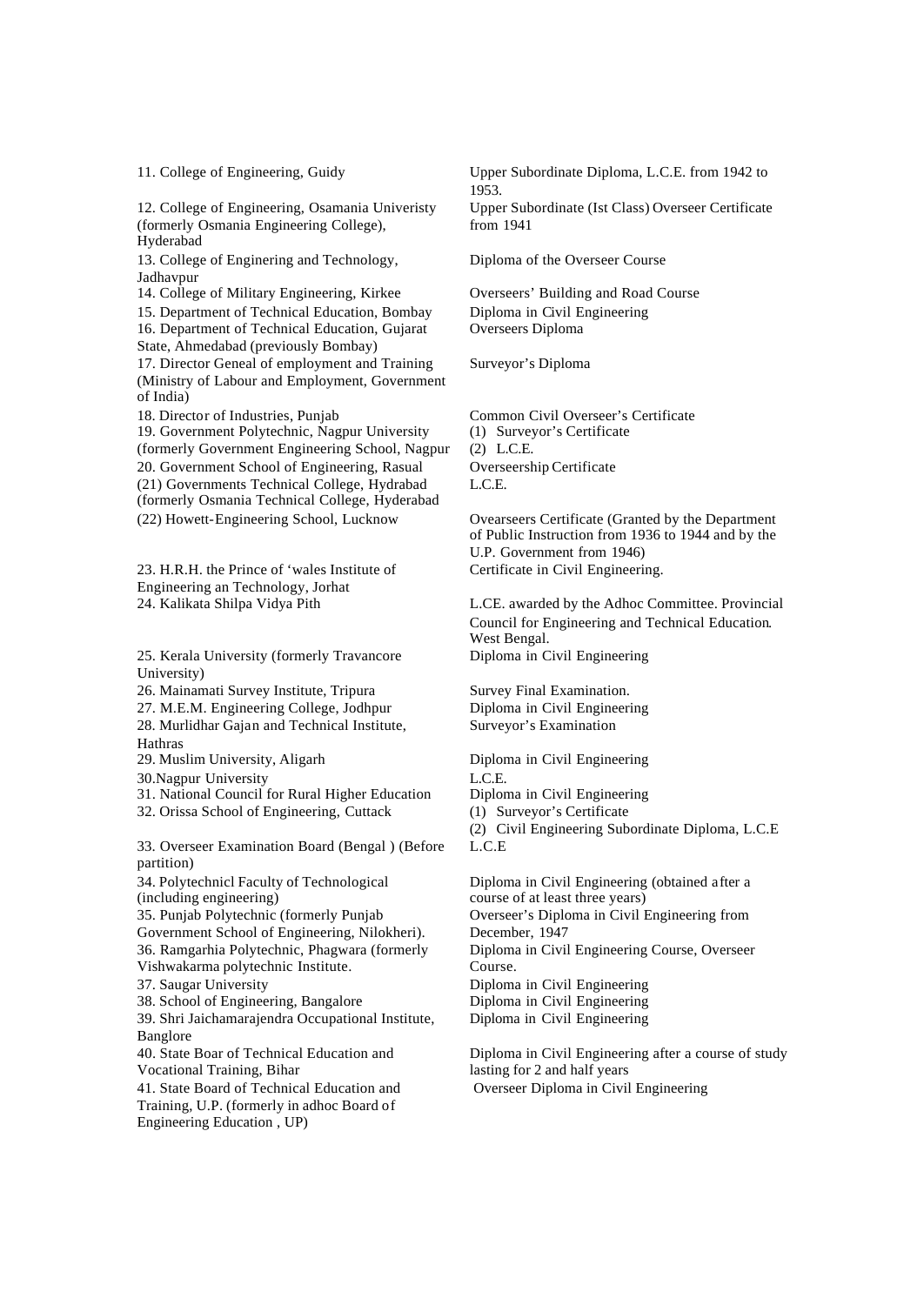42. State Board of Technical Education, Pubjab Overseer Diploma in Civil Engineering 43. State Board of Technical Education and Training, AP

44. State Board of Technical Education (formerly Technological Diploma Examination Board,) Madras

45.State Council of Technical Education, Assam Diploma in Civil Engineering 46. State Council of Engineering and technical Education, West Bengal

47. Technological Diploma Examinations Board, AP

48. Trihat School of Engineering, Muzaffarpur Supordinate Engineering Course in Civil

49. University of Roorkee (formerly Thomson Civil Engineering College, Roorkee) 50 West Bengal Survey Institute, Bandal 51. State Council of Technical Education and Training, Orissa

## **FOREIGN**

1. N.E.D Engineering College, Karachi Diploma in Engineering

2. Ashanulla School of engineering, Dacca Sub Overseer's Diploma, LCE

- 3. Government Technical Institute, Insein, Burmah Diploma in Civil Engineering
- 
- 5. Colorado School of Mines, USA Degree in Mining Engineering 1[6. University of Sheffield Bachelor of Engineering (Mining) 7. Leeds University Degree of B.Sc, in Mining 8. Birmingham University Degree of B.Sc. in Mining 2[9. Wisconsin State College and Institute of Technology, Platteville,Wisconsin 10. Comborne School of Metalliferous Mining, Cornwall (England). 3[11. Higher Technical Institute of the Technical University of Lisbon, (Portugal ) Republic

LCE

LCE/Diploma in Civil Engineering

**LCE** 

LCE

Engineering from 1952. Diploma in Civil Engineering (formerly Civil Overseership)<br>Senior Surveyor's Certificate Diploma in Civil Engineering

- 
- 4. London University, UK (1) B.Sc. Degree in Mining for Internal Students subject to the degree being endorsed by the University with a certificate of four months' practical experience in a mine.
	- (2) Degree of B.Sc. in Mining for External Students.

Bachelor of Science in Mining

Diploma of Associateship in Metalliferous Mining

Degree in Mining Engineering

S.O. 1675, dated the 30th May, 1966. – In pursuance of clause (b) of the proviso to Sub- regulation (1)and clause (b) of the proviso to sub regulation (2), of regulation 18 of the Metalliferous Mines Regulations, 1961. And in supeersession of all the notifications issued on the subject, the Central Government hereby approves institutions and authorities mentioned in column I of the table below in respect of such diplomas, certificates, degrees or other qualifications awarded by the them as are specified in the corresponding entry under colu mn II of the said table.

#### TABLE

#### **INDIA**

1. Any University in India established by law Degree in mining.

 $\mathbf I$ Name of Institution Degrees, Diplomas, Certificates awarded

2. Indian School of Mines, Dhanbad (i) Certificate in Metal Mining (awarded upto 1938-39)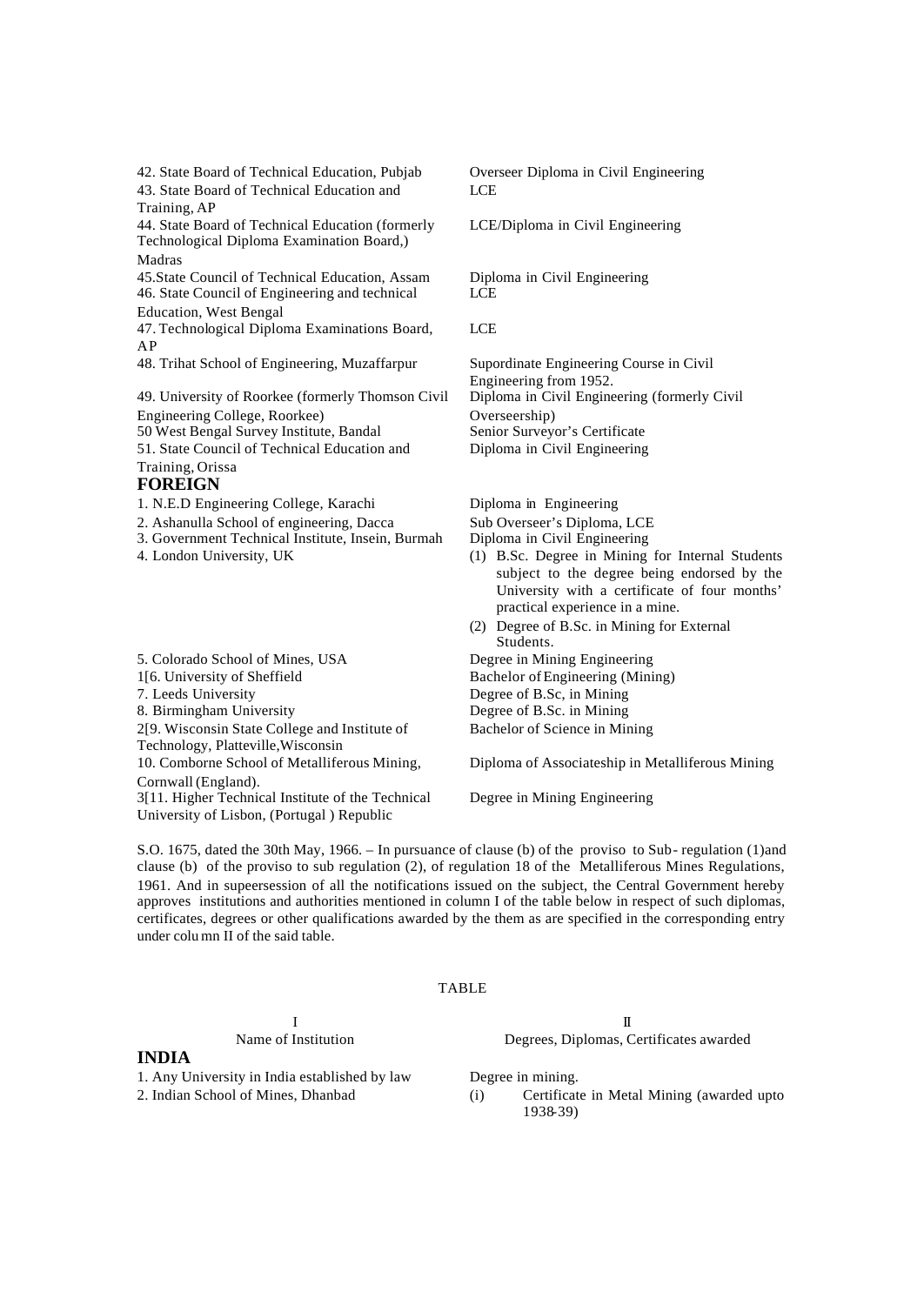|                                                                            | Engineering)                                                               |  |  |  |
|----------------------------------------------------------------------------|----------------------------------------------------------------------------|--|--|--|
| 4[3. The Institution of Engineers                                          | (India) Pass in Sections A and B of the Associate                          |  |  |  |
| incorporated by Royal Charter, 1935                                        | Membership Examination in Mining Engineering                               |  |  |  |
|                                                                            | Branch].                                                                   |  |  |  |
| <b>UNITED KINGDOM</b>                                                      |                                                                            |  |  |  |
| 1. London University                                                       | Degree in B.Sc. in Mining for Internal<br>(i)                              |  |  |  |
|                                                                            | Students. Subject to the Degree being                                      |  |  |  |
|                                                                            | endorsed by the University with a<br>certificate of four month's practical |  |  |  |
|                                                                            | experience in a mine.                                                      |  |  |  |
|                                                                            | Degree of B.Sc. in Mining for External<br>(ii)<br>students.                |  |  |  |
| 2. University of Sheffield                                                 | Bachelor of Engineering (Mining)                                           |  |  |  |
| 3. Leeds University                                                        | Degree of B.Sc in Mining                                                   |  |  |  |
| 4. Birmingham University                                                   | Degree of B.Sc. in Mining                                                  |  |  |  |
| 5. Camborrne School of Metalliferous Mining,                               | Diploma of Associateship in Metalliferous Mining                           |  |  |  |
| Cornwal                                                                    |                                                                            |  |  |  |
| U.S.A.                                                                     |                                                                            |  |  |  |
| 1. Colorado School of Mines                                                | Degree in Mining Engineering                                               |  |  |  |
| 2. Wisconsin State College and Institute of Bachelor of Science in Mining. |                                                                            |  |  |  |
| Technology, Plattevile, Wisconsin                                          |                                                                            |  |  |  |
| 1IPORTHGAL REPHRLIC                                                        |                                                                            |  |  |  |

(ii) Diploma of Associateship in Mining

#### **1[PORTUGAL REPUBL**

1. Higher Technical Institute of the Technical Degree in Mining Engineering] University of Lisbon

S.O. 1676, dated the 30th May, 1966. – In pursuance of clause (a) of the proviso to Sub- regulation (1)and clause (a) of the proviso to sub regulation (2), of regulation 18 of the Metalliferous Mines Regulations, 1961. And in supersession of all the notifications issued on the subject, the Central Government hereby approves institutions and authorities mentioned in column I of the table below in respect of such diplomas, certificates, degrees or other qualifications awarded by the them as are specified in the corresponding entry under column II of the said table.

## TABLE

|                                                                                 | $\mathbf I$                             |
|---------------------------------------------------------------------------------|-----------------------------------------|
| Name of Institution                                                             | Degrees, Diplomas, Certificates awarded |
| <b>INDIA</b>                                                                    |                                         |
| 1. Board of Technical Education, Rajasthan, Diploma in mining.                  |                                         |
| Jodhpur                                                                         |                                         |
| 2. Central Board of Technical Examination, Mysore                               | Licentiate in Mining Engineering        |
| 3. Madhya Pradesh Board of Technical Education,                                 | Diploma in Mining and Mining Surveying  |
| <b>Bhopal</b>                                                                   |                                         |
| 4. Shri Jayachamarajendra Occupational Institute,                               | Diploma in Mining                       |
| Bangalore                                                                       |                                         |
| 5. State Board of Technical Education and Training,                             | Diploma in Mining Engineering           |
| Andhra Pradesh                                                                  |                                         |
| 6. State Board of Technical Education, Bihar                                    | Diploma in Mining and Mine Surveying    |
| 7. State Board of Technical Education (Formerly                                 | Licentiate in Mining Engineering        |
| Technological Diplomas Examination Board),                                      |                                         |
| Madras                                                                          |                                         |
| 8. State Council for Engineering and Technical Licentiate in Mining Engineering |                                         |
| Education, West Bengal                                                          |                                         |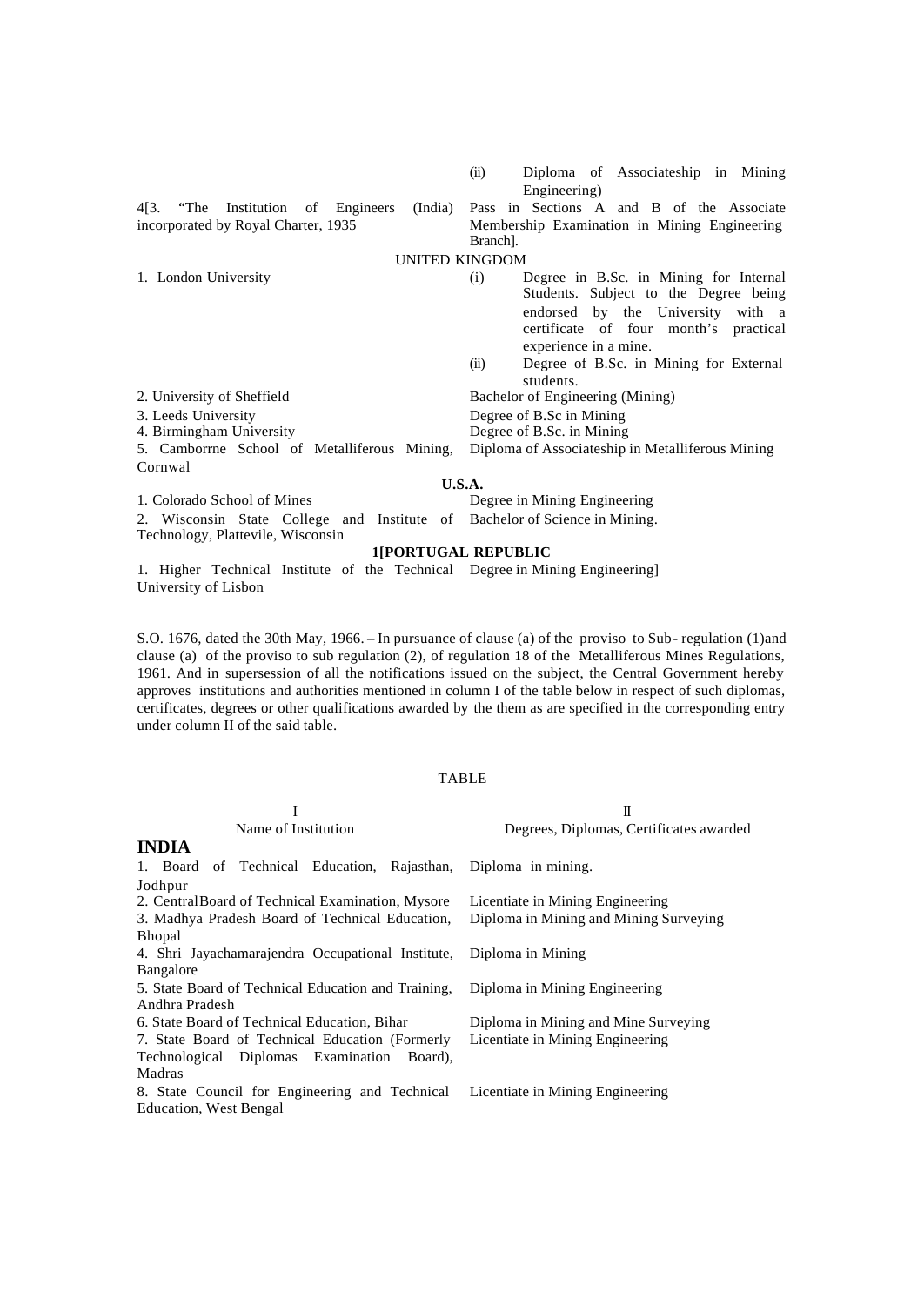| 9. State Council of Technical Education and Diploma in Mining Engineering |                                      |
|---------------------------------------------------------------------------|--------------------------------------|
| Training, Orissa                                                          |                                      |
| 2[10. Board of Technical Examination, Mysore                              | Diploma in Mining and Mine Surveying |
| 3[11. Board of Technical Exsaminations,                                   | Diploma in Mining and Mine Surveying |
| Maharashtra, Bombay                                                       |                                      |
| 4.12. Mining Education Advisory Board, Bihar and Final Merit Certificate  |                                      |
| West Bengal                                                               |                                      |
| 13. State Board of Technical Education, Bihar                             | Final Merit Certificate              |

S.O 1455, dated, the  $17<sup>th</sup>$  May, 1963. – In pursuance of the provision of sub-clause (ii) of clause (a) of subregulation (1) of regulation 23 of the Metalliferous Mines Regulations, 1961, the Central Government hereby approves the educational institutions mentioned under column I of the Table below in respect of such diploma certificates or degrees awarded by them as are specified in the corresponding entries under column II of the said Table.

#### TABLE

# **INDIA**

2. Indian School of Mines and Applied Geology, Dhanbad

## **UNITED KINGDOM**

Cornwall - England

 $\mathbf I$ Name of Institution Degrees, Diplomas, Certificates awarded

1. Any University in India established bylaw Degree in mining or 5[in applied geology] or in civil, mechanical or electrical engineering.

- (i) Certificate in Metal Mining (awaded up to 1938-39).
- (ii) Diploma of Associateship in Geology (awarded up to 1950-51).
- (iii) Diploma of Associateship in Mining Engineering
- (iv) Diploma of Associateship in Applied Geology

3. Delhi Polytechnic Diploma in Civil, Electrical or Mechanical Engineering

- 1. London University (i) Degree of B.Sc. in Mining for Internal Students subject to the Degree being endorsed by the University with a certificate of four months' practical experience in a Mine.
	- (ii) Degree of B.Sc. in Mining for External Students

1[2. University of Sheffield Bachelor of Engineering (Mining).<br>
3. Leeds University Degree of B.Sc. in Mining.

- Degree of B.Sc. in Mining.
- 4. Birmingham University Degree of B.Sc. in Mining

Diploma of Associateship in Metalliferous Mining.]

#### **U.S.A.**

1. Colorado School of Mines Degree in Mining Engineering 3[2 Wisconsis State College and Instistute of Technology, Platteville, Wisconsin **4["Portugal Republic"**

2[5. Camborne School of Metalliferous Mining

1. Higher Technical Institute of the Technical Degree in Mining Engineering].University of Lisbon

Bachelor of Science in Mining].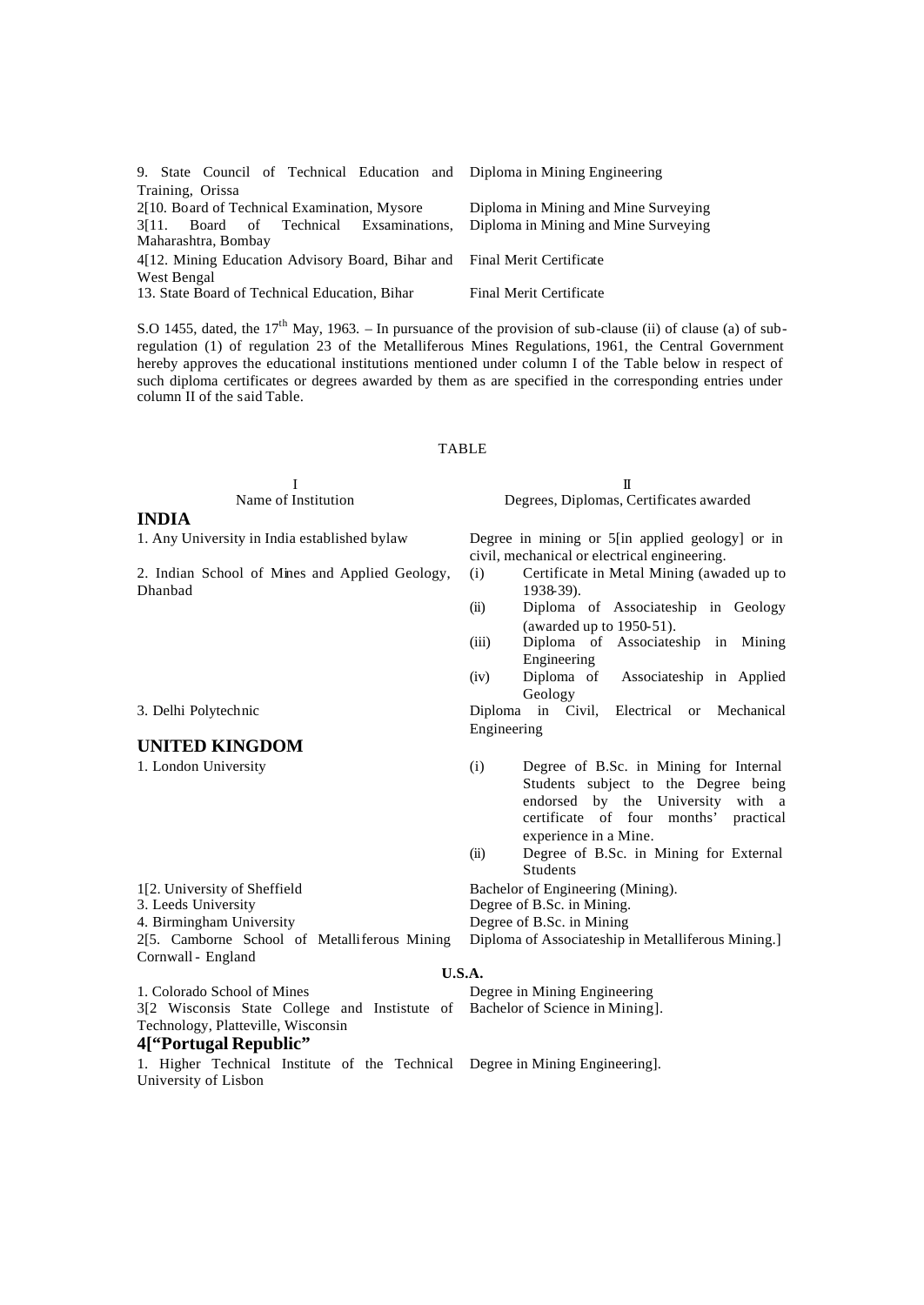S.O. 250 dated the  $6<sup>h</sup>$  January, 1966 – In pursuance of sub-clause (ia) of clause (a) of sub-regulation(1) of regulation 23 of the Metalliferous Mines Regulation, 1961, the Central Government hereby approves the qualifications mentioned in column 2 of the Table below of the institutions mentioned in the corresponding entry in column 1 thereof as equivalent qualifications for t he purposes of the said sub-clause, namely :-

|                                                                                                                  | Π                                                                                                                                                                                     |  |  |
|------------------------------------------------------------------------------------------------------------------|---------------------------------------------------------------------------------------------------------------------------------------------------------------------------------------|--|--|
| Name of Institution                                                                                              | Degrees, Diplomas, Certificates awarded                                                                                                                                               |  |  |
| <b>Mining Indian</b>                                                                                             |                                                                                                                                                                                       |  |  |
| 1. Bengal Engineering College, Sibpore                                                                           | Diploma in Mining (awarded up to 1929)                                                                                                                                                |  |  |
| 2. Mining Education Advisory Board, Bihar and                                                                    | Final Merit Certificate (awarded up to 1958)                                                                                                                                          |  |  |
| West Bengal                                                                                                      |                                                                                                                                                                                       |  |  |
| 3. Mining Education Advisory Board, West Bengal                                                                  | Final Merit Certificate (Evening Mining Classes run<br>Directorate of Mines<br>the<br>ad Minerals,<br>bv                                                                              |  |  |
| 4. State Board of Technical Education, Bihar                                                                     | Government of West Bengal.)<br>(a) Final Merit Certificate (awarded in 1959 and<br>1960 to students of Evening Mining Classes,<br>Bhaga).<br>(b) Diploma in Mining and Mine Surveying |  |  |
|                                                                                                                  | (including students of re-organised Mining<br>Classes, Bhaga, Dhanbad-awarded from 1961<br>onwards)                                                                                   |  |  |
| 5. Shri Jayachamarajendra Occupational Institute,                                                                | Diploma in Mining                                                                                                                                                                     |  |  |
| Bangalore                                                                                                        |                                                                                                                                                                                       |  |  |
| 6. State Board of Technical Education and Training,<br>Andhra Pradesh                                            | Diploma in Mining Engineering                                                                                                                                                         |  |  |
| 7. Madhya Pradesh Board of Technical Education,<br>Bhopal                                                        | Diploma in Mining and Mine Surveying                                                                                                                                                  |  |  |
| 8. State Board of Technical Education (Formerly<br>Technological<br>Diplomas<br>Examination<br>Board).<br>Madras | Licentiate in Mining Engineering                                                                                                                                                      |  |  |
| 9. Central Board of Technical Examination, Mysore                                                                | Licentiate in Mining Engineering                                                                                                                                                      |  |  |
| 10. State Council of Technical Education and                                                                     | Diploma in Mining Engineering                                                                                                                                                         |  |  |
| Training, Orissa                                                                                                 |                                                                                                                                                                                       |  |  |
| 11. Board of Technical Education Rajasthan,                                                                      | Diploma in Mining.                                                                                                                                                                    |  |  |
| Jodhpur                                                                                                          |                                                                                                                                                                                       |  |  |
| 12. State Council for Engineering and Technical                                                                  | Licentiate Diploma in Mining Engineering                                                                                                                                              |  |  |
| <b>Education</b> , West Bengal                                                                                   |                                                                                                                                                                                       |  |  |
| <b>Geology</b> - Indian                                                                                          |                                                                                                                                                                                       |  |  |
| 13. Any University in India establishd by Law                                                                    | (a) Honours Degree in Geology.<br>5[(b) Degree of M.A. or M.Sc. in Geology]                                                                                                           |  |  |
| Mining – Foreign                                                                                                 |                                                                                                                                                                                       |  |  |
| 14. Camborne School of Metalliferous Mining,                                                                     | Diploma of Associateship I Metalliferous Mining.                                                                                                                                      |  |  |

TABLE

Cornwall (England) S.O. 2796, dated the 23<sup>rd</sup> September, 1963. – In pursuance of clause (ii) of sub-regulation (1) of

regulation 24 of the Metalliferous Mines Regulations, 1961, the Central Government hereby approves for the purpose of said regulation the educational institutions mentioned under column I of the table below in respect of such diplomas, certificates, degrees or other qualifications awarded by the them as are specified in the corresponding entry under column II of the said table.

## TABLE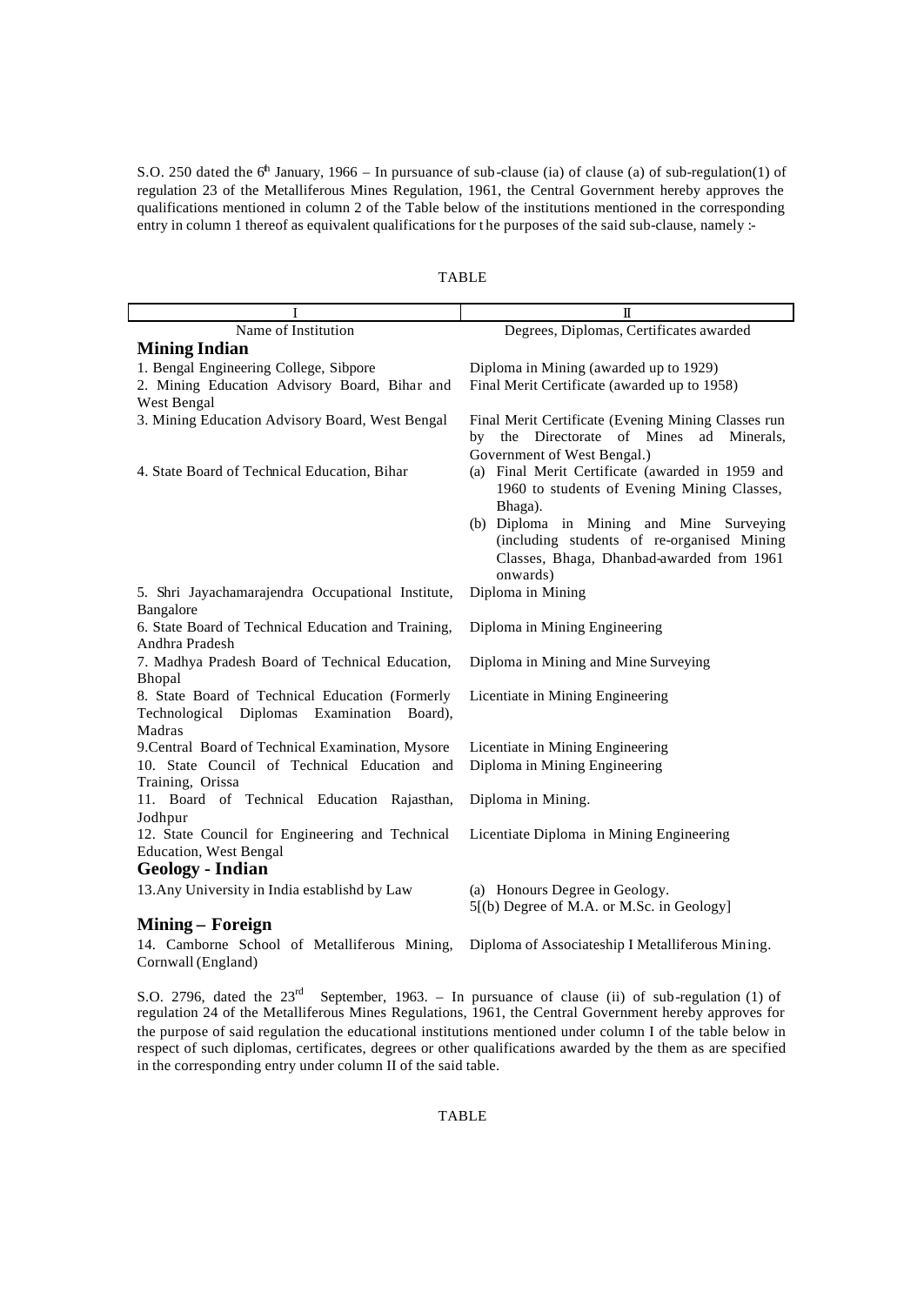| Vame of Institution |  |  |
|---------------------|--|--|

4. State Council for Engineering and Technical

6. State Council of Technical Education and

8. Shri Jayachamarajendra Occupational Institute,

9. State Board of Technical Education and Training

10. State Board of Technical Education (formerly Technological Examination Board,), Madras

#### **INDIA**

Jodhper

Bangalore

Training, Orissa

, Andhra Pradesh.

(List of Institution and authorities awarding Degree/Diploma in Mining, after full time course of study)

- 1. Any University in India established by law Degree in mining.<br>2. Indian School of Mines, Dhanbad. (1) Certificate in
- 
- (1) Certificate in Coal Mining (Awarded upto 1950-51) (2) Certificate in Metal Mining (Awarded upto
- 1938-39)
- (2) Diploma of Associateship in Mining Enginering.

3. Bengal Engineering College, Sibpore Diploma in Mining (awarded up to 1929) Licentiate Diploma in Mining Engineering.

5. Board of Technical Education, Rajasthan, Diploma in Mining

Diploma in Mining Engineering

7. Central Board of Technical Examination, Mysore Licentiate in Mining Engineering Diploma in Mining

Diploma in Min ing Engineering

Licentiate in Mining Engineering

11. State Board of Technical Education, Bihar Diploma in Mining and Mine Surveying Diploma in Mining and Mine Surveying

| 12. Madhya Pradesh Board of Technical Education, |  |  |  |
|--------------------------------------------------|--|--|--|
| <b>Bhopal</b>                                    |  |  |  |

Education, West Bengal.

|                                                   | Н                                                                                                        |
|---------------------------------------------------|----------------------------------------------------------------------------------------------------------|
|                                                   | (List of Institution and authorities awarding Degree/Diploma in Mining, after full time course of study) |
| 1. Any University in India established by law     | Degree in Civil Engineering                                                                              |
| 2. All India council of Technical Education       | National Certificate in Civil Engineering                                                                |
| 3. Assam Engineering Institute, Gauhati           | Certificate in Civil Engineering                                                                         |
| 4. Bihar College of Engineering, Patna            | (3) Surveyor's Certificate                                                                               |
|                                                   | (4) Civil Engineering Subordinate Diploma                                                                |
| 5. Board of Technical Education, Kerala           | Diploma in Civil Engineering                                                                             |
| 6. Board of Technical Education,                  | Diploma in Civil Engineering                                                                             |
| Rajasthan, Jodhpur                                |                                                                                                          |
| 7. Board of Technical Examination, Mysore         | L.C.E./ Diploma in Civil Engineering                                                                     |
| (formerly Central Board of Technical Examination, |                                                                                                          |
| Mysore)                                           |                                                                                                          |

8. Civil Engineering School, Allahabad Overseers Certificate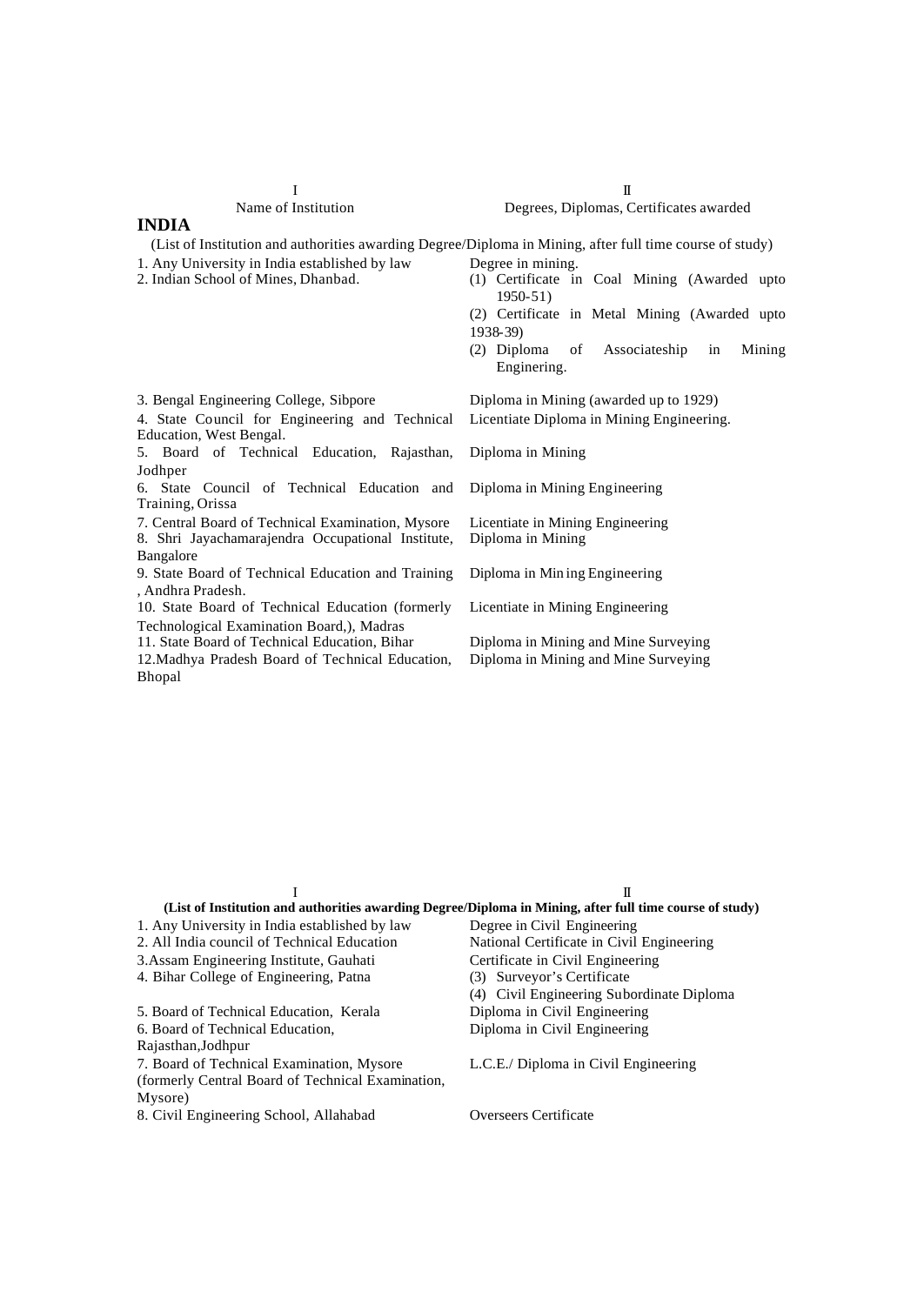9. Civil Engineering School, Lucknow Overseers Certificate

12. College of Engineering, Osamania Univeristy (formerly Osmania Engineering College), Hyderabad

13. College of Enginering and Technology, Jadhavpur

14. College of Military Engineering, Kirkee Overseers' Building and Road Course

15. Department of Technical Education, Bombay Diploma in Civil Engineering 16. Department of Technical Education, Gujarat State, Ahmedabad (previously Bombay)

17. Director General of employment and Training (Ministry of Labour and Employment, Government of India)

19. Government Polytechnic, Nagpur University (formerly Government Engineering School, Nagpur 20. Government School of Engineering, Rasual (21) Governments Technical College, Hydrabad (formerly Osmania Technical College, Hyderabad (22) Howett-Engineering School, Lucknow Ovearseers Certificate (Granted by the Department

23. H.R.H. the Prince of 'wales Institute of Engineering an Technology, Jorhat

25. Kerala University (formerly Travancore University)

26. Mainamati Survey Institute, Tripura Survey Final Examination.

27. M.B.M. Engineering College, Jodhpur Diploma in Civil Engineering

28. Murlidhar Gajan and Technical Institute, Hathras

29. Muslim University, Aligarh Diploma in Civil Engineering

30.Nagpur University L.C.E.

31. National Council for Rural Higher Education Diploma in Civil Engineering

32. Orissa School of Engineering, Cuttack (1) Surveyor's Certificate

33. Overseer Examination Board (Bengal ) (Before partition)

34. Polytechnicl Faculty of Technological (including engineering) M.S,. University of Baroda (formerly Kalabhavan renamed as Faculty of Technology including Engineering M.S. University, Baroda)

35. Punjab Polytechnic (formerly Punjab Government School of Engineering, Nilokheri). 36. Ramgarhia Polytechnic, Phagwara (formerly Vishwakarma polytechnic Institute.

38. School of Engineering, Bangalore Diploma in Civil Engineering

39. Shri Jaichamarajendra Occupational Institute, Banglore

10. College of Engineering, Poona Civil Engineering diploma prior to 1950 11. College of Engineering, Guidy Upper Subordinate Diploma, L.C.E. from 1942 to 1953. Upper Subordinate (Ist Class) Overseer Certificate from 1941

Diploma of the Overseer Course

Overseers Diploma

Surveyor's Diploma

18. Director of Industries, Punjab Common Civil Overseer's Certificate (3) Surveyor's Certificate (4) L.C.E. L.C.E.

> of Public Instruction from 1936 to 1944 and by the U.P. Government from 1946) Certificate in Civil Engineering.

24. Kalikata Shilpa Vidya Pith L.CE. awarded by the Adhoc Committee. Provincial Council for Engineering and Technical Education. West Bengal. Diploma in Civil Engineering

Surveyor's Examination

(2) Civil Engineering Subordinate Diploma, L.C.E L.C.E

Diploma in Civil Engineering (obtained after a course of at least three years)

Overseer's Diploma in Civil Engineering from December, 1947 Diploma in Civil Engineering Course, Overseer Course. 37. Saugar University Diploma in Civil Engineering Diploma in Civil Engineering